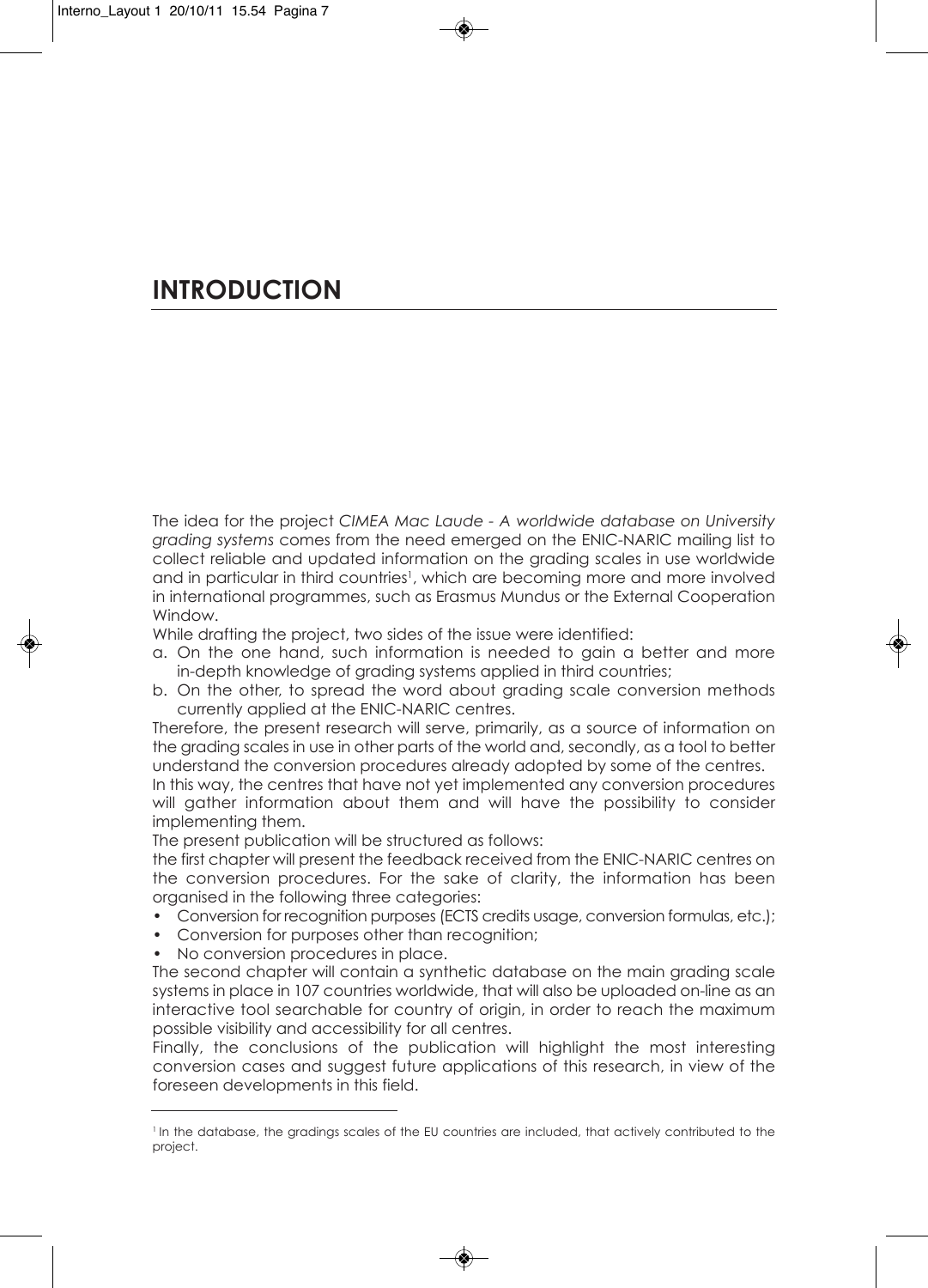### **CHAPTER 1** grAding scAle systems conversion criteriA: tHe FeedbAcK received From tHe enic-nAric centres

#### **1.1 ENIC-NARIC CENTREs UsING GRADE CONvERsION fOR RECOGNITION PURPOsEs**

In the month of June, the Italian NARIC sent out an enquiry on the ENIC-NARIC listserv, in order to receive feedback on the grade conversion procedures existing at each centre. eight of them replied that they do apply such procedures: Albania, Denmark, Greece, Georgia, Germany, Lithuania, Portugal and Spain.

the fact that immediately struck our attention was that, also within this first group, conversion procedures are not homogeneous and they are applied in a very wide and different range of cases.

For instance, sometimes marks are converted for admission to specific courses or to decide upon the assignment of state-funded grants - as it happens in the lithuanian and the Albanian centres. in other cases, it is a measure limited to qualifications of upper secondary education only, as it happens in Denmark, or the conversion can also simply be based on a formula regardless of its purpose.

In Albania, the national Ministry of Education does convert grades to decide upon the award of national grants for PhD students intending to move abroad. The conversion is based on a simple comparison between the Albanian grading scales and the ones used in the target country. For ordinary academic recognition purposes, each Higher education institution is responsible for the conversion of marks, if judged necessary for the sake of the recognition procedure.

in lithuania a similar situation emerged, since grades are mainly converted to assign state-funded places in Higher education institutions and the admission is based on the achieved school results. As a matter of fact, two different conversion formulas are used, depending if students passed or not a High School Leaving Examination in their country of origin.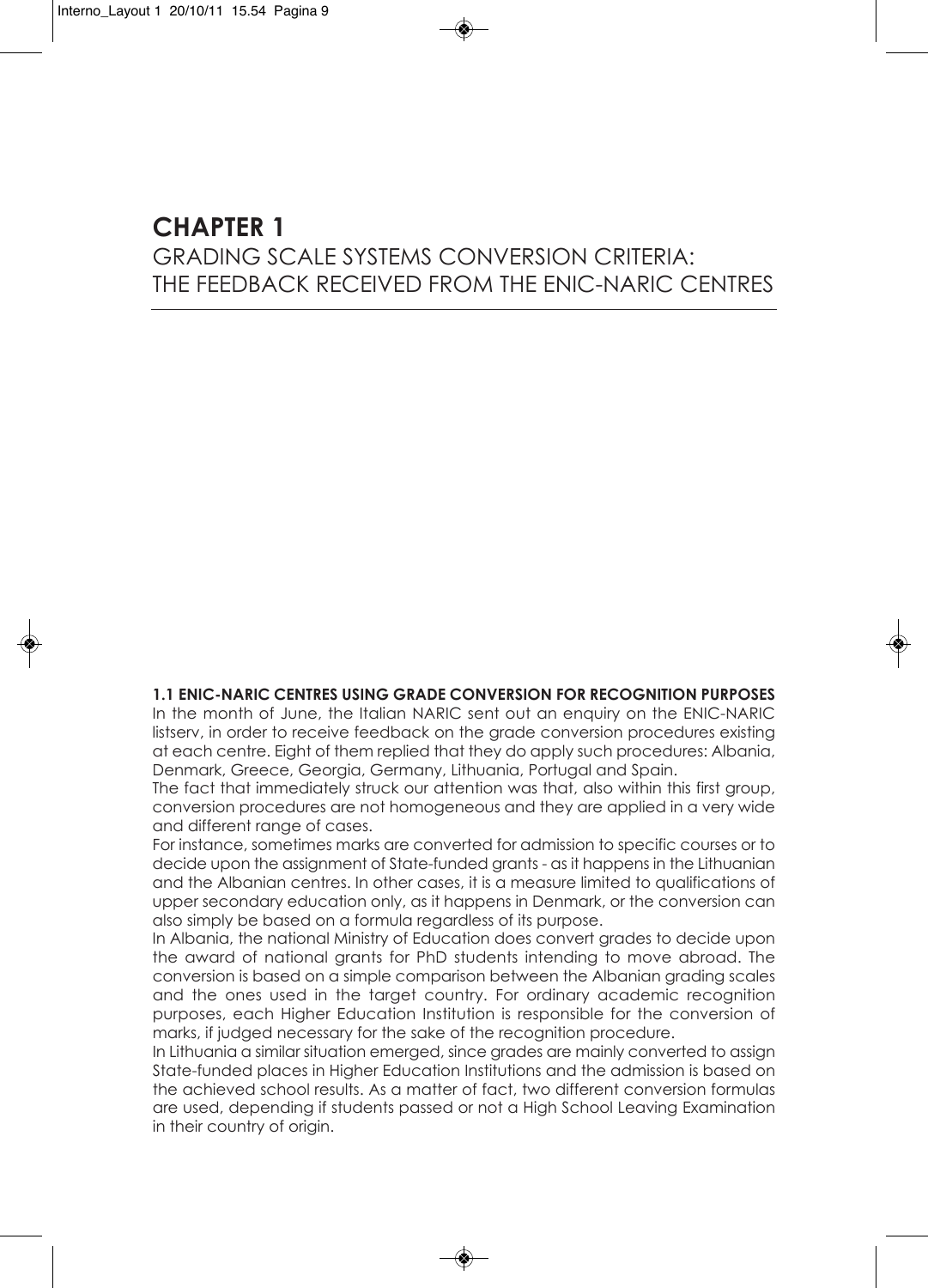1. In case foreign students sat a High School Leaving Examination, their grades are converted into a 10-point scale, which is the one used in the Republic of Lithuania. in the formula below the letter P represents the original mark, while the letter A represents the target grading system in which the marks of origin are converted:

$$
A = A_{min} - \frac{A_{max} - A_{min}}{n_A - 1} + \frac{A_{max} - A_{min} + \frac{A_{max} - A_{min}}{n_A - 1}}{P_{max} - P_{min} + \frac{P_{max} - P_{min}}{n_P - 1}}
$$

Key:

- P<sub>min</sub> Lowest satisfactory grade (in terms of knowledge and competences) in the grading system of origin;
- P<sub>max</sub> Highest satisfactory grade in the grading system of origin;

- $n_P$  Number of satisfactory grades in the grading system of origin;<br>A<sub>min</sub> Lowest satisfactory grade (in terms of knowledge and compe Lowest satisfactory grade (in terms of knowledge and competences) in the grading system of destination;
- A<sub>max</sub> Highest satisfactory grade in the grading system of destination;
- $n_A$  Number of satisfactory grades in the grading system of destination;<br>P Grade in the grading system of origin, which has to be converted
- Grade in the grading system of origin, which has to be converted into the grading system of destination;
- A Grade, which has been converted into the grading system of destination.

2. in case students did not sit a High school leaving examination, their school results are converted to a one hundred mark scale, i.e. to the grading scale used in lithuania to mark the final state examination. the conversion formula looks like the following one:

$$
A = A_{min} - \frac{A_{max} - A_{min}}{2 (n_A - 1)} + \frac{A_{max} - A_{min} + \frac{A_{max} - A_{min}}{n_A - 1}}{P_{max} - P_{min} + \frac{P_{max} - P_{min}}{n_P - 1}}
$$

Key:

P<sub>max</sub> Highest satisfactory grade in the grading system of origin;

- $n<sub>p</sub>$  Number of satisfactory grades in the grading system of origin;
- Amin lowest satisfactory grade (in terms of knowledge and competences) in the grading system of destination;
- A<sub>max</sub> Highest satisfactory grade in the grading system of destination;
- $n_A$  Number of satisfactory grades in the grading system of destination;<br>P Grade in the grading system of origin, which has to be converted
- Grade in the grading system of origin, which has to be converted into the grading system of destination;
- A Grade that has been converted into the grading system of destination<sup>2</sup>.

<sup>&</sup>lt;sup>2</sup> Source: Lithuanian Centre for Quality Assessment in Higher Education: http://www.skvc.lt/en/content.asp?id=246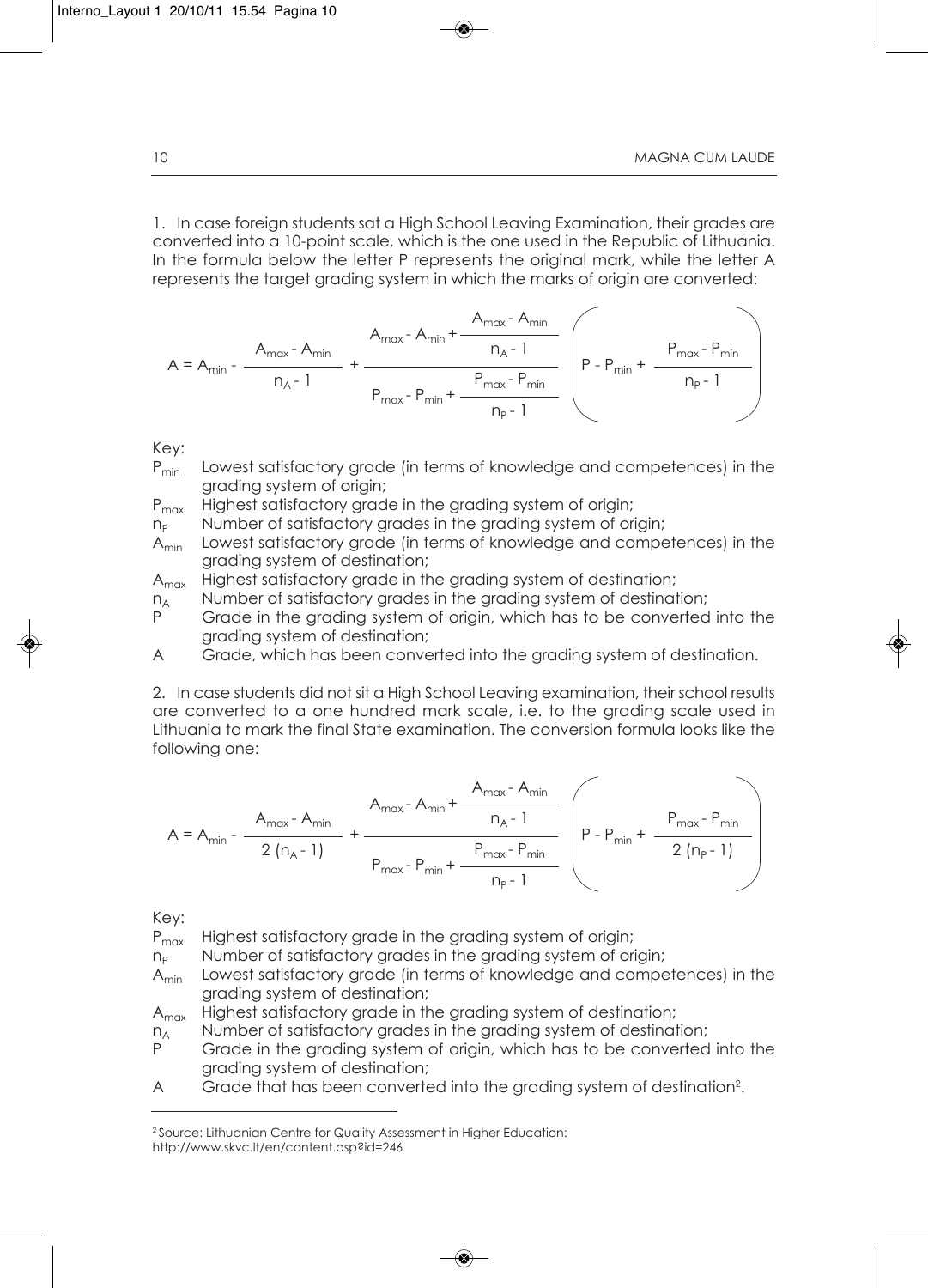in cases different than assignment of places in Heis - such as grades achieved after periods of study abroad or required to access certain study programmes - grades conversion is carried out independently by the institutions and there is no homogeneous procedure.

the case of spain sits in-between the first two categories described. As a matter of fact, until present days, marks were only converted for admission to post-graduate programmes, such as master and doctoral courses. the conversion was based on a simple comparison between the foreign and the national grading scales, as well as on the percentage distribution of each grade among students.

At the moment, a new conversion system is being studied in this country, and it is expected that the role played by the percentage distribution of grades and by the equivalence of the average marks awarded in the different countries is going to play an increasingly relevant role.

Among the countries that gave a positive feedback with regard to the use of conversion procedures, georgia and germany explained that they simply apply a conversion formula in case grade conversion is needed, as shown below:

Georgia:

$$
Y = \frac{G_{\text{max}} \cdot x}{G_{\text{max}} \cdot G_{\text{min}}} \times G_{\text{gmin}} \frac{x \cdot G_{\text{max}}}{G_{\text{max}} \cdot G_{\text{min}}} \times G_{\text{gmax}}
$$

 $G<sub>max</sub>$  is a maximum grade according to the grading system of origin;

 $G_{\text{min}}$  is a minimum positive grade according to the grading system of origin;

 $G<sub>max</sub>$  is a maximum grade according to the grading system in Georgia;

 $G_{\text{cmin}}$  is a minimum positive grade according to the grading system in Georgia;

x the grade earned in foreign country;

Y is the converted grade.

in germany, foreign marks are mainly converted to access Heis. in order to convert the final mark achieved in the High school leaving examination the following formula is applied, called *"das modifizierte bayerische Formel"* (the modified bavarian formula):

$$
Y = 1 + 3 \frac{N_{\text{max}}. Nd}{N_{\text{max}}. N_{\text{min}}}
$$

where,

X is the converted grade

- $N_{max}$  is the highest value attributed to a grade according to the evaluation proposal of the ZAb3;
- $N_{min}$  is the lowest value attributed to a grade according to the evaluation proposal of the ZAb;
- Nd is the average mark in the grading system of origin.

<sup>&</sup>lt;sup>1</sup> Zentralstelle für ausländisches Bildungswesen (German NARIC centre).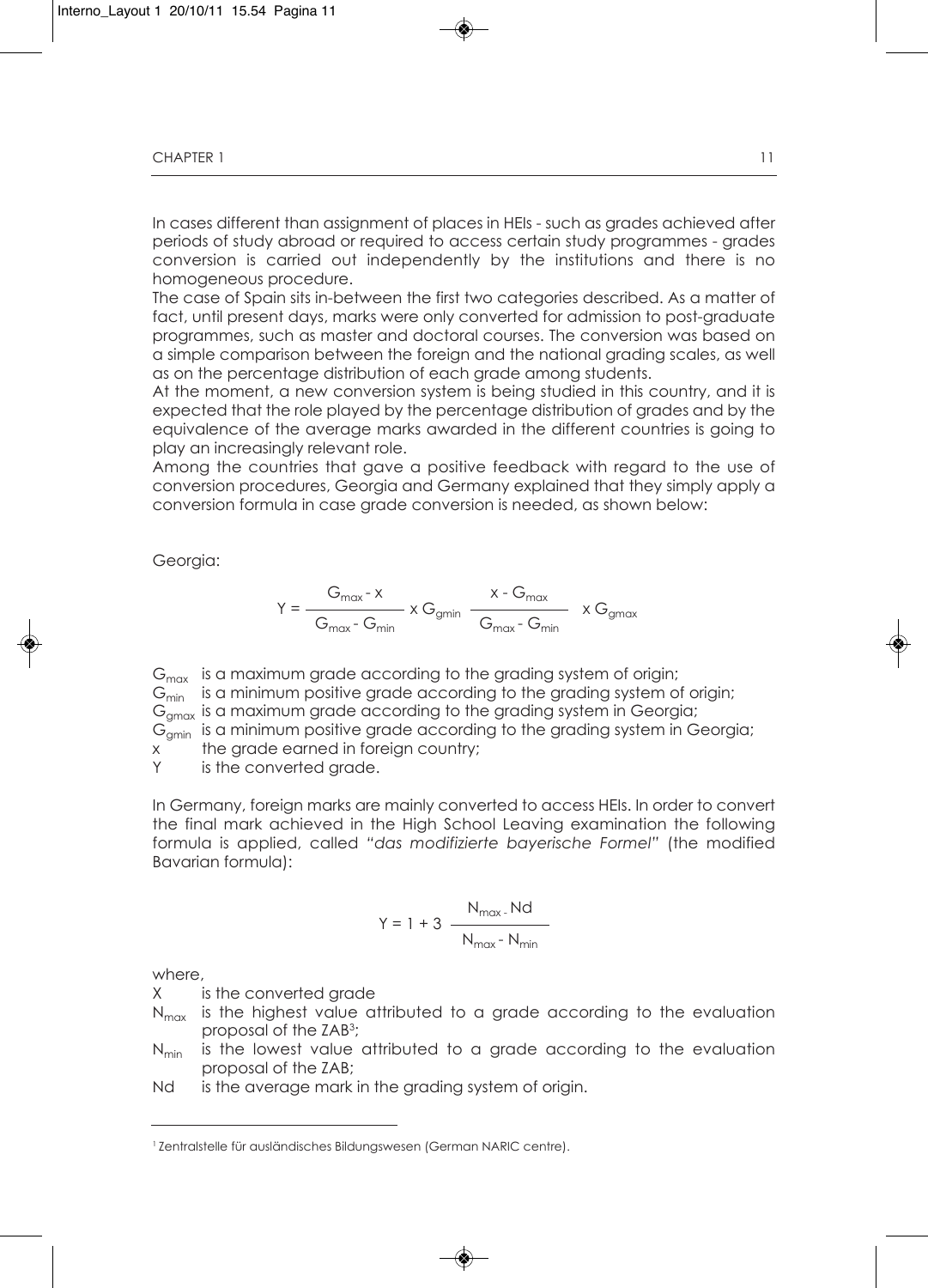The last centre that declared to apply formulas for recognition purposes is the Greek one. Different formulas are applied according to the object of the recognition:

a. For the recognition of final academic qualifications the following one is applied:

*Average Grade (AG) = (c1\*B1 + c2\*B2 + ... +cN\*BN)/(c1+ c2+... +cN)*

where B is the achieved grade for a specific course and C the course weighted value. the weighting factor c could correspond to credits, workload, teaching hours, etc.

b. For the recognition of the final academic qualification achieved after defending a dissertation, the following formula is applied:

*Final Grade (FG) = (1-*x*) \*AG +* <sup>κ</sup>*\*T, where T is the grade of the thesis and* <sup>κ</sup>*<1*

c. Finally, for the conversion of ordinary grades into the greek grading system (from 1 to 5), the following formula is applied:

converted grade = 5+5\*(X-min)/(max-min)

where:

X is the grade to be converted, min = minimum pass mark in the foreign grading system; max = maximum mark in the foreign grading system.

the Portuguese nAric centre explained that recognition is almost automatic and grades are converted according to conversion tables, drafted by the directorate general for Higher education, as far as the degrees awarded in the countries listed in the Generic Deliberations published in the Portuguese Official Gazette are concerned4.

As specified at the beginning of this paragraph, in Denmark, only grades of foreign qualifications achieved at upper secondary schools in eu countries are converted by means of conversion tables. The conversion procedures carried out at the Danish centre are based, primarily, on statistical information about the distribution of marks awarded at the High school leaving examination in the country of origin and compared to the same results for the corresponding Danish exam. The statistical data show, for instance, the number of students of a certain year range that passed the exam with a certain average from the highest to the lowest pass mark distributed with a 0.1 on the national scale of marks.

in case statistical data are not available, a mathematical formula is used, which takes into account the highest and the lowest mark and the extension of each grading scale.

this last case raises a very important issue, which has to be regarded as food for thought for the future implementation of grading scales conversion and which has been pointed out also by the other nAric centres that contributed to the project:

<sup>4</sup> At the following link the main conversion tables used in Portugal can be found [in Portuguese language only]: http://www.dges.mctes.pt/DGES/pt/Reconhecimento/NARICENIC/Reconhecimento+Acad%C3%A9 mico/Atribui%c3%A7%c3%A3o+de+classifica%c3%A7%c3%A3o-convers%c3%A3o+de+escalas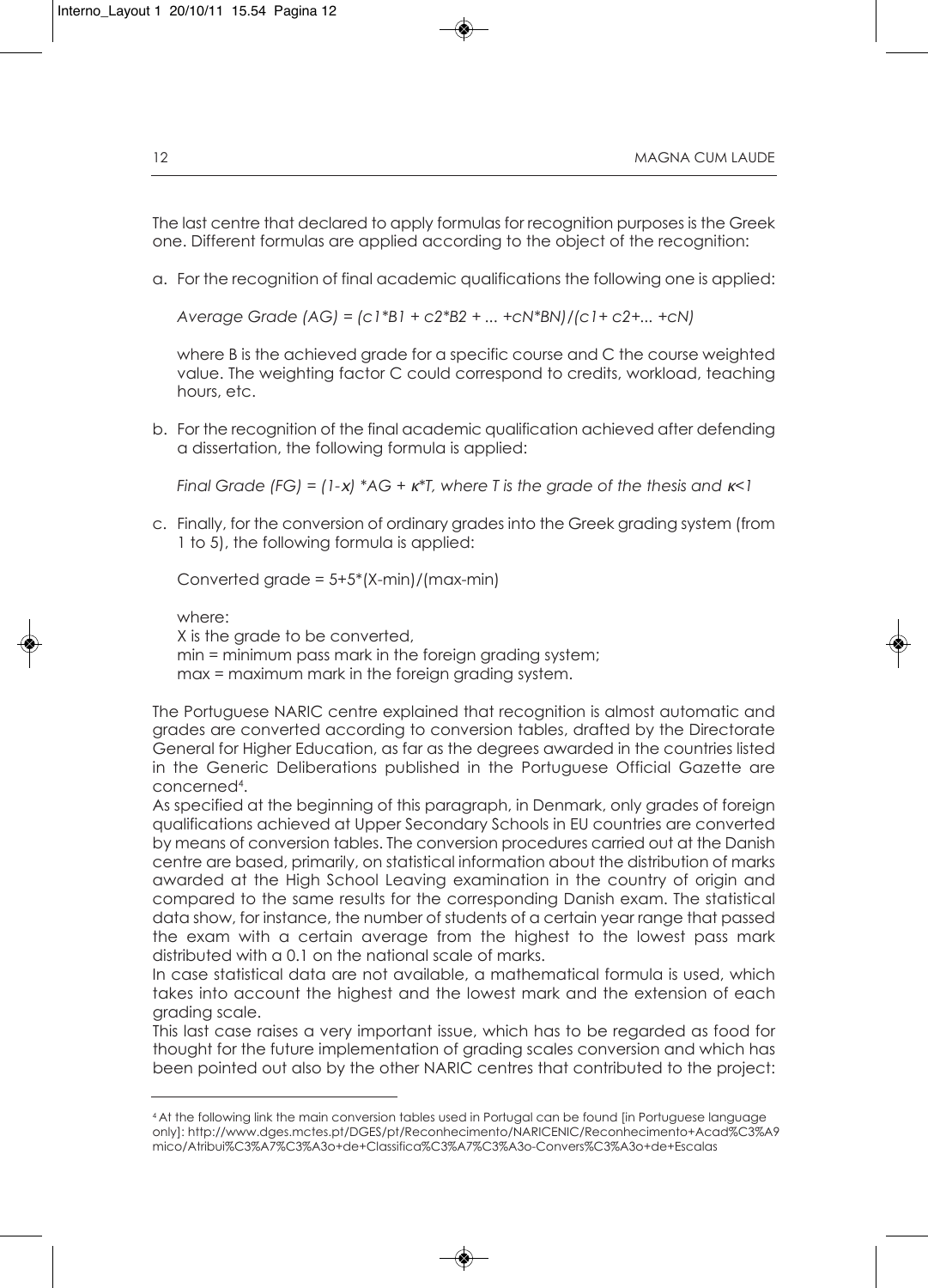it is the percentage frequency of grades and the 'cultural value' of marks in each country (see § 3).

### **1.2 ENIC-NARIC CENTREs UsING GRADE CONvERsION fOR PURPOsEs DIffERENT THAN RECOGNITION**

two centres responded that they carry out grades conversion for purposes other than recognition: israel and switzerland.

in israel grades are not taken into account in the process of recognition which is carried out solely for salary grading purposes in the public sector, in compliance with the agreement between the Government, the Trade Unions and the Public Employers.

The Swiss case is similar, the ENIC centre also gives recommendation for professional purposes on the conversion of grades, but no conversion is actually carried out.

#### **1.3 ENIC-NARIC CENTREs NOT UsING GRADING CONvERsION PROCEDUREs**

nineteen centres replied that they do not adopt official conversion procedures since, in the majority of cases, it is part of Heis duties to assess and convert foreign grades.

some of the centres belonging to this group pointed out that they sometimes refer to the ECTS system in case of conversion of grades/credits collected during periods of study abroad or as a simple point of reference in the transfer of credits.

in order to inform the conclusions of the present paper and to assess the real need to introduce grade conversion procedures, during the final stages of the project the nineteen centres were asked to inform us about the reasons why they were not implementing such conversion procedures and if, looking at the future, they were eventually interested in introducing any sort of grade conversion method (for further details on the results of the survey, see chapter 3).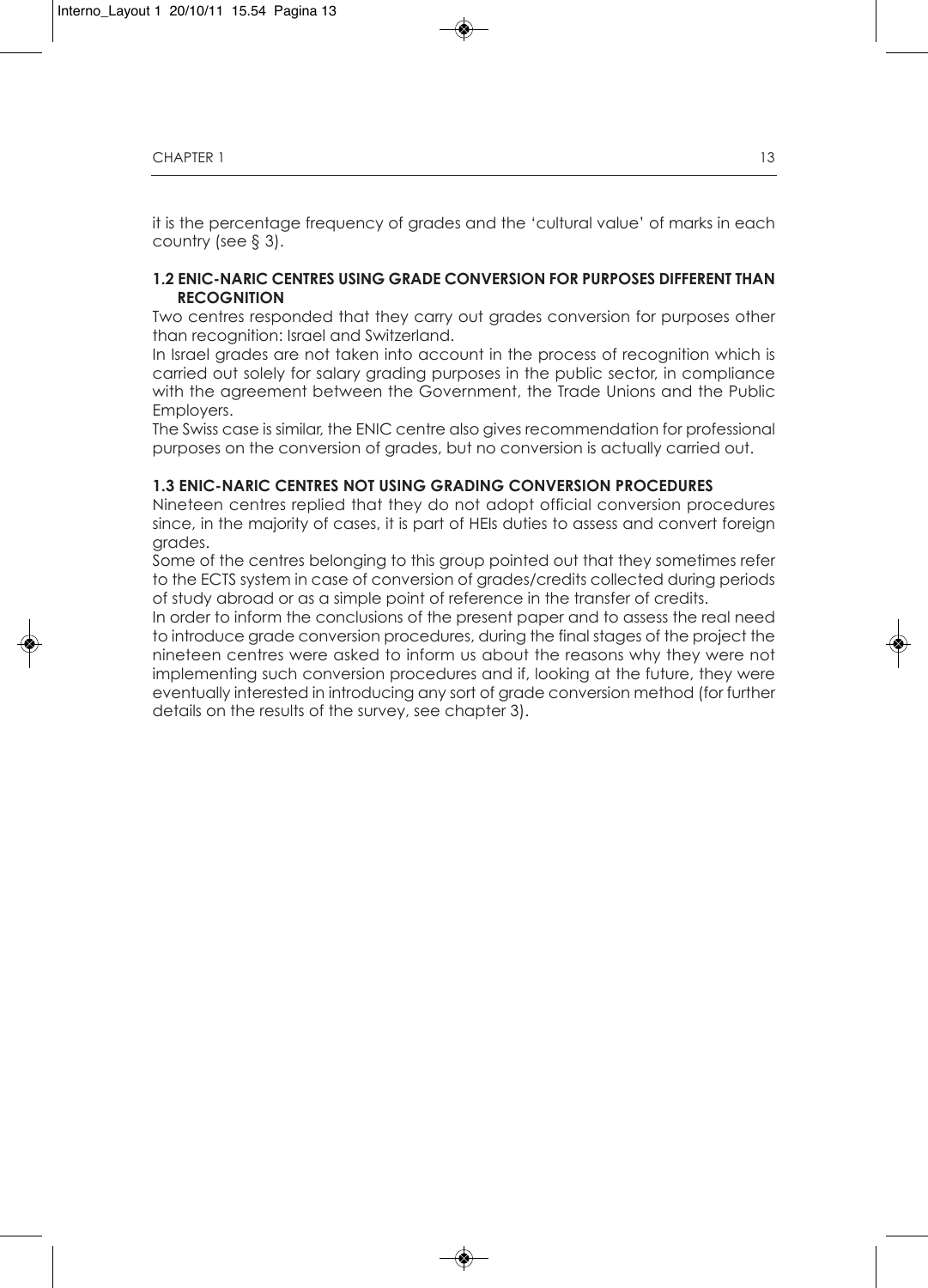## **CHAPTER 2** grAding scAle systems WorldWide: An overvieW

the present chapter does represent the heart of the research: here the profiles of grading scale systems in use in 107 countries have been collected, with particular focus on third countries.

the information reported in the database was put together applying a criterion of 'usefulness', i.e. only those information have been selected that would result the most useful, with regard to the evaluation/recognition activity of the ENIC-NARIC centres.

in order to conceive the database, the research phase was divided into different steps. the actual revision of the grading scale systems was preceded by a study of the education systems of the countries selected, which was crucial to identify the precise aspects to be dealt with in-depth in the project. in a second stage, a series of different on-line sources have been looked up, such as:

- The World Education Service database on grading scales: the International Grade Conversion Guide<sup>5</sup>;
- The Nuffic database on worldwide education systems<sup>6</sup>;
- The Australian database on worldwide education systems<sup>7</sup>.

Each country profile is divided into the following sections:

• **Grading scale High school:** this section offers an overview of the grading scales used in high schools and can be regarded as a necessary background

<sup>5</sup> http://www.wes.org/gradeconversionguide/index.asp

<sup>6</sup> http://www.nuffic.nl/international-organizations/services/diploma-recognition/country-modules/countrymodules

<sup>7</sup> http://www.aei.gov.au/services-And-resources/services/country-education-Profiles/About-ceP/Pages/ default.aspx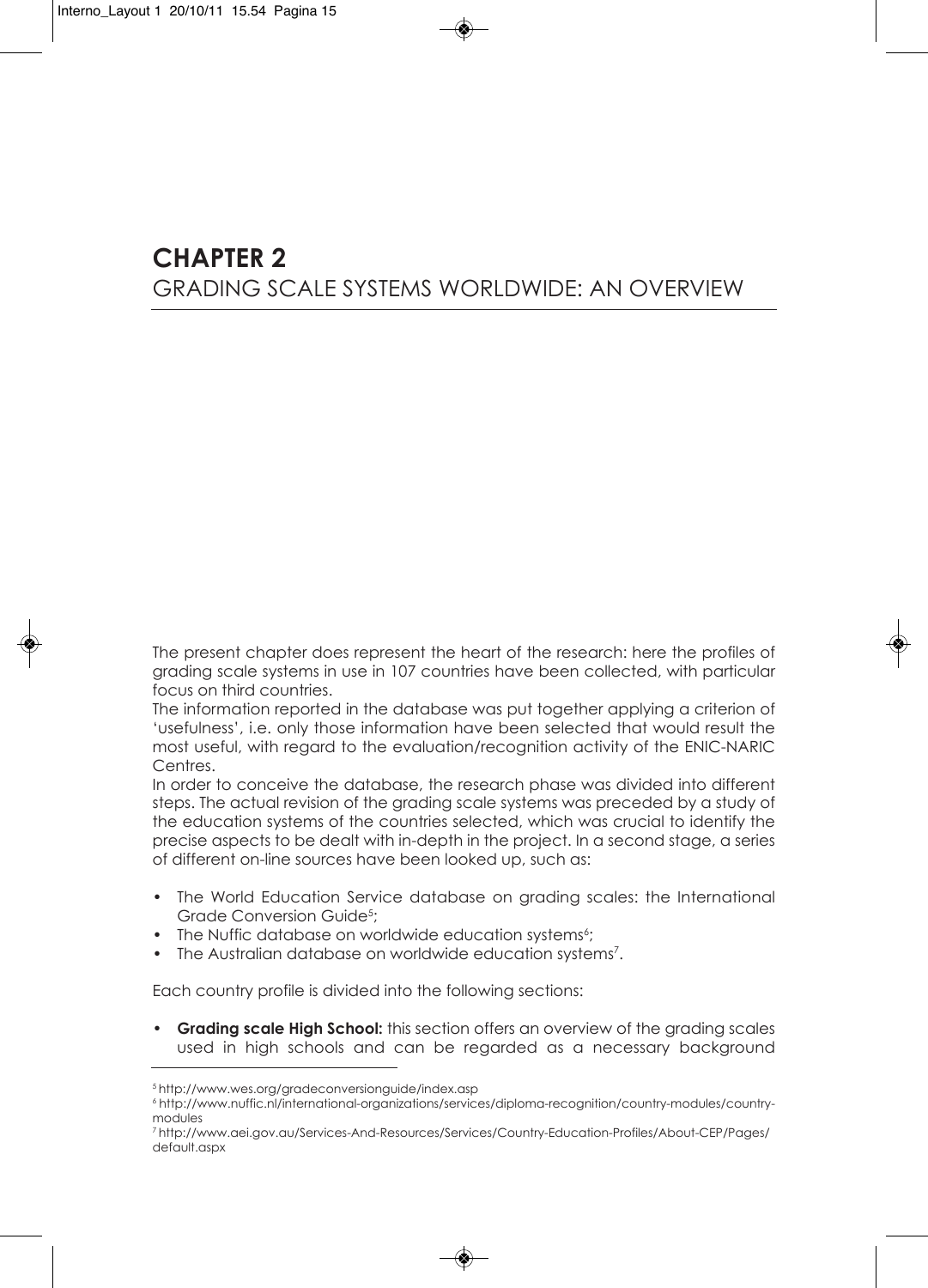information, that provides the basis to understand the following section 'Admission criteria to University'. When available and when they do not coincide with the qualification necessary to access University, also the subsection 'High school leaving Qualifications' was added;

- **Admission to University:** this section reports the necessary admission requirements to University, in the majority of cases, a combination of the High School Leaving qualification and entrance examinations;
- **Grading scale - Higher Education (University):** this section is the most varied of the three, since in some cases, it has been necessary to summarize a whole range of different grading scales applied to the different levels of academic education, such as Bachelor, Master and PhD programmes. For some countries, given the great variability of the grading systems in place, it was necessary to specify also the name of the main national universities. in the majority of grades reported in the local language a description in english has also been included, in order to facilitate understanding.

| <b>Country</b>                                                 | Afghanistan                                                                                                                                                       |                                                                       |         |  |
|----------------------------------------------------------------|-------------------------------------------------------------------------------------------------------------------------------------------------------------------|-----------------------------------------------------------------------|---------|--|
|                                                                | Scale 0-100%.                                                                                                                                                     |                                                                       |         |  |
|                                                                | The minimum pass for individual subjects is 40%                                                                                                                   |                                                                       |         |  |
| Grading Scale - High School                                    |                                                                                                                                                                   | The minimum average (sum of the highest marks in all subjects) is 55% |         |  |
|                                                                | <b>Highest mark</b> on the scale: 100%                                                                                                                            |                                                                       |         |  |
|                                                                | <b>Pass mark:</b> 40% (subject mark) - 55% (average)                                                                                                              |                                                                       |         |  |
| <b>Admission to University</b>                                 | The high school leaving qualification, which grants access to Higher Education<br>is called <i>Bacalauria</i> and is achieved after 12 years of global schooling. |                                                                       |         |  |
|                                                                | High school leaving grade 0-100%.                                                                                                                                 |                                                                       |         |  |
|                                                                | <b>Grade description</b><br>English<br>Percentage mark<br>in Pashto                                                                                               |                                                                       |         |  |
| <b>Grading Scale - Higher</b><br><b>Education (University)</b> | Alaa                                                                                                                                                              | With distinction                                                      | 100-86% |  |
|                                                                | Aali                                                                                                                                                              | Good                                                                  | 85-66%  |  |
|                                                                | Khoob                                                                                                                                                             | Pass                                                                  | 65-50%  |  |

| Country                                                        | Albania                                                                                                                                                                                                                                                                                                                                                                                                                                                                                                                                                     |
|----------------------------------------------------------------|-------------------------------------------------------------------------------------------------------------------------------------------------------------------------------------------------------------------------------------------------------------------------------------------------------------------------------------------------------------------------------------------------------------------------------------------------------------------------------------------------------------------------------------------------------------|
|                                                                | Scale 0-30                                                                                                                                                                                                                                                                                                                                                                                                                                                                                                                                                  |
| <b>Grading Scale - High School</b>                             | Minimum grade for admission to Higher Education in <i>Deftese Pjekurie</i> (Maturity<br>certificate) is 15/30.                                                                                                                                                                                                                                                                                                                                                                                                                                              |
| <b>Admission to University</b>                                 | <b>Public universities:</b> Completion of 12 years of global schooling and pass at the<br>4 State Matura exams. 2 Matura exams are compulsory (Maths and Literature)<br>and 2 are elective out of 10 study subjects. The result achieved in the exams for<br>the elective subjects is necessary to draft the admission lists to public<br>Universities. Minimum grade for admission to University in Deftese Pjekurie<br>(Maturity certificate) is 25/100. The number of places available at public<br>universities is decided by the Government each year. |
|                                                                | <b>Private universities:</b> No need to take the <i>Matura</i> exam in the 2 elective subjects<br>in order to be admitted.                                                                                                                                                                                                                                                                                                                                                                                                                                  |
| <b>Grading Scale - Higher</b><br><b>Education (University)</b> | Scale from 1-10, where 10 is the maximum grade.                                                                                                                                                                                                                                                                                                                                                                                                                                                                                                             |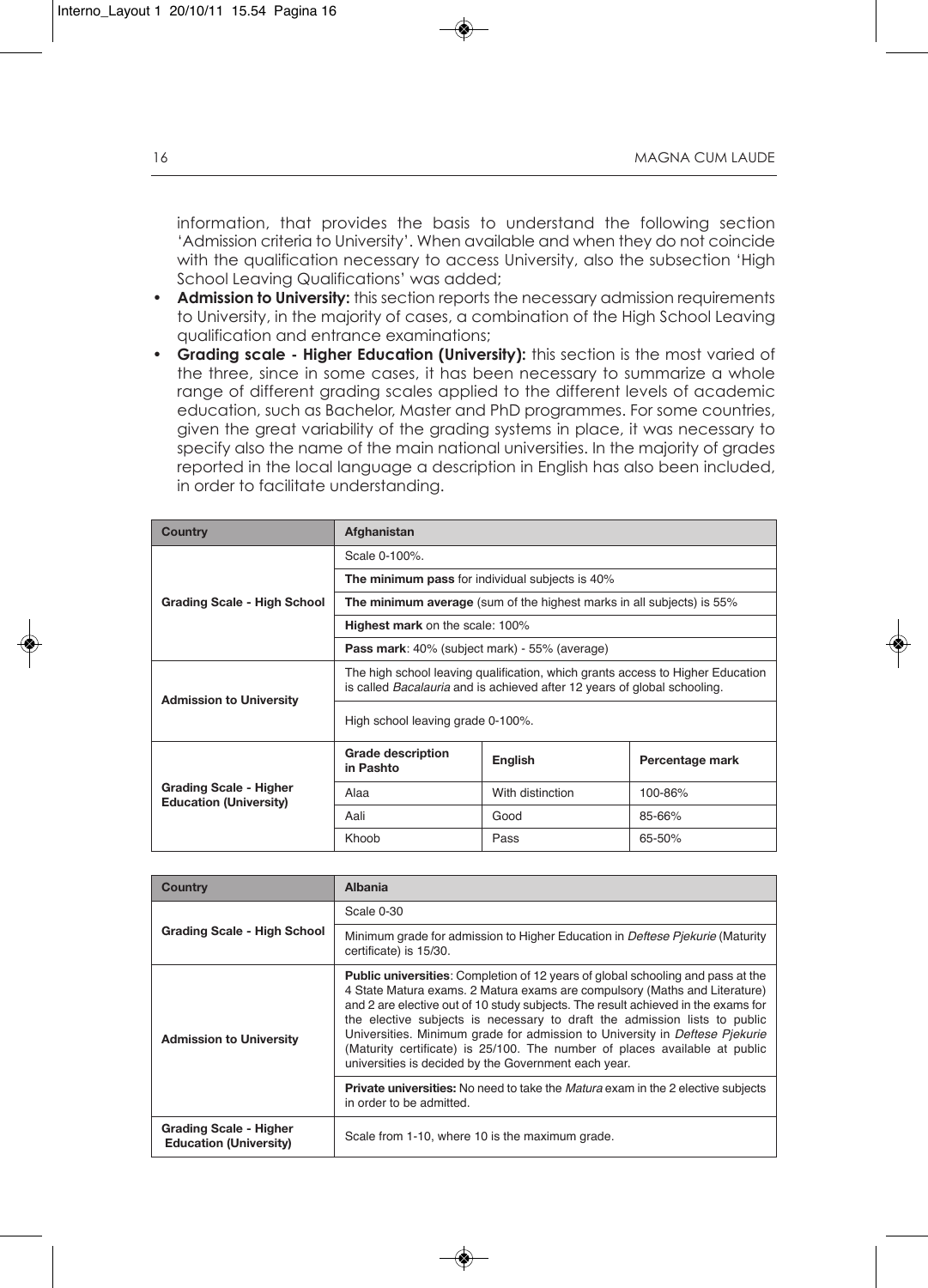| <b>Country</b>                                                 | Andorra                                                                                                                                                                                                                                                                 |  |  |
|----------------------------------------------------------------|-------------------------------------------------------------------------------------------------------------------------------------------------------------------------------------------------------------------------------------------------------------------------|--|--|
| Grading Scale - High School                                    | N A                                                                                                                                                                                                                                                                     |  |  |
| <b>Admission to University</b>                                 | Títol de Batxiller and/or Spanish and French equivalent diplomas.                                                                                                                                                                                                       |  |  |
| <b>Grading Scale - Higher</b><br><b>Education (University)</b> | 10 point scale:<br>Matrícula d'honor (MH): excellent plus & special mention<br>Excellent: 9-10<br>Notable: 7-8,9<br>Aprovat: 5-6,9<br>Suspens: 0-4,9<br>Degree grading scale<br>Matrícula d'honor: 4 punts<br>Excellent: 3 punts<br>Notable: 2 punts<br>Aprovat: 1 punt |  |  |
| <b>Notes</b>                                                   | Calculation of the final grade: each credit studied by the student is multiplied by<br>the grade value indicated in the transcipts and results are added. Then, this<br>number is divided by the number of credits studied by the student.                              |  |  |

| <b>Country</b>                     | Argentina                                                                                                                                                                                                                                                              |                  |                        |  |
|------------------------------------|------------------------------------------------------------------------------------------------------------------------------------------------------------------------------------------------------------------------------------------------------------------------|------------------|------------------------|--|
|                                    | Scale 1-10, where the minimum pass mark is 6-7 and the highest mark is 10.                                                                                                                                                                                             |                  |                        |  |
|                                    | Spanish                                                                                                                                                                                                                                                                | English          | <b>Numerical grade</b> |  |
|                                    | Sobresaliente<br>Outstanding                                                                                                                                                                                                                                           |                  | 10                     |  |
| <b>Grading Scale - High School</b> | Muy bueno                                                                                                                                                                                                                                                              | Very good        |                        |  |
|                                    | Bueno                                                                                                                                                                                                                                                                  | Average          | $\overline{7}$         |  |
|                                    | Aprobado                                                                                                                                                                                                                                                               | Pass             | 6                      |  |
|                                    | Reprobado                                                                                                                                                                                                                                                              | Fail             | 1,5                    |  |
| <b>Admission to University</b>     | Since 1983, admission examinations were repealed and all students holding a<br>High School Leaving qualification of Bachillier or Bachillerato are entitled to enrol<br>in public universities. In some private universities there might be admission<br>examinations. |                  |                        |  |
|                                    | Grading scales vary from one institution to another                                                                                                                                                                                                                    |                  |                        |  |
|                                    | Spanish                                                                                                                                                                                                                                                                | English          | <b>Numerical grade</b> |  |
|                                    | Sobresaliente                                                                                                                                                                                                                                                          | Excellent        | 10                     |  |
| <b>Grading Scale - Higher</b>      | Muy bueno                                                                                                                                                                                                                                                              | Very good        | 9                      |  |
| <b>Education (University)</b>      | Distinguido                                                                                                                                                                                                                                                            | With distinction | $7 - 8$                |  |
|                                    | Bueno                                                                                                                                                                                                                                                                  | Good             | $5-6$                  |  |
|                                    | Aprobado                                                                                                                                                                                                                                                               | Pass             | $4.0 - 4.9$            |  |
|                                    | Insuficiente                                                                                                                                                                                                                                                           | Unsatisfactory   | $2 - 3$                |  |
|                                    | Reprobado                                                                                                                                                                                                                                                              | Fail             | $1 - 0$                |  |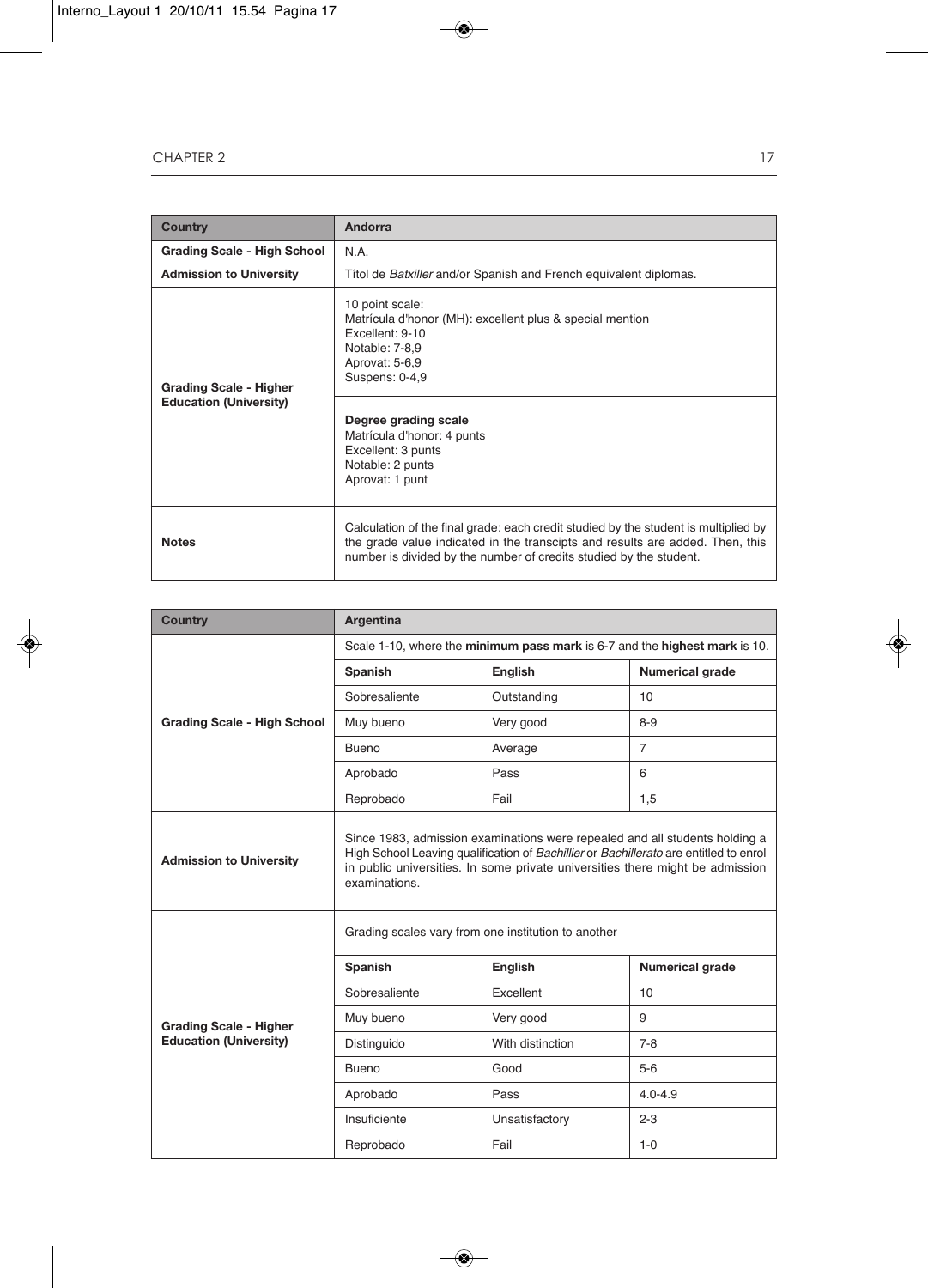| <b>Country</b>                     | Aruba                                                                                                                                                                                             |
|------------------------------------|---------------------------------------------------------------------------------------------------------------------------------------------------------------------------------------------------|
|                                    | Grading scale 1-10                                                                                                                                                                                |
| <b>Grading Scale - High School</b> | Pass mark: 6                                                                                                                                                                                      |
|                                    | Highest mark: 10                                                                                                                                                                                  |
| <b>Admission to University</b>     | N.A.                                                                                                                                                                                              |
| <b>Grading Scale - Higher</b>      | Grading scale 1 -10                                                                                                                                                                               |
| <b>Education (University)*</b>     | Pass mark: 6                                                                                                                                                                                      |
|                                    | Highest mark: 10                                                                                                                                                                                  |
| <b>Notes</b>                       | *The grading scale indicated is valid for the Higher Education sector with<br>exception to the Faculty for Hospitality and Tourism Management Studies, which<br>uses the American grading system. |

| <b>Country</b>                                                 | <b>Australia</b>                                                                                                                                                                                                   |                  |  |  |
|----------------------------------------------------------------|--------------------------------------------------------------------------------------------------------------------------------------------------------------------------------------------------------------------|------------------|--|--|
| <b>Grading Scale - High School</b>                             | Each State territory uses a different grading scale.                                                                                                                                                               |                  |  |  |
| <b>Admission to University</b>                                 | Admission requirements to university education vary according to institution in<br>the different State territories.                                                                                                |                  |  |  |
|                                                                | 1. Undergraduate programmes - Individual units or subjects:                                                                                                                                                        |                  |  |  |
|                                                                | <b>Descriptive grades</b>                                                                                                                                                                                          | % mark           |  |  |
|                                                                | <b>High Distinction</b>                                                                                                                                                                                            | 85%-100%         |  |  |
|                                                                | <b>Distinction</b>                                                                                                                                                                                                 | 75%-84%; 70%-79% |  |  |
|                                                                | Credit                                                                                                                                                                                                             | 65%-74%; 60%-69% |  |  |
|                                                                | Credit                                                                                                                                                                                                             | 50%-64% 50%-59%  |  |  |
|                                                                | Letter grades: A - E, where A is the highest mark                                                                                                                                                                  |                  |  |  |
|                                                                | Numeric grades: 7 - 1, where 7 is the highest mark                                                                                                                                                                 |                  |  |  |
|                                                                | <b>Degree Classes</b>                                                                                                                                                                                              |                  |  |  |
|                                                                | First Class - HI                                                                                                                                                                                                   |                  |  |  |
| <b>Grading Scale - Higher</b><br><b>Education (University)</b> | Second Class (Upper division);<br>Second Class (Division A);<br>Second Class (Division one) - HIIA - HII/i                                                                                                         |                  |  |  |
|                                                                | Second Class (Lower division);<br>Second Class (Division B);<br>Second Class (Division Two) - HIIB - HII/ii                                                                                                        |                  |  |  |
|                                                                | Third Class - HIII                                                                                                                                                                                                 |                  |  |  |
|                                                                | 2. Postgraduate programmes                                                                                                                                                                                         |                  |  |  |
|                                                                | Postgraduate awards are usually granted unclassified, although some<br>exceptions may be made with Master degrees. Second Class Honours might not<br>be differentiated and Third Class Honours are rarely awarded. |                  |  |  |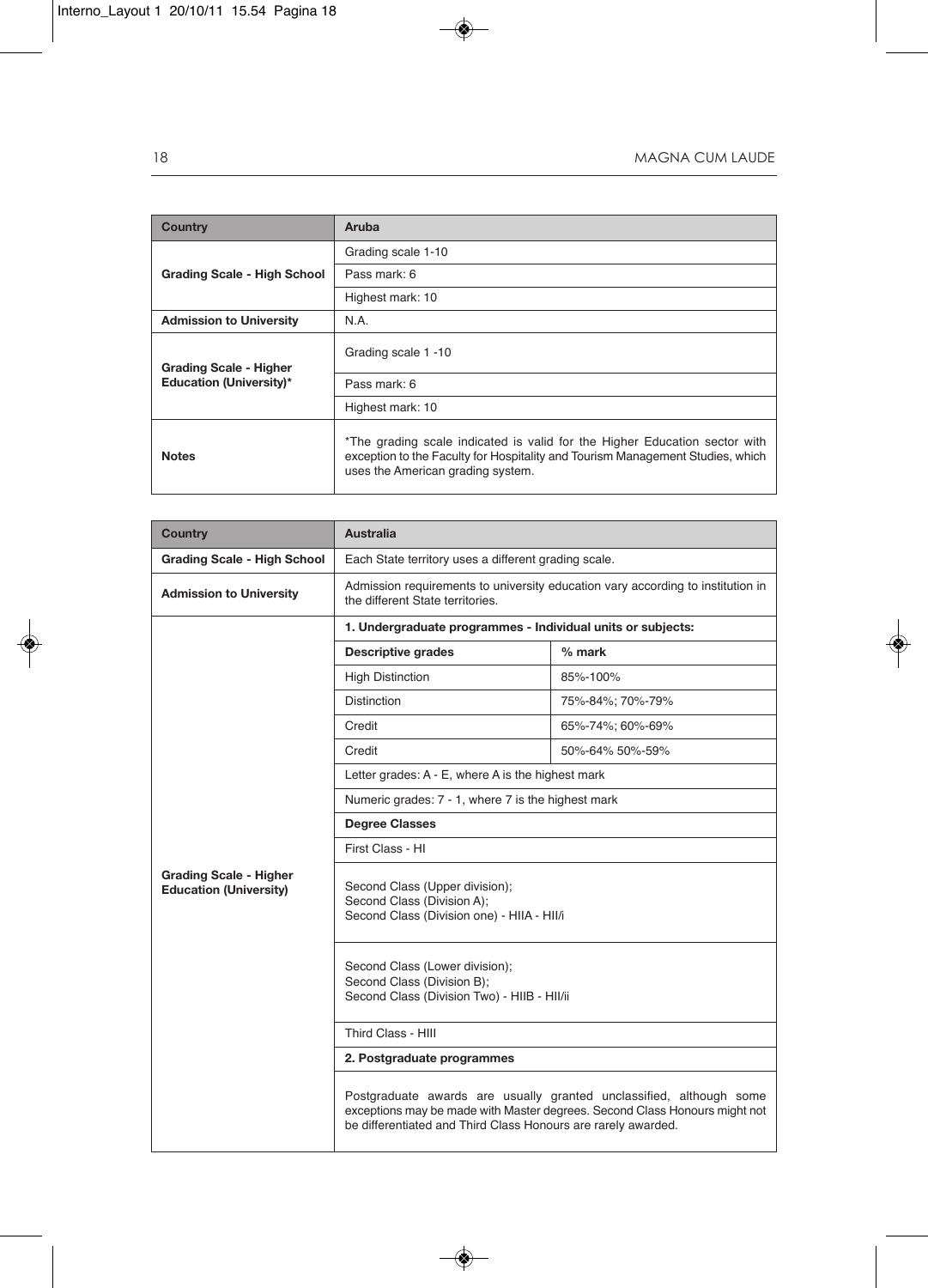| <b>Country</b>                                                 | <b>Austria</b>                                                                                                                                          |                |                            |              |
|----------------------------------------------------------------|---------------------------------------------------------------------------------------------------------------------------------------------------------|----------------|----------------------------|--------------|
|                                                                | Grading scale from 1 to 5, where 1 is the highest mark.                                                                                                 |                |                            |              |
|                                                                | <b>Numerical grade</b><br>German                                                                                                                        |                |                            | English      |
|                                                                | $\mathbf{1}$<br>Sehr gut                                                                                                                                |                |                            | Very good    |
|                                                                | 2                                                                                                                                                       | Gut            |                            | Good         |
|                                                                | 3                                                                                                                                                       | Befriedigend   |                            | Satisfactory |
|                                                                | 4                                                                                                                                                       | Genügend       |                            | Sufficient   |
| <b>Grading Scale - High School</b>                             | 5                                                                                                                                                       | Nicht genügend |                            | Fail         |
|                                                                | <b>High School leaving qualification grades</b>                                                                                                         |                |                            |              |
|                                                                | German                                                                                                                                                  |                | English                    |              |
|                                                                | Mit ausgezeichnetem<br>Erfolg bestanden                                                                                                                 |                | Pass with high distinction |              |
|                                                                | Mit gutem Erfolg bestanden                                                                                                                              |                | Pass with distinction      |              |
|                                                                | Bestanden                                                                                                                                               |                | Pass                       |              |
|                                                                | Nicht bestanden                                                                                                                                         |                | Fail                       |              |
| <b>Admission to University</b>                                 | The Reifezeugnis, Reifeprüfungszeugnis and Diplomprüfungszeugnis as well<br>as the Berufsprüfungszeugnis grant access to all forms of higher education. |                |                            |              |
|                                                                | <b>Numerical grade</b>                                                                                                                                  | German         |                            | English      |
|                                                                | $\mathbf{1}$                                                                                                                                            | Sehr gut       |                            | Very good    |
| <b>Grading Scale - Higher</b><br><b>Education (University)</b> | $\mathfrak{p}$                                                                                                                                          | Gut            |                            | Good         |
|                                                                | 3                                                                                                                                                       | Befriedigend   |                            | Satisfactory |
|                                                                | $\overline{4}$                                                                                                                                          | Genügend       |                            | Sufficient   |
|                                                                | 5                                                                                                                                                       | Nicht genügend |                            | Fail         |

| <b>Country</b>                                                 | <b>Bahamas</b>                                                                                                                                                     |                            |                 |  |
|----------------------------------------------------------------|--------------------------------------------------------------------------------------------------------------------------------------------------------------------|----------------------------|-----------------|--|
| <b>Grading Scale - High School</b>                             | N.A.                                                                                                                                                               |                            |                 |  |
| <b>Admission to University</b>                                 | N.A.                                                                                                                                                               |                            |                 |  |
|                                                                | Letter grades $(A - F)$ , where A is the highest mark $+1 - 4$ grading scale, where<br>4 is the highest mark. Use of Grade Point Average (GPA) + a numerical grade |                            |                 |  |
|                                                                | <b>Letter Grade</b>                                                                                                                                                | <b>Grade Point Average</b> | Numerical grade |  |
|                                                                | A                                                                                                                                                                  | 4.00                       | $90 - 100$      |  |
|                                                                | A                                                                                                                                                                  | 3.75                       | 85-89           |  |
|                                                                | B+                                                                                                                                                                 | 3.50                       | 80-84           |  |
| <b>Grading Scale - Higher</b><br><b>Education (University)</b> | B                                                                                                                                                                  | 3.00                       | 75-79           |  |
|                                                                | B-                                                                                                                                                                 | 2.75                       | 70-74           |  |
|                                                                | $C+$                                                                                                                                                               | 2.50                       | 65-69           |  |
|                                                                | C                                                                                                                                                                  | 2.00                       | 60-64           |  |
|                                                                | $C -$                                                                                                                                                              | 1.75                       | 55-59           |  |
|                                                                | D                                                                                                                                                                  | 1.00                       | 50-54           |  |
|                                                                | E                                                                                                                                                                  | 0                          | $0 - 49$        |  |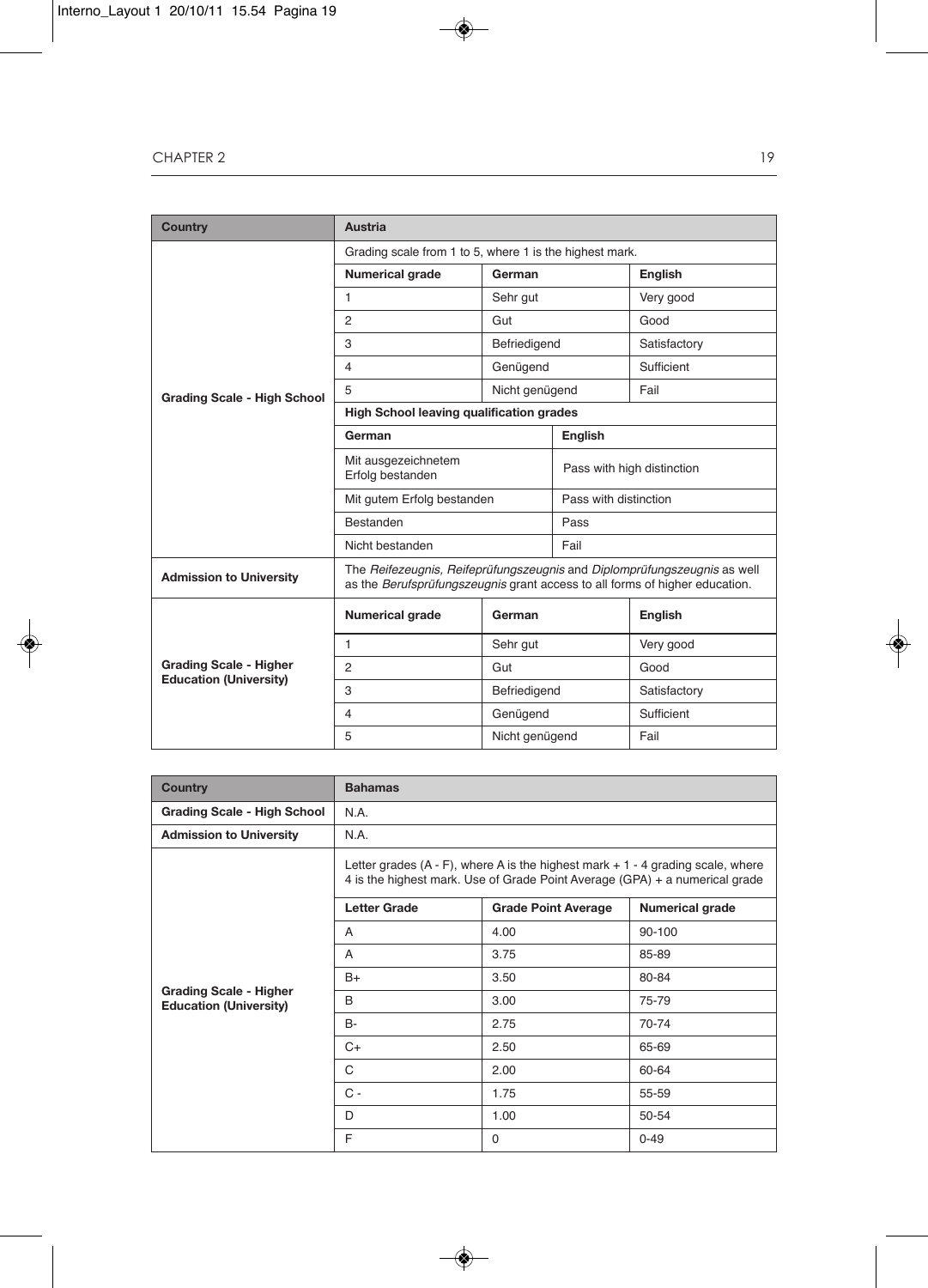| <b>Country</b>                 | <b>Bangladesh</b>                                                                                                                                                                                                                                                                                                                                                                                                                                                                                                                                                                                                                               |                                                               |                        |  |
|--------------------------------|-------------------------------------------------------------------------------------------------------------------------------------------------------------------------------------------------------------------------------------------------------------------------------------------------------------------------------------------------------------------------------------------------------------------------------------------------------------------------------------------------------------------------------------------------------------------------------------------------------------------------------------------------|---------------------------------------------------------------|------------------------|--|
|                                | <b>Until 2003</b>                                                                                                                                                                                                                                                                                                                                                                                                                                                                                                                                                                                                                               |                                                               |                        |  |
|                                | First division = min. $60\%$                                                                                                                                                                                                                                                                                                                                                                                                                                                                                                                                                                                                                    |                                                               |                        |  |
|                                | Second division = min. $45%$                                                                                                                                                                                                                                                                                                                                                                                                                                                                                                                                                                                                                    |                                                               |                        |  |
|                                | Pass division = $min. 33%$                                                                                                                                                                                                                                                                                                                                                                                                                                                                                                                                                                                                                      |                                                               |                        |  |
|                                |                                                                                                                                                                                                                                                                                                                                                                                                                                                                                                                                                                                                                                                 | In place since 2003 - Introduction of a cumulative GPA System |                        |  |
|                                | Letter grade                                                                                                                                                                                                                                                                                                                                                                                                                                                                                                                                                                                                                                    | <b>GPA</b>                                                    | <b>Numerical grade</b> |  |
| Grading Scale - High School    | $A+$                                                                                                                                                                                                                                                                                                                                                                                                                                                                                                                                                                                                                                            | 5.0                                                           | 80-100                 |  |
|                                | A                                                                                                                                                                                                                                                                                                                                                                                                                                                                                                                                                                                                                                               | 4.0                                                           | 70-79                  |  |
|                                | А-                                                                                                                                                                                                                                                                                                                                                                                                                                                                                                                                                                                                                                              | 3.5                                                           | 60-69                  |  |
|                                | B                                                                                                                                                                                                                                                                                                                                                                                                                                                                                                                                                                                                                                               | 3.0                                                           | 50-59                  |  |
|                                | С                                                                                                                                                                                                                                                                                                                                                                                                                                                                                                                                                                                                                                               | 2.0                                                           | 40-49                  |  |
|                                | D                                                                                                                                                                                                                                                                                                                                                                                                                                                                                                                                                                                                                                               | 1.0                                                           | 33-39                  |  |
|                                | F                                                                                                                                                                                                                                                                                                                                                                                                                                                                                                                                                                                                                                               | 0.0                                                           | $0 - 32$               |  |
| <b>Admission to University</b> | The Higher Secondary Certificate (HSC) achieved after 12 years of global<br>schooling grants access to undergraduate study programmes.                                                                                                                                                                                                                                                                                                                                                                                                                                                                                                          |                                                               |                        |  |
|                                | Until 2006 - 07                                                                                                                                                                                                                                                                                                                                                                                                                                                                                                                                                                                                                                 |                                                               |                        |  |
|                                | First class/division = $60\%$                                                                                                                                                                                                                                                                                                                                                                                                                                                                                                                                                                                                                   |                                                               |                        |  |
|                                | Second class/division = $45%$                                                                                                                                                                                                                                                                                                                                                                                                                                                                                                                                                                                                                   |                                                               |                        |  |
|                                | Third class/division = $33\%$                                                                                                                                                                                                                                                                                                                                                                                                                                                                                                                                                                                                                   |                                                               |                        |  |
|                                | From 2006 - 07                                                                                                                                                                                                                                                                                                                                                                                                                                                                                                                                                                                                                                  |                                                               |                        |  |
|                                | 80% and above - A+ - GPA 4.0                                                                                                                                                                                                                                                                                                                                                                                                                                                                                                                                                                                                                    |                                                               |                        |  |
| <b>Grading Scale - Higher</b>  | 75% to less than 80% - A - GPA 3.75                                                                                                                                                                                                                                                                                                                                                                                                                                                                                                                                                                                                             |                                                               |                        |  |
| <b>Education (University)</b>  | 70% to less than 75% - A- - GPA 3.5                                                                                                                                                                                                                                                                                                                                                                                                                                                                                                                                                                                                             |                                                               |                        |  |
|                                | 65% to less than 70% - B+ - GPA 3.0                                                                                                                                                                                                                                                                                                                                                                                                                                                                                                                                                                                                             |                                                               |                        |  |
|                                | 60% to less than 65% - B - 3.0                                                                                                                                                                                                                                                                                                                                                                                                                                                                                                                                                                                                                  |                                                               |                        |  |
|                                | 55% to less than 60% - B- - 2.75                                                                                                                                                                                                                                                                                                                                                                                                                                                                                                                                                                                                                |                                                               |                        |  |
|                                | 50% to less than 55% - C+ - 2.5                                                                                                                                                                                                                                                                                                                                                                                                                                                                                                                                                                                                                 |                                                               |                        |  |
|                                | 45% to less than 50% - C - 2.25                                                                                                                                                                                                                                                                                                                                                                                                                                                                                                                                                                                                                 |                                                               |                        |  |
|                                | 40% to less than 45% - D - 2.0                                                                                                                                                                                                                                                                                                                                                                                                                                                                                                                                                                                                                  |                                                               |                        |  |
|                                | less than 40% - F - 0.0                                                                                                                                                                                                                                                                                                                                                                                                                                                                                                                                                                                                                         |                                                               |                        |  |
| <b>Notes</b>                   | Some universities are combining the (old) Honours classifications with the<br>Uniform Grading System, using 'B' as the cut off letter grade for First Class<br>Honours.<br>In engineering the minimum mark was 60% for a first, 50% for an upper<br>second and 40% for a second. Below second division was regarded a fail.<br>Information about grading systems is usually on the mark sheet or transcript.<br>Honours Bachelor Degrees and Master Degrees were/are usually awarded<br>in a class; Pass Bachelor Degrees were/are normally classified by division.<br>Honours students who fail by a small margin may be awarded a pass degree |                                                               |                        |  |
|                                | or degree without classification.                                                                                                                                                                                                                                                                                                                                                                                                                                                                                                                                                                                                               |                                                               |                        |  |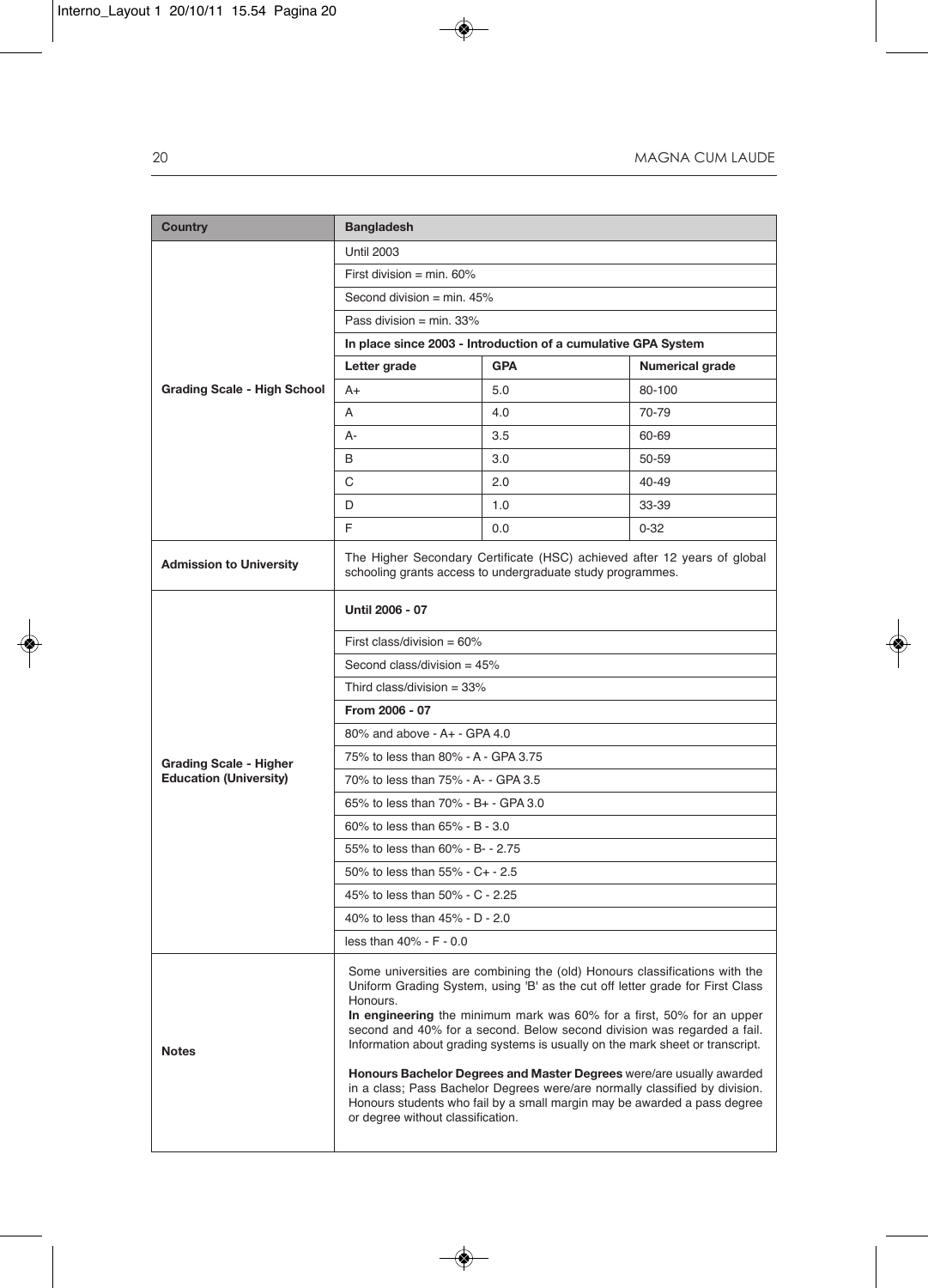| Country                        | <b>Barbados</b>                                                                                             |                                                                                 |                            |  |
|--------------------------------|-------------------------------------------------------------------------------------------------------------|---------------------------------------------------------------------------------|----------------------------|--|
|                                | Secondary education certificate until 1998                                                                  |                                                                                 |                            |  |
|                                |                                                                                                             | I - Comprehensive working knowledge of the syllabus                             |                            |  |
|                                | II - Working knowledge of most aspects of the syllabus                                                      |                                                                                 |                            |  |
|                                |                                                                                                             | III - Working knowledge of some aspects of the syllabus                         |                            |  |
|                                |                                                                                                             | IV - Limited knowledge of a few aspects of the syllabus                         |                            |  |
|                                | V - Insufficient evidence to base a judgement                                                               |                                                                                 |                            |  |
|                                | Secondary education certificate since 1998                                                                  |                                                                                 |                            |  |
|                                | I - Comprehensive grasp of the key concepts, knowledge, skills and<br>competencies required by the syllabus |                                                                                 |                            |  |
|                                | syllabus                                                                                                    | II - Good grasp of the key concepts, knowledge, skills and competencies         |                            |  |
|                                | syllabus                                                                                                    | III - Fairly good grasp of the key concepts, knowledge, skills and competencies |                            |  |
| Grading Scale - High School    | syllabus                                                                                                    | IV - Moderate grasp of the key concepts, knowledge, skills and competencies     |                            |  |
|                                | syllabus                                                                                                    | V - Limited grasp of the key concepts, knowledge, skills and competencies       |                            |  |
|                                | VI - Very limited grasp of the key concepts, knowledge, skills and competencies<br>syllabus                 |                                                                                 |                            |  |
|                                | <b>Caribbean Advanced Proficiency Examination (CAPE)</b>                                                    |                                                                                 |                            |  |
|                                | I - Excellent performance                                                                                   |                                                                                 |                            |  |
|                                | II - Very good standards of performance                                                                     |                                                                                 |                            |  |
|                                | III - Good standards of performance                                                                         |                                                                                 |                            |  |
|                                | IV - Satisfactory standards of performance                                                                  |                                                                                 |                            |  |
|                                | V - Acceptable standards of performance                                                                     |                                                                                 |                            |  |
|                                | VI - Weak performance                                                                                       |                                                                                 |                            |  |
|                                | VII - Unsatisfactory performance                                                                            |                                                                                 |                            |  |
| <b>Admission to University</b> |                                                                                                             | Admission requirements vary according to each Faculty.                          |                            |  |
|                                | Applies for Barbados Community College: a combination of letter grades and<br>percentage marks.             |                                                                                 |                            |  |
|                                | <b>Letter Grade</b>                                                                                         | Percentage mark                                                                 | <b>Description</b>         |  |
|                                | $A^*$                                                                                                       | 90-100%                                                                         | Exceptional<br>Performance |  |
| <b>Grading Scale - Higher</b>  | Α                                                                                                           | 80-89%                                                                          | Excellent                  |  |
| <b>Education (University)</b>  | $B+$                                                                                                        | 75-79%                                                                          | Very Good                  |  |
|                                | B                                                                                                           | 70-74%                                                                          | Good                       |  |
|                                | C+                                                                                                          | 65-69%                                                                          | Fairly Good                |  |
|                                | С                                                                                                           | 60-64%                                                                          | Satisfactory               |  |
|                                | D                                                                                                           | 50-59%                                                                          | Pass                       |  |
|                                | F.                                                                                                          | 0-49%                                                                           | Fail                       |  |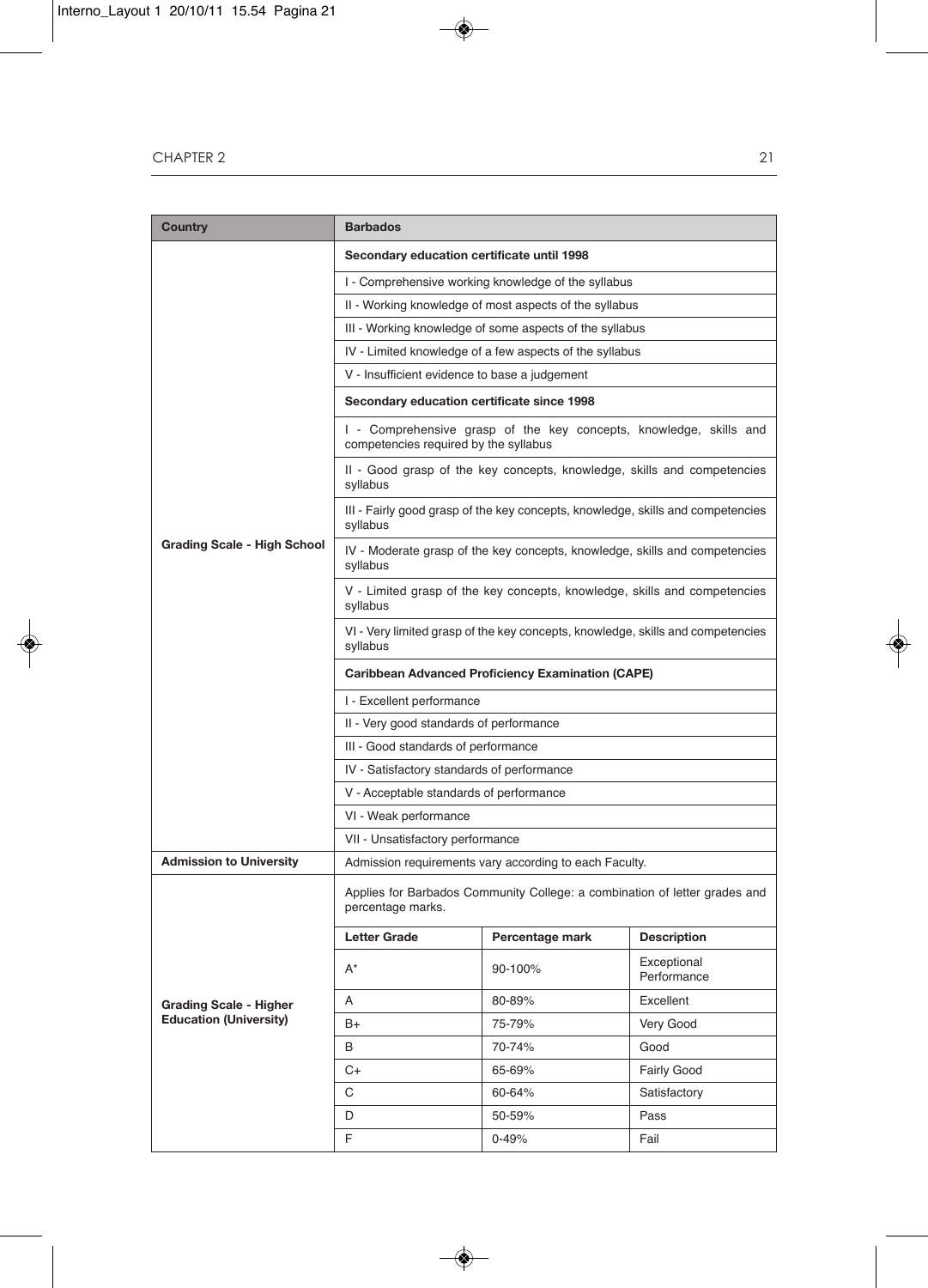| Country                                                        | <b>Belgium - Flemish Community</b>                                                           |                            |                            |  |
|----------------------------------------------------------------|----------------------------------------------------------------------------------------------|----------------------------|----------------------------|--|
| <b>Grading Scale - High School</b>                             | N.A.                                                                                         |                            |                            |  |
| <b>Admission to University</b>                                 | Diploma van Secundair Onderwijs grants admission to all types of higher<br>education         |                            |                            |  |
|                                                                | Grading system from 1-20, where 20 is the highest mark, combined to a<br>percentage grading. |                            |                            |  |
|                                                                | Percentage mark                                                                              | <b>Flemish description</b> | <b>English description</b> |  |
| <b>Grading Scale - Higher</b><br><b>Education (University)</b> | 18-20 - 90-100%                                                                              | Grootste<br>Onderscheiding | Cum laude                  |  |
|                                                                | 16-18 - 80-89%                                                                               | Grote Onderscheiding       | Very good                  |  |
|                                                                | 14-16 - 70-79%                                                                               | Onderscheiding             |                            |  |
|                                                                | 12-14 - 60-69%                                                                               | Voldoende                  | Satisfactory               |  |

| Country                                                        |                                                                                                                                                                                                               | <b>Belgium - French Community</b> |                                    |                            |
|----------------------------------------------------------------|---------------------------------------------------------------------------------------------------------------------------------------------------------------------------------------------------------------|-----------------------------------|------------------------------------|----------------------------|
| <b>Grading Scale - High School</b>                             | High school and Higher Education grading systems are similar, nonetheless<br>they differ from institution to institution and the standards are set by the<br>institutions themselves.                         |                                   |                                    |                            |
| <b>Admission to University</b>                                 | Certificat d'Enseignement Secondaire Supérieur. In alternative, candidates can<br>choose to sit a national entrance examination and to obtain the Diplôme<br>d'Aptitude à Accéder à l'Enseignement Supérieur. |                                   |                                    |                            |
|                                                                | Grading system from 1-20, where 20 is the highest mark, combined to a<br>percentage grading.                                                                                                                  |                                   |                                    |                            |
| <b>Grading Scale - Higher</b><br><b>Education (University)</b> | <b>Number</b><br>grade                                                                                                                                                                                        | Percentage grade                  | <b>French description</b>          | <b>English description</b> |
|                                                                | 18-20                                                                                                                                                                                                         | $90 - 100%$                       | Avec la plus grande<br>distinction | Cum laude                  |
|                                                                | 16-18                                                                                                                                                                                                         | 80-89%                            | Avec grande<br>distinction         | Very good                  |
|                                                                | $14 - 16$                                                                                                                                                                                                     | 70-79%                            | Avec distinction                   | Good                       |
|                                                                | $12 - 14$                                                                                                                                                                                                     | 60-69%                            | Avec satisfaction                  | Satisfactory               |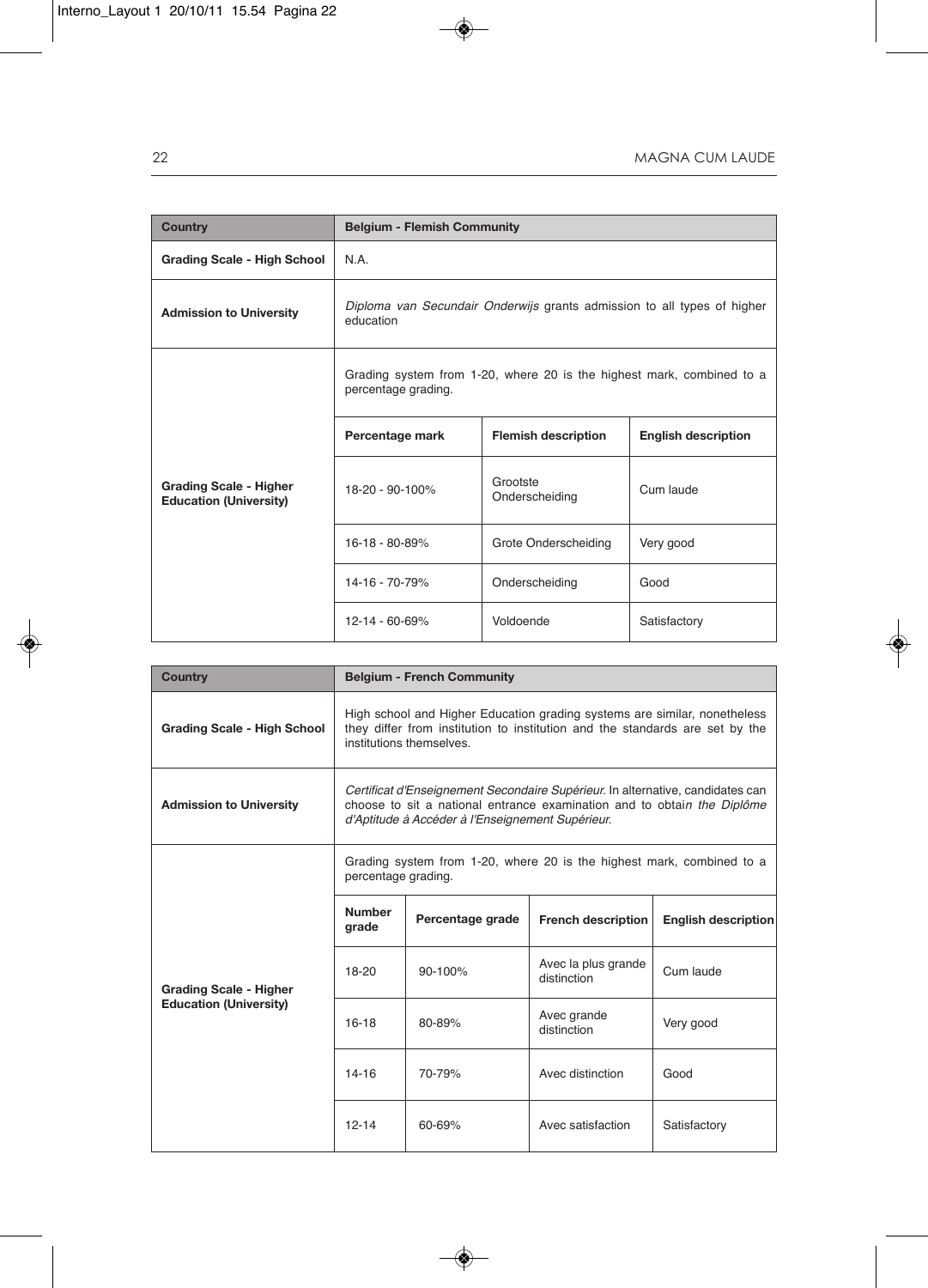| <b>Country</b>                     | <b>Belize</b>                                                                                                                                                                                                                                               |  |  |
|------------------------------------|-------------------------------------------------------------------------------------------------------------------------------------------------------------------------------------------------------------------------------------------------------------|--|--|
| <b>Grading Scale - High School</b> | N.A.                                                                                                                                                                                                                                                        |  |  |
| <b>Admission to University</b>     | Min. cumulative GPA 2.0 / 4.0 in the high school leaving examination/junior<br>college; ATLIB* General Test of Maths and English with min. score 26/50 for<br>Math and 51/100 for English. In alternative the University will also accept the<br>following: |  |  |
|                                    | *Four passes in CXC subjects which must include English and Mathematics<br>instead of the ATLIB general test requirement OR                                                                                                                                 |  |  |
|                                    | *A combined score of 890 in the Scholastic Aptitude Test (SAT) OR                                                                                                                                                                                           |  |  |
|                                    | *A score of 18 on the American College Test (ACT).                                                                                                                                                                                                          |  |  |
|                                    | Official grading scheme of the University of Belize (Letter + percentage grading<br>scale):                                                                                                                                                                 |  |  |
|                                    | 95-100%<br>A                                                                                                                                                                                                                                                |  |  |
|                                    | 90-94%<br>A-                                                                                                                                                                                                                                                |  |  |
| <b>Grading Scale - Higher</b>      | 85-89%<br>B+                                                                                                                                                                                                                                                |  |  |
| <b>Education (University)</b>      | <sub>R</sub><br>80-84%                                                                                                                                                                                                                                      |  |  |
|                                    | 75-79%<br>$C+$                                                                                                                                                                                                                                              |  |  |
|                                    | C<br>70-74%                                                                                                                                                                                                                                                 |  |  |
|                                    | 65-69%<br>D+                                                                                                                                                                                                                                                |  |  |
|                                    | F<br>$0 - 59%$                                                                                                                                                                                                                                              |  |  |
| <b>Notes</b>                       | *The Association of Tertiary Level Institutions of Belize (ATLIB).                                                                                                                                                                                          |  |  |
|                                    | *Caribbean Examination Council (CXC).                                                                                                                                                                                                                       |  |  |
|                                    | *Scholastic Aptitude Test (SAT): basic critical reading, math and writing skills<br>test.                                                                                                                                                                   |  |  |

| Country                            | <b>Bolivia</b>                                                                                                                                                                                                                                                                                                       |  |  |
|------------------------------------|----------------------------------------------------------------------------------------------------------------------------------------------------------------------------------------------------------------------------------------------------------------------------------------------------------------------|--|--|
|                                    | <b>Until 1969</b>                                                                                                                                                                                                                                                                                                    |  |  |
|                                    | 7 Excelente (Excellent)                                                                                                                                                                                                                                                                                              |  |  |
|                                    | 6 Muy bueno (Very good)                                                                                                                                                                                                                                                                                              |  |  |
|                                    | 5 Bueno (Good)                                                                                                                                                                                                                                                                                                       |  |  |
| <b>Grading Scale - High School</b> | 4 Regular (Satisfactory)                                                                                                                                                                                                                                                                                             |  |  |
|                                    | 3 Deficiente (Insufficient)                                                                                                                                                                                                                                                                                          |  |  |
|                                    | 2 Malo (Poor)                                                                                                                                                                                                                                                                                                        |  |  |
|                                    | 1 Pesimo (Very poor)                                                                                                                                                                                                                                                                                                 |  |  |
|                                    | From 1969 to 1972                                                                                                                                                                                                                                                                                                    |  |  |
|                                    | Grading scale from 1-5, where 5 was the highest grade. Pass mark 2.6.                                                                                                                                                                                                                                                |  |  |
|                                    | <b>Since 1972</b>                                                                                                                                                                                                                                                                                                    |  |  |
|                                    | Grading scale from 1-7, where 7 was the highest grade. Pass mark 3.6. Lowest<br>mark: 1                                                                                                                                                                                                                              |  |  |
| <b>Admission to University</b>     | Bachiller en Humanidades diploma granted on completion of the general<br>academic stream of secondary school, both in scientific subjects and humanities<br>+ Pass at the entrance examination to University organised by the CNES:<br>Consejo Nacional de Educación Superior, National Council on Higher Education. |  |  |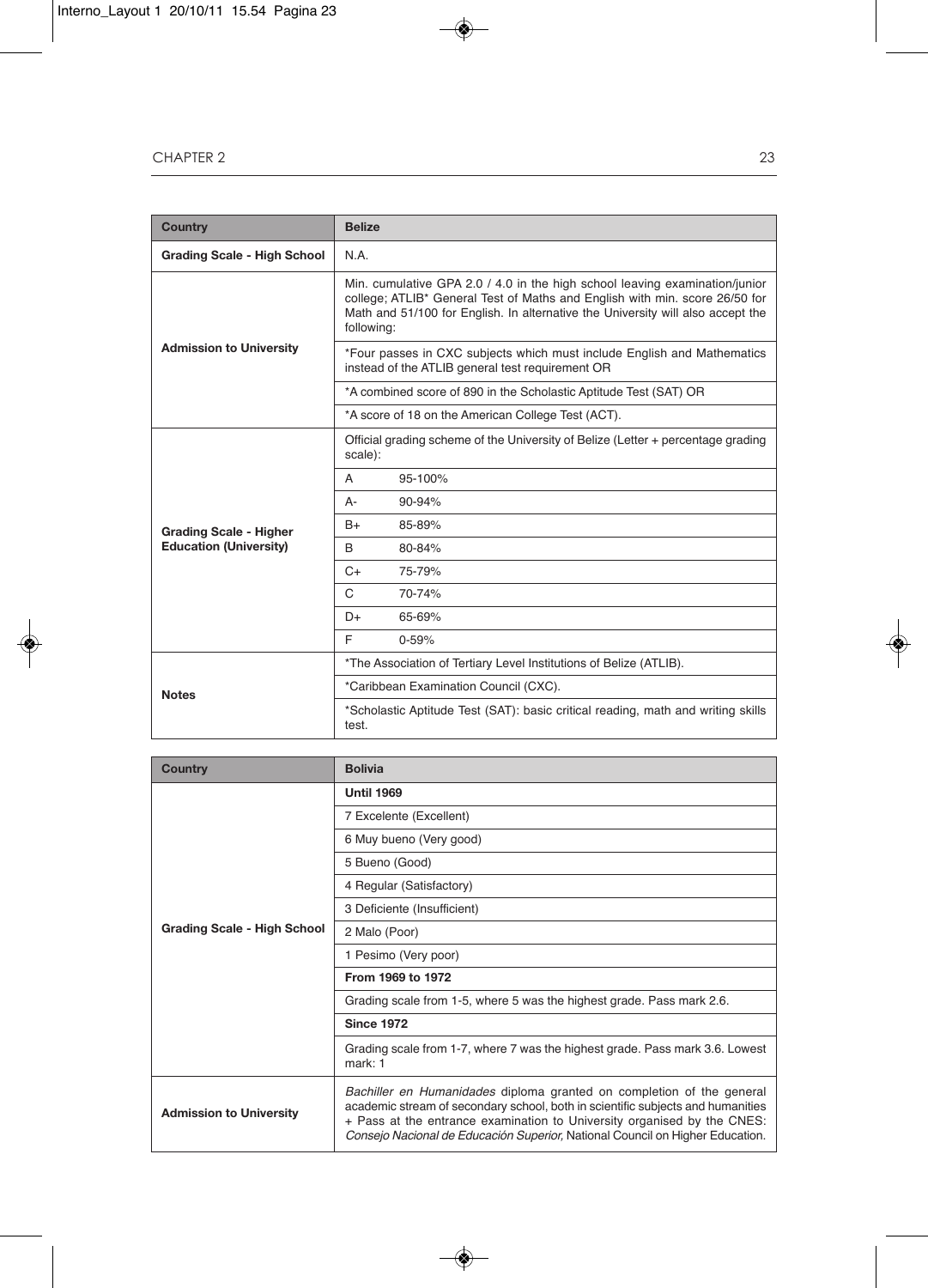| <b>Country</b>                | <b>Bolivia</b>                                                          |  |  |
|-------------------------------|-------------------------------------------------------------------------|--|--|
|                               | <b>Until 1969</b>                                                       |  |  |
|                               | 7 Excelente (Excellent)                                                 |  |  |
|                               | 6 Muy bueno (Very good)                                                 |  |  |
|                               | 5 Bueno (Good)                                                          |  |  |
|                               | 4 Regular (Satisfactory)                                                |  |  |
|                               | 3 Deficiente (Insufficient)                                             |  |  |
|                               | 2 Malo (Poor)                                                           |  |  |
| <b>Grading Scale - Higher</b> | 1 Pesimo (Very poor)                                                    |  |  |
| <b>Education (University)</b> | From 1969 to 1972                                                       |  |  |
|                               | Grading scale from 1 - 5, where 5 was the highest grade. Pass mark 2.6. |  |  |
|                               | <b>Since 1972</b>                                                       |  |  |
|                               | 90-100 Sobresaliente (Outstanding)                                      |  |  |
|                               | 77-89 Distinguido (With distinction)                                    |  |  |
|                               | 64-76 Bueno (Good)                                                      |  |  |
|                               | 51-63 Suficiente (Satisfactory)                                         |  |  |
|                               | 0-50 Reprobado (Fail)                                                   |  |  |

| <b>Country</b>                                                 | <b>Botswana</b>                                                                                                                           |  |  |
|----------------------------------------------------------------|-------------------------------------------------------------------------------------------------------------------------------------------|--|--|
| <b>Grading Scale - High School</b>                             | N.A.                                                                                                                                      |  |  |
| <b>Admission to University</b>                                 | University of Botswana: General Certificate of Secondary Education (BGCSE)<br>with grade average B on a scale from A (highest mark) to G. |  |  |
| <b>Grading Scale - Higher</b><br><b>Education (University)</b> | Letter grades: A (Highest mark) to F, D is the pass mark and E-F are the lowest<br>on scale.                                              |  |  |
|                                                                | Degree classes                                                                                                                            |  |  |
|                                                                | 1 <sup>st</sup> class (general average A)                                                                                                 |  |  |
|                                                                | 2 <sup>nd</sup> class - 1 <sup>st</sup> division (general average B)                                                                      |  |  |
|                                                                | 2 <sup>nd</sup> class - 2 <sup>nd</sup> division (general average C)                                                                      |  |  |
|                                                                | Pass (general average D)                                                                                                                  |  |  |
|                                                                | Fail (general average E or F)                                                                                                             |  |  |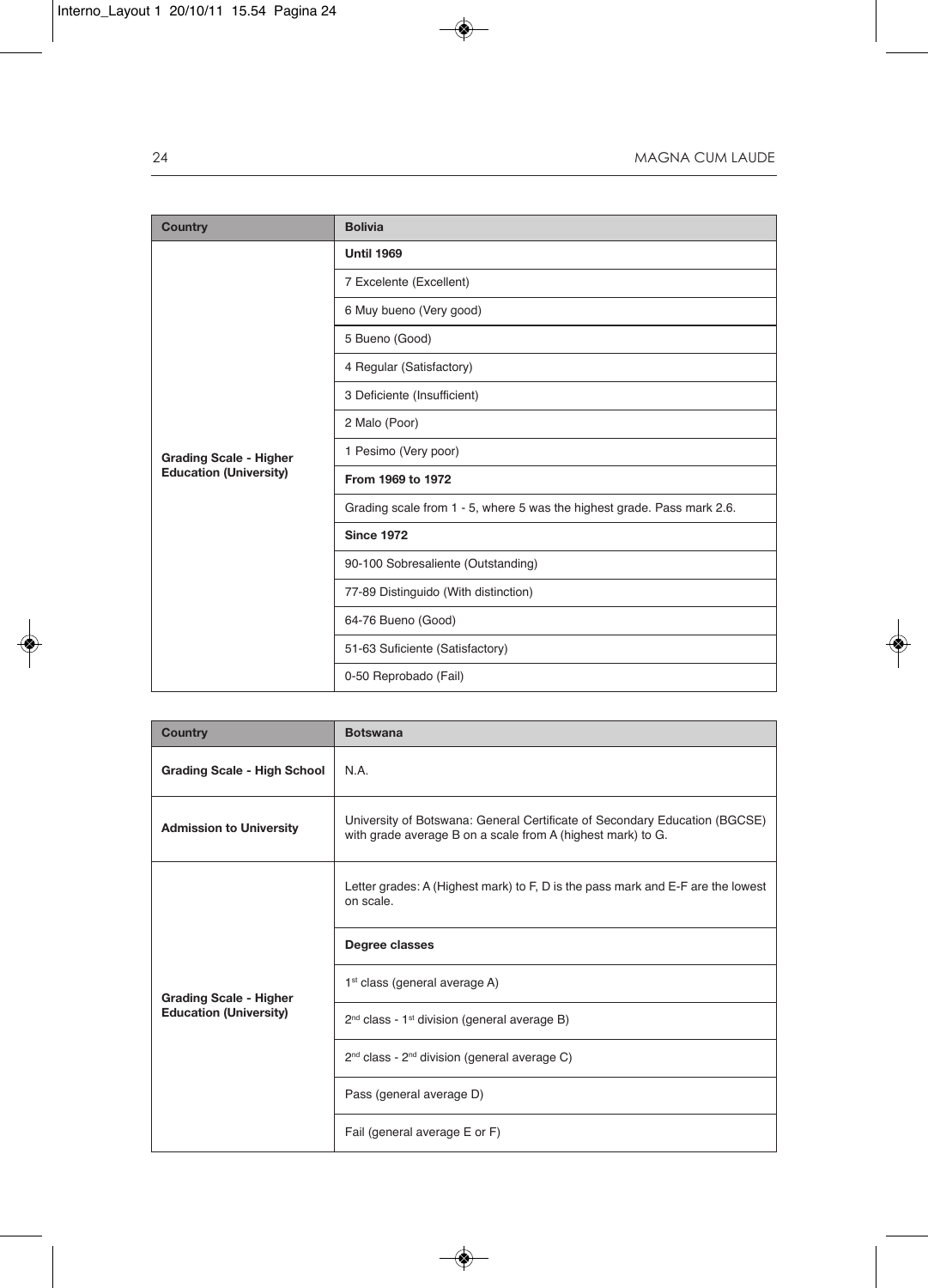| Country                            | <b>Brazil</b>                                                                                                                                                                                                                          |  |  |
|------------------------------------|----------------------------------------------------------------------------------------------------------------------------------------------------------------------------------------------------------------------------------------|--|--|
|                                    | The most common grading scale is the following:                                                                                                                                                                                        |  |  |
| <b>Grading Scale - High School</b> | 9.0 - 10.0 Superior Superior (SS)                                                                                                                                                                                                      |  |  |
|                                    | 7.0 - 8.9 Médio Superior (MS)                                                                                                                                                                                                          |  |  |
|                                    | 5.0 - 6.9 Médio (ME)                                                                                                                                                                                                                   |  |  |
|                                    | 3.0 - 4.9 Médio Inferior (MI)                                                                                                                                                                                                          |  |  |
|                                    | 0.0 - 2.9 Inferior Inferior (II)                                                                                                                                                                                                       |  |  |
|                                    | SR Sem Rendimento (Fail)                                                                                                                                                                                                               |  |  |
|                                    | Crédito concedido (Credit granted)                                                                                                                                                                                                     |  |  |
| <b>Admission to University</b>     | Certificado de Ensino Médio or Certificado de Conclusao de Segundo Grau and<br>an additional entrance exam (Vestibular). Some Universities also require the<br>Exame Nacional do Ensino Médio (ENEM - Middle Education National Exam). |  |  |
|                                    | Minimum score at Vestibular to enter HEIs: 3 in Portuguese, 3 in one other<br>subject and a mark higher than 1 in all other subjects.                                                                                                  |  |  |
|                                    | In Brazil there is a variety of grading systems, the most commonly used are the<br>following ones:                                                                                                                                     |  |  |
|                                    | Scale from 1-10 (highest mark):                                                                                                                                                                                                        |  |  |
|                                    | 9.0 - 10.0 Superior Superior (SS)                                                                                                                                                                                                      |  |  |
|                                    | 7.0 - 8.9 Médio Superior (MS)                                                                                                                                                                                                          |  |  |
|                                    | 5.0 - 6.9 Médio (ME)                                                                                                                                                                                                                   |  |  |
|                                    | 3.0 - 4.9 Médio Inferior (MI)                                                                                                                                                                                                          |  |  |
| <b>Grading Scale - Higher</b>      | 0.0 - 2.9 Inferior Inferior (II)                                                                                                                                                                                                       |  |  |
| <b>Education (University)</b>      | 9.0 - 10.0 Superior Superior (SS)                                                                                                                                                                                                      |  |  |
|                                    | SR Sem Rendimento (Fail)                                                                                                                                                                                                               |  |  |
|                                    | Crédito concedido (Credit granted)                                                                                                                                                                                                     |  |  |
|                                    | Letter grades + number scale from D - A (Highest Mark) and from 0 - 100                                                                                                                                                                |  |  |
|                                    | A - 100 - Excelente (Excellent)                                                                                                                                                                                                        |  |  |
|                                    | B - 80-90 - Bom (Good)                                                                                                                                                                                                                 |  |  |
|                                    | C - 60-70 - Regular (Satisfactory)                                                                                                                                                                                                     |  |  |
|                                    | D - 50 - Insuficiente/Reprobado (Unsatisfactory/Fail)                                                                                                                                                                                  |  |  |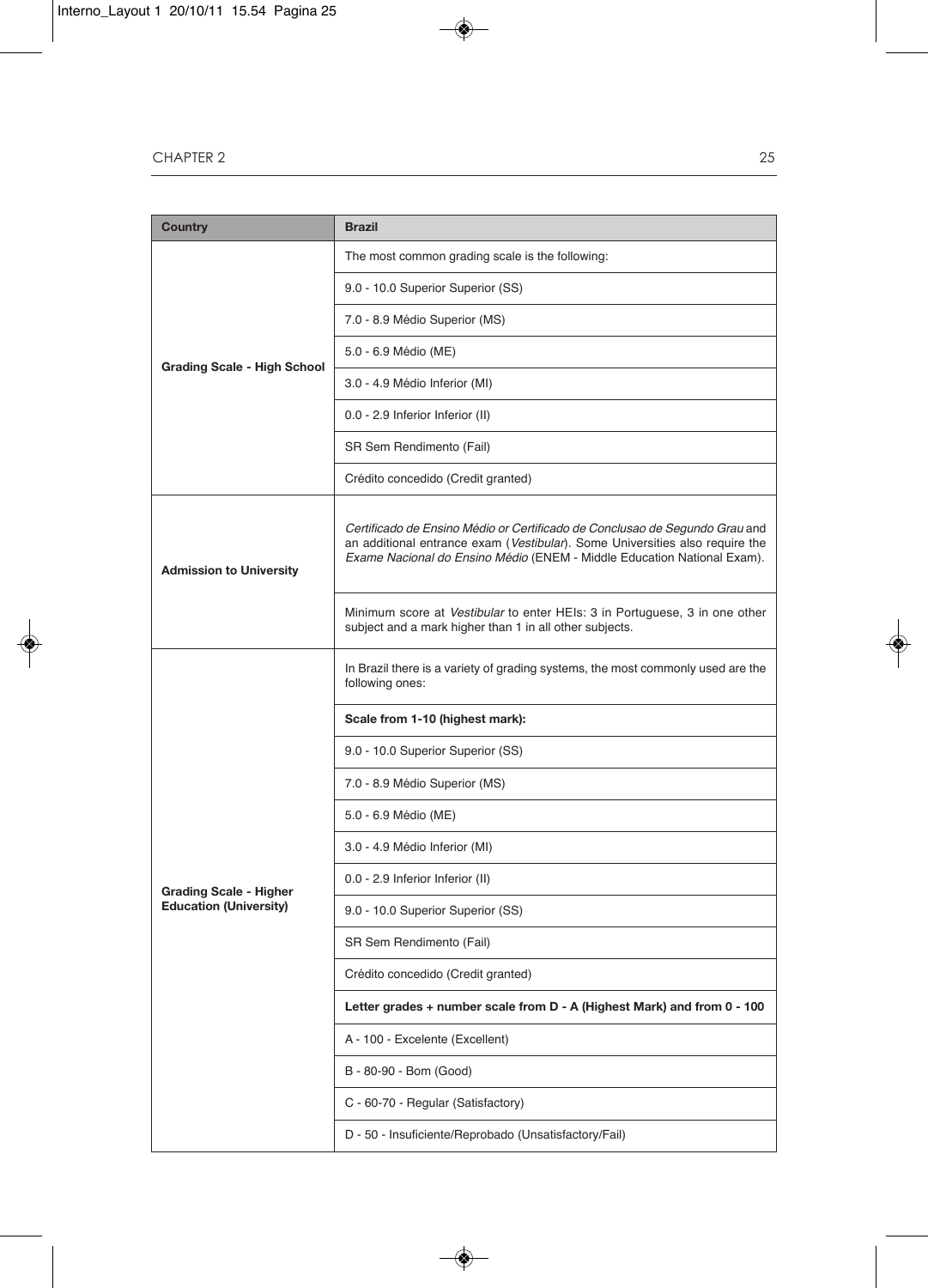| <b>Country</b>                                                                                  | <b>Bulgaria</b>                                                                                                                                                |  |  |
|-------------------------------------------------------------------------------------------------|----------------------------------------------------------------------------------------------------------------------------------------------------------------|--|--|
| <b>Grading Scale - High School</b><br>+ Grading Scale - Higher<br><b>Education (University)</b> | In the 1950s the Soviet grading system was in place for a few years, from 2 to<br>5, where 5 was the highest mark.                                             |  |  |
|                                                                                                 | The Bulgarian grading scale is uniform at all levels of education. It is based on<br>a number scale from 2 to 6, where 6 is the highest mark $+$ an adjective. |  |  |
|                                                                                                 | Otlichen - 6 - Excellent                                                                                                                                       |  |  |
|                                                                                                 | Mnogo dobur - 5 - Very good                                                                                                                                    |  |  |
|                                                                                                 | Dobur - 4 - Good                                                                                                                                               |  |  |
|                                                                                                 | Sreden - 3 - Satisfactory                                                                                                                                      |  |  |
|                                                                                                 | Slab - 2 - Fail                                                                                                                                                |  |  |
| <b>Admission to University</b>                                                                  | N.A.                                                                                                                                                           |  |  |

| Country                        | <b>Burnei Darussalam</b>                                                                                                                                                                                                                    |  |  |
|--------------------------------|---------------------------------------------------------------------------------------------------------------------------------------------------------------------------------------------------------------------------------------------|--|--|
| Grading Scale - High School    | Grading scale 0 - 9, where 1 is the highest mark, 3 credit, 7 pass, 9 fail.                                                                                                                                                                 |  |  |
| <b>Admission to University</b> | Brunei-Cambridge General Certificate of Education Advanced Level (BC-GCE<br>A), with adequate and relevant passes. The BC - GCE A is marked on a scale<br>from F to A, where A is the highest mark, C is the pass mark accepted, F is fail. |  |  |
|                                | Course grading: resulting 60% from the result of the final exam and 40% from<br>the continuous assessment of performance during the course.                                                                                                 |  |  |
|                                | Subject grading: Number + letter grading scale                                                                                                                                                                                              |  |  |
|                                | $A - 80+$                                                                                                                                                                                                                                   |  |  |
|                                | $B - 70 - 79$                                                                                                                                                                                                                               |  |  |
|                                | $C - 60 - 69$                                                                                                                                                                                                                               |  |  |
|                                | $D - 50 - 59$                                                                                                                                                                                                                               |  |  |
|                                | $E - 40 - 49$                                                                                                                                                                                                                               |  |  |
|                                | FAIL - Less than 40                                                                                                                                                                                                                         |  |  |
| <b>Grading Scale - Higher</b>  | <b>Degree Classes</b>                                                                                                                                                                                                                       |  |  |
| <b>Education (University)</b>  | 10% of the final mark is based on the results of the 1 <sup>st</sup> year                                                                                                                                                                   |  |  |
|                                | 20% of the final mark is based on the results of the 2 <sup>nd</sup> year                                                                                                                                                                   |  |  |
|                                | 30% of the final mark is based on the results of the 3rd year                                                                                                                                                                               |  |  |
|                                | 40% of the final mark is based on the results of the 4 <sup>th</sup> year                                                                                                                                                                   |  |  |
|                                | The resulting classification is:                                                                                                                                                                                                            |  |  |
|                                | <b>First Class</b>                                                                                                                                                                                                                          |  |  |
|                                | Second Class (Upper Division)                                                                                                                                                                                                               |  |  |
|                                | Second Class (Lower Division)                                                                                                                                                                                                               |  |  |
|                                | <b>Third Class</b>                                                                                                                                                                                                                          |  |  |
|                                | Pass                                                                                                                                                                                                                                        |  |  |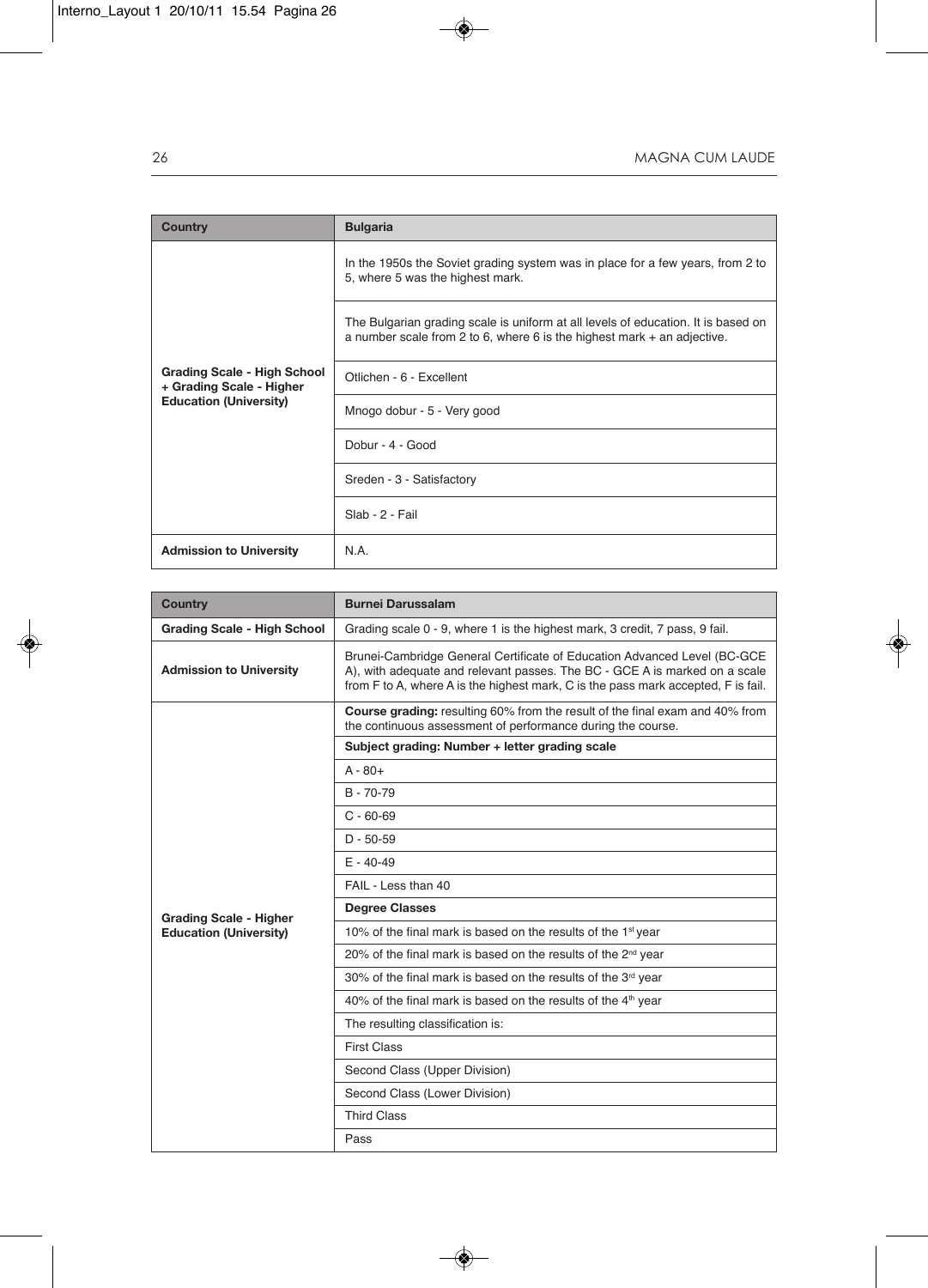| Country                                                        | Cambodia                                                                                                                                                                                                                                                                                                                                                                                                                               |  |  |
|----------------------------------------------------------------|----------------------------------------------------------------------------------------------------------------------------------------------------------------------------------------------------------------------------------------------------------------------------------------------------------------------------------------------------------------------------------------------------------------------------------------|--|--|
| <b>Grading Scale - High School</b>                             | A letter scale grading system from A to D, where C is the pass mark.                                                                                                                                                                                                                                                                                                                                                                   |  |  |
| <b>Admission to University</b>                                 | Single HEIs are responsible for student selection based upon the number of<br>government-supported places (scholarships) and the number of fee-paying students<br>admitted. Institutions determine whether pre-requisite courses are required.<br>Admission to undergraduate courses:<br>Diploma of Upper Secondary Education (or Baccalaureate). Admission requires<br>the completion of a competitive national entrance examination. |  |  |
| <b>Grading Scale - Higher</b><br><b>Education (University)</b> | There is a different grading system in each institution:                                                                                                                                                                                                                                                                                                                                                                               |  |  |
|                                                                | Royal University of Phnom Penh                                                                                                                                                                                                                                                                                                                                                                                                         |  |  |
|                                                                | <b>Scale from 1-10,</b> where 6 is the pass mark. Grades are usually quite low, it is<br>difficult to get high marks.                                                                                                                                                                                                                                                                                                                  |  |  |
|                                                                | <b>Pannasastra University</b>                                                                                                                                                                                                                                                                                                                                                                                                          |  |  |
|                                                                | A cumulative GPA is used. A minimum of 2.00 is necessary to achieve a<br>Bachelor degree and of 3.00 to enter Graduate programmes.                                                                                                                                                                                                                                                                                                     |  |  |
|                                                                | Norton University / National University of Management                                                                                                                                                                                                                                                                                                                                                                                  |  |  |
|                                                                | Here a combination of letter grades and of numerical marks is used:                                                                                                                                                                                                                                                                                                                                                                    |  |  |
|                                                                | $85-100 - A$                                                                                                                                                                                                                                                                                                                                                                                                                           |  |  |
|                                                                | $70-84 - B$                                                                                                                                                                                                                                                                                                                                                                                                                            |  |  |
|                                                                | $50 - 69 - C$                                                                                                                                                                                                                                                                                                                                                                                                                          |  |  |
|                                                                | 0-49 - D (FAIL)                                                                                                                                                                                                                                                                                                                                                                                                                        |  |  |

| <b>Country</b>                     | <b>Cameroon (Republic of)</b>                                                                                                                                                                                                                                                                                                                                                                                           |  |  |
|------------------------------------|-------------------------------------------------------------------------------------------------------------------------------------------------------------------------------------------------------------------------------------------------------------------------------------------------------------------------------------------------------------------------------------------------------------------------|--|--|
| <b>Grading Scale - High School</b> | The Republic of Cameroon has two education systems, the British system (in the<br>south-western and north-western provinces) and the French one (in the former<br>French provinces). The languages of instruction are English and French. The<br>French grading system is uniform in both secondary and higher education.                                                                                               |  |  |
|                                    | <b>British System:</b>                                                                                                                                                                                                                                                                                                                                                                                                  |  |  |
|                                    | General Certificate of Education - Ordinary Level: Grading scale: A (highest<br>mark), B, C (pass), D, E, U. Grades lower than C are not reported on the certificate.                                                                                                                                                                                                                                                   |  |  |
|                                    | General Certificate of Education - Advanced Level: Grading scale: A (highest<br>mark), B, C, D, E (Pass), O/F (Fail). Grades lower than E are not reported on the<br>certificate. In case the mark O appears on the certificate of A-Levels in<br>correspondence to a certain subject, it means that the result achieved was not<br>satisfactory for A-Levels, but it can be considered equivalent to O-Levels grade C. |  |  |
| <b>Admission to University</b>     | A Baccalauréat, General Certificate of Education, Advanced Level in two<br>subjects and Ordinary Level in at least four subjects and, in some cases<br>successful completion of an entrance examination, grant access to university<br>education in Cameroon.                                                                                                                                                           |  |  |
|                                    | French System:                                                                                                                                                                                                                                                                                                                                                                                                          |  |  |
|                                    | 16-20 - Très bien - Excellent                                                                                                                                                                                                                                                                                                                                                                                           |  |  |
|                                    | 14-15 - Bien - Good                                                                                                                                                                                                                                                                                                                                                                                                     |  |  |
|                                    | 12-13 - Assez bien - Satisfactory                                                                                                                                                                                                                                                                                                                                                                                       |  |  |
| <b>Grading Scale - Higher</b>      | 10-11 - Passable - Sufficient                                                                                                                                                                                                                                                                                                                                                                                           |  |  |
| <b>Education (University)</b>      | 0-9 - Fail - Fail                                                                                                                                                                                                                                                                                                                                                                                                       |  |  |
|                                    | Degree classes                                                                                                                                                                                                                                                                                                                                                                                                          |  |  |
|                                    | Master and PhD can be awarded with one of the following qualifications:<br>Très honorable avec félicitations du jury<br>Très honorable<br>Honorable                                                                                                                                                                                                                                                                     |  |  |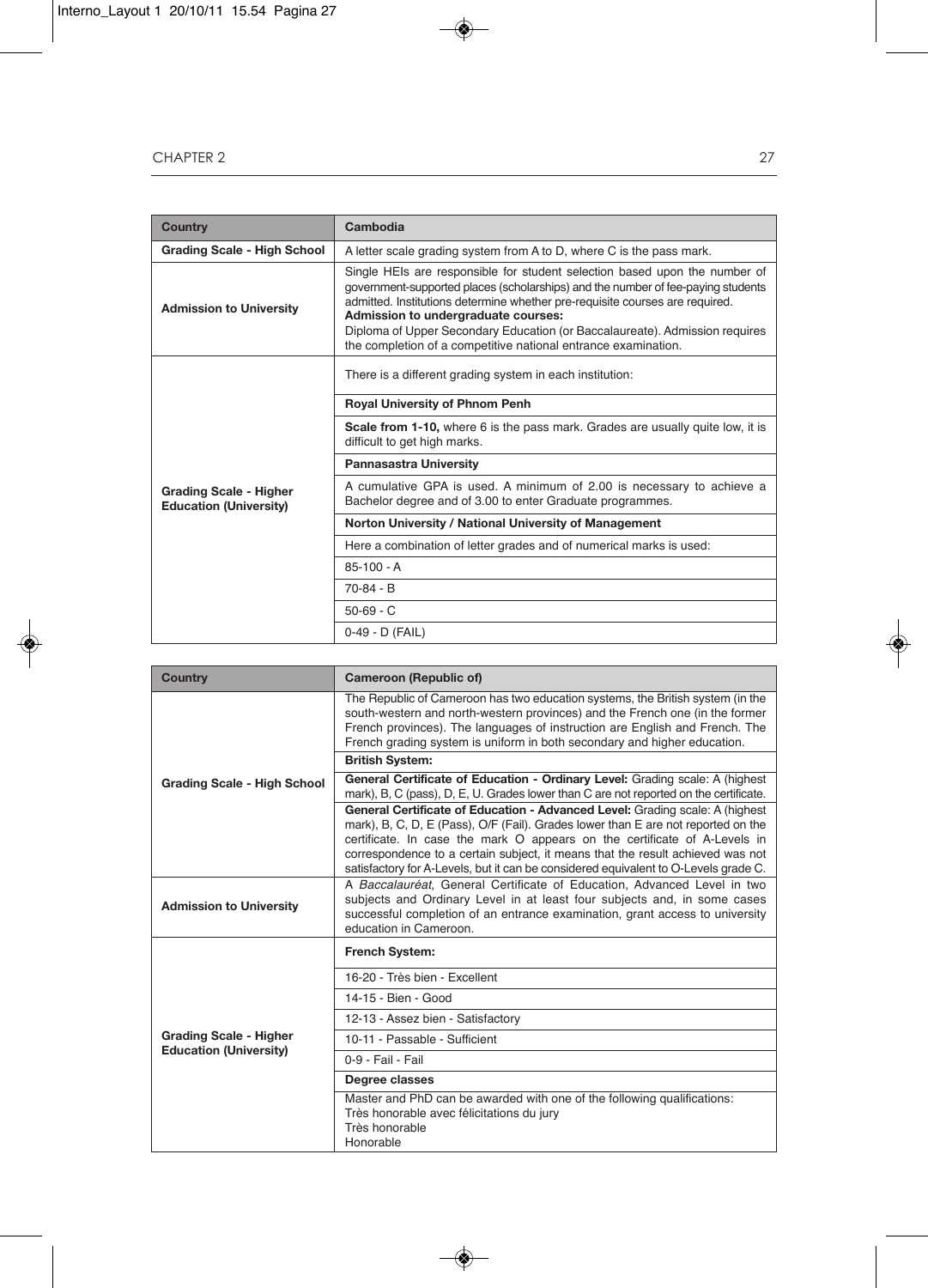| <b>Country</b>                                                 | Canada - Province of Alberta                                                                                                                                                                                                                                                                                                                                    |  |  |
|----------------------------------------------------------------|-----------------------------------------------------------------------------------------------------------------------------------------------------------------------------------------------------------------------------------------------------------------------------------------------------------------------------------------------------------------|--|--|
|                                                                | <b>Senior High School</b>                                                                                                                                                                                                                                                                                                                                       |  |  |
| Grading Scale - High School                                    | A 80-100 Standard of Excellence, Honours Standing in the Alberta Senior High<br><b>School Transcript</b><br>B 70-79 Exceeds Acceptable Standard<br>C 60-69 Acceptable Standard<br>D 50-59 Below Acceptable Standard<br>F 0-49 Failing grade, no credits awarded for Alberta High School Diploma.                                                                |  |  |
| <b>Admission to University</b>                                 | Grade 12. Minimum requirements vary from province to province, but the<br>minimum average mark ranges between 60% to 75%. Faculties with limited<br>enrolments, often have higher standards.                                                                                                                                                                    |  |  |
| <b>Grading Scale - Higher</b><br><b>Education (University)</b> | 4.3 (4.0 at University of Alberta and University of Calgary)<br>$A+$<br>4.0<br>A<br>3.7<br>А-<br>3.3<br>B+<br>3.0<br>B<br>B-<br>2.4<br>2.3<br>$C+$<br>C<br>2.0<br>1.7<br>$C-$<br>1.3<br>D+<br>1.0 Minimum general passing letter grade to receive credit for a course.<br>D<br>E<br>0.0                                                                         |  |  |
| <b>Notes</b>                                                   | In the Province of Alberta, there is no universal percentage grade associated<br>with any letter grade and such associations are made by professors or a bell<br>curve. Some universities in Alberta use or have used a 9 point grading scale:<br>$9 = A +$ , $8 = A$ , $7 = A -$ , $6 = B +$ , $5 = B$ , $4 = B -$ , $3 = C +$ , $2 = C$ , $1 = D$ , $0 = F$ . |  |  |

| <b>Country</b>                     | Canada - Province of British Columbia                                                                                                                                                        |                  |  |
|------------------------------------|----------------------------------------------------------------------------------------------------------------------------------------------------------------------------------------------|------------------|--|
| <b>Grading Scale - High School</b> | N.A.                                                                                                                                                                                         |                  |  |
| Admission to university:           | Grade 12. Minimum requirements vary from province to province, but the<br>minimum average mark ranges between 60% to 75%. Faculties with limited<br>enrolments, often have higher standards. |                  |  |
|                                    | The marks indicated below are just an approximation, faculties at universities<br>sometimes follow a different system between percentage and letter grades:                                  |                  |  |
|                                    | Letter grade                                                                                                                                                                                 | Percent grade    |  |
|                                    | $A+$                                                                                                                                                                                         | $90 - 100%$      |  |
|                                    | A                                                                                                                                                                                            | 85-89%           |  |
|                                    | A-                                                                                                                                                                                           | 80-84%           |  |
|                                    | $B+$                                                                                                                                                                                         | 76-79%           |  |
| <b>Grading Scale - Higher</b>      | B                                                                                                                                                                                            | 72-75%           |  |
| <b>Education (University)</b>      | <b>B-</b>                                                                                                                                                                                    | 68-71%           |  |
|                                    | $C+$                                                                                                                                                                                         | 64-67%           |  |
|                                    | C                                                                                                                                                                                            | 60-63%           |  |
|                                    | $C -$                                                                                                                                                                                        | 55-59%           |  |
|                                    | D.                                                                                                                                                                                           | 50-54%           |  |
|                                    | $E - UN$ or $I$                                                                                                                                                                              | 0-49 (temporary) |  |
|                                    | F (Fail)                                                                                                                                                                                     | 0-49 (permanent) |  |
| <b>Notes</b>                       | Some universities, such as the University of Victoria, use a 9 point scale, where<br>9=A+, 8=A, 7=A-, 6=B+, 5=B, 4=B-, 3=C+, 2=C, 1=D, 0=F                                                   |                  |  |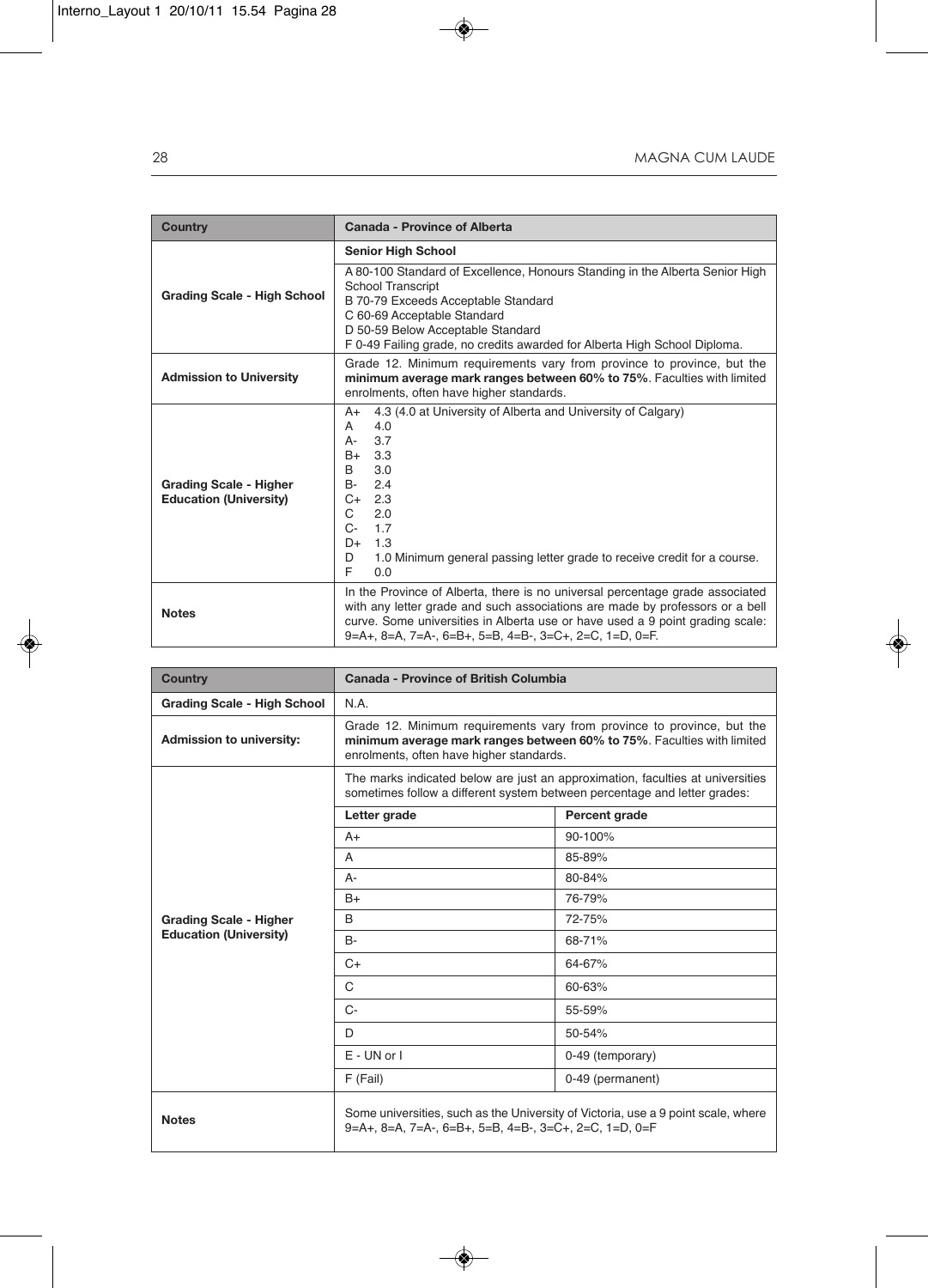| <b>Country</b>                     | <b>Canada - Province of Manitoba</b>                                                                                                                                                                                             |                    |                     |
|------------------------------------|----------------------------------------------------------------------------------------------------------------------------------------------------------------------------------------------------------------------------------|--------------------|---------------------|
| <b>Grading Scale - High School</b> | N.A.                                                                                                                                                                                                                             |                    |                     |
| Admission to university:           | Grade 12. Minimum requirements vary from province to province, but the<br>minimum average mark ranges between 60% to 75%. Faculties with limited<br>enrolments, often have higher standards.                                     |                    |                     |
|                                    | <b>GPA</b>                                                                                                                                                                                                                       | <b>Description</b> | <b>Letter Grade</b> |
|                                    | 4.50                                                                                                                                                                                                                             | Exceptional        | $A+$                |
|                                    | 4.00                                                                                                                                                                                                                             | Excellent          | A                   |
| <b>Grading Scale - Higher</b>      | 3.50                                                                                                                                                                                                                             | Very Good          | $B+$                |
| <b>Education (University)</b>      | 3.00                                                                                                                                                                                                                             | Good               | B                   |
|                                    | 2.50                                                                                                                                                                                                                             | Satisfactory       | $C+$                |
|                                    | 2.00                                                                                                                                                                                                                             | Adequate           | $\mathsf{C}$        |
|                                    | 1.00                                                                                                                                                                                                                             | Marginal           | D                   |
|                                    | 0.00                                                                                                                                                                                                                             | Failure            | F                   |
| <b>Notes</b>                       | <b>Grade Points Equivalence</b><br>$A+ = 13.5$<br>$A = 12$<br>$B+ = 10.5$<br>$B = 9$<br>$C + 7.5$<br>$C = 6$<br>$D = 4.5$<br>$F = 0$<br>GPA is calculated taking the total "points" and dividing them by school credit<br>hours. |                    |                     |

| Country                       | Canada - Province of Newfoundland & Labrador                                                                                                                                                 |               |  |
|-------------------------------|----------------------------------------------------------------------------------------------------------------------------------------------------------------------------------------------|---------------|--|
| Grading Scale - High School   | N.A.                                                                                                                                                                                         |               |  |
| Admission to university:      | Grade 12. Minimum requirements vary from province to province, but the<br>minimum average mark ranges between 60% to 75%. Faculties with limited<br>enrolments, often have higher standards. |               |  |
|                               | Letter grade                                                                                                                                                                                 | Percent grade |  |
|                               | A                                                                                                                                                                                            | 80-100%       |  |
| <b>Grading Scale - Higher</b> | B                                                                                                                                                                                            | 65-79%        |  |
| <b>Education (University)</b> | C                                                                                                                                                                                            | 55-64%        |  |
|                               | D                                                                                                                                                                                            | 50-54%        |  |
|                               | F                                                                                                                                                                                            | $0 - 49%$     |  |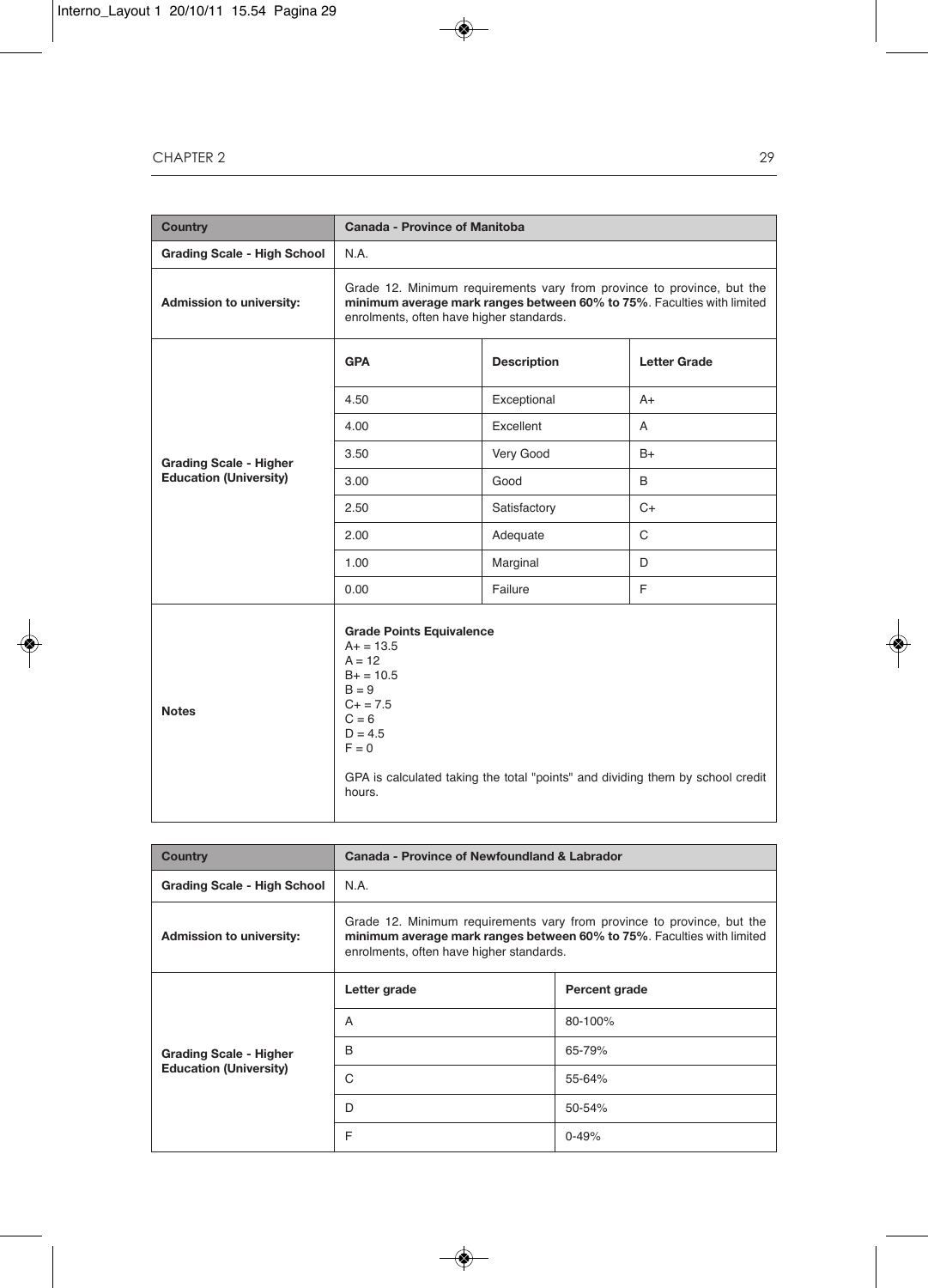| <b>Country</b>                                                 | Canada - Province of Nova Scotia                                                                                                                                                             |               |  |
|----------------------------------------------------------------|----------------------------------------------------------------------------------------------------------------------------------------------------------------------------------------------|---------------|--|
| <b>Grading Scale - High School</b>                             | N.A.                                                                                                                                                                                         |               |  |
| <b>Admission to university:</b>                                | Grade 12. Minimum requirements vary from province to province, but the<br>minimum average mark ranges between 60% to 75%. Faculties with limited<br>enrolments, often have higher standards. |               |  |
|                                                                | Letter grade                                                                                                                                                                                 | Percent grade |  |
|                                                                | $A+$                                                                                                                                                                                         | 90-100%       |  |
|                                                                | A                                                                                                                                                                                            | 85-89%        |  |
|                                                                | А-                                                                                                                                                                                           | 80-84%        |  |
|                                                                | $B+$                                                                                                                                                                                         | 75-79%        |  |
| <b>Grading Scale - Higher</b><br><b>Education (University)</b> | <sub>R</sub>                                                                                                                                                                                 | 70-74%        |  |
|                                                                | $B -$                                                                                                                                                                                        | 65-69%        |  |
|                                                                | C                                                                                                                                                                                            | 60-64%        |  |
|                                                                | $C-$                                                                                                                                                                                         | 55-59%        |  |
|                                                                | D                                                                                                                                                                                            | 50-54%        |  |
|                                                                | F                                                                                                                                                                                            | $0 - 49%$     |  |

| <b>Country</b>                     | Canada - Province of Ontario                                                                                                                                                                                                                                                                                                                                                                                                                                                                                                                                     |               |  |
|------------------------------------|------------------------------------------------------------------------------------------------------------------------------------------------------------------------------------------------------------------------------------------------------------------------------------------------------------------------------------------------------------------------------------------------------------------------------------------------------------------------------------------------------------------------------------------------------------------|---------------|--|
| <b>Grading Scale - High School</b> | N.A.                                                                                                                                                                                                                                                                                                                                                                                                                                                                                                                                                             |               |  |
| Admission to university:           | <b>Ontario:</b> Ontario Secondary School Diploma or equivalent and students must<br>complete a minimum of six Grade 12 University preparation courses or<br>university/college preparation courses. While the minimum overall academic<br>average of 60% in the highest six courses is required for consideration of<br>admission, the actual entering average marks are considerably higher and will<br>vary depending on programme and institution. There are also preliminary<br>courses that must be completed for acceptance to most university programmes. |               |  |
|                                    | Letter grade                                                                                                                                                                                                                                                                                                                                                                                                                                                                                                                                                     | Percent grade |  |
|                                    | $A+$                                                                                                                                                                                                                                                                                                                                                                                                                                                                                                                                                             | 90-100%       |  |
|                                    | A                                                                                                                                                                                                                                                                                                                                                                                                                                                                                                                                                                | 85-89%        |  |
|                                    | A-                                                                                                                                                                                                                                                                                                                                                                                                                                                                                                                                                               | 80-84%        |  |
|                                    | $B+$                                                                                                                                                                                                                                                                                                                                                                                                                                                                                                                                                             | 77-79%        |  |
|                                    | B                                                                                                                                                                                                                                                                                                                                                                                                                                                                                                                                                                | 73-76%        |  |
| <b>Grading Scale - Higher</b>      | <b>B-</b>                                                                                                                                                                                                                                                                                                                                                                                                                                                                                                                                                        | 70-72%        |  |
| <b>Education (University)</b>      | $C+$                                                                                                                                                                                                                                                                                                                                                                                                                                                                                                                                                             | 67-69%        |  |
|                                    | $\mathsf{C}$                                                                                                                                                                                                                                                                                                                                                                                                                                                                                                                                                     | 63-66%        |  |
|                                    | $C-$                                                                                                                                                                                                                                                                                                                                                                                                                                                                                                                                                             | 60-62%        |  |
|                                    | D+                                                                                                                                                                                                                                                                                                                                                                                                                                                                                                                                                               | 57-59%        |  |
|                                    | D                                                                                                                                                                                                                                                                                                                                                                                                                                                                                                                                                                | 53-56%        |  |
|                                    | $D -$                                                                                                                                                                                                                                                                                                                                                                                                                                                                                                                                                            | 50-52%        |  |
|                                    | E                                                                                                                                                                                                                                                                                                                                                                                                                                                                                                                                                                | $0 - 49%$     |  |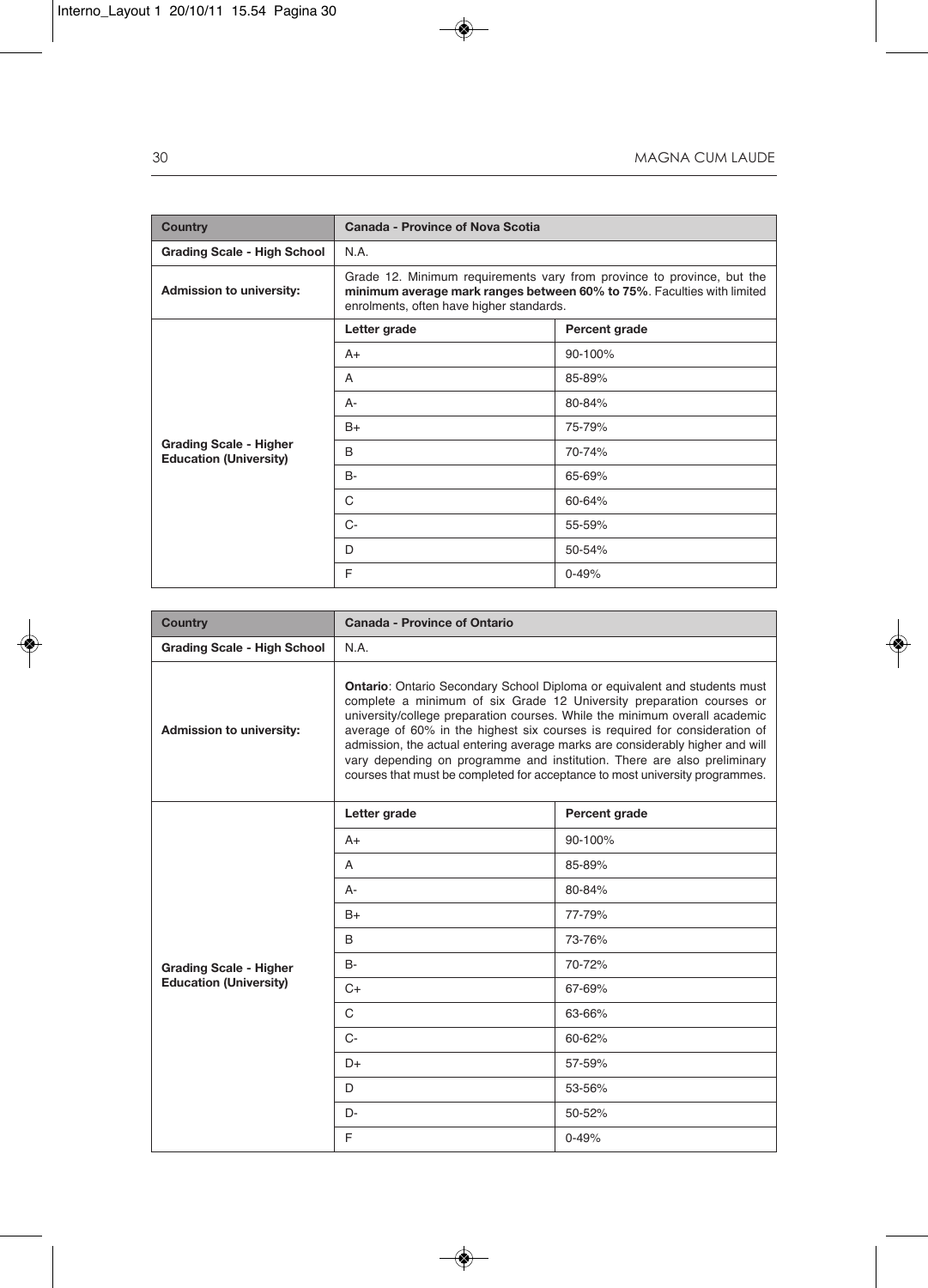| <b>Country</b>                     | Canada - Province of Québec                                                                                                                        |            |                    |  |
|------------------------------------|----------------------------------------------------------------------------------------------------------------------------------------------------|------------|--------------------|--|
| <b>Grading Scale - High School</b> | N.A.                                                                                                                                               |            |                    |  |
| Admission to university:           | <b>Quebec:</b> Student coming from different provinces: Grade $12 + Dipl\hat{o}$ d'Études<br>Collégiales ( $DEC$ ) + 1 year preparatory programme. |            |                    |  |
|                                    | Université du Québec à Trois-Rivières                                                                                                              |            |                    |  |
|                                    | Letter grade                                                                                                                                       | <b>GPA</b> | <b>Description</b> |  |
|                                    | $A+$                                                                                                                                               | 4.33       |                    |  |
|                                    | $\overline{A}$                                                                                                                                     | 4.00       | Excellent          |  |
|                                    | A-                                                                                                                                                 | 3.66       |                    |  |
|                                    | $B+$                                                                                                                                               | 3.33       |                    |  |
| <b>Grading Scale - Higher</b>      | B                                                                                                                                                  | 3.00       | Very Good          |  |
| <b>Education (University)</b>      | <b>B-</b>                                                                                                                                          | 2.66       |                    |  |
|                                    | $C+$                                                                                                                                               | 2.33       |                    |  |
|                                    | C                                                                                                                                                  | 2.00       | Good               |  |
|                                    | C-                                                                                                                                                 | 1.66       |                    |  |
|                                    | D+                                                                                                                                                 | 1.33       |                    |  |
|                                    | D                                                                                                                                                  | 1.00       | Sufficient         |  |
|                                    | E                                                                                                                                                  | 0.00       | Failure            |  |

| <b>Country</b>                                                 | Canada - Province of Saskatchewan                                                                                                                                                            |              |  |
|----------------------------------------------------------------|----------------------------------------------------------------------------------------------------------------------------------------------------------------------------------------------|--------------|--|
| <b>Grading Scale - High School</b>                             | N.A.                                                                                                                                                                                         |              |  |
| <b>Admission to university:</b>                                | Grade 12. Minimum requirements vary from province to province, but the<br>minimum average mark ranges between 60% to 75%. Faculties with limited<br>enrolments, often have higher standards. |              |  |
|                                                                | Percentage grade                                                                                                                                                                             | Letter grade |  |
|                                                                | 95-100%                                                                                                                                                                                      | A+           |  |
|                                                                | 75-94%                                                                                                                                                                                       | A            |  |
| <b>Grading Scale - Higher</b><br><b>Education (University)</b> | 65-74%                                                                                                                                                                                       | B            |  |
|                                                                | 55-64%                                                                                                                                                                                       | C            |  |
|                                                                | 50-54%                                                                                                                                                                                       | D            |  |
|                                                                | $0 - 49%$                                                                                                                                                                                    | F            |  |

| Country                        | <b>Chile</b>                                                                                                                                                                                                                                                                                                                                                                                                                                                                                                                                                                                                                                             |                            |                            |  |
|--------------------------------|----------------------------------------------------------------------------------------------------------------------------------------------------------------------------------------------------------------------------------------------------------------------------------------------------------------------------------------------------------------------------------------------------------------------------------------------------------------------------------------------------------------------------------------------------------------------------------------------------------------------------------------------------------|----------------------------|----------------------------|--|
|                                | There is a uniform grading scale in secondary schools and in the majority of Higher<br>Education Institutions, raging from 1-7, where 7 is the highest mark and 4 the pass mark.                                                                                                                                                                                                                                                                                                                                                                                                                                                                         |                            |                            |  |
| Grading Scale - High School    | Number grade                                                                                                                                                                                                                                                                                                                                                                                                                                                                                                                                                                                                                                             | <b>Spanish description</b> | <b>English description</b> |  |
| + Higher Education             | $6.0 - 7.0$                                                                                                                                                                                                                                                                                                                                                                                                                                                                                                                                                                                                                                              | Muy bueno                  | Very Good                  |  |
| (University)                   | $5.0 - 5.9$                                                                                                                                                                                                                                                                                                                                                                                                                                                                                                                                                                                                                                              | <b>Bueno</b>               | Good                       |  |
|                                | $4.0 - 4.9$                                                                                                                                                                                                                                                                                                                                                                                                                                                                                                                                                                                                                                              | Suficiente                 | Average                    |  |
|                                | $3.0 - 3.9$                                                                                                                                                                                                                                                                                                                                                                                                                                                                                                                                                                                                                                              | Insuficiente               | Fail                       |  |
| <b>Admission to University</b> | Universities require all prospective applicants to hold the Licencia de Educación<br>Media, which is awarded on successful completion of secondary education.<br>To gain admission to courses offered by the traditional universities (institutional<br>members of the Consejo de Rectores de las Universidades Chilenas) students<br>must also sit for the Prueba de Seleccion Universitaria (PSU), a test of academic<br>aptitude and specific knowledge, centrally administered by the Universidad de<br>Chile. Prior to 2003, the exam was known as the Prueba de Aptitud Academica<br>(PAA). The minimum score is 450/850 to qualify for admission. |                            |                            |  |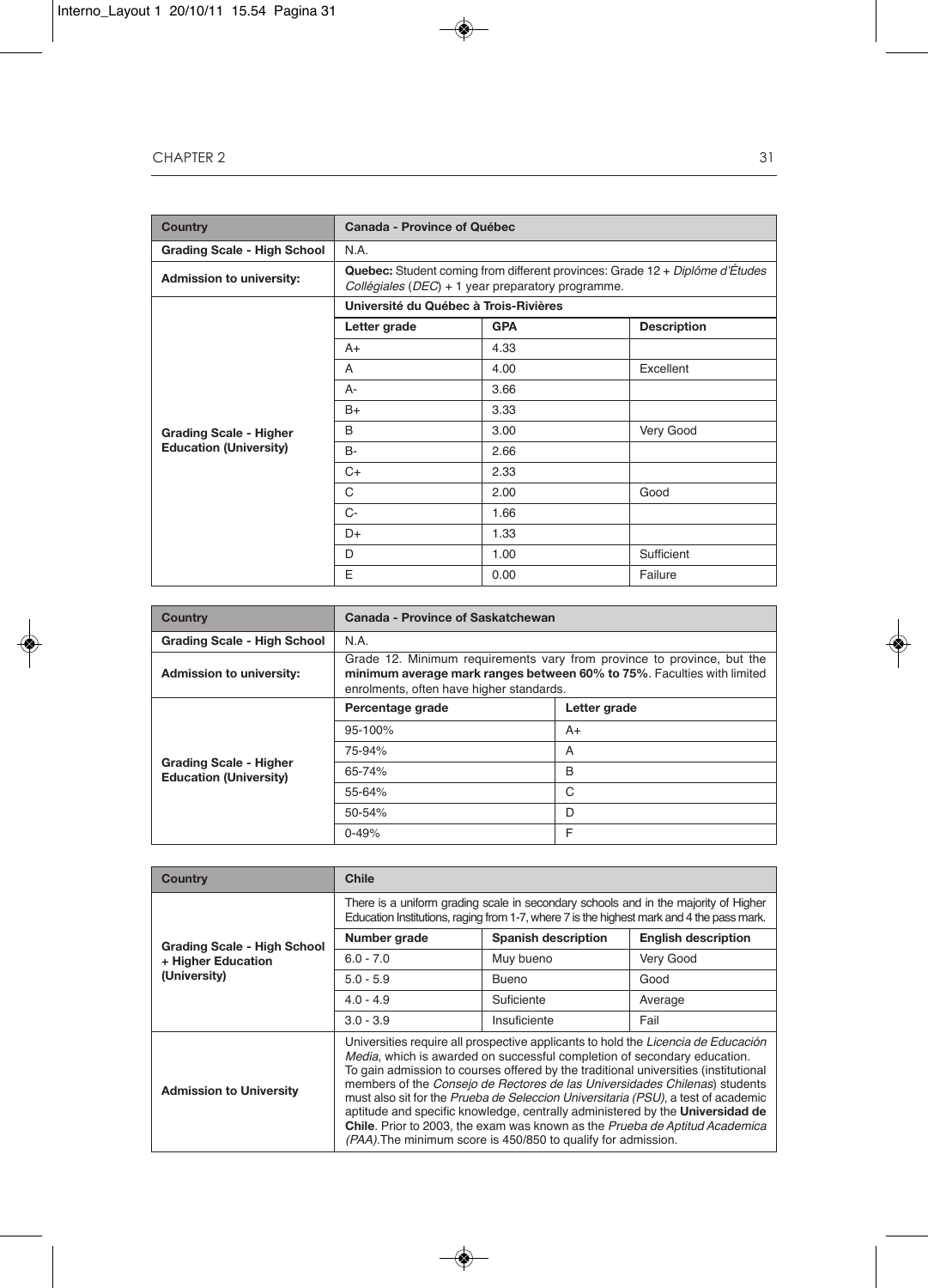| <b>Country</b>                                                 | China                                                                                                                                                                                            |              |                                                                                                                                                                         |                               |
|----------------------------------------------------------------|--------------------------------------------------------------------------------------------------------------------------------------------------------------------------------------------------|--------------|-------------------------------------------------------------------------------------------------------------------------------------------------------------------------|-------------------------------|
|                                                                | In the majority of cases, in secondary schools and in higher education, the same<br>grading scales are applied on a scale from 1 to 100, combined to letter grades.<br>The pass mark is 60 or D. |              |                                                                                                                                                                         |                               |
|                                                                | 2. Graduation projects or design.                                                                                                                                                                |              | Some individual subjects are graded on a pass/fail basis: 1. In those disciplines<br>where no examination is needed (political subjects, writing courses, calligraphy); |                               |
| Grading Scale - High School                                    | Number grade                                                                                                                                                                                     | Letter grade | <b>Description</b><br><b>Chinese</b>                                                                                                                                    | <b>Description</b><br>English |
|                                                                | 85-100                                                                                                                                                                                           | A            | 优 or 优秀                                                                                                                                                                 | Excellent                     |
|                                                                | 70-84                                                                                                                                                                                            | <sub>R</sub> | 良 or 良好                                                                                                                                                                 | Good                          |
|                                                                | 60-69                                                                                                                                                                                            | C            | 中 or 及格                                                                                                                                                                 | Pass<br>Satisfactory          |
|                                                                | 59 and below                                                                                                                                                                                     | D            | 不及格                                                                                                                                                                     | Fail                          |
|                                                                | Senior High School Examination (Huikao) + University Entrance Examination<br>(Gaokao - more advanced than Huikao)                                                                                |              |                                                                                                                                                                         |                               |
| <b>Admission to University</b>                                 | Gaokao grading system:                                                                                                                                                                           |              |                                                                                                                                                                         |                               |
|                                                                | Five core subjects, with each paper marked on a scale of 150 (highest mark),<br>to achieve a total mark of 750.                                                                                  |              |                                                                                                                                                                         |                               |
|                                                                | Number grade                                                                                                                                                                                     | Letter grade | <b>Description</b><br>Chinese                                                                                                                                           | <b>Description</b><br>English |
|                                                                | 85-100                                                                                                                                                                                           | A            | 优 or 优秀                                                                                                                                                                 | Excellent                     |
| <b>Grading Scale - Higher</b><br><b>Education (University)</b> | 70-84                                                                                                                                                                                            | <sub>R</sub> | 良 or 良好                                                                                                                                                                 | Good                          |
|                                                                | 60-69                                                                                                                                                                                            | C            | 中 or 及格                                                                                                                                                                 | Pass<br>Satisfactory          |
|                                                                | 59 and below                                                                                                                                                                                     | D/F          | 不及格                                                                                                                                                                     | Fail                          |

| Country                        | Colombia                                                                                                                                                                                                                                                                                                                    |  |
|--------------------------------|-----------------------------------------------------------------------------------------------------------------------------------------------------------------------------------------------------------------------------------------------------------------------------------------------------------------------------|--|
| Grading Scale - High School    | In high school, the following grading system is applied: a scale from 1 to 10,<br>with 5 as the pass mark; a scale from 1 to 100, with 50 as the pass mark.                                                                                                                                                                 |  |
|                                | In the 6th year of the Bachillerato course the examination papers are corrected by<br>the student's school teachers, plus a teacher delegated by the Ministry of Education.                                                                                                                                                 |  |
| <b>Admission to University</b> | Admission to Colombian universities is based on the <i>Bachiller</i> and a state exam.<br>Examen del estado, usually called the ICFES exam because it is developed and<br>administered by the Instituto Colombiano para el Fomento de la Educación<br>Superior (Colombian Institute for the Promotion of Higher Education). |  |
|                                | The grading system is quite standard in Columbia. The most common one is a<br>scale from 5 to 0, where 3 is the pass mark.                                                                                                                                                                                                  |  |
|                                | 4.60 - 5.00 With distinction                                                                                                                                                                                                                                                                                                |  |
| <b>Grading Scale - Higher</b>  | 4.00 - 4.59 Excellent                                                                                                                                                                                                                                                                                                       |  |
| <b>Education (University)</b>  | $3.50 - 3.99$ Good                                                                                                                                                                                                                                                                                                          |  |
|                                | 3.00 - 3.49 Satisfactory                                                                                                                                                                                                                                                                                                    |  |
|                                | $0.00 - 2.99$ Fail                                                                                                                                                                                                                                                                                                          |  |
|                                | Habilitaciones are the supplementary exams that are usually offered to students<br>who achieve grades between 2 and 3. This does not apply to practical laboratory<br>classes.                                                                                                                                              |  |
| <b>Notes</b>                   | Universities in Columbia are autonomous and they set their own evaluation<br>systems, following the general scale described above. Also the Grade Point<br>Average is calculated ( <i>promedio</i> ). If the <i>promedio</i> is below 3 then a student can<br>be suspended or placed on a trial period (periodo de prueba). |  |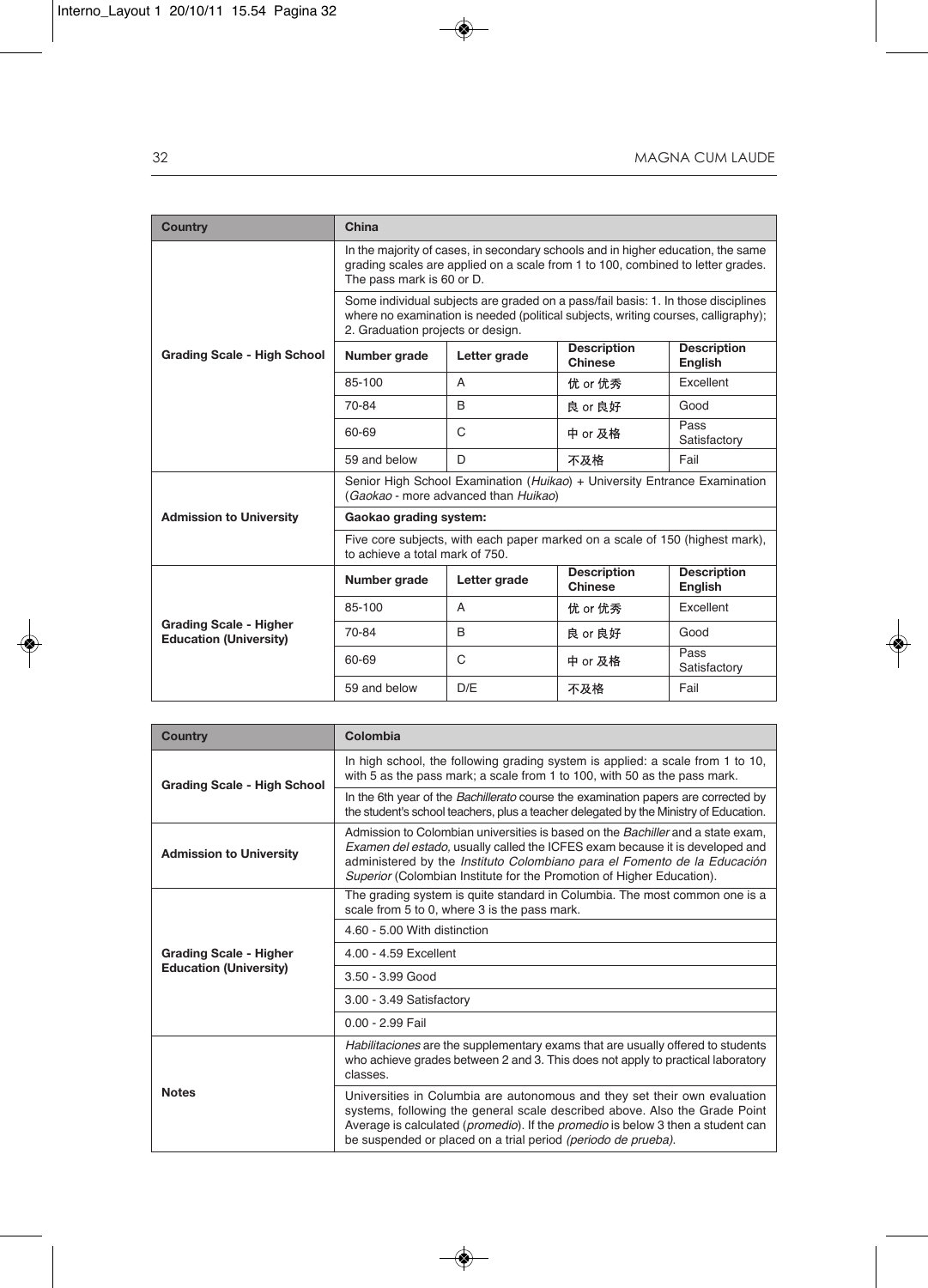| <b>Country</b>                     | <b>Costa Rica</b>                                                                                                                                                                                                                                                      |              |                                      |                               |
|------------------------------------|------------------------------------------------------------------------------------------------------------------------------------------------------------------------------------------------------------------------------------------------------------------------|--------------|--------------------------------------|-------------------------------|
|                                    | In cycle I to III (first nine years of education) a scale from 1 to 100 is applied,<br>where 60 is the pass mark. Next to the numerical grades there is also a<br>combination of letters and of verbal comments. Until the late 1970s the scale<br>was only from 9-10. |              |                                      |                               |
|                                    | Percentage<br>grade                                                                                                                                                                                                                                                    | Letter grade | <b>Description</b><br><b>Spanish</b> | <b>Description</b><br>English |
| <b>Grading Scale - High School</b> | 100%                                                                                                                                                                                                                                                                   | S            | Sobresaliente                        | Excellent                     |
|                                    | 80%                                                                                                                                                                                                                                                                    | N            | Notable                              | Very Good                     |
|                                    | 60%                                                                                                                                                                                                                                                                    | Suf          | Suficiente                           | Pass                          |
|                                    | below 60% - 1                                                                                                                                                                                                                                                          |              | Insuficiente                         | Fail                          |
|                                    | In cycle IV (last two years of secondary school) a grading scale from 1 to 100<br>is applied, with pass mark 65.                                                                                                                                                       |              |                                      |                               |
| <b>Admission to University</b>     | Completion of 11 years of global schooling + entrance examination to access<br>public universities. The Universidad Estatal a Distancia does not have an<br>entrance examination.                                                                                      |              |                                      |                               |
|                                    | A - Curso aprobado - Course passed                                                                                                                                                                                                                                     |              |                                      |                               |
| <b>Grading Scale - Higher</b>      | P - Reprobado - Fail                                                                                                                                                                                                                                                   |              |                                      |                               |
| <b>Education (University)</b>      | RJ - Retiro Justificado - Withdrawn without penalty                                                                                                                                                                                                                    |              |                                      |                               |
|                                    | E - Escolaridad ganada - The course examination was not passed but students still<br>have the possibility to take examination and enrol in the subsequent courses.                                                                                                     |              |                                      |                               |

| Country                                                        | Cote d'Ivoire                                                                                                                                             |
|----------------------------------------------------------------|-----------------------------------------------------------------------------------------------------------------------------------------------------------|
| <b>Grading Scale - High School</b>                             | N.A.                                                                                                                                                      |
| <b>Admission to University</b>                                 | N.A.                                                                                                                                                      |
| <b>Grading Scale - Higher</b><br><b>Education (University)</b> | Très bien<br>Very good<br>16-20<br>14-15.9 Bien<br>Good<br>12-13.9 Assez bien<br>Adequate<br>10-11.9 Passable<br>Satisfactory<br>Fail<br>$0 - 9.9$<br>Mal |

| <b>Country</b>                     | Croatia                                      |                             |                            |                            |  |
|------------------------------------|----------------------------------------------|-----------------------------|----------------------------|----------------------------|--|
|                                    | Secondary school grading system, since 1991  |                             |                            |                            |  |
|                                    | Number grade                                 | <b>Description Croatian</b> |                            | <b>Description English</b> |  |
|                                    | 5                                            | Odličan                     |                            | Excellent                  |  |
|                                    | 4                                            | Vrlo dobar                  |                            | Very Good                  |  |
|                                    | 3                                            | Dobar                       |                            | Good                       |  |
|                                    | 2                                            | Dovoljan                    |                            | Satisfactory/Pass          |  |
|                                    | 1                                            | Nedovoljan                  |                            | Unsatisfactory             |  |
| <b>Grading Scale - High School</b> | Secondary school grading system, before 1991 |                             |                            |                            |  |
|                                    | Number grade                                 |                             | <b>Description English</b> |                            |  |
|                                    | 5                                            |                             | Excellent                  |                            |  |
|                                    | 4                                            |                             | Very good                  |                            |  |
|                                    | 3                                            |                             | Good                       |                            |  |
|                                    | 2                                            |                             |                            | Satisfactory/Pass          |  |
|                                    | 1                                            |                             | Unsatisfactory             |                            |  |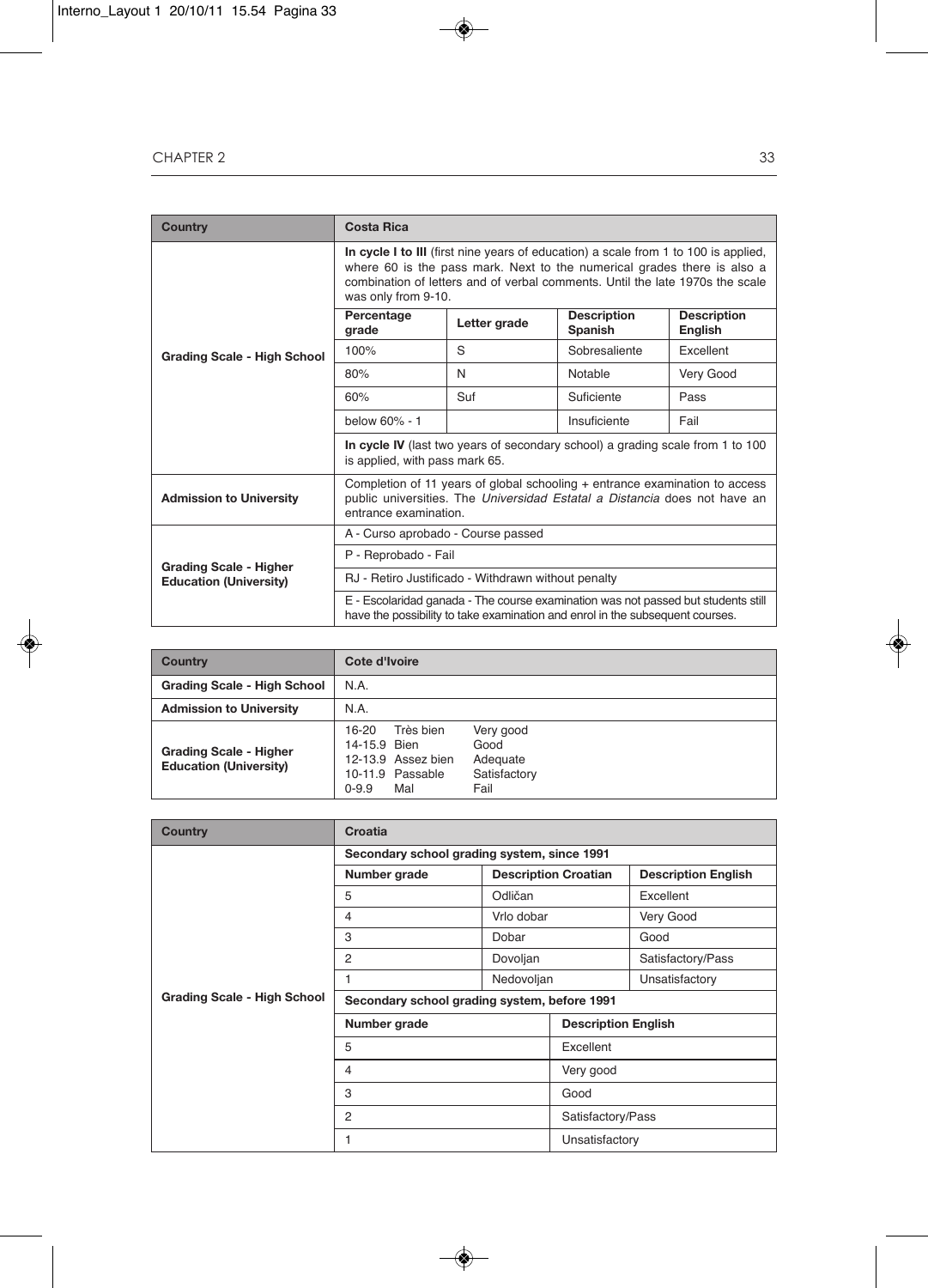| <b>Country</b>                                                 | Croatia                                                                                                                                                                                    |                             |                   |                            |  |
|----------------------------------------------------------------|--------------------------------------------------------------------------------------------------------------------------------------------------------------------------------------------|-----------------------------|-------------------|----------------------------|--|
| <b>Admission to University</b>                                 | The admission criteria are determined by each HEI and they are made known<br>6 months before the beginning of the academic year. Students have to take a<br>public examination every year. |                             |                   |                            |  |
|                                                                | Higher education grading system, since 1991                                                                                                                                                |                             |                   |                            |  |
|                                                                | Number grade                                                                                                                                                                               | <b>Description Croatian</b> |                   | <b>Description English</b> |  |
|                                                                | 5                                                                                                                                                                                          | Odličan                     |                   | Excellent                  |  |
|                                                                | $\overline{4}$                                                                                                                                                                             | Vrlo dobar                  |                   | Very Good                  |  |
|                                                                | 3                                                                                                                                                                                          | Dobar                       |                   | Good                       |  |
|                                                                | $\overline{2}$                                                                                                                                                                             | Dovoljan                    |                   | Satisfactory/Pass          |  |
|                                                                | 1                                                                                                                                                                                          | Nedovoljan                  |                   | Unsatisfactory             |  |
| <b>Grading Scale - Higher</b><br><b>Education (University)</b> | Higher education grading system, after 1991                                                                                                                                                |                             |                   |                            |  |
|                                                                | Number grade                                                                                                                                                                               |                             |                   | <b>Description English</b> |  |
|                                                                | 5                                                                                                                                                                                          |                             | Excellent         |                            |  |
|                                                                | $\overline{4}$                                                                                                                                                                             |                             | Very good         |                            |  |
|                                                                | 3                                                                                                                                                                                          |                             | Good              |                            |  |
|                                                                | $\overline{2}$                                                                                                                                                                             |                             | Satisfactory/Pass |                            |  |
|                                                                | 1                                                                                                                                                                                          |                             | Unsatisfactory    |                            |  |
|                                                                | The evaluative terms (for example, 'good') do not normally appear on transcripts.                                                                                                          |                             |                   |                            |  |

| <b>Country</b>                     | Cuba                                  |              |                            |  |
|------------------------------------|---------------------------------------|--------------|----------------------------|--|
|                                    | Pre-Revolutionary (until 1959)        |              |                            |  |
|                                    | Grade                                 | Number grade | <b>Description English</b> |  |
|                                    | Sobresaliente                         | 90-100       | Excellent                  |  |
|                                    | Notable or bueno                      | 80-89        | Good                       |  |
|                                    | Aprovechado                           | 70-79        | Fair                       |  |
|                                    | Aprobado                              | 60-69        | Pass                       |  |
|                                    | Suspenso                              | $0 - 59$     | Fail, may try again        |  |
|                                    | Desaprobado                           | $0 - 59$     | Fail, may not try again    |  |
|                                    | Early Revolutionary (1959-late 1970s) |              |                            |  |
|                                    | Grade                                 | Number grade | <b>Description English</b> |  |
| <b>Grading Scale - High School</b> | Sobresaliente                         | 90-100       | Excellent                  |  |
|                                    | Aprovechado                           | 80-89        | Good                       |  |
|                                    | Aprobado                              | 70-79        | Fair                       |  |
|                                    | Suspenso                              | $0 - 69$     | Fail, may try again        |  |
|                                    | Desaprobado                           | $0 - 69$     | Fail, may not try again    |  |
|                                    | Current (since late 1970s)            |              |                            |  |
|                                    | Grade                                 | Number grade | <b>Description English</b> |  |
|                                    | Excelente                             | 90-100       | Excellent                  |  |
|                                    | Muy bien                              | 80-89        | Very good                  |  |
|                                    | <b>Bien</b>                           | 70-79        | Good                       |  |
|                                    | Insuficiente                          | 60-69        | Fail, may try again        |  |
|                                    | Deficiente                            | $0 - 59$     | Fail, may not try again    |  |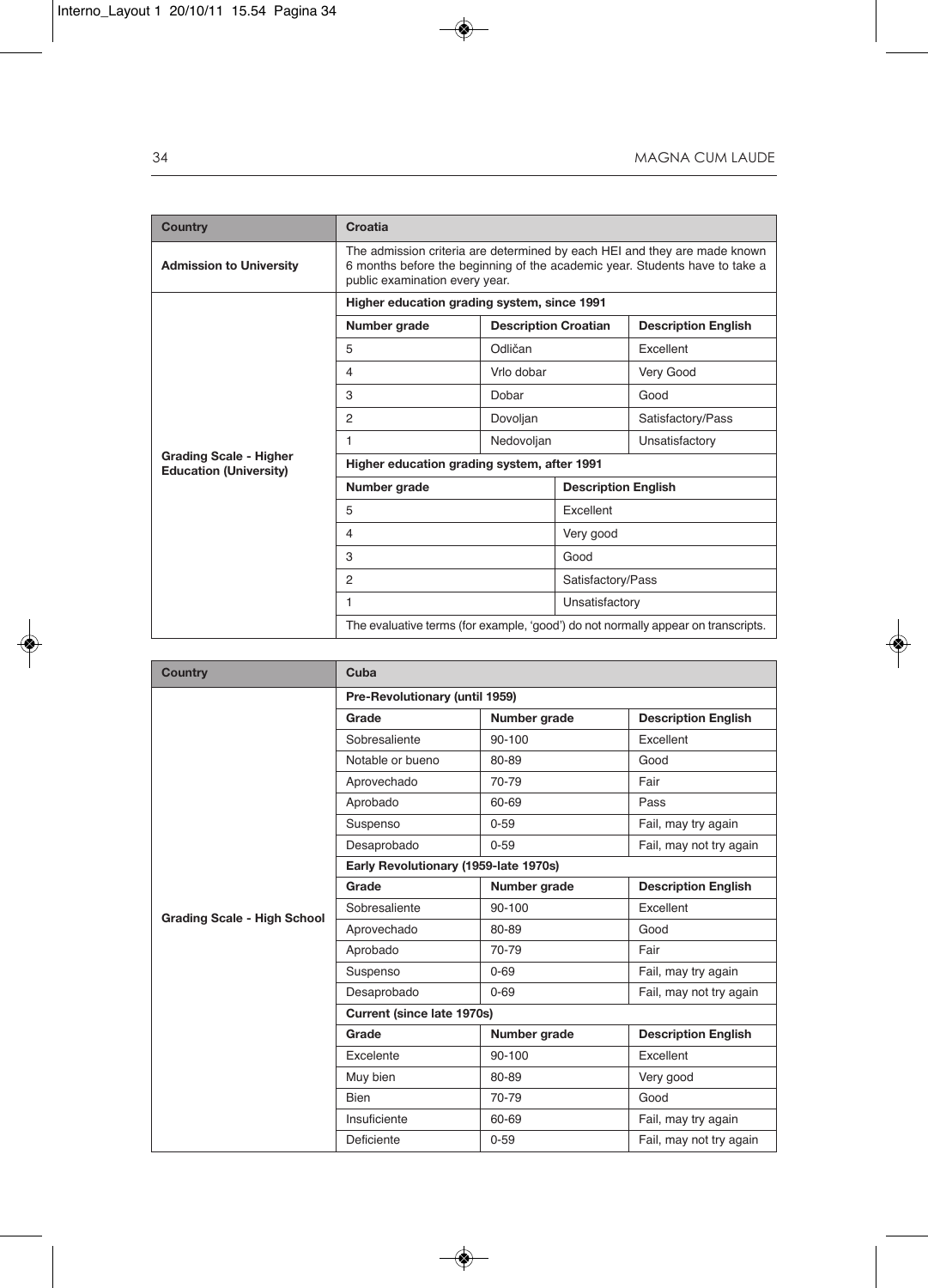| Country                                                 | Cuba                                                                                                                                                                                                                                                                                                                                                                                                                                                                                                                       |                                                            |                             |
|---------------------------------------------------------|----------------------------------------------------------------------------------------------------------------------------------------------------------------------------------------------------------------------------------------------------------------------------------------------------------------------------------------------------------------------------------------------------------------------------------------------------------------------------------------------------------------------------|------------------------------------------------------------|-----------------------------|
| <b>Admission to University</b>                          | Completion of upper secondary education in either the pre-university or<br>polytechnic stream and it is necessary to hold the Certificato de Fin de Estudios<br>Secundarios or the title of Técnico Medio or equivalent from a polytechnic<br>institute. Students must then sit for a competitive entrance examination.<br>Selection is based on the results in both the final school examinations and the<br>entrance examination, an interview, and consideration of students' political and<br>ideological suitability. |                                                            |                             |
|                                                         | Number grade                                                                                                                                                                                                                                                                                                                                                                                                                                                                                                               | Descriptive grade<br><b>Description English</b><br>Spanish |                             |
|                                                         | 5                                                                                                                                                                                                                                                                                                                                                                                                                                                                                                                          | Sobresaliente/Excelente                                    | Outstanding/Excellent       |
| Grading Scale - Higher<br><b>Education (University)</b> | 4                                                                                                                                                                                                                                                                                                                                                                                                                                                                                                                          | Notable/Aprovechado/<br><b>Bien</b>                        | Notable/Successful/<br>Good |
|                                                         | 3                                                                                                                                                                                                                                                                                                                                                                                                                                                                                                                          | Aprobado                                                   | Pass                        |
|                                                         | $0 - 2$                                                                                                                                                                                                                                                                                                                                                                                                                                                                                                                    | Reprobado/Suspenso                                         | Fail                        |

| Country                            | <b>Czech Republic</b>                                                                                                                                                                                                                                                |                                                                                                                                                                                                                                                                                                                                         |                            |
|------------------------------------|----------------------------------------------------------------------------------------------------------------------------------------------------------------------------------------------------------------------------------------------------------------------|-----------------------------------------------------------------------------------------------------------------------------------------------------------------------------------------------------------------------------------------------------------------------------------------------------------------------------------------|----------------------------|
|                                    | Number grade                                                                                                                                                                                                                                                         | <b>Description Czech</b>                                                                                                                                                                                                                                                                                                                | <b>Description English</b> |
|                                    | 1                                                                                                                                                                                                                                                                    | Výborný                                                                                                                                                                                                                                                                                                                                 | Excellent                  |
| <b>Grading Scale - High School</b> | $\overline{2}$                                                                                                                                                                                                                                                       | Chvalitebný                                                                                                                                                                                                                                                                                                                             | Commendable                |
|                                    | 3                                                                                                                                                                                                                                                                    | Dobrý                                                                                                                                                                                                                                                                                                                                   | Good                       |
|                                    | 4                                                                                                                                                                                                                                                                    | Dostatečný                                                                                                                                                                                                                                                                                                                              | Satisfactory               |
|                                    | 5                                                                                                                                                                                                                                                                    | Nedostatečný                                                                                                                                                                                                                                                                                                                            | Unsatisfactory             |
| <b>Admission to University</b>     | The High School Leaving qualification (Vysvědčení o Maturitní Zkoušce or<br>Maturita) does not automatically admit pupils in the Czech Republic to all higher<br>education institutions. For some institutions an entrance examination is required<br>for admission. |                                                                                                                                                                                                                                                                                                                                         |                            |
|                                    | Number grade                                                                                                                                                                                                                                                         | <b>Description Czech</b>                                                                                                                                                                                                                                                                                                                | <b>Description English</b> |
|                                    | 1                                                                                                                                                                                                                                                                    | Výborný                                                                                                                                                                                                                                                                                                                                 | Excellent                  |
| <b>Grading Scale - Higher</b>      |                                                                                                                                                                                                                                                                      | Výborně minus                                                                                                                                                                                                                                                                                                                           |                            |
| <b>Education (University)</b>      | 2                                                                                                                                                                                                                                                                    | Velmi dobře                                                                                                                                                                                                                                                                                                                             | Very good                  |
|                                    |                                                                                                                                                                                                                                                                      | Dobře minus                                                                                                                                                                                                                                                                                                                             |                            |
|                                    | 3                                                                                                                                                                                                                                                                    | Dobře                                                                                                                                                                                                                                                                                                                                   | Good                       |
|                                    | 4                                                                                                                                                                                                                                                                    | Nevyhověl                                                                                                                                                                                                                                                                                                                               | Unsatisfactory/fail        |
| <b>Notes</b>                       | examination.                                                                                                                                                                                                                                                         | The code "z" is used to indicate that the grade relates to tutorial work. "Zk" is<br>used on the transcript to indicate that an examination was required. "StZk"<br>indicates that the student sat a final state examination. For example, "StZk2"<br>indicates that the student achieved a "very good" or "C" grade on the final state |                            |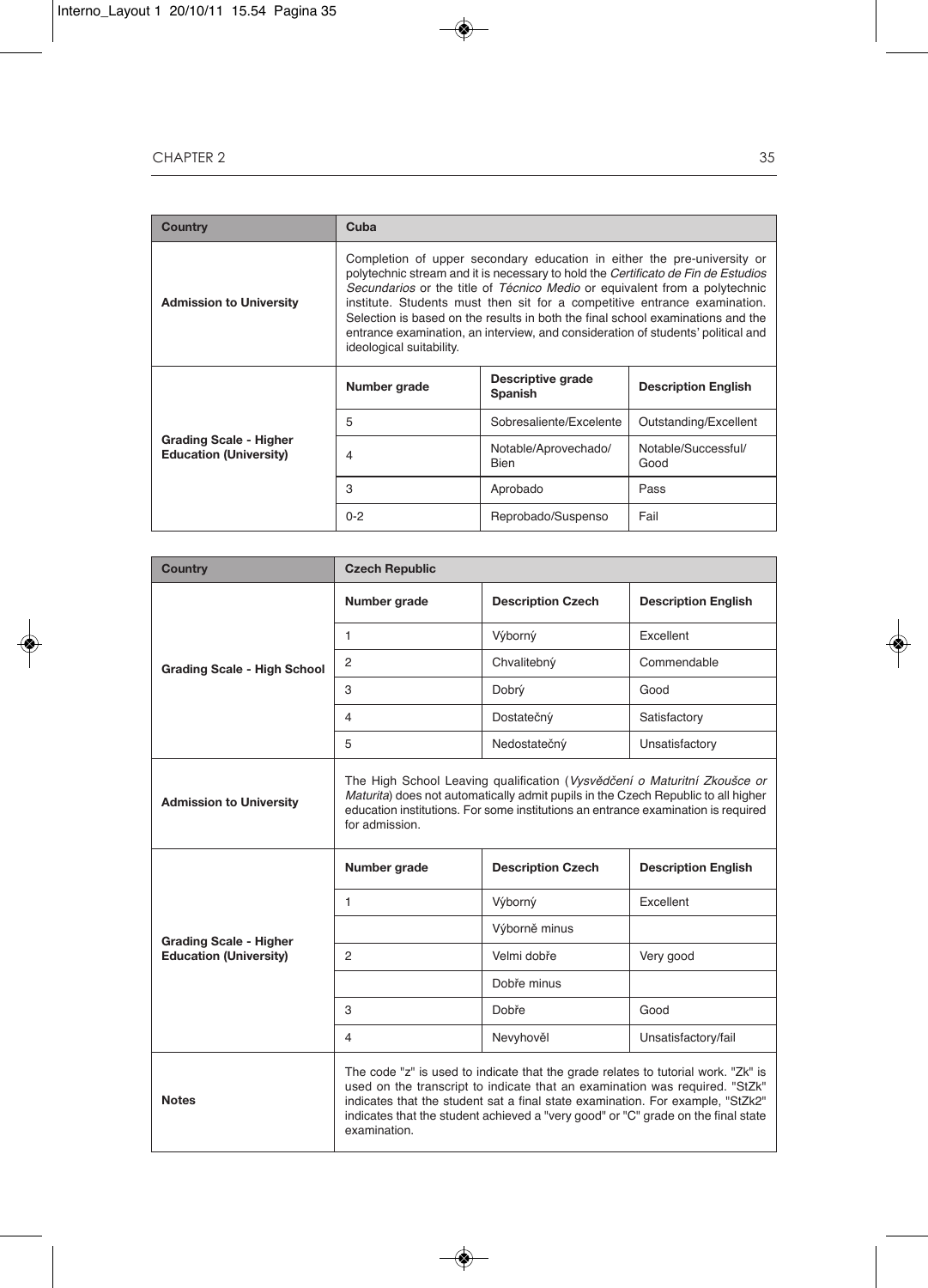| <b>Country</b>                                                           | <b>Denmark</b>                                                                                                                                                                                                                                                                                                                                                                                                                                                                                                                                                                                                                                                       |
|--------------------------------------------------------------------------|----------------------------------------------------------------------------------------------------------------------------------------------------------------------------------------------------------------------------------------------------------------------------------------------------------------------------------------------------------------------------------------------------------------------------------------------------------------------------------------------------------------------------------------------------------------------------------------------------------------------------------------------------------------------|
|                                                                          | <b>Description of grades</b><br><b>Excellent</b><br>13 Exceptionally independent and excellent performance<br>11 Excellent and independent performance<br>10 Excellent but not particularly independent performance                                                                                                                                                                                                                                                                                                                                                                                                                                                  |
| <b>Grading Scale - High School</b><br>+ Higher Education<br>(University) | Average<br>9 Good performance a little above average<br>8 Average performance<br>7 Mediocre performance, slightly below average                                                                                                                                                                                                                                                                                                                                                                                                                                                                                                                                      |
|                                                                          | <b>Hesitant</b><br>6 Hesitant but more or less satisfactory performance<br>5 Hesitant and not satisfactory performance<br>3 Very hesitant, insufficient, unsatisfactory performance<br>0 Completely unacceptable performance                                                                                                                                                                                                                                                                                                                                                                                                                                         |
| <b>Admission to University</b>                                           | Entrance requirements for academic higher education are one of:<br>· Studentereksamen (Upper secondary school leaving examination);<br>• Hojere Forberedelsesksamen (HFX) (Higher Preparatory Examination);<br>• Hojere Handelseksamen (HHX) (Higher Commercial Examination);<br>• Hojere Tekniskeksamen (HTX) (Higher Technical Examination).<br>In 1990 a garantiquotient (quotient which guarantees a place), based on the 13-<br>point scale, was introduced for many courses. Students need to achieve a<br>specific average to be guaranteed a placement - for example:<br>· Psychology 10.0<br>$\cdot$ Law 9.4<br>$\cdot$ Economics 8.8<br>• Engineering 7.3. |

| <b>Country</b>                                                 | Egypt                                                                                                                                                                                                                                                                                                |                                                                              |  |
|----------------------------------------------------------------|------------------------------------------------------------------------------------------------------------------------------------------------------------------------------------------------------------------------------------------------------------------------------------------------------|------------------------------------------------------------------------------|--|
| <b>Grading Scale - High School</b>                             | 75-100: distinguished, excellent, very good;<br>65-74: good;<br>50-64: pass;<br>0-49: poor<br>(the minimum satisfactory mark is 40 or 50, depending on the subject, i.e. Arabic<br>and religion have a minimum pass-mark of 50%, while in other subjects it may<br>be 40% of the maximum pass-mark). |                                                                              |  |
| <b>Admission to University</b>                                 | Thanaweya A'ama (General Secondary School Certificate)<br>Al-Azhar (General Secondary School Certificate)<br><b>GRADING SYSTEM</b><br>The minimum pass mark is 40% except for Arabic and religion, where 50% is<br>required.                                                                         |                                                                              |  |
|                                                                | Marks are given in words, with a 'pass' being required for transition to the next year:<br>excellent, very good, good, pass, weak, very weak. They vary from a faculty to another:                                                                                                                   |                                                                              |  |
|                                                                | In percentages<br>Arts                                                                                                                                                                                                                                                                               | <b>Description</b>                                                           |  |
|                                                                | $90 - 100$<br>80-89<br>65-79<br>$50 - 64$                                                                                                                                                                                                                                                            | mumtâz/excellent<br>diayyid djiddan/very good<br>djayyid/good<br>magbûl/pass |  |
| <b>Grading Scale - Higher</b><br><b>Education (University)</b> | Medicine, Dentistry, Veterinary Medicine, Pharmacy                                                                                                                                                                                                                                                   |                                                                              |  |
|                                                                | 85-100<br>75-84                                                                                                                                                                                                                                                                                      | mumtâz/excellent<br>djayyid djiddan / very good                              |  |
|                                                                | 65-74<br>60-64                                                                                                                                                                                                                                                                                       | djayyid/good<br>magbûl/pass                                                  |  |
|                                                                | <b>Other faculties</b><br>85-100<br>75-84<br>65-74<br>50-64                                                                                                                                                                                                                                          | mumtâz/excellent<br>diayyid djiddan/very good<br>djayyid/good<br>magbûl/pass |  |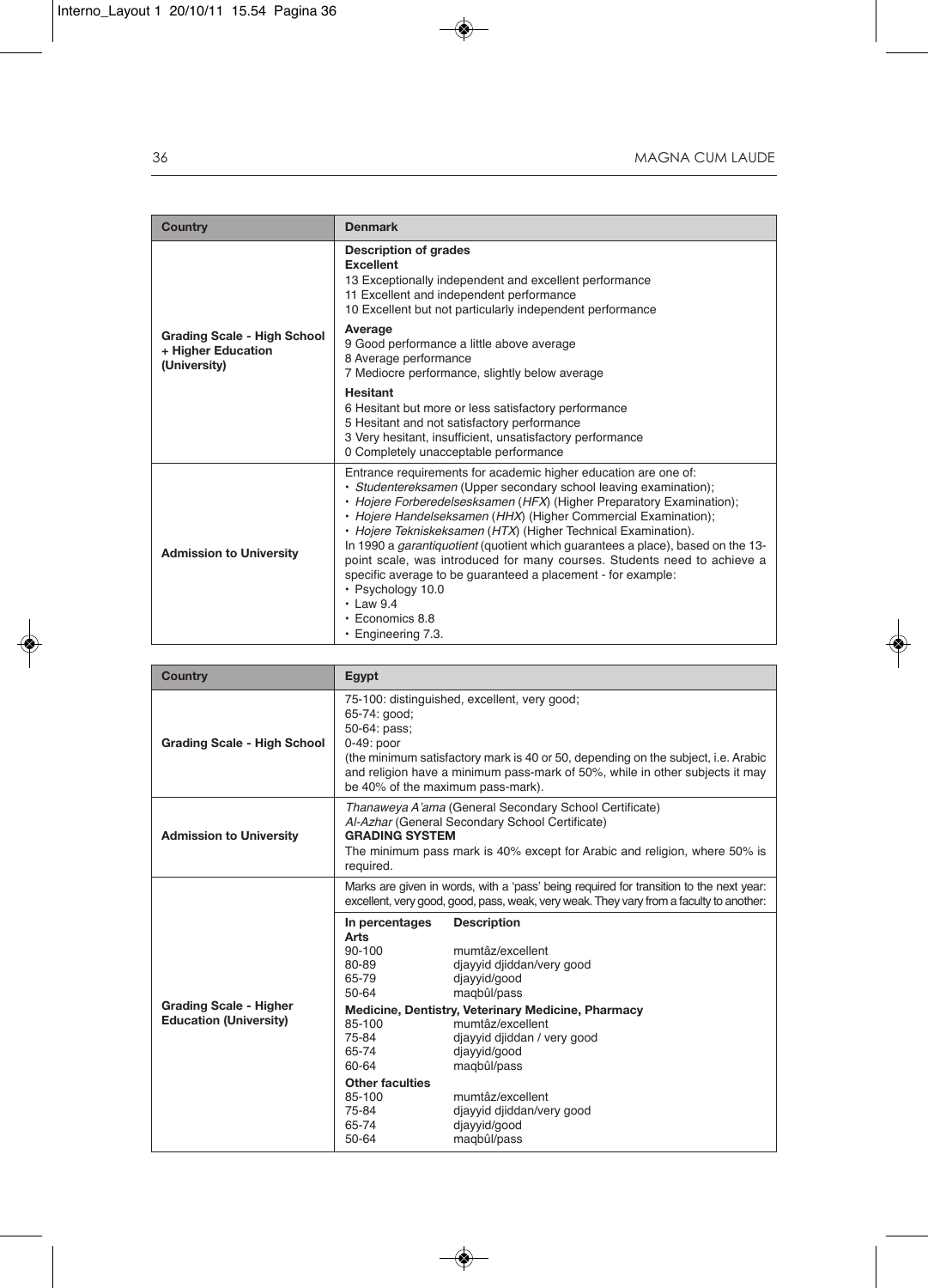| Country               | Egypt                                                                                                        |
|-----------------------|--------------------------------------------------------------------------------------------------------------|
| Postgraduate programs | May vary among faculties and institutions<br>90-100 Excellent<br>80-89 Very good<br>70-79 Good<br>60-69 Pass |

| <b>Country</b>                                                 | <b>El Salvador</b>                                                                                               |                                                                                        |
|----------------------------------------------------------------|------------------------------------------------------------------------------------------------------------------|----------------------------------------------------------------------------------------|
| <b>Grading Scale - High School</b>                             | <b>Number Words</b><br>10 Sobresaliente<br>9 Muy bueno<br>8 Bastante bueno<br>6-7 Bueno<br>5 Regular<br>1-4 Malo | <b>Description</b><br>Excellent<br>Extremely good<br>Very good<br>Good<br>Pass<br>Fail |
|                                                                | Highest on scale: 10                                                                                             |                                                                                        |
| <b>Grading Scale - Higher</b><br><b>Education (University)</b> | Pass/fail level: 5                                                                                               |                                                                                        |
|                                                                | Lowest on scale: 1                                                                                               |                                                                                        |
|                                                                | Full description: 1-10                                                                                           |                                                                                        |

| <b>Country</b>                                                 | Estonia                                                                                                                                                                                                                                                                                                                                                                                                                                                                              |                                                                           |  |
|----------------------------------------------------------------|--------------------------------------------------------------------------------------------------------------------------------------------------------------------------------------------------------------------------------------------------------------------------------------------------------------------------------------------------------------------------------------------------------------------------------------------------------------------------------------|---------------------------------------------------------------------------|--|
|                                                                | 5 Väga hea<br>4 Hea<br>3 Rahuldav<br>2 Puudulik<br>1 Nõrk                                                                                                                                                                                                                                                                                                                                                                                                                            | Very good<br>Good<br>Satisfactory<br>Unsatisfactory (fail)<br>Poor (fail) |  |
| <b>Grading Scale - High School</b><br>(general + vocational)   | High School leaving examination: State examinations are graded on a 100-point<br>scale, with the exception of the essay in the mother tongue (Estonian) for which a 10-<br>point scale was used until 2000. Since 2002, the minimum passing score was set to<br>20 points. The foreign language examination is also graded on a 100-point scale, but<br>the State Examination Certificate (Riigieksamitunnistus) shows the score for the oral<br>part of the examination separately. |                                                                           |  |
| <b>Admission to University</b>                                 | The general access requirement for higher education studies is the Gümnaasiumi<br>lõputunnistus (Secondary School Leaving Certificate) or a corresponding<br>qualification. Since 1997 the Gümnaasiumi lõputunnistus has been issued<br>together with the Riigieksamitunnistus (State Examination Certificate).                                                                                                                                                                      |                                                                           |  |
|                                                                | Until the 1999/2000 there was no unified grading system in Estonian higher<br>education institutions. The two most common grading scales were a 5-point<br>scale and a 6-point scale.                                                                                                                                                                                                                                                                                                |                                                                           |  |
|                                                                | 5-point scale:                                                                                                                                                                                                                                                                                                                                                                                                                                                                       |                                                                           |  |
| <b>Grading Scale - Higher</b><br><b>Education (University)</b> | 5 - Väga hea/Very good or excellent<br>4 - Hea/Good<br>3 - Rahuldav/Satisfactory (pass)<br>2 - Puudulik/Unsatisfactory (fail)<br>1 - Kasin/Poor (fail)                                                                                                                                                                                                                                                                                                                               |                                                                           |  |
|                                                                | 6-point scale:                                                                                                                                                                                                                                                                                                                                                                                                                                                                       |                                                                           |  |
|                                                                | 5 - Suurepärane/Excellent<br>4 - Väga hea/Very good<br>3 - Hea/Good<br>2 - Rahuldav/Satisfactory (pass)<br>1 - Rahuldav/Sufficient (pass)<br>0 - Puudulik/Unsatisfactory (fail)                                                                                                                                                                                                                                                                                                      |                                                                           |  |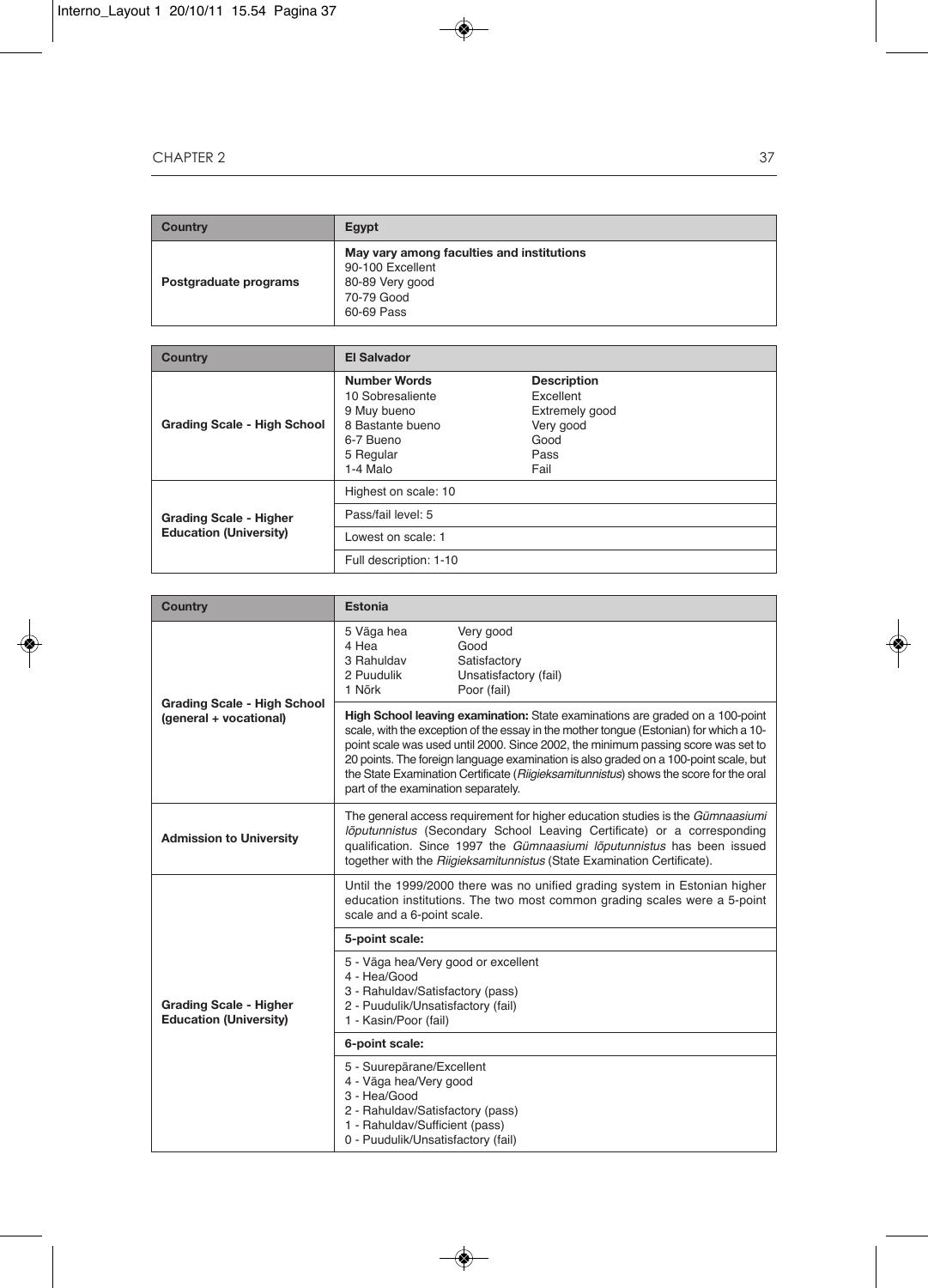| <b>Country</b>                                                 | Estonia                                                  |                                       |                                      |                                            |
|----------------------------------------------------------------|----------------------------------------------------------|---------------------------------------|--------------------------------------|--------------------------------------------|
|                                                                | From 1999/2000 onwards a unified grading system is used: |                                       |                                      |                                            |
| <b>Grading Scale - Higher</b><br><b>Education (University)</b> | Number grade                                             | <b>Description</b><br><b>Estonian</b> | <b>Description</b><br><b>English</b> | <b>Required %</b><br>of work<br>completion |
|                                                                | 5 or A                                                   | Suurepärane                           | Excellent                            | $91 - 100%$                                |
|                                                                | 4 or B                                                   | Väga hea                              | Very good                            | $81 - 90%$                                 |
|                                                                | 3 or C                                                   | Hea                                   | Good                                 | 71-80%                                     |
|                                                                | 2 or D                                                   | Rahuldav                              | Satisfactory                         | $61 - 70%$                                 |
|                                                                | 1 or $E$                                                 | Kasin                                 | Sufficient                           | $51 - 60%$                                 |
|                                                                | $0$ or $F$                                               | Puudulik                              | Insufficient                         | $0 - 50%$                                  |

| Country                                                        | <b>Ethiopia</b>                                                                                                                                                                                        |
|----------------------------------------------------------------|--------------------------------------------------------------------------------------------------------------------------------------------------------------------------------------------------------|
| <b>Grading Scale - High School</b>                             | Ethiopian General Education Certificate Examination (EGSLCE)<br>Taken at the end of Grade 10.<br>A 100-90 Excellent<br>B 89-80 Very good<br>C 79-60 Satisfactory<br>D 59-50 Average<br>E below 50 Fail |
| <b>Admission to University</b>                                 | <b>Ethiopian Higher Education Entrance Examination (EHEEE)</b><br>Taken at the end of Grade 12<br>301-400 Excellent<br>251-300 Very good<br>201-250 Good<br>101-200 Satisfactory<br>0-100<br>Poor      |
| <b>Grading Scale - Higher</b><br><b>Education (University)</b> | A Excellent 4<br>B Good 3<br>C Satisfactory 2<br>D Unsatisfactory 1<br>F Fail 0                                                                                                                        |
|                                                                | Some schools (such as the Medical School at Jimma) use a fixed<br>percentage scale:<br>85-100 A<br>70-84 B<br>60-69 C<br>50-59 D<br>less than 50 F                                                     |
| <b>Exceptions</b>                                              | Master degree programs at Addis Ababa University:<br>A4.0<br>$B + 3.5$<br><b>B</b> 3.0<br>$C + 2.5$<br>C <sub>2.0</sub><br>D 1.0<br>F 0.0<br>P Pass (for thesis or dissertation)                       |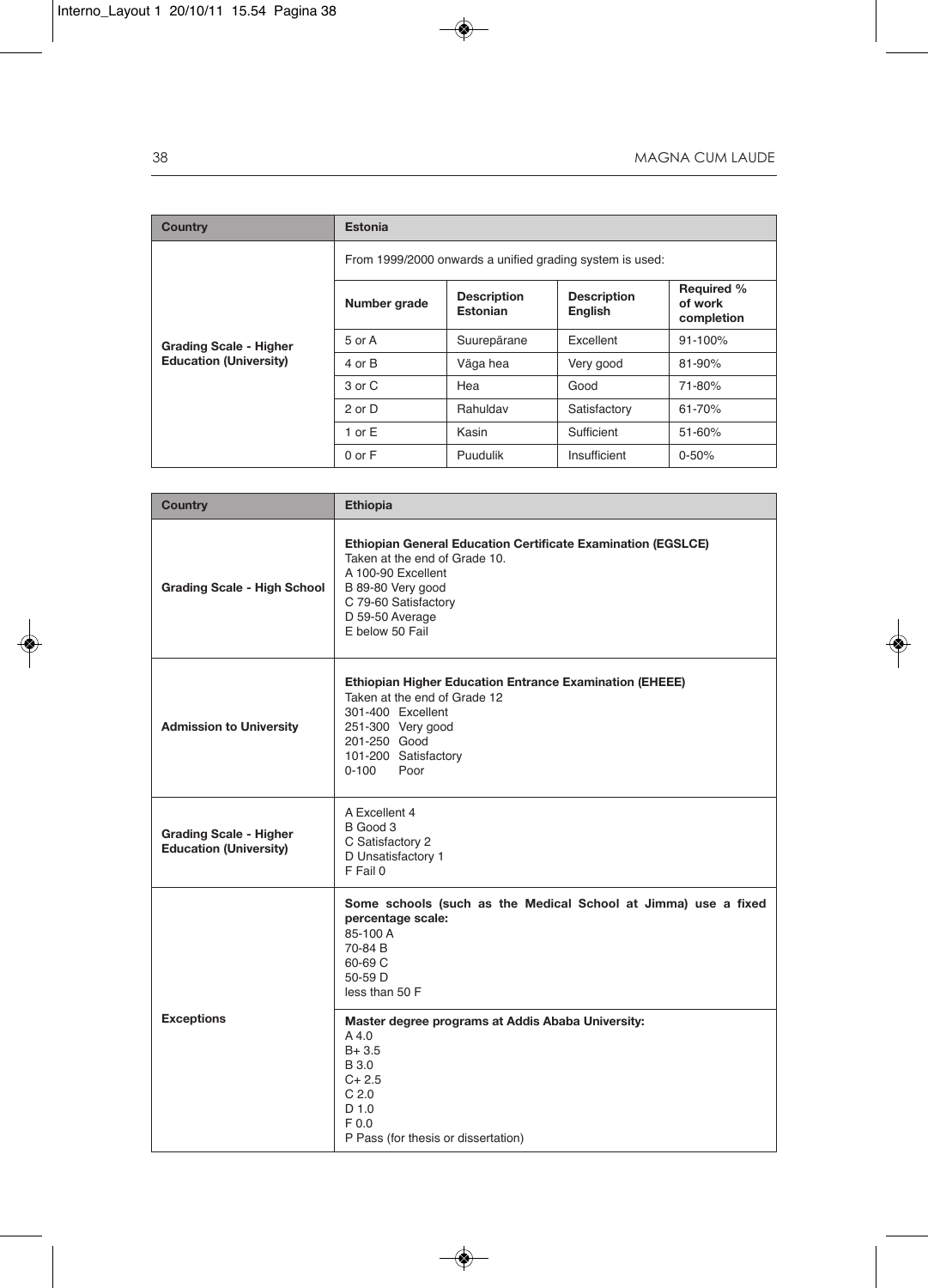| <b>Country</b>                                                                             | Fiji                                                                                                                                                                                                                                                                                                                                                                                |  |  |
|--------------------------------------------------------------------------------------------|-------------------------------------------------------------------------------------------------------------------------------------------------------------------------------------------------------------------------------------------------------------------------------------------------------------------------------------------------------------------------------------|--|--|
| <b>Grading Scale - High School</b>                                                         | Usual grading system in secondary school<br>Highest on scale: 100%<br>Pass/fail level: 50%<br>Lowest on scale: 0%<br>Full description: Seventh Form Examination (School leaving examination):<br>A-C; 0-100%.<br>A: 80-100%; B: 65-79%; C: 50-64%                                                                                                                                   |  |  |
| <b>Admission to University</b>                                                             | 1. Completion of the Fiji Seventh Form Certificate, with aggregate marks of at<br>least 250/400 in the best 4 subjects, and with a minimum of 50 marks each<br>in English and their other 3 best subjects.<br>2. Completion of the USP's Foundation Science or Foundation Social Science<br>program.                                                                                |  |  |
| <b>Grading Scale - Higher</b><br><b>Education (The University</b><br>of the South Pacific) | Pass grades<br>Mark<br><b>Description</b><br>Pass with distinction<br>$A+$<br>Pass with distinction<br>A<br>$B+$<br>Pass with credit<br>B<br>Pass with credit<br>C+<br>Pass<br>C<br>Pass<br>R<br><b>Restricted Pass</b><br><b>Aegrotat Pass</b><br>Aeg<br><b>Compassionate Pass</b><br>Comp<br>Pas<br>Pass or competent<br>M<br>Marginal<br>S<br>Satisfactory<br><b>Fail grades</b> |  |  |
|                                                                                            | Mark<br><b>Description</b><br>Work below standard for a pass<br>D<br>E<br>Very weak performance<br>X<br>Did not sit the final exam<br>NC.<br>Not completed<br>NV<br>Null and Void, indicates dishonest practice<br>U<br>Unsatisfactory<br>Fail<br>Not competent                                                                                                                     |  |  |

| <b>Country</b>                     | <b>Finland</b> |                                                   |                    |
|------------------------------------|----------------|---------------------------------------------------|--------------------|
| <b>Grading Scale - High School</b> | N.A.           |                                                   |                    |
|                                    | Number grade   | <b>Qualification</b>                              | <b>Description</b> |
|                                    | 7              | Laudatur (L)                                      | Outstanding        |
| <b>Matriculation examination</b>   | 6              | Eximia cum laude<br>Excellent<br>approbatur $(E)$ |                    |
|                                    | 5              | Magna cum laude<br>Very good<br>approbatur (M)    |                    |
|                                    | 4              | Cum laude approbatur<br>(C)                       | Good               |
|                                    | 3              | Lubenter approbatur (B)                           | Quite satisfactory |
|                                    | $\overline{2}$ | Approbatur (A)                                    | Satisfactory       |
|                                    |                | Improbatur (I)                                    | Unsatisfactory     |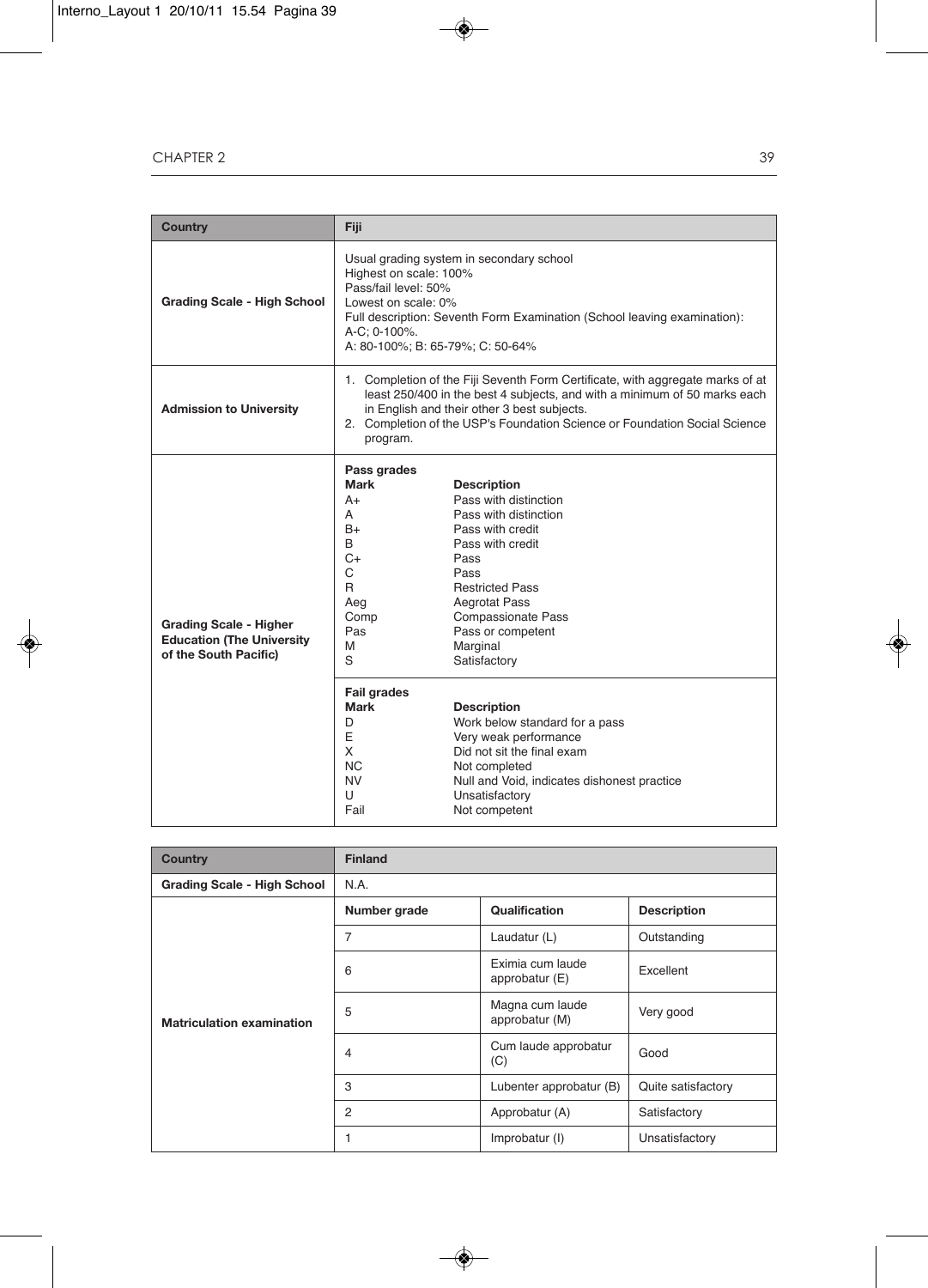| <b>Country</b>                               | <b>Finland</b>                |                                    |                    |  |
|----------------------------------------------|-------------------------------|------------------------------------|--------------------|--|
|                                              | Academic assessment system    |                                    |                    |  |
|                                              | Number grade                  | Qualification                      | Meaning            |  |
|                                              | 3                             | Laudatur (L)                       | Excellent          |  |
| <b>Grading Scale - Higher Edu-</b><br>cation | $\overline{2}$                | Eximia cum laude<br>approbatur (E) | Good               |  |
|                                              | 1                             | Magna cum laude<br>approbatur (M)  | Satisfactory       |  |
|                                              | Polytechnic assessment system |                                    |                    |  |
|                                              | Number grade                  | Qualification                      | <b>Meaning</b>     |  |
|                                              | 5                             | Kiiteettävä                        | Excellent          |  |
|                                              | $\overline{4}$                | Erittäin hyvä                      | Veey good          |  |
|                                              | 3                             | Hyvä                               | Good               |  |
|                                              | 2                             | Erittäin tyydyttävä                | Quite satisfactory |  |
|                                              | 1                             | Hylätty                            | Unsatisfactory     |  |

| <b>Country</b>                                           | Georgia                                                                                                                                                                                                                                                                                                                                                                                                                                                                                                                                                                                                                                                                                                                           |                               |                                |                               |
|----------------------------------------------------------|-----------------------------------------------------------------------------------------------------------------------------------------------------------------------------------------------------------------------------------------------------------------------------------------------------------------------------------------------------------------------------------------------------------------------------------------------------------------------------------------------------------------------------------------------------------------------------------------------------------------------------------------------------------------------------------------------------------------------------------|-------------------------------|--------------------------------|-------------------------------|
|                                                          | Number grade                                                                                                                                                                                                                                                                                                                                                                                                                                                                                                                                                                                                                                                                                                                      | <b>Descriptive</b><br>grade   | <b>Description</b><br>Georgian | <b>Description</b><br>English |
|                                                          | 5                                                                                                                                                                                                                                                                                                                                                                                                                                                                                                                                                                                                                                                                                                                                 | Otlichno                      | Pyat                           | Outstanding                   |
| <b>Grading Scale - High School</b><br>+ Higher Education | 4                                                                                                                                                                                                                                                                                                                                                                                                                                                                                                                                                                                                                                                                                                                                 | Khorosho                      | Tsjetyri                       | Good                          |
|                                                          | 3                                                                                                                                                                                                                                                                                                                                                                                                                                                                                                                                                                                                                                                                                                                                 | Udovletvoritel'no             | Trie                           | Pass                          |
|                                                          | $2 - 1$                                                                                                                                                                                                                                                                                                                                                                                                                                                                                                                                                                                                                                                                                                                           | Neudovletvoriteľno<br>/plokho | Dwa                            | Fail                          |
| <b>Admission to University</b>                           | Until 2001, admission to higher education was based on the Attestat o Srednem<br>(Polnom) Obshchem Obrazovanii (Certificate of Secondary Complete General<br>Education) and the results of entrance examinations taken at individual<br>institutions. Both exams were usually oral.<br>In 2001, the Uniform State Examination (EGE) was introduced. Since 2009<br>the EGE has become compulsory everywhere throughout the Russian<br>Federation and it is a single, nation standardised set of exams. Although in<br>principle the EGE should be the only exam future students need to pass, some<br>institutions have the right to organise their own entrance examinations, such as<br>the prestigious Moscow State University. |                               |                                |                               |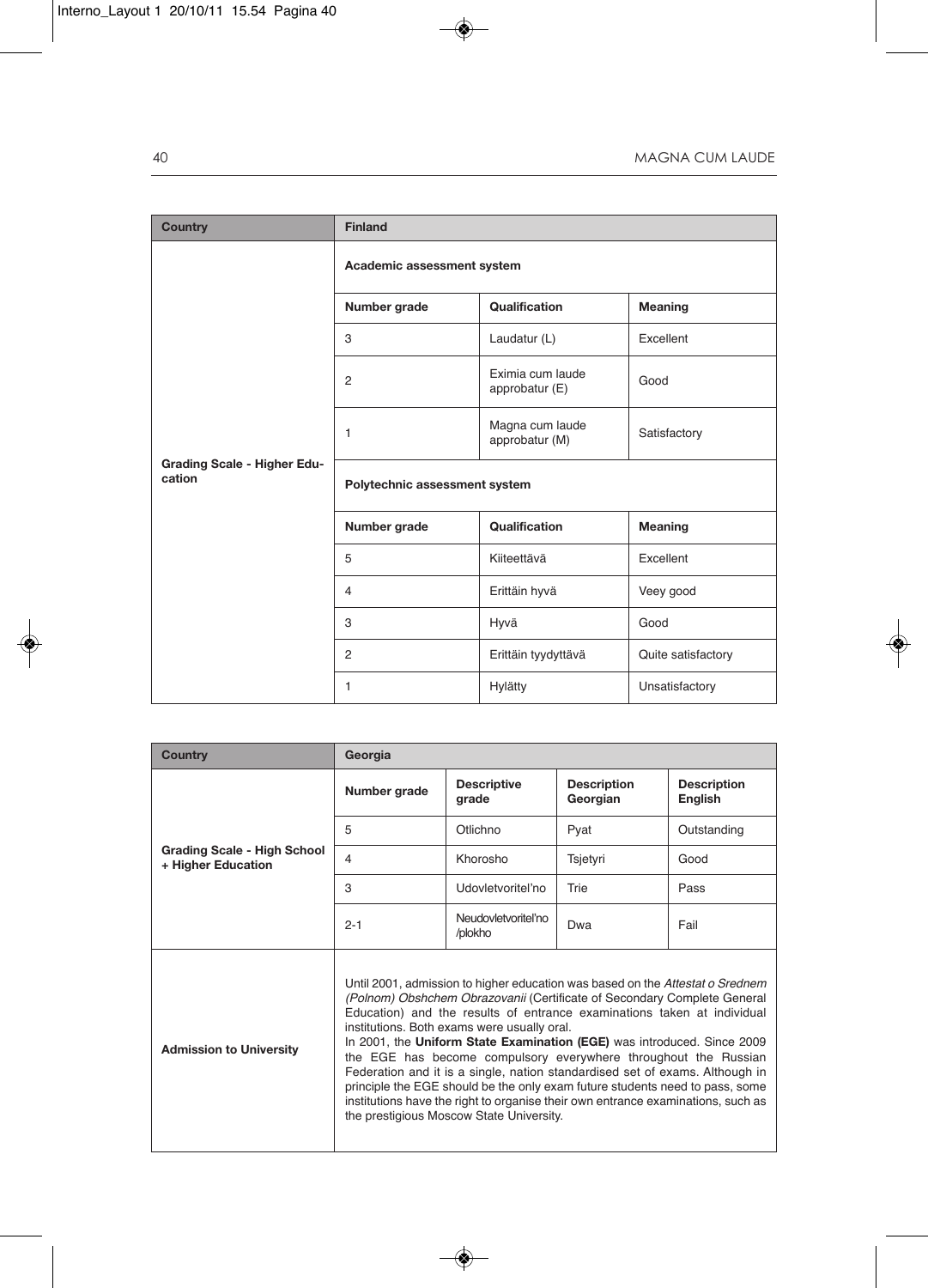| Country                                                          | Germany                                                                                                                                                                                                                                                                                                                                                                                                                                                                                                                                                                                                                                                                                                                                                                                                                                                                                                  |                                |                           |                    |                               |
|------------------------------------------------------------------|----------------------------------------------------------------------------------------------------------------------------------------------------------------------------------------------------------------------------------------------------------------------------------------------------------------------------------------------------------------------------------------------------------------------------------------------------------------------------------------------------------------------------------------------------------------------------------------------------------------------------------------------------------------------------------------------------------------------------------------------------------------------------------------------------------------------------------------------------------------------------------------------------------|--------------------------------|---------------------------|--------------------|-------------------------------|
|                                                                  | The secondary and higher education systems use a numbered system from 1-<br>6. An exception to this is the <i>Gymnasiale Oberstufe</i> , which uses the numbers<br>1-15 (in reverse order!).                                                                                                                                                                                                                                                                                                                                                                                                                                                                                                                                                                                                                                                                                                             |                                |                           |                    |                               |
|                                                                  | Number grade                                                                                                                                                                                                                                                                                                                                                                                                                                                                                                                                                                                                                                                                                                                                                                                                                                                                                             | Gymnasiale<br><b>Oberstufe</b> |                           | <b>Description</b> | Meaning                       |
|                                                                  | $\mathbf{1}$                                                                                                                                                                                                                                                                                                                                                                                                                                                                                                                                                                                                                                                                                                                                                                                                                                                                                             | 15/14/13                       |                           | Sehr gut           | Very good                     |
| <b>Grading Scale - Higher</b><br><b>Education (University)</b>   | 2                                                                                                                                                                                                                                                                                                                                                                                                                                                                                                                                                                                                                                                                                                                                                                                                                                                                                                        | 12/11/10                       |                           | Gut                | Good                          |
|                                                                  | 3                                                                                                                                                                                                                                                                                                                                                                                                                                                                                                                                                                                                                                                                                                                                                                                                                                                                                                        | 9/8/7                          |                           | Befriedigend       | Quite<br>satisfactory         |
|                                                                  | 4                                                                                                                                                                                                                                                                                                                                                                                                                                                                                                                                                                                                                                                                                                                                                                                                                                                                                                        | 6/5/4                          |                           | Ausreichend        | Satisfactory                  |
|                                                                  | 5                                                                                                                                                                                                                                                                                                                                                                                                                                                                                                                                                                                                                                                                                                                                                                                                                                                                                                        | 3/2/1                          |                           | Mangelhaft         | Almost<br>satisfactory        |
|                                                                  | 6                                                                                                                                                                                                                                                                                                                                                                                                                                                                                                                                                                                                                                                                                                                                                                                                                                                                                                        | $\Omega$                       |                           | Ungenügend         | Unsatisfactory                |
| <b>Admission to University</b>                                   | There are 3 main ways to enter higher education:<br>• University entrance - Allgemeine Hochschulreife or Abitur is the general<br>qualification for university entrance, awarded after Grade 12/13 and passing<br>the Abitur exam in 4 subjects<br>· There is also the Zweiter Bildungsweg (second path to higher education).<br>Students take courses at Abendgymnasien (evening schools) or Kollegsand<br>get the Abitur. Fachhochschule graduates can enter normal universities, but<br>do not get credits or advanced standing.<br>· Restricted university entrance - Fachgebundene Hochschulreife (Restricted<br>University Entrance Certificate) is for entry into certain specialisations at<br>university only.<br>• Fachhochschuleentrance - Fachhochschulreife for entry into polytechnic<br>university (Fachhochschule), awarded after Grade 12 at a Fachoberschule or<br>technical Gymnasium |                                |                           |                    |                               |
| ECTS grades (A-F) - In some cases only                           |                                                                                                                                                                                                                                                                                                                                                                                                                                                                                                                                                                                                                                                                                                                                                                                                                                                                                                          |                                |                           |                    |                               |
|                                                                  | <b>ECTS</b> grade                                                                                                                                                                                                                                                                                                                                                                                                                                                                                                                                                                                                                                                                                                                                                                                                                                                                                        |                                | <b>German Equivalent</b>  |                    |                               |
|                                                                  | A - Excellent                                                                                                                                                                                                                                                                                                                                                                                                                                                                                                                                                                                                                                                                                                                                                                                                                                                                                            |                                | Hervorragend (1.0-1.5)    |                    |                               |
|                                                                  | B - Very good                                                                                                                                                                                                                                                                                                                                                                                                                                                                                                                                                                                                                                                                                                                                                                                                                                                                                            |                                | Sehr gut (1.6-2.0)        |                    |                               |
|                                                                  | C - Good                                                                                                                                                                                                                                                                                                                                                                                                                                                                                                                                                                                                                                                                                                                                                                                                                                                                                                 |                                | Befriedigend (3.1-3.5)    |                    |                               |
|                                                                  | D - Satisfactory                                                                                                                                                                                                                                                                                                                                                                                                                                                                                                                                                                                                                                                                                                                                                                                                                                                                                         |                                | Ausreichend (3.6-4.0)     |                    |                               |
|                                                                  | FX/F - Fail                                                                                                                                                                                                                                                                                                                                                                                                                                                                                                                                                                                                                                                                                                                                                                                                                                                                                              |                                | Nicht bestanden (4.1-5.0) |                    |                               |
| <b>Grading Scale - Higher</b><br><b>Education (University) -</b> | Individual subject grades                                                                                                                                                                                                                                                                                                                                                                                                                                                                                                                                                                                                                                                                                                                                                                                                                                                                                |                                |                           |                    |                               |
| other grading scales                                             | Number grade<br>(1-6)                                                                                                                                                                                                                                                                                                                                                                                                                                                                                                                                                                                                                                                                                                                                                                                                                                                                                    | Number grade<br>(1.15)         |                           |                    | <b>Description</b><br>English |
|                                                                  | 1<br>15.00 - 12.50                                                                                                                                                                                                                                                                                                                                                                                                                                                                                                                                                                                                                                                                                                                                                                                                                                                                                       |                                |                           | Very good          |                               |
|                                                                  | $\overline{2}$<br>12.49 - 9.50                                                                                                                                                                                                                                                                                                                                                                                                                                                                                                                                                                                                                                                                                                                                                                                                                                                                           |                                |                           | Good               |                               |
|                                                                  | 3                                                                                                                                                                                                                                                                                                                                                                                                                                                                                                                                                                                                                                                                                                                                                                                                                                                                                                        | $9.49 - 6.50$                  |                           |                    | Satisfactory                  |
|                                                                  | 4                                                                                                                                                                                                                                                                                                                                                                                                                                                                                                                                                                                                                                                                                                                                                                                                                                                                                                        | $6.49 - 3.50$                  |                           |                    | Pass                          |
|                                                                  | 5                                                                                                                                                                                                                                                                                                                                                                                                                                                                                                                                                                                                                                                                                                                                                                                                                                                                                                        | Below 3.00                     |                           |                    | Unsatisfactory                |
|                                                                  | 6<br>0                                                                                                                                                                                                                                                                                                                                                                                                                                                                                                                                                                                                                                                                                                                                                                                                                                                                                                   |                                |                           | Insufficient       |                               |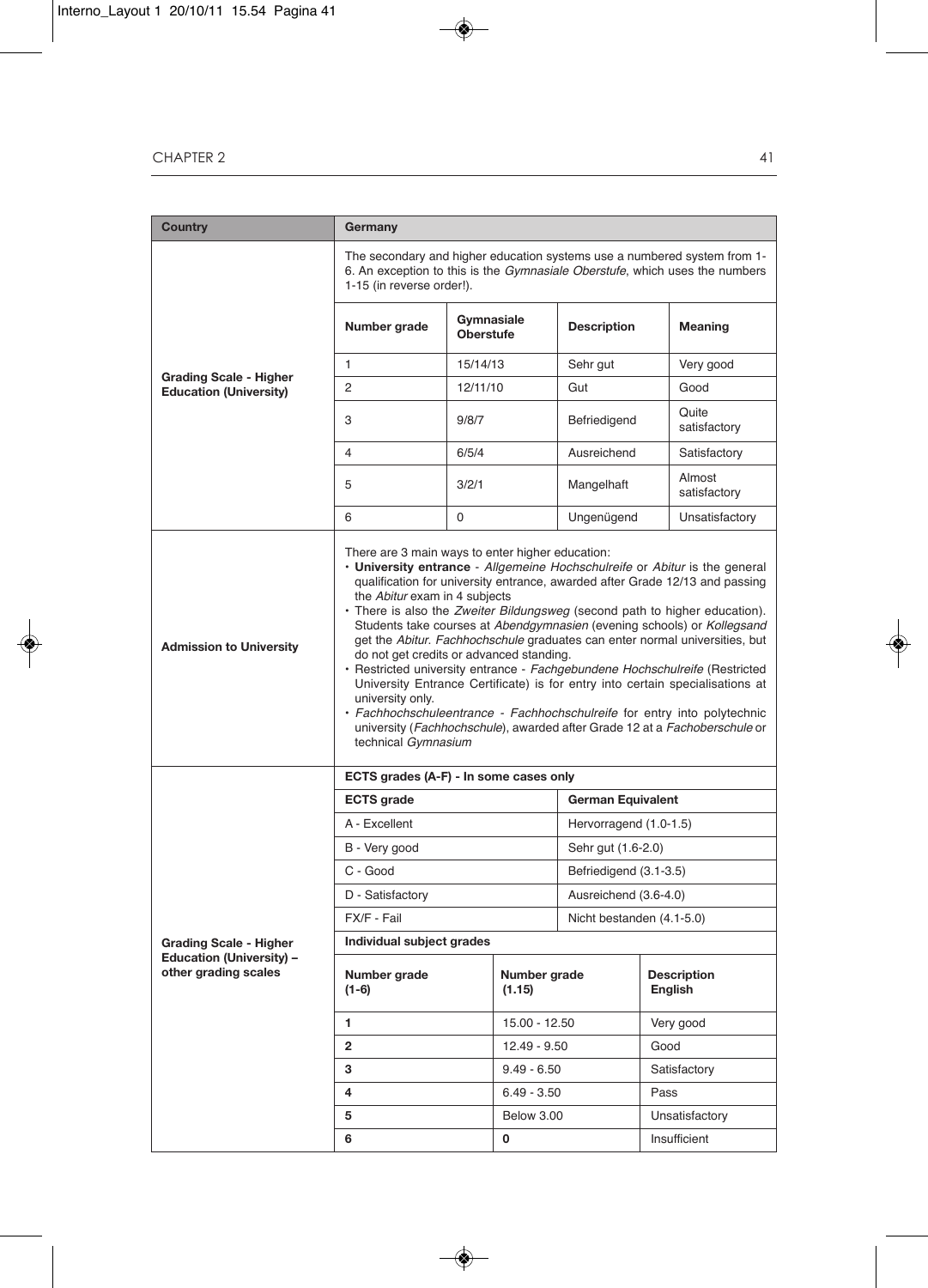| Country                                                          | Germany                                                                                                                                                                                          |               |                 |  |
|------------------------------------------------------------------|--------------------------------------------------------------------------------------------------------------------------------------------------------------------------------------------------|---------------|-----------------|--|
|                                                                  | Promotion (doctoral) grades                                                                                                                                                                      |               |                 |  |
|                                                                  | The final <i>Promotion</i> grade includes:<br>- a weighted mark for the thesis:<br>- the mark for the oral exam (Examen Rigorosum).<br>There are 5 categories of assessment in German and Latin: |               |                 |  |
| <b>Grading Scale - Higher</b><br><b>Education (University) -</b> | German classification<br>Latin classification<br>Grade (0-4)                                                                                                                                     |               |                 |  |
| other grading scales                                             | 0                                                                                                                                                                                                | Ausgezeichnet | Summa cum laude |  |
|                                                                  |                                                                                                                                                                                                  | Sehr gut      | Magna cum laude |  |
|                                                                  | 2                                                                                                                                                                                                | Gut           | Cum laude       |  |
|                                                                  | 3                                                                                                                                                                                                | Genügend      | Sufficient      |  |
|                                                                  | 4                                                                                                                                                                                                | Ungenügend    | Fail            |  |

| <b>Country</b>                     | Ghana                                                                                                                                                                                                                                                                                                                                                                                                                                                                                                                                                                                                                                                                    |  |  |
|------------------------------------|--------------------------------------------------------------------------------------------------------------------------------------------------------------------------------------------------------------------------------------------------------------------------------------------------------------------------------------------------------------------------------------------------------------------------------------------------------------------------------------------------------------------------------------------------------------------------------------------------------------------------------------------------------------------------|--|--|
| <b>Grading Scale - High School</b> | The West African School Certificate or GCE O-Level is modelled on the Cambridge<br>[Overseas] School Certificate: grading system from 1 (maximum) to 9 (fail).<br>Grades 1-6 usually correspond to the General Certificate of Secondary Education<br>(GCSE) standard of grades (A, B, C) on a subject-for-subject basis.<br>Grades 7 and 8 correspond to grades D and E and 9 indicates failure.<br>The West African GCE A-Level uses a grading system of A (highest) to F (failure).<br>Grades A, B, C, D and E are pass grades. A grade of O is a subsidiary pass, below the<br>standard of A-Level but above the standard of O-Level. A grade of F indicates failure. |  |  |
|                                    | <b>WAEC Senior School Certificate</b>                                                                                                                                                                                                                                                                                                                                                                                                                                                                                                                                                                                                                                    |  |  |
|                                    | Grading system from 1 (highest) to 9 (fail). There is no information available on<br>comparison with other examination grades except that it will be between WA<br>EC GCE O-Level and A-Level.                                                                                                                                                                                                                                                                                                                                                                                                                                                                           |  |  |
| <b>Admission to University</b>     | The minimum entrance requirement for undergraduate degrees is 5 WAEC GCE<br>subjects at O-Level including English, and 2 or 3 subjects at A-Level.                                                                                                                                                                                                                                                                                                                                                                                                                                                                                                                       |  |  |
|                                    | Each university adopts a different grading system:                                                                                                                                                                                                                                                                                                                                                                                                                                                                                                                                                                                                                       |  |  |
|                                    | University of Ghana, Legon                                                                                                                                                                                                                                                                                                                                                                                                                                                                                                                                                                                                                                               |  |  |
|                                    | $A = 70+$<br>$B+ = 60-69$<br>$B - 50 - 59$<br>$C = 40-49$<br>$D = 30 - 39$ (fail)<br>$E =$ below 30                                                                                                                                                                                                                                                                                                                                                                                                                                                                                                                                                                      |  |  |
| <b>Grading Scale - Higher</b>      | University of Science and Technology, Kumasi                                                                                                                                                                                                                                                                                                                                                                                                                                                                                                                                                                                                                             |  |  |
| <b>Education (University)</b>      | $A+ = 70+$<br>$B = 60 - 69$<br>$C = 50-59$<br>$D = 40 - 49$<br>$E =$ below 40 (fail)                                                                                                                                                                                                                                                                                                                                                                                                                                                                                                                                                                                     |  |  |
|                                    | <b>University of Cape Coast</b>                                                                                                                                                                                                                                                                                                                                                                                                                                                                                                                                                                                                                                          |  |  |
|                                    | $A = 70+$<br>$B+ = 60-69$<br>$B = 50 - 59$<br>$C = 45-49$<br>$D = 30 - 44$ (fail)<br>$E =$ below 30                                                                                                                                                                                                                                                                                                                                                                                                                                                                                                                                                                      |  |  |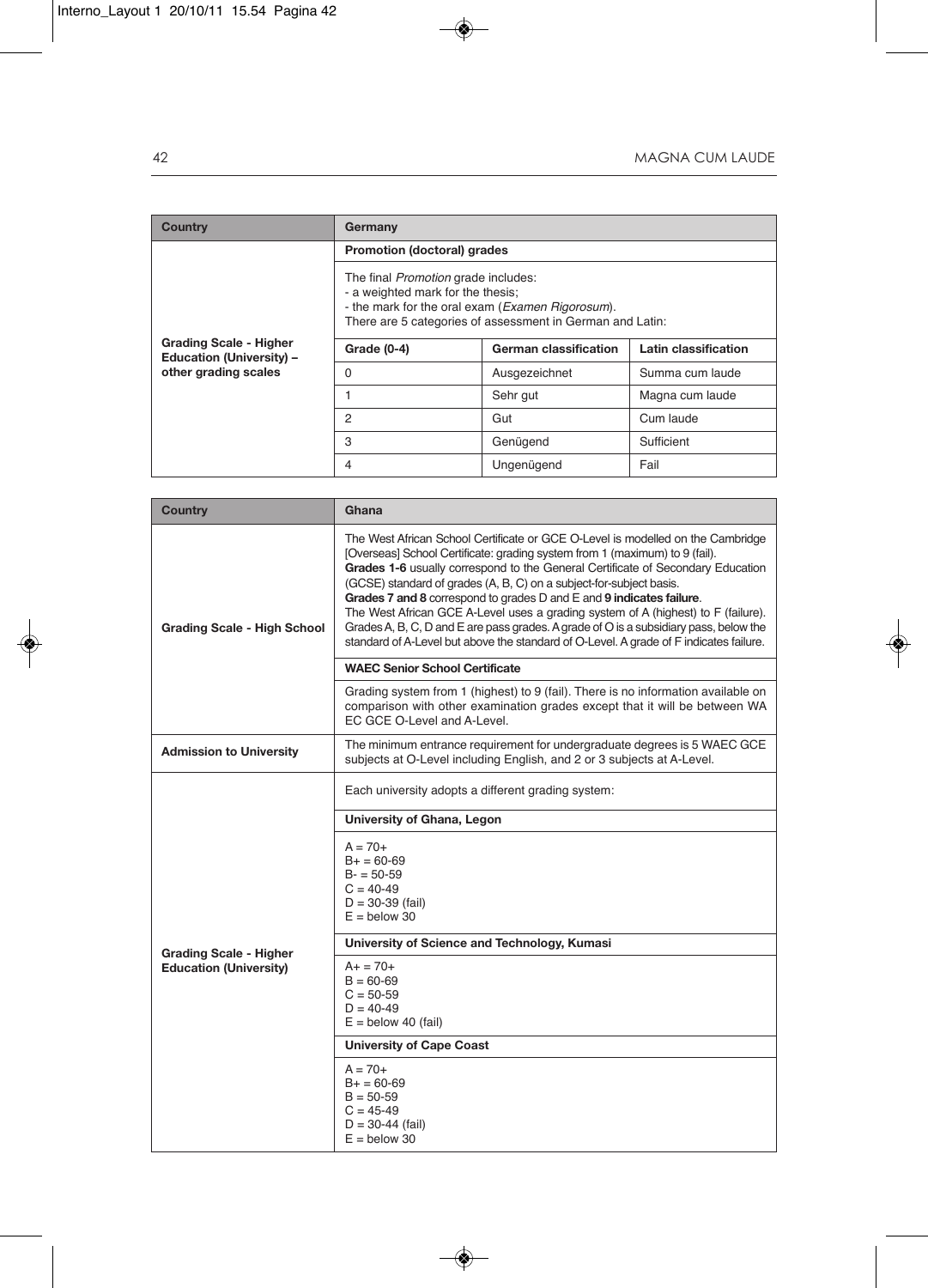| Country                                                        | Ghana                                                                                                                           |
|----------------------------------------------------------------|---------------------------------------------------------------------------------------------------------------------------------|
|                                                                | Degree grading scale                                                                                                            |
| <b>Grading Scale - Higher</b><br><b>Education (University)</b> | First Class Honours - A<br>Second Class Honours, Upper Division - A-/B+<br>Second Class Honours, Lower Division - B<br>Pass - C |

| <b>Country</b>                                                 | Greece                                                                                                                                                                                                                                         |                  |  |
|----------------------------------------------------------------|------------------------------------------------------------------------------------------------------------------------------------------------------------------------------------------------------------------------------------------------|------------------|--|
| <b>Grading Scale - High School</b>                             | The <i>Gymnasio</i> and the Lykeio use an assessment scale of 0-20, with a minimum<br>pass mark of 10.                                                                                                                                         |                  |  |
| <b>Admission to University</b>                                 | Admission to university is based exclusively on the results of oral and written<br>exams achieved at a competitive national entrance examination. The final<br>results of the High School leaving examination are not taken into account.      |                  |  |
|                                                                | In numbers<br><b>Description</b><br>Excellent<br>$10 - 8.5$<br>$8.4 - 7$<br>Good<br>$6.9 - 5$<br>Satisfactory<br>$4.9 - 0$<br>Unsatisfactory                                                                                                   |                  |  |
|                                                                | Grading system for final diploma (Ptychio)                                                                                                                                                                                                     |                  |  |
| <b>Grading Scale - Higher</b><br><b>Education (University)</b> | The final grade is a weighted average of the grades obtained at each course and<br>the final mark awarded to the dissertation (between 5 and 10, where 5 is the<br>pass grade). The following is the grading system applied to the final exam: |                  |  |
|                                                                | Excellent                                                                                                                                                                                                                                      | From 8.5 to 10   |  |
|                                                                | Very Good                                                                                                                                                                                                                                      | From 6.5 to 8.49 |  |
|                                                                | Good                                                                                                                                                                                                                                           | From 5 to 6.49   |  |

| <b>Country</b>                                                 | Guatemala                                                                                                                                                                   |                                                                                 |  |
|----------------------------------------------------------------|-----------------------------------------------------------------------------------------------------------------------------------------------------------------------------|---------------------------------------------------------------------------------|--|
| <b>Grading Scale - High School</b>                             | Highest on scale: 100<br>Pass/fail level: 51<br>Full description: 1-100: the <i>Bachillerato</i> is awarded with 51% from government<br>schools, 61% from private' schools. |                                                                                 |  |
| <b>Admission to University</b>                                 | N.A.                                                                                                                                                                        |                                                                                 |  |
|                                                                | Highest on scale: 100<br>Pass/fail level: 51<br>in most of the private universities.                                                                                        | Full description: 1-100; 51% is the minimum pass in the state universities; 61% |  |
| <b>Grading Scale - Higher</b><br><b>Education (University)</b> | <b>Scale Grade</b><br><b>Description</b><br>Excelente (Excellent)<br>$91 - 100$<br>Muy Bueno (Very Good)<br>80-90<br>Bueno (Good)<br>51-79<br>Reprobado (Fail)<br>$0 - 50$  |                                                                                 |  |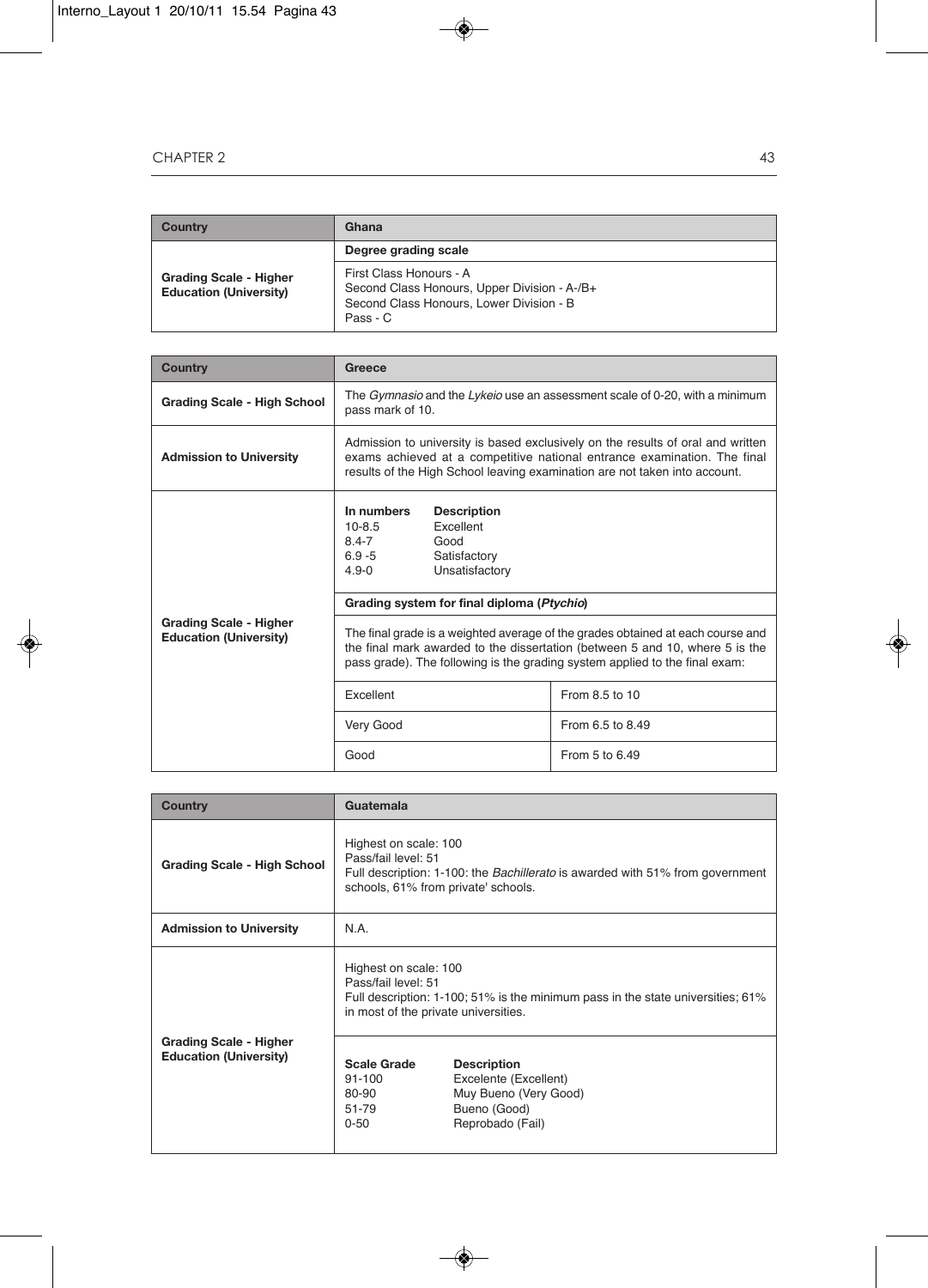| Country                                                        | <b>Honduras</b>                                                                                                                                                                                                                                                                                                                |            |                            |
|----------------------------------------------------------------|--------------------------------------------------------------------------------------------------------------------------------------------------------------------------------------------------------------------------------------------------------------------------------------------------------------------------------|------------|----------------------------|
|                                                                | Grade                                                                                                                                                                                                                                                                                                                          | Percentage | <b>Description English</b> |
|                                                                | Sobrasaliente                                                                                                                                                                                                                                                                                                                  | $90-100%$  | Excellent                  |
| <b>Grading Scale - High School</b>                             | Muy Bueno                                                                                                                                                                                                                                                                                                                      | $81 - 90%$ | Very Good                  |
|                                                                | <b>Bueno</b>                                                                                                                                                                                                                                                                                                                   | $61 - 80%$ | Good                       |
|                                                                | Aplazado                                                                                                                                                                                                                                                                                                                       | 41-60%     | Conditional pass           |
|                                                                | Insuficiente                                                                                                                                                                                                                                                                                                                   | $0 - 40%$  | Fail                       |
| <b>Admission to University</b>                                 | N.A.                                                                                                                                                                                                                                                                                                                           |            |                            |
| <b>Grading Scale - Higher</b><br><b>Education (University)</b> | Scale from 0 to 100 per cent. <b>Individual courses:</b> the minimum passing grade<br>is 60 and in most situations an overall average of 60 is required to earn the<br>Bachillerato Universitario. For the Licenciado, an average grade of 70/100 is<br>required, and for a Doctoral qualification an average grade of 80/100. |            |                            |

| Country                            | <b>Hong Kong</b>                                                                                                                                                                                                        |                                                                       |                          |
|------------------------------------|-------------------------------------------------------------------------------------------------------------------------------------------------------------------------------------------------------------------------|-----------------------------------------------------------------------|--------------------------|
| <b>Grading Scale - High School</b> | N.A.                                                                                                                                                                                                                    |                                                                       |                          |
|                                    | Hong Kong Advanced Level Examination (HKALE) taken after 13 years of<br>global schooling                                                                                                                                |                                                                       |                          |
|                                    | Grades are expressed from A-F, A being the highest and F being the lowest,<br>C being the pass mark.<br>Results below F are designated as unclassified                                                                  |                                                                       |                          |
| <b>Admission to University</b>     | years of global schooling                                                                                                                                                                                               | Hong Kong Certificate of Education Examination (HKCEE) taken after 11 |                          |
|                                    | Since 2007 standard level reporting system for Chinese and English Lan-<br>guage: Grades from 5 to 1, where 5 is the highest mark and 1 the lowest. Can-<br>didates with exceptional performance are indicated with 5*. |                                                                       |                          |
|                                    | For the other subjects: grades are expressed from A-F, A being the highest<br>and F being the lowest                                                                                                                    |                                                                       |                          |
|                                    | The result of assessment is expressed in letter grades. The highest grade can<br>vary from 4.0 to 4.5 depending on the institution                                                                                      |                                                                       |                          |
|                                    | Letter grade                                                                                                                                                                                                            | <b>Grade point Average</b>                                            | <b>Descriptive Grade</b> |
|                                    | $A+$                                                                                                                                                                                                                    | 4.3                                                                   |                          |
|                                    | A                                                                                                                                                                                                                       | 4.0                                                                   | Excellent                |
|                                    | A-                                                                                                                                                                                                                      | 3.7                                                                   |                          |
|                                    | $B+$                                                                                                                                                                                                                    | 3.3                                                                   |                          |
| <b>Grading Scale - Higher</b>      | B                                                                                                                                                                                                                       | 3.0                                                                   | Good                     |
| <b>Education (University)</b>      | <b>B-</b>                                                                                                                                                                                                               | 2.7                                                                   |                          |
|                                    | C+                                                                                                                                                                                                                      | 2.3                                                                   |                          |
|                                    | C                                                                                                                                                                                                                       | 2.0                                                                   | Satisfactory             |
|                                    | $C -$                                                                                                                                                                                                                   | 1.7                                                                   |                          |
|                                    | D+                                                                                                                                                                                                                      | 1.3                                                                   | <b>Marginal Pass</b>     |
|                                    | D                                                                                                                                                                                                                       | 1.0                                                                   |                          |
|                                    | F                                                                                                                                                                                                                       | Less than 1.0                                                         | Fail                     |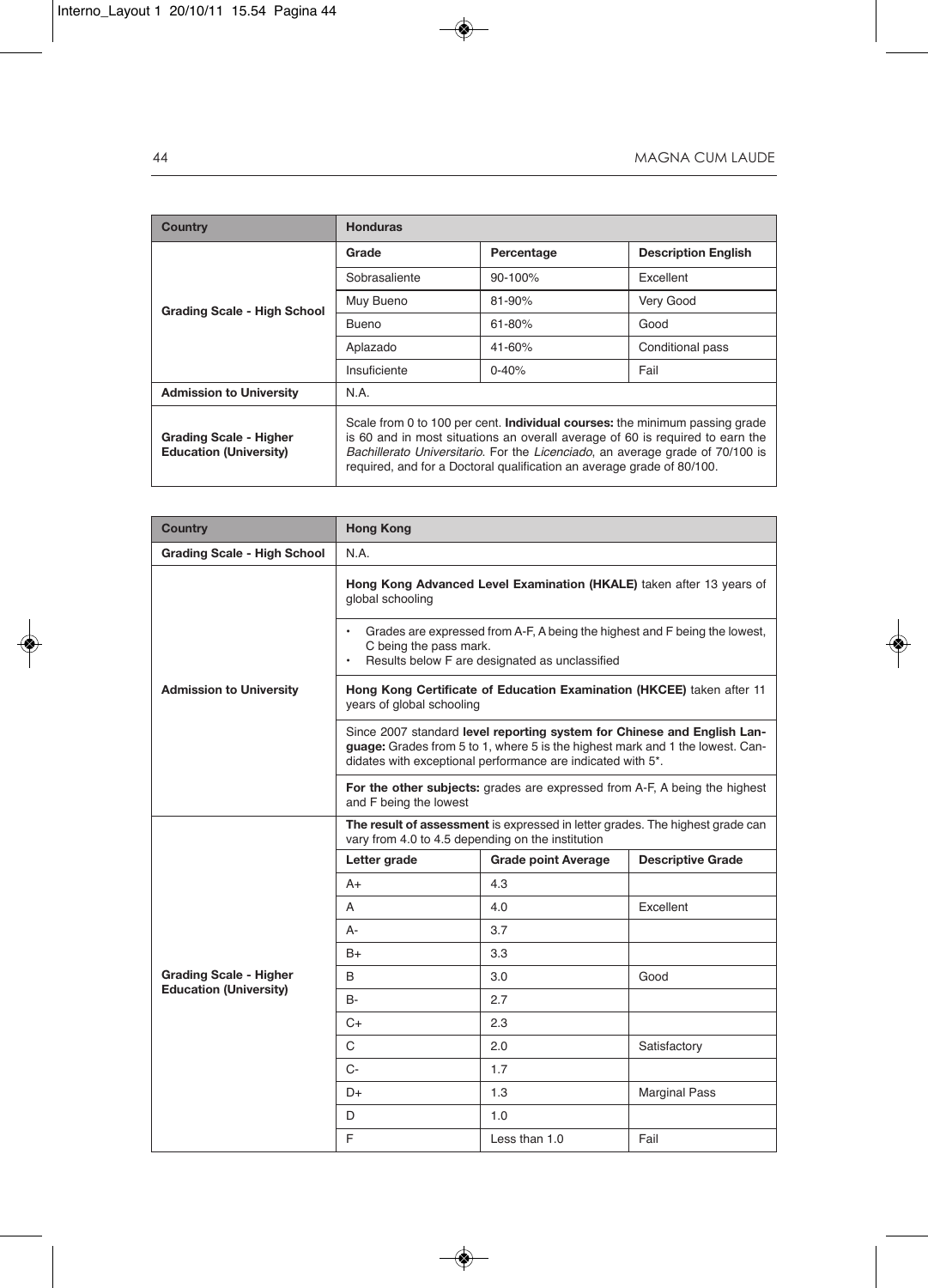| Country                                                        | <b>Hong Kong</b>                                 |                                    |  |  |  |
|----------------------------------------------------------------|--------------------------------------------------|------------------------------------|--|--|--|
|                                                                | <b>Bachelor Degree (Honours) classifications</b> |                                    |  |  |  |
| <b>Grading Scale -</b><br><b>Higher Education (University)</b> | Grade point equivalent                           | Class                              |  |  |  |
|                                                                | 4.00 to 3.40                                     | <b>First Class Honours</b>         |  |  |  |
|                                                                | 3.39 to 3.00                                     | Second Class (Division I) Honours  |  |  |  |
|                                                                | 2.99 to 2.50                                     | Second Class (Division II) Honours |  |  |  |
|                                                                | 2.49 to 2.20                                     | Third Class Honours                |  |  |  |
|                                                                | 2.19 to 2.00                                     | Pass (General degree awarded)      |  |  |  |

| <b>Country</b>                 | Hungary                                                                                                                                                                                               |              |                    |  |
|--------------------------------|-------------------------------------------------------------------------------------------------------------------------------------------------------------------------------------------------------|--------------|--------------------|--|
| Grading Scale - High School    | N.A.                                                                                                                                                                                                  |              |                    |  |
| <b>Admission to University</b> | Since 2005, university entrance examinations were abolished and the<br>secondary school leaving certificate (Erettsegi Bizonyitvány) is now the required<br>qualification to access Higher Education. |              |                    |  |
|                                | <b>Description</b><br><b>Meaning</b><br><b>Numerical grade</b>                                                                                                                                        |              |                    |  |
| <b>Grading Scale - Higher</b>  | 5                                                                                                                                                                                                     | Jeles/kívaló | Excellent          |  |
|                                | 4                                                                                                                                                                                                     | Jó           | Good               |  |
| <b>Education (University)</b>  | 3<br>Közepes                                                                                                                                                                                          |              | Quite satisfactory |  |
|                                | 2                                                                                                                                                                                                     | Elégséges    | Satisfactory       |  |
|                                | Elégtelen<br>Unsatisfactory                                                                                                                                                                           |              |                    |  |
| <b>Notes</b>                   | The ECTS system became compulsory since 2003                                                                                                                                                          |              |                    |  |

| <b>Country</b>                                                 | India                                                                                                                                                                                                                                                                                                                                                                                                                       |                                      |  |
|----------------------------------------------------------------|-----------------------------------------------------------------------------------------------------------------------------------------------------------------------------------------------------------------------------------------------------------------------------------------------------------------------------------------------------------------------------------------------------------------------------|--------------------------------------|--|
| Grading Scale - High School                                    | N.A.                                                                                                                                                                                                                                                                                                                                                                                                                        |                                      |  |
| <b>Admission to University</b>                                 | Senior School Certificate Examination (SSC) taken after 12 years of global<br>schooling, in class 12 (Standard XII). Due to the very fierce competition only<br>students with very high marks may satisfy the entry requirements at University<br>(80%) or above.                                                                                                                                                           |                                      |  |
|                                                                | Subjects assessed by external examiners are given a numerical score, 33%<br>is the pass mark. All students are also given a rank order ranging from A-1<br>(highest rank) to D - 2 (lowest mark).                                                                                                                                                                                                                           |                                      |  |
|                                                                | Indian School Certificate (ISC)<br>In this exams all subjects are assessed externally, the pass mark is 40% and the<br>grades range from 1 (maximum) $-8$ (pass) to 9 (fail). Students with high scores<br>(75%) at Standard XII from the Central Board of Secondary Education and the<br>Council for the Indian School Certificate Examination may satisfy entry<br>requirements, with an appropriate standard of English. |                                      |  |
|                                                                | Grading systems vary. The main ones are the percentage system and the 7<br>point scale.                                                                                                                                                                                                                                                                                                                                     |                                      |  |
|                                                                | <b>Division or Class</b>                                                                                                                                                                                                                                                                                                                                                                                                    | Percentage grade                     |  |
| <b>Grading Scale - Higher</b><br><b>Education (University)</b> | 1 <sup>st</sup> with Distinction                                                                                                                                                                                                                                                                                                                                                                                            | 70 or 75 % or more                   |  |
|                                                                | 1 <sup>st</sup> class                                                                                                                                                                                                                                                                                                                                                                                                       | 60 % or more                         |  |
|                                                                | 2 <sup>nd</sup> class                                                                                                                                                                                                                                                                                                                                                                                                       | 45 (or 48 or 50) - 59 %              |  |
|                                                                | 3rd class or Pass                                                                                                                                                                                                                                                                                                                                                                                                           | 33 (or 36 or 40) - 44 (or 47 or 49%) |  |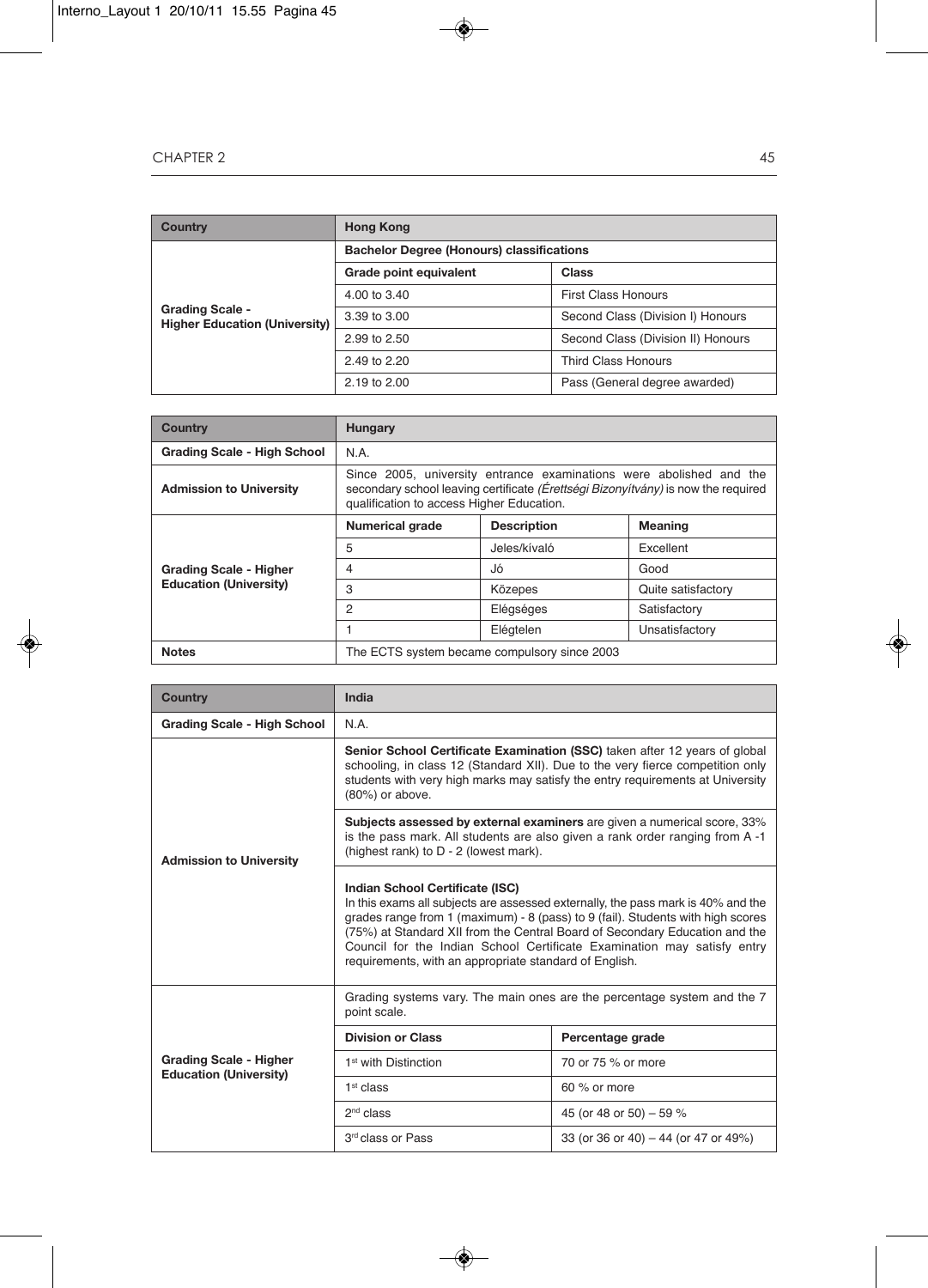| <b>Country</b>                                                 | India                                                                                                                                                                                                                                                                                                                                                                                                                                                                                                                                                                                                                       |                            |              |                       |  |
|----------------------------------------------------------------|-----------------------------------------------------------------------------------------------------------------------------------------------------------------------------------------------------------------------------------------------------------------------------------------------------------------------------------------------------------------------------------------------------------------------------------------------------------------------------------------------------------------------------------------------------------------------------------------------------------------------------|----------------------------|--------------|-----------------------|--|
|                                                                | 7 point system (System recommended by the Association of Indian<br>Universities)                                                                                                                                                                                                                                                                                                                                                                                                                                                                                                                                            |                            |              |                       |  |
|                                                                | Letter grade                                                                                                                                                                                                                                                                                                                                                                                                                                                                                                                                                                                                                | <b>Description English</b> |              | Division/class        |  |
|                                                                | O                                                                                                                                                                                                                                                                                                                                                                                                                                                                                                                                                                                                                           | Outstanding                |              | 1 <sup>st</sup> Class |  |
|                                                                | A                                                                                                                                                                                                                                                                                                                                                                                                                                                                                                                                                                                                                           | Very Good                  |              | 1 <sup>st</sup> Class |  |
|                                                                | <sub>R</sub>                                                                                                                                                                                                                                                                                                                                                                                                                                                                                                                                                                                                                | Good                       |              | 2 <sup>nd</sup> Class |  |
|                                                                | C                                                                                                                                                                                                                                                                                                                                                                                                                                                                                                                                                                                                                           | Average                    |              | 2 <sup>nd</sup> Class |  |
|                                                                | D                                                                                                                                                                                                                                                                                                                                                                                                                                                                                                                                                                                                                           | Below average              |              |                       |  |
|                                                                | E                                                                                                                                                                                                                                                                                                                                                                                                                                                                                                                                                                                                                           | Poor                       |              |                       |  |
|                                                                | E                                                                                                                                                                                                                                                                                                                                                                                                                                                                                                                                                                                                                           | Very poor                  |              |                       |  |
|                                                                | Different systems in place                                                                                                                                                                                                                                                                                                                                                                                                                                                                                                                                                                                                  |                            |              |                       |  |
| <b>Grading Scale - Higher</b><br><b>Education (University)</b> | Bachelor and Master degrees are graded in Divisions or Classes based on marks.                                                                                                                                                                                                                                                                                                                                                                                                                                                                                                                                              |                            |              |                       |  |
|                                                                | At Agricultural Universities there are various grading systems in place: in the<br>past, a 4 point scale was common, but now a 10 point scale is more widespread;<br>also 3 and 5 point scales do exist. It is also difficult to establish the pass marks<br>or the equivalence of qualifications for these scales. Usually: 8.5 to 10.00 (10)<br>point scale) is 1st Class and 7.00 to 8.49 is 2nd Class.<br>In some universities of this kind, the admission requirement to postgraduate<br>courses is a GPA of 7.00; while in some other it ranges from 6.00 and 6.70; only<br>in a minority of cases it is set at 5.50. |                            |              |                       |  |
|                                                                |                                                                                                                                                                                                                                                                                                                                                                                                                                                                                                                                                                                                                             |                            |              |                       |  |
|                                                                | <b>Polytechnics</b>                                                                                                                                                                                                                                                                                                                                                                                                                                                                                                                                                                                                         |                            |              |                       |  |
|                                                                | <b>Division/Class</b>                                                                                                                                                                                                                                                                                                                                                                                                                                                                                                                                                                                                       |                            | <b>Mark</b>  |                       |  |
|                                                                | 1 <sup>st</sup> Class                                                                                                                                                                                                                                                                                                                                                                                                                                                                                                                                                                                                       |                            | 60 % or more |                       |  |
|                                                                | 2 <sup>nd</sup> Class                                                                                                                                                                                                                                                                                                                                                                                                                                                                                                                                                                                                       |                            | 45-59 %      |                       |  |
|                                                                | 3rd Class or Pass<br>$33 - 44%$                                                                                                                                                                                                                                                                                                                                                                                                                                                                                                                                                                                             |                            |              |                       |  |

| Country                            | <b>Iran</b>                                                                                                                                                                                                         |                |                   |                     |    |                                      |  |
|------------------------------------|---------------------------------------------------------------------------------------------------------------------------------------------------------------------------------------------------------------------|----------------|-------------------|---------------------|----|--------------------------------------|--|
|                                    | The grading system is generally the same across all sectors of education and<br>is based on a scale of 0-20.                                                                                                        |                |                   |                     |    |                                      |  |
|                                    | <b>Individual subjects</b>                                                                                                                                                                                          |                |                   |                     |    |                                      |  |
|                                    | Grade (0-20)                                                                                                                                                                                                        | GPA (out of 4) |                   | <b>Letter Grade</b> |    | <b>Description</b><br><b>English</b> |  |
|                                    | $17 - 20$                                                                                                                                                                                                           | 4              |                   | A                   |    | Excellent                            |  |
| <b>Grading Scale - High School</b> | $14 - 16$                                                                                                                                                                                                           | 3              |                   | B                   |    | Good/Very Good                       |  |
| + Higher Education<br>(University) | $12 - 13$                                                                                                                                                                                                           | 2              |                   | C                   |    | Fair                                 |  |
|                                    | $10 - 11$                                                                                                                                                                                                           | 1              |                   | D                   |    | Pass                                 |  |
|                                    | $0 - 9$                                                                                                                                                                                                             | $\Omega$       |                   | E                   |    | Fail                                 |  |
|                                    | <b>Graduation grades</b>                                                                                                                                                                                            |                |                   |                     |    |                                      |  |
|                                    | Level                                                                                                                                                                                                               |                | Min. Course Grade |                     |    | <b>Min. Cumulative GPA</b>           |  |
|                                    | Secondary                                                                                                                                                                                                           |                | $\overline{7}$    |                     | 10 |                                      |  |
|                                    | Undergraduate                                                                                                                                                                                                       |                | 10                |                     | 12 |                                      |  |
|                                    | Graduate                                                                                                                                                                                                            |                | 12                |                     | 14 |                                      |  |
|                                    | Doctoral/PhD                                                                                                                                                                                                        |                | 14                |                     | 15 |                                      |  |
| <b>Admission to University</b>     | Diplom-Motevaseteh (National High School Diploma) - pass mark 50% + Pre-<br>University Certificate: is the general entrance requirement in related subjects,<br>with min. pass mark of 60% and English proficiency. |                |                   |                     |    |                                      |  |
|                                    | National Entrance Examination (Konkur): evaluated on a 1 to 20 scale where 10<br>is the pass mark.                                                                                                                  |                |                   |                     |    |                                      |  |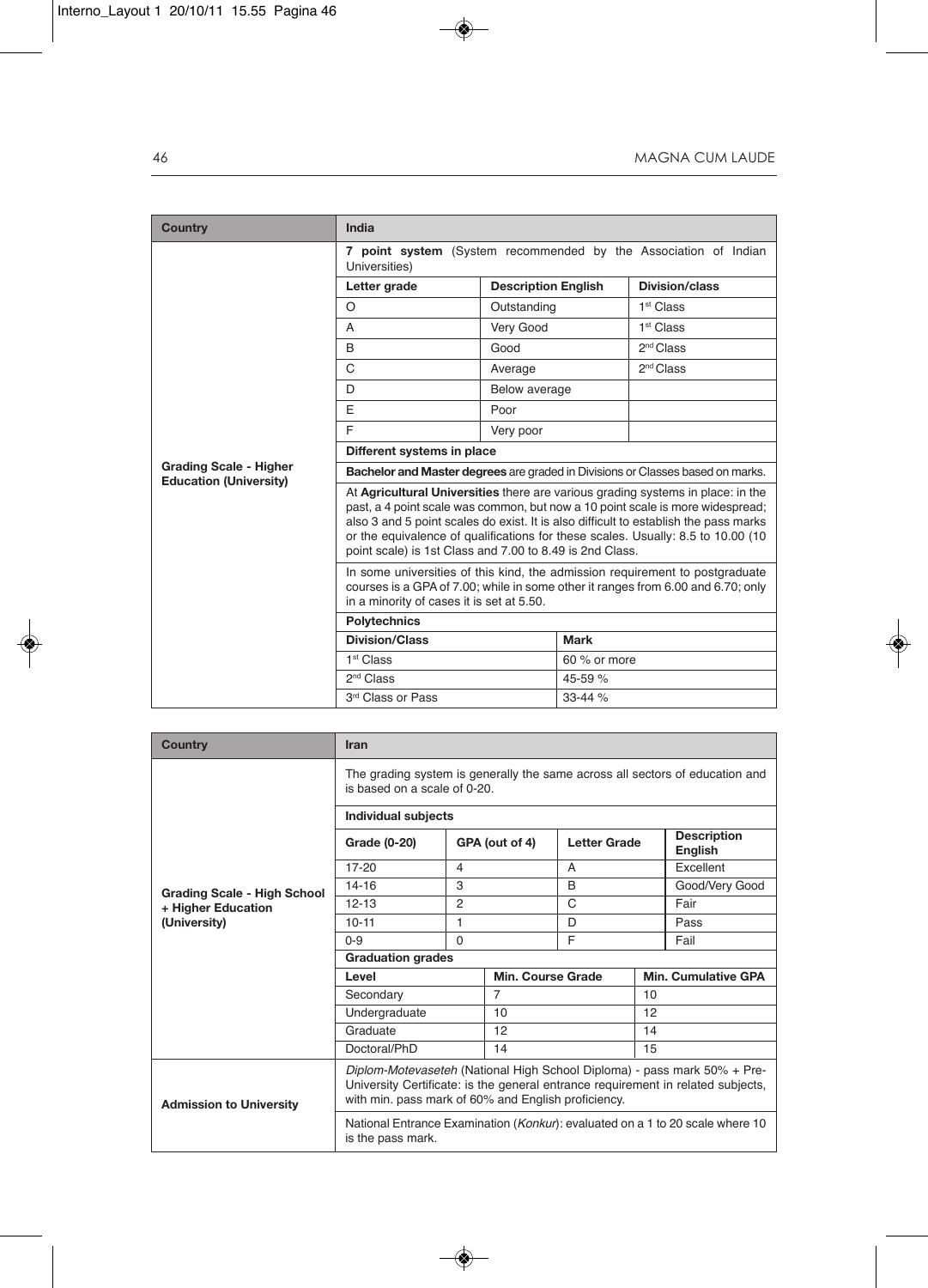| <b>Country</b>                                                 | Iraq                                                                                                                                 |                     |  |  |
|----------------------------------------------------------------|--------------------------------------------------------------------------------------------------------------------------------------|---------------------|--|--|
| <b>Grading Scale - High School</b>                             | N.A.                                                                                                                                 |                     |  |  |
| <b>Admission to University</b>                                 | Baccalauréat (Adadiyah) taken after 12 years of global schooling and involves<br>six subjects. The pass mark is 50%                  |                     |  |  |
|                                                                | Percentage                                                                                                                           | <b>Description</b>  |  |  |
|                                                                | 90-100                                                                                                                               | Excellent           |  |  |
|                                                                | 80-89                                                                                                                                | Very Good           |  |  |
|                                                                | 70-79                                                                                                                                | Good                |  |  |
|                                                                | 60-69                                                                                                                                | Medium/Average      |  |  |
|                                                                | 50-59                                                                                                                                | Pass                |  |  |
|                                                                | $0 - 49$                                                                                                                             | Fail                |  |  |
| <b>Grading Scale - Higher</b><br><b>Education (University)</b> | For Bachelor courses the pass mark is 60% in the subject marking, but to<br>complete a programme a grade average of 70% is required. |                     |  |  |
|                                                                | Grading applicable to some postgraduate programmes                                                                                   |                     |  |  |
|                                                                | Percentage                                                                                                                           | Percentage          |  |  |
|                                                                | 80-100                                                                                                                               | Excellent/Very Good |  |  |
|                                                                | 60-79                                                                                                                                | Good/Medium         |  |  |
|                                                                | 50-59                                                                                                                                | Average/Pass        |  |  |
|                                                                | Fail<br>$0 - 49$                                                                                                                     |                     |  |  |

| Country                                                        | <b>Israel</b>                                                                                                                                                                                                                                                                                  |  |  |
|----------------------------------------------------------------|------------------------------------------------------------------------------------------------------------------------------------------------------------------------------------------------------------------------------------------------------------------------------------------------|--|--|
| Grading Scale - High School                                    | <b>Excellent</b><br>10<br>9<br>Very good<br>8<br>Good<br>7<br>Above average<br>6<br>Average<br>5<br>Below average<br>Fail<br>$4 - 1$                                                                                                                                                           |  |  |
| <b>Admission to University</b>                                 | <i>Bargut</i> (High School leaving qualification) awarded after 12 years of global<br>schooling. The <i>Bargut</i> is graded on a 10 point scale and the pass mark is 6<br>(average in all subjects) + based on the results of the <i>Bargut</i> , the Matriculation<br>certificate is awarded |  |  |
|                                                                | The majority of institutions use a grading scale from 0-100. The pass mark<br>varies from institution to institution (60, 55 or 50).                                                                                                                                                           |  |  |
| <b>Grading Scale - Higher</b><br><b>Education (University)</b> | Some institutions use descriptive remarks such as 'Excellent', 'Very Good',<br>'Good', 'Fair', 'Pass' and 'Fail'.                                                                                                                                                                              |  |  |
|                                                                | Some institutions also include descriptive comments on the degree certificate<br>such as (in ascending order) Cum Laude, Magna Cum Laude and Summa<br>Cum Laude.                                                                                                                               |  |  |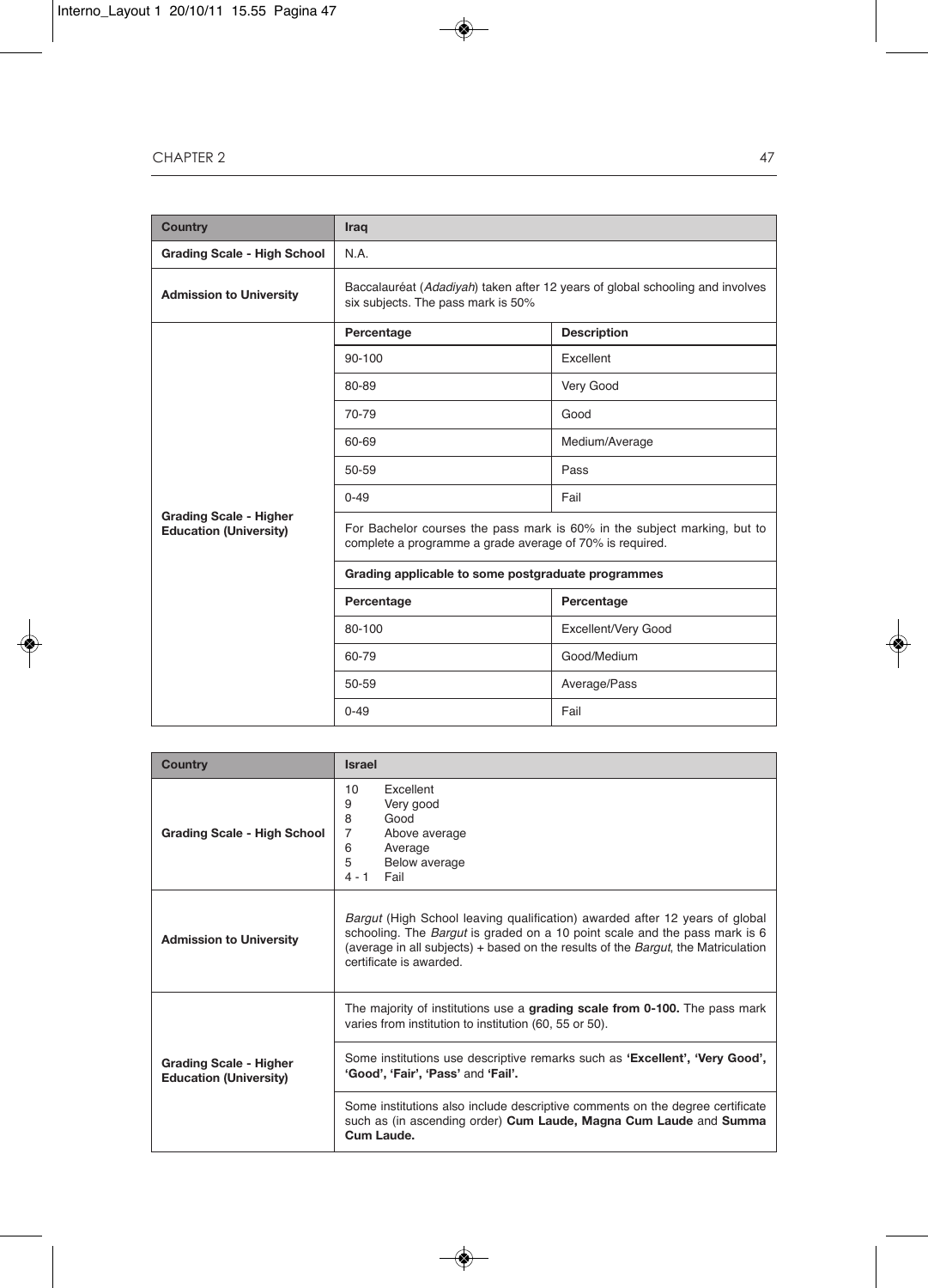| <b>Country</b>                                                 | Italy                                                                                                                                                                                                                                                                                                                                                                                                                                                                          |                                                                                                  |
|----------------------------------------------------------------|--------------------------------------------------------------------------------------------------------------------------------------------------------------------------------------------------------------------------------------------------------------------------------------------------------------------------------------------------------------------------------------------------------------------------------------------------------------------------------|--------------------------------------------------------------------------------------------------|
| <b>Grading Scale - High School</b>                             | Excellent<br>10<br>9<br>Very good<br>8<br>Good<br>7<br>Above average<br>6<br>Average<br>5<br>Below average<br>Fail<br>$4 - 1$                                                                                                                                                                                                                                                                                                                                                  |                                                                                                  |
| <b>Admission to University</b>                                 | In Italy, all students who have obtained an upper secondary school leaving<br>diploma (Diploma di esame di Stato conclusivo dei corsi di istruzione secondaria<br>superiore) from any school are entitled to access university. The final mark is<br>expressed on a scale from 0-100, where 60 is the pass mark. However, in some<br>faculties, such as Architecture or Medicine, there are restrictions on admissions<br>and it is necessary to pass an entrance examination. |                                                                                                  |
| <b>Grading Scale - Higher</b><br><b>Education (University)</b> | <b>Description</b><br>Excellent<br>Very Good<br>Good<br>Satisfactory<br>Sufficient<br>Fail<br>Fail                                                                                                                                                                                                                                                                                                                                                                             | Number grade<br>29-30 cum Laude<br>26-28<br>$23 - 25$<br>$9 - 22$<br>18<br>$14 - 17$<br>$0 - 13$ |

| <b>Country</b>                                                 | Japan                                                                                                                                                                                                                                                                                                                                                                                          |  |  |
|----------------------------------------------------------------|------------------------------------------------------------------------------------------------------------------------------------------------------------------------------------------------------------------------------------------------------------------------------------------------------------------------------------------------------------------------------------------------|--|--|
|                                                                | 5 Maximum mark<br>4<br>3<br>2 Minimum pass mark<br>1 Fail                                                                                                                                                                                                                                                                                                                                      |  |  |
|                                                                | <b>High School leaving certificate</b>                                                                                                                                                                                                                                                                                                                                                         |  |  |
| Grading Scale - High School                                    | Students who completed upper secondary school take the Kotogakko Sotsugyo<br>Shomeisho (Upper Secondary School Leaving Certificate) are evaluated as follows:<br>A <sub>5</sub><br><b>B4</b><br>C <sub>3</sub><br>D 2 Minimum pass<br>F 1 Fail                                                                                                                                                 |  |  |
|                                                                | At completion of lower secondary school (9 years of global schooling), students<br>are awarded the Upper Secondary School Equivalence Examination (Daiken) or<br>the new equivalent exam Certificate for Students Achieving the Proficiency Level<br>of Upper Secondary School Graduates (Konin) both certificates allow students<br>to take entrance examination to University.               |  |  |
| <b>Admission to University</b>                                 | The admission to national and public universities is competitive: students must<br>have completed 12 years of school education, attained an Upper Secondary<br>School Leaving Certificate and taken a preliminary entrance examination, the<br>National Centre for University Entrance Examination ("Centre Test"), as<br>well as taking the entrance examinations at individual institutions. |  |  |
| <b>Grading Scale - Higher</b><br><b>Education (University)</b> | The most frequently used grading system is one of two percentage scales with<br>descriptive terms. Very often in transcripts these two percentage scales are<br>'translated' in letter grades:                                                                                                                                                                                                 |  |  |
|                                                                | Yu (Excellent)<br>$80 - 100$<br>Ryo (Good)<br>$70 - 79$<br>Ka (Pass)<br>$60 - 69$<br>Fuka (Fail)<br>59 and below                                                                                                                                                                                                                                                                               |  |  |
|                                                                | Shu (Outstanding)<br>$90 - 100$<br>Yu (Excellent)<br>$80 - 89$<br>Ryo (Good)<br>$70 - 79$<br>Ka (Pass)<br>$60 - 69$<br>59 and below<br>Fuka (Fail)                                                                                                                                                                                                                                             |  |  |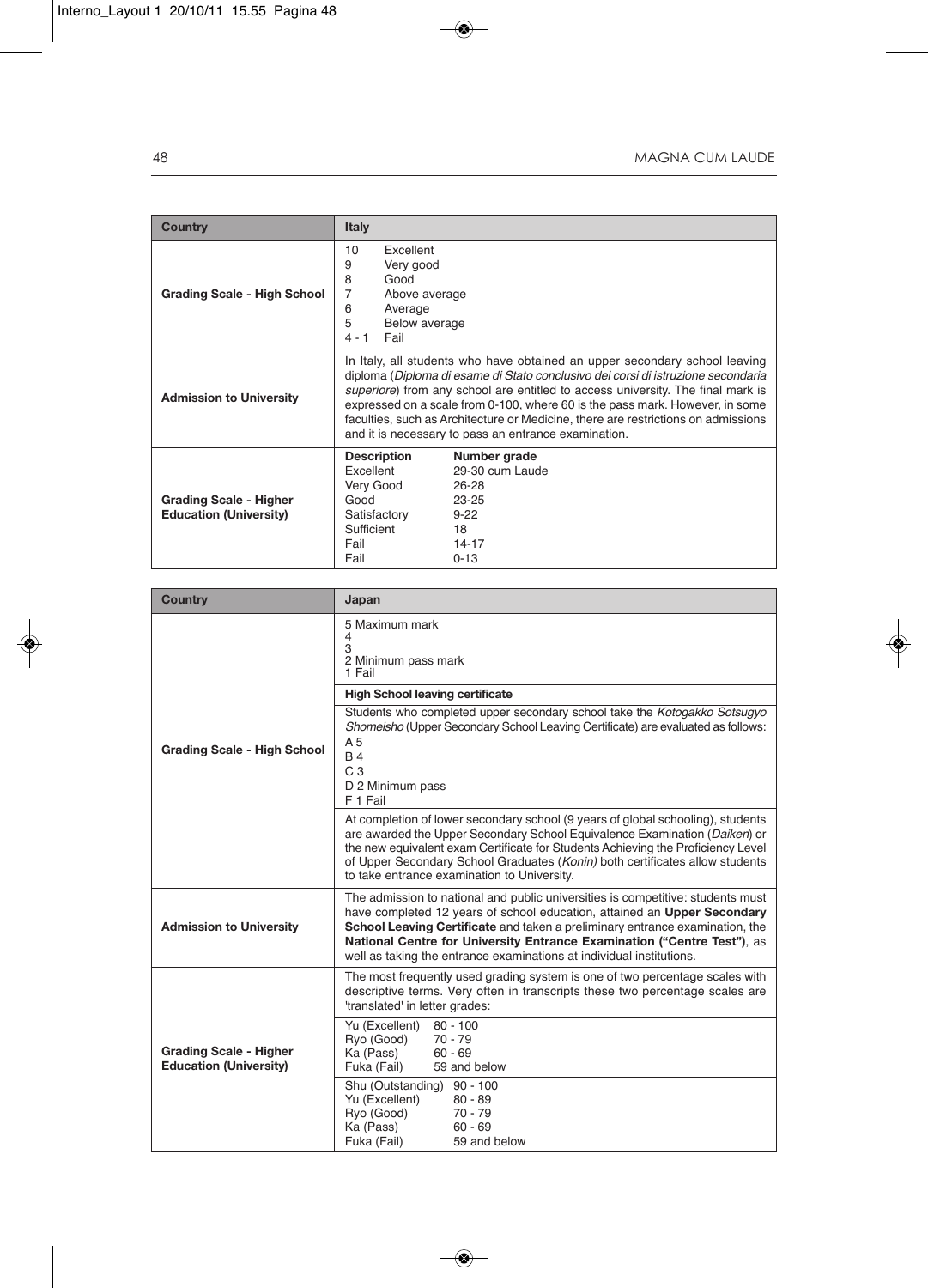| <b>Country</b>                     | Jordan                                                                                                                                                                                                           |                            |              |
|------------------------------------|------------------------------------------------------------------------------------------------------------------------------------------------------------------------------------------------------------------|----------------------------|--------------|
| <b>Grading Scale - High School</b> | Percentage<br><b>Description</b><br>90-100<br>Excellent<br>Very Good<br>80-89<br>70-79<br>Good<br>60-69<br>Acceptable<br>Poor (Pass)<br>50-59<br>$0 - 49$<br>Fail<br>*High marks are very rare in Jordan schools |                            |              |
| <b>Admission to University</b>     | General Secondary Education Certificate (Tawjihi) is taken at the end of year<br>12 and the pass grade is established on a yearly basis.                                                                         |                            |              |
|                                    | <b>Percentage Grade</b>                                                                                                                                                                                          | <b>Description English</b> | Letter grade |
|                                    | 84-100                                                                                                                                                                                                           | Excellent                  | A            |
| <b>Grading Scale - Higher</b>      | 76-83                                                                                                                                                                                                            | Very good                  | B            |
| <b>Education (University)</b>      | 68-75                                                                                                                                                                                                            | Good                       | C            |
|                                    | 60-67                                                                                                                                                                                                            | Pass                       | D            |
|                                    | Below 60                                                                                                                                                                                                         | Fail                       | F            |

| <b>Country</b>                                                 | Kenya                                                                                                                                                                                                                       |                |                     |             |         |                            |  |
|----------------------------------------------------------------|-----------------------------------------------------------------------------------------------------------------------------------------------------------------------------------------------------------------------------|----------------|---------------------|-------------|---------|----------------------------|--|
|                                                                | <b>Letter Grade</b>                                                                                                                                                                                                         |                | <b>Grade points</b> |             |         | <b>Description English</b> |  |
|                                                                | A                                                                                                                                                                                                                           |                | 12                  |             |         | Very Good                  |  |
|                                                                | A-                                                                                                                                                                                                                          |                | 11                  |             |         | Very Good                  |  |
|                                                                | $B+$                                                                                                                                                                                                                        |                | 10                  |             |         | Good                       |  |
|                                                                | B                                                                                                                                                                                                                           |                | 9                   |             | Good    |                            |  |
|                                                                | $B -$                                                                                                                                                                                                                       |                | 8                   |             | Average |                            |  |
| <b>Grading Scale - High School</b>                             | $C+$                                                                                                                                                                                                                        |                | $\overline{7}$      |             | Average |                            |  |
|                                                                | C                                                                                                                                                                                                                           |                | 6                   |             | Average |                            |  |
|                                                                | $C -$                                                                                                                                                                                                                       |                | 5                   |             | Average |                            |  |
|                                                                | $D+$                                                                                                                                                                                                                        |                | $\overline{4}$      |             | Average |                            |  |
|                                                                | D                                                                                                                                                                                                                           |                | 3                   |             | Weak    |                            |  |
|                                                                | D-                                                                                                                                                                                                                          |                | $\overline{2}$      |             |         | Weak                       |  |
|                                                                | E                                                                                                                                                                                                                           |                | $\mathbf{1}$        |             | Poor    |                            |  |
| <b>Admission to University</b>                                 | The Certificate of Secondary Education is graded according to the scale<br>above. The final mark results from the average of the best 8 subject grades<br>(including the compulsory subjects English, Kiswahili and maths). |                |                     |             |         |                            |  |
|                                                                | <b>Class/Division</b>                                                                                                                                                                                                       |                | Letter grade        | Percentage  |         | <b>GPA</b>                 |  |
|                                                                | 1st Class                                                                                                                                                                                                                   | $\overline{A}$ |                     | 70          |         | 4                          |  |
| <b>Grading Scale - Higher</b><br><b>Education (University)</b> | 2nd Class<br>(upper division)                                                                                                                                                                                               | B              |                     | 60          |         | 3                          |  |
|                                                                | Pass                                                                                                                                                                                                                        | D              |                     | 40          |         |                            |  |
|                                                                | Fail                                                                                                                                                                                                                        | E              |                     | $\mathbf 0$ |         |                            |  |
| <b>Notes</b>                                                   | GPA can vary greatly among universities, while private universities can award<br>different grades from the ones shown above, they usually adopt the grading<br>scales of the affiliating overseas university.               |                |                     |             |         |                            |  |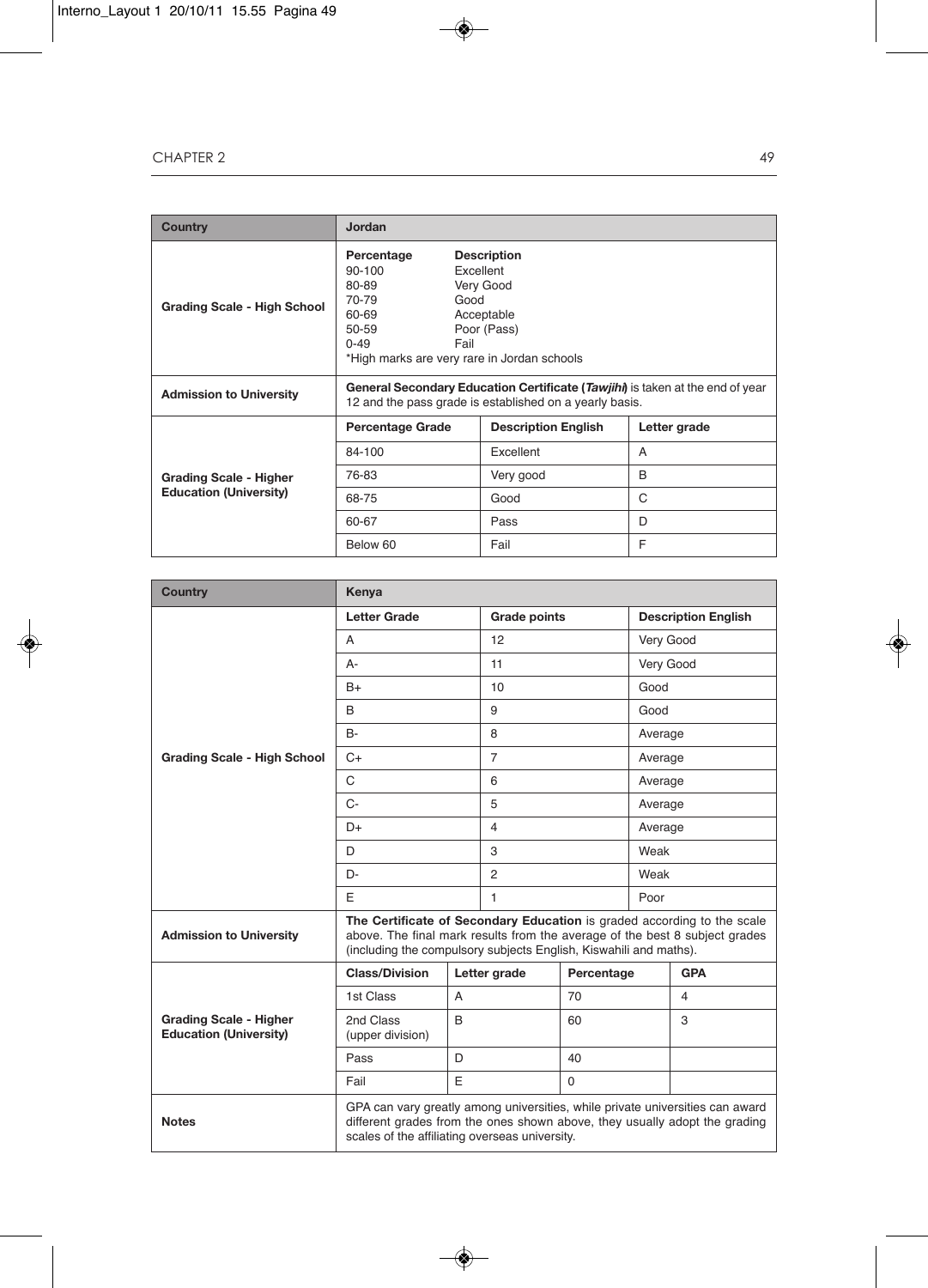| <b>Country</b>                                                 | <b>Kiribati</b>                                                                                                                                                                                                                                                                                                                                                                                                            |
|----------------------------------------------------------------|----------------------------------------------------------------------------------------------------------------------------------------------------------------------------------------------------------------------------------------------------------------------------------------------------------------------------------------------------------------------------------------------------------------------------|
| Grading Scale - High School                                    | N.A.                                                                                                                                                                                                                                                                                                                                                                                                                       |
| <b>Admission to University</b>                                 | <b>Pacific Senior Secondary Certificate</b><br>Grade 1 Excellent standard of achievement<br>Grade 2 Very high standard of achievement<br>Grade 3 High standard of achievement<br>Grade 4 Good standard of achievement<br>Grade 5 Satisfactory standard of achievement<br>Grade 6 Adequate standard of achievement<br>Grade 7 Some achievement<br>Grade 8 Lower level of achievement<br>Grade 9 Little level of achievement |
|                                                                | <b>Preliminary and Foundation Programs</b>                                                                                                                                                                                                                                                                                                                                                                                 |
|                                                                | 9-point scale, from 9 (highest mark) to 1 (lowest mark).                                                                                                                                                                                                                                                                                                                                                                   |
| <b>Grading Scale - Higher</b><br><b>Education (University)</b> | Pass grades<br>$A+$<br>A<br>$B+$<br>B<br>$C+$<br>C<br>R (Restricted pass)<br>S (Supplementary pass)<br>Aeg (Aegrotat pass)<br>Comp (Compassionate pass)<br><b>Fail grades</b><br>D<br>E<br>X (Incomplete)<br>Degrees are not classified                                                                                                                                                                                    |

| <b>Country</b>                 | Korea (South)                                                                                                                                                                                                                                                                                                                                                                                                                     |                                         |              |                          |  |  |
|--------------------------------|-----------------------------------------------------------------------------------------------------------------------------------------------------------------------------------------------------------------------------------------------------------------------------------------------------------------------------------------------------------------------------------------------------------------------------------|-----------------------------------------|--------------|--------------------------|--|--|
| Grading Scale - High School    | <b>Number Grade</b><br>Letter<br>90-100 (soo)<br>A<br>B<br>80-89 (woo)<br>C<br>70-79 (mi)<br>D<br>60-69 (yang)<br>F<br>59 or less (fail)<br>E<br>Withdrawn (ga)<br>High School Leaving Qualification is Ilbankye Kodung Hakkyo (General High<br>School Diploma) Silopkye Kodung Hakkyo (Vocational High School<br><b>Diploma).</b> Students with a mark of 'mi' (70-71) might qualify for admission to a<br>foundation programme. |                                         |              |                          |  |  |
| <b>Admission to University</b> |                                                                                                                                                                                                                                                                                                                                                                                                                                   | College Scholastic Ability Test (CSAT). |              |                          |  |  |
|                                | The grading scales are not uniform. The most common grading system is the<br>following:                                                                                                                                                                                                                                                                                                                                           |                                         |              |                          |  |  |
|                                | <b>Mark</b>                                                                                                                                                                                                                                                                                                                                                                                                                       | Letter grade                            | Number grade | <b>Description</b>       |  |  |
|                                | 95-100                                                                                                                                                                                                                                                                                                                                                                                                                            | $A+$                                    | 4.5          | Excellent                |  |  |
| <b>Grading Scale - Higher</b>  | 90-94                                                                                                                                                                                                                                                                                                                                                                                                                             | A                                       | 4.0          |                          |  |  |
| <b>Education (University)</b>  | 85-89                                                                                                                                                                                                                                                                                                                                                                                                                             | $B+$                                    | 3.5          | Good or above<br>average |  |  |
|                                | 80-84                                                                                                                                                                                                                                                                                                                                                                                                                             | B                                       | 3.0          |                          |  |  |
|                                | 75-79                                                                                                                                                                                                                                                                                                                                                                                                                             | $C+$                                    | 2.5          | Fair or average          |  |  |
|                                | 70-74                                                                                                                                                                                                                                                                                                                                                                                                                             | C                                       | 2.0          |                          |  |  |
|                                | 65-69                                                                                                                                                                                                                                                                                                                                                                                                                             | $C+$                                    | 1.5          | Inferior pass            |  |  |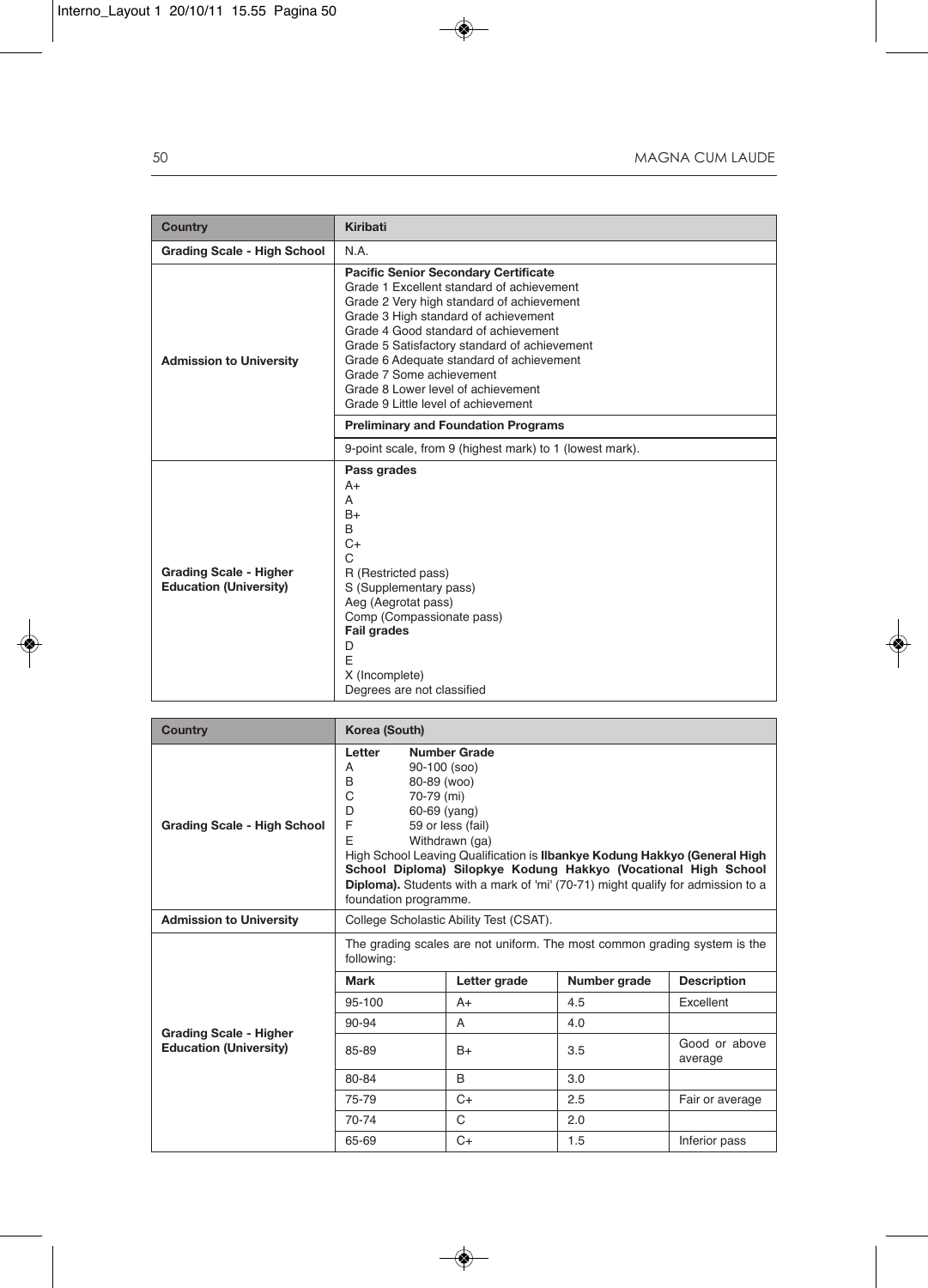| <b>Country</b>                | Korea (South)                                                                                                                                                                                                                                                                                                                |              |                      |                          |  |  |  |
|-------------------------------|------------------------------------------------------------------------------------------------------------------------------------------------------------------------------------------------------------------------------------------------------------------------------------------------------------------------------|--------------|----------------------|--------------------------|--|--|--|
|                               | The following one is used as alternative system:                                                                                                                                                                                                                                                                             |              |                      |                          |  |  |  |
|                               | Mark                                                                                                                                                                                                                                                                                                                         | Letter grade | Number grade         | <b>Description</b>       |  |  |  |
|                               | 90-100                                                                                                                                                                                                                                                                                                                       | $A+$         | 4.3                  | Excellent                |  |  |  |
|                               |                                                                                                                                                                                                                                                                                                                              | A            | 4.0                  |                          |  |  |  |
|                               |                                                                                                                                                                                                                                                                                                                              | А-           | 3.7                  |                          |  |  |  |
|                               | 80-89                                                                                                                                                                                                                                                                                                                        | B+           | 3.3                  | Good or above<br>average |  |  |  |
|                               |                                                                                                                                                                                                                                                                                                                              | B            | 3.0                  |                          |  |  |  |
|                               |                                                                                                                                                                                                                                                                                                                              | <b>B-</b>    | 2.7                  |                          |  |  |  |
|                               | 70-79                                                                                                                                                                                                                                                                                                                        | $C+$         | 2.3                  | Fair or average          |  |  |  |
| <b>Grading Scale - Higher</b> |                                                                                                                                                                                                                                                                                                                              | C            | 2.0                  |                          |  |  |  |
| <b>Education (University)</b> |                                                                                                                                                                                                                                                                                                                              | $C -$        | 1.7                  |                          |  |  |  |
|                               | 60-69                                                                                                                                                                                                                                                                                                                        | D+           | 1.3                  | Inferior pass            |  |  |  |
|                               |                                                                                                                                                                                                                                                                                                                              | D            | 1.0                  |                          |  |  |  |
|                               |                                                                                                                                                                                                                                                                                                                              | D-           |                      |                          |  |  |  |
|                               | 59 or less                                                                                                                                                                                                                                                                                                                   | E            | $\Omega$             | Fail                     |  |  |  |
|                               |                                                                                                                                                                                                                                                                                                                              | L            | 0                    | Incomplete               |  |  |  |
|                               | <b>Degrees</b>                                                                                                                                                                                                                                                                                                               |              |                      |                          |  |  |  |
|                               | Honour                                                                                                                                                                                                                                                                                                                       |              | Grade point average* |                          |  |  |  |
|                               | Summa cum laude                                                                                                                                                                                                                                                                                                              |              | 3.9                  |                          |  |  |  |
|                               | Magna cum laude                                                                                                                                                                                                                                                                                                              |              | 3.6                  |                          |  |  |  |
|                               | Cum laude                                                                                                                                                                                                                                                                                                                    |              | 3.4                  |                          |  |  |  |
| <b>Notes</b>                  | *The grade point average is used by employers, scholarship foundations and<br>graduate schools, as a sign of the student's overall performance. To calculate<br>the grade point average, multiply the credit weighting by the numerical grade for<br>each subject. Then divide by the number of credits taken in the degree. |              |                      |                          |  |  |  |

| <b>Country</b>                 | <b>Kuwait</b>                                                                                                                                           |                    |                 |  |  |  |
|--------------------------------|---------------------------------------------------------------------------------------------------------------------------------------------------------|--------------------|-----------------|--|--|--|
|                                | <b>Letter Grade</b>                                                                                                                                     | <b>Description</b> | Percent         |  |  |  |
|                                | A                                                                                                                                                       | Excellent          | $90-100%$       |  |  |  |
| Grading Scale - High School    | B                                                                                                                                                       | Very Good          | $80 - 89 \%$    |  |  |  |
|                                | C                                                                                                                                                       | Good               | 70-79 %         |  |  |  |
|                                | F                                                                                                                                                       | Pass               | $60 - 69$ %     |  |  |  |
|                                | F                                                                                                                                                       | Fail               | Less than $60%$ |  |  |  |
| <b>Admission to University</b> | Shahadat-al-thanawia-al-a'ama (General Secondary School Certificate) +<br>competitive entry examination. The admission mark is set by each institution. |                    |                 |  |  |  |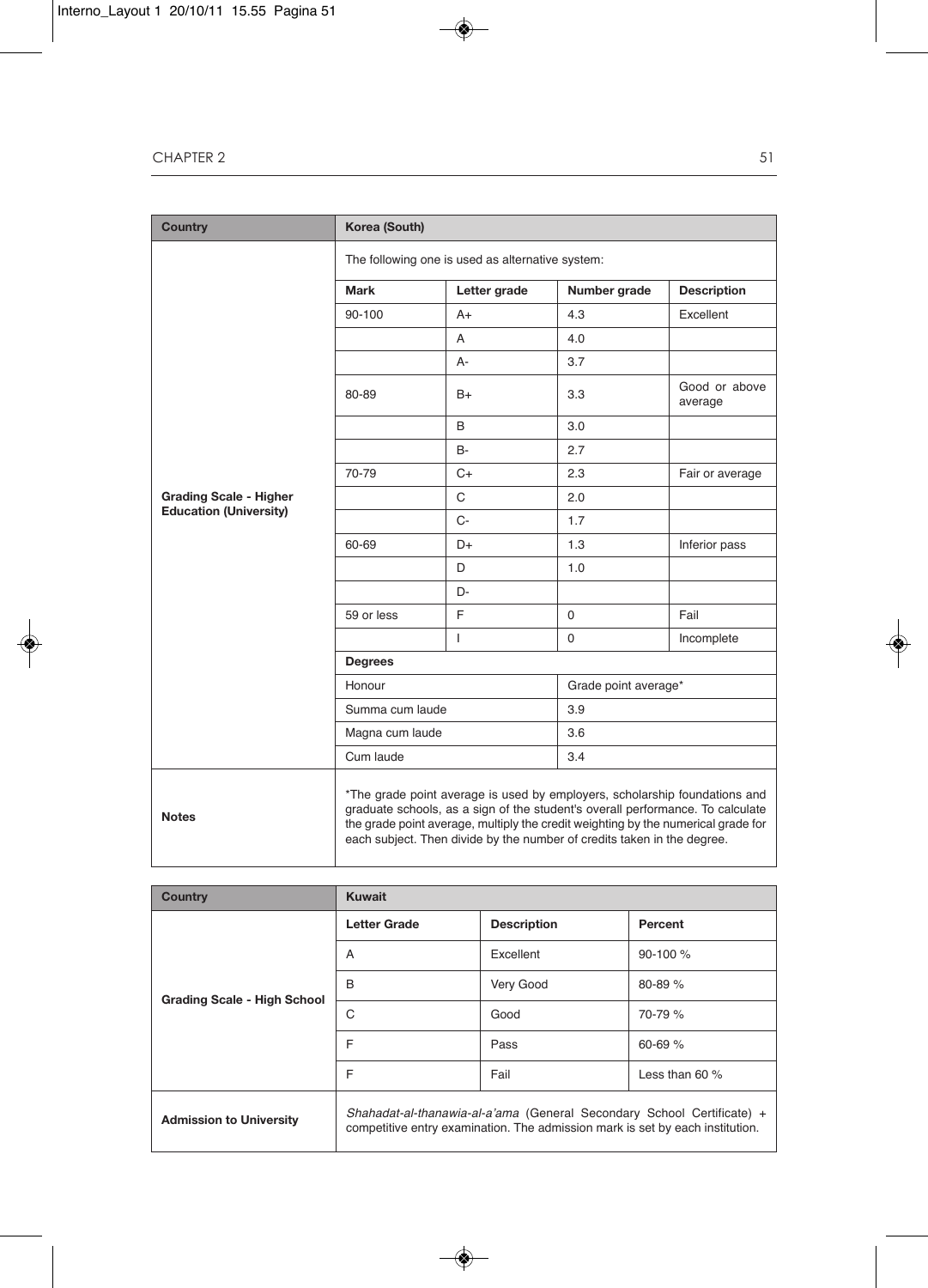| <b>Country</b>                                | <b>Kuwait</b>   |                                                     |                                           |                                           |                      |  |  |  |
|-----------------------------------------------|-----------------|-----------------------------------------------------|-------------------------------------------|-------------------------------------------|----------------------|--|--|--|
|                                               | Letter<br>grade | <b>Description</b>                                  | <b>Grade Point</b><br>(4 point<br>system) | <b>Grade Point</b><br>(9 point<br>system) | Percent              |  |  |  |
|                                               | $\overline{A}$  | <b>Distinction</b>                                  | 4.00                                      | 9                                         | 90-100 %             |  |  |  |
|                                               | $A -$           | <b>Distinction</b>                                  | 3.67                                      | $8 -$                                     |                      |  |  |  |
|                                               | $B+$            | Very Good                                           | 3.33                                      | $7 -$                                     |                      |  |  |  |
|                                               | B               | Very Good                                           | 3.00                                      | 6                                         | 80-89 %              |  |  |  |
| <b>Grading Scale -</b>                        | <b>B-</b>       | Very Good                                           | 2.67                                      | $5 -$                                     |                      |  |  |  |
| <b>Higher Education</b><br>(Kwait University) | $C+$            | Good                                                | 2.33                                      | $4 -$                                     |                      |  |  |  |
|                                               | C               | Good                                                | 2.00                                      | 3                                         | 70-79 %              |  |  |  |
|                                               | $C-$            | Good                                                | 1.67                                      |                                           |                      |  |  |  |
|                                               | D+              | Pass                                                | 1.33                                      | $2 -$                                     |                      |  |  |  |
|                                               | D               | Pass                                                | 1.00                                      | 1                                         | $60 - 69$ %          |  |  |  |
|                                               | F               | Fail                                                | 0.00                                      | $\mathbf 0$                               | than<br>Less<br>60 % |  |  |  |
|                                               |                 | After the first year a GPA of 2 must be maintained. |                                           |                                           |                      |  |  |  |

| Country                                                     | Latvia                                                                                                                                                                                                                                                                                                                                                                |
|-------------------------------------------------------------|-----------------------------------------------------------------------------------------------------------------------------------------------------------------------------------------------------------------------------------------------------------------------------------------------------------------------------------------------------------------------|
| Grading Scale -<br>High School +<br><b>Higher Education</b> | Educational achievements are assessed in a ten-point system:<br>10 With distinction (izcili),<br>9 Excellent (teicami),<br>8 Very good (loti labi),<br>7 Good (labi),<br>6 Almost good (gandrīz labi),<br>5 Satisfactory (viduvēji),<br>4 Almost satisfactory (gandrīz viduvēji),<br>3 Weak (vāji)<br>2 Very weak (loti vāji),<br>1 Very very weak (loti, loti vāji). |

| Country                        | Lebanon                                                                                                                                                                                                                     |
|--------------------------------|-----------------------------------------------------------------------------------------------------------------------------------------------------------------------------------------------------------------------------|
| Grading Scale - High School    | <b>French Model</b> (the most widespread)<br>18-20 Excellent<br>15-17 Very Good<br>12-14 Good<br>10-11 Pass<br>0-9 Fail                                                                                                     |
| <b>Admission to University</b> | High School Leaving qualification (Baccalauréat) + entrance exam.                                                                                                                                                           |
|                                | The American University of Beirut (AUB), linked to the New York State<br>University, requires an English language test and the AUB Scientific-Quantitative<br>General Test for admission to a four-year first cycle degree. |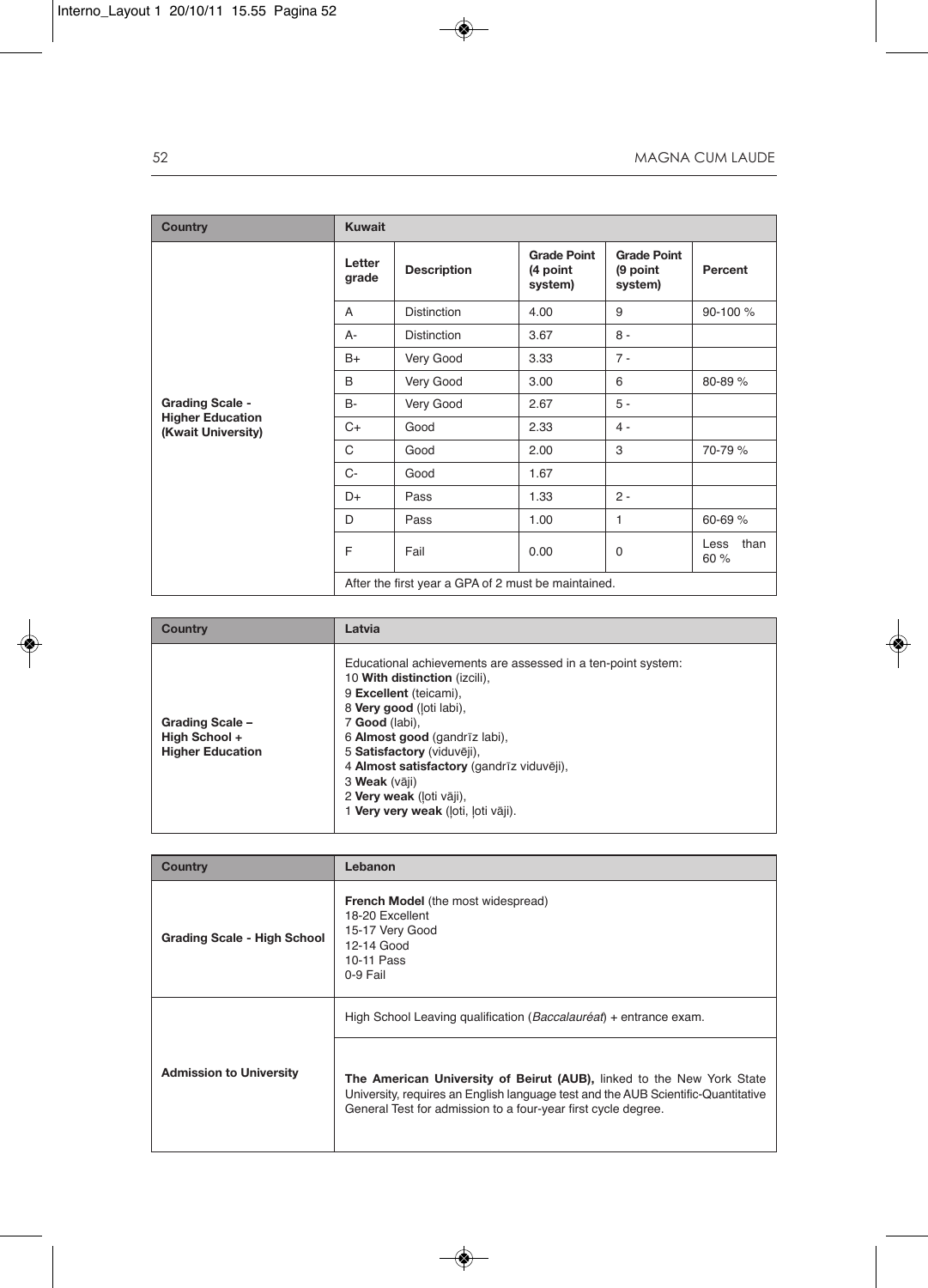| <b>Country</b>                | Lebanon                                                                                                      |                                        |                                            |            |  |  |
|-------------------------------|--------------------------------------------------------------------------------------------------------------|----------------------------------------|--------------------------------------------|------------|--|--|
|                               | Grading scale - French model                                                                                 |                                        |                                            |            |  |  |
|                               | Mark                                                                                                         | <b>Description in French (English)</b> |                                            |            |  |  |
|                               | 18-20                                                                                                        |                                        | A+ Exceptionnel or Supérieur (Exceptional) |            |  |  |
|                               | 16-17.9                                                                                                      | Très Bien (Very good)                  |                                            |            |  |  |
|                               | 14-15.9                                                                                                      | Bien (Good)                            |                                            |            |  |  |
|                               | 12-13.9                                                                                                      | Assez bien (Fairly good)               |                                            |            |  |  |
|                               | $10-11.9$                                                                                                    | Passable (Pass)                        |                                            |            |  |  |
| <b>Grading Scale - Higher</b> | below 10                                                                                                     | Fail                                   |                                            |            |  |  |
| <b>Education (University)</b> | Courses are marked on a scale of 1-20. 10 is the lowest passing grade. Average<br>mark among students is 12. |                                        |                                            |            |  |  |
|                               | Grading scale - American model                                                                               |                                        |                                            |            |  |  |
|                               | Mark                                                                                                         | Grade                                  | <b>Description</b>                         | <b>GPA</b> |  |  |
|                               | 90-100                                                                                                       | A                                      | Excellent                                  | 4.0        |  |  |
|                               | 80-89                                                                                                        | B                                      | Good                                       | 3.0        |  |  |
|                               | 70-79                                                                                                        | C                                      | Average/Fair                               | 2.0        |  |  |
|                               | 60-69                                                                                                        | D                                      | Poor/Pass                                  | 1.0        |  |  |
|                               | $0 - 59$                                                                                                     | E                                      | Fail                                       | $\Omega$   |  |  |

| <b>Country</b>                     | Lithuania                                                              |                |               |                                     |                    |                                  |  |
|------------------------------------|------------------------------------------------------------------------|----------------|---------------|-------------------------------------|--------------------|----------------------------------|--|
|                                    | Result                                                                 | Grade          |               | <b>Description in</b><br>Lithuanian |                    | <b>Description in</b><br>English |  |
|                                    | <b>PASS</b>                                                            | 10             |               | Puikiai                             |                    | Excellent                        |  |
|                                    | <b>PASS</b>                                                            | 9              |               | Labai gerai                         |                    | Very good                        |  |
|                                    | <b>PASS</b>                                                            | 8              |               | Gerai                               |                    | Good                             |  |
|                                    | <b>PASS</b>                                                            | $\overline{7}$ |               | Pakankamai<br>gerai                 |                    | Fairly good                      |  |
|                                    | <b>PASS</b>                                                            | 6              |               | Patenkinamai                        |                    | Satisfactory                     |  |
|                                    | <b>PASS</b>                                                            | 5              |               | Pakankamai<br>patenkinamai          |                    | Fairly<br>satisfactory           |  |
|                                    | <b>PASS</b>                                                            | $\overline{4}$ |               | Silpnai                             |                    | Fair or average                  |  |
| <b>Grading Scale - High School</b> | FAIL                                                                   | 3              |               | Blogai                              |                    | Weak                             |  |
|                                    | FAIL                                                                   | $\overline{2}$ |               | Labai blogai                        |                    | Very bad                         |  |
|                                    | FAIL                                                                   | 1              |               | Nieko neatsake                      |                    | No mark                          |  |
|                                    | FAIL                                                                   |                |               | Neatliko<br>uzduoties               |                    | Not completed                    |  |
|                                    | <b>Secondary School State Exams</b><br>One hundred point scale system: |                |               |                                     |                    |                                  |  |
|                                    | Result                                                                 |                | <b>Mark</b>   |                                     | <b>Description</b> |                                  |  |
|                                    | <b>PASS</b>                                                            |                | 50-100 (9-10) |                                     | Honours            |                                  |  |
|                                    | <b>PASS</b>                                                            |                | $1-49$ $(-)$  |                                     | Pass               |                                  |  |
|                                    | FAIL                                                                   |                | $0 - 48$      |                                     |                    |                                  |  |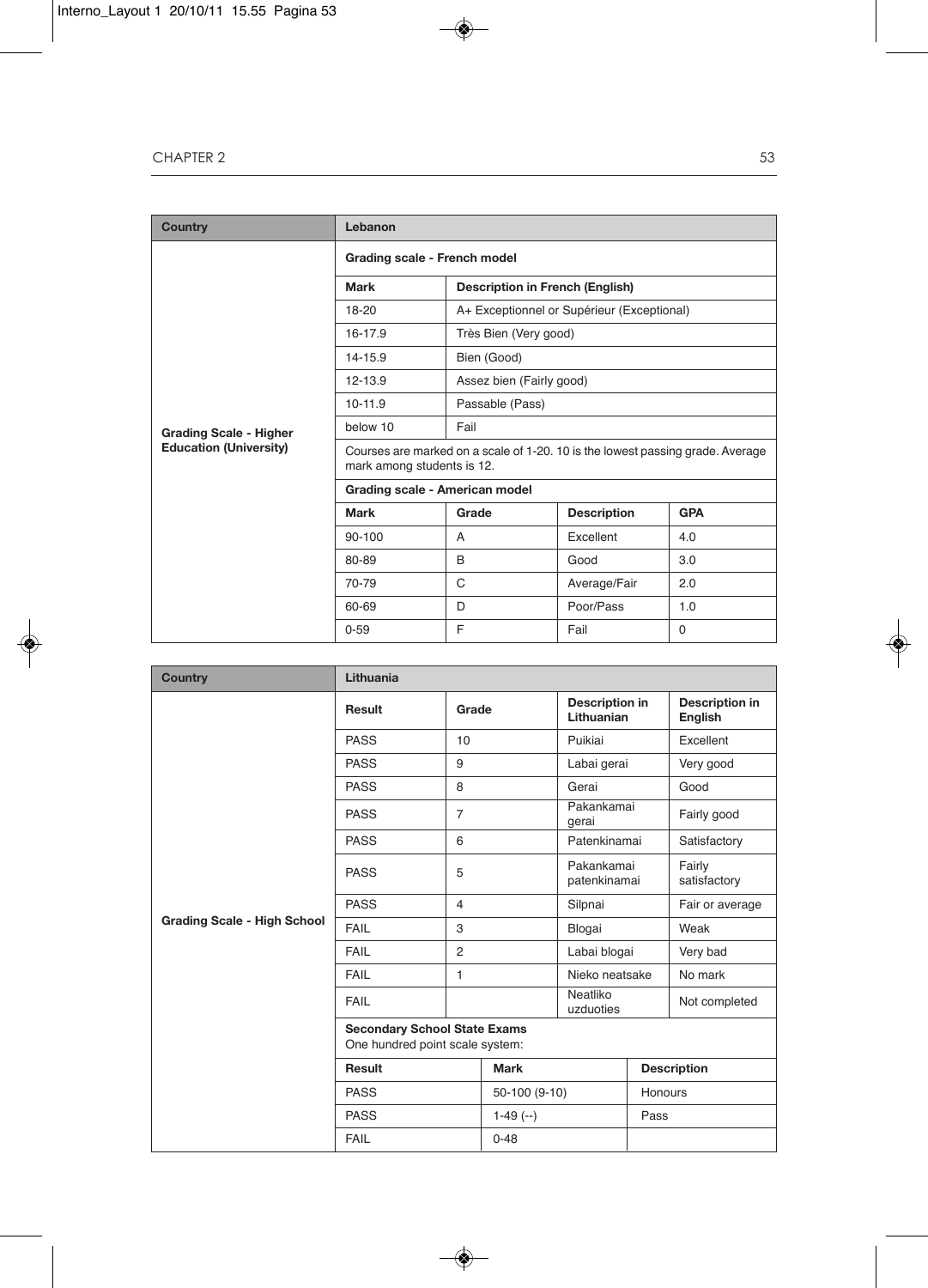| <b>Country</b>                                                 | Lithuania                            |                |                |                                     |                                     |      |                                  |  |
|----------------------------------------------------------------|--------------------------------------|----------------|----------------|-------------------------------------|-------------------------------------|------|----------------------------------|--|
| <b>Admission to University</b>                                 | N.A.                                 |                |                |                                     |                                     |      |                                  |  |
|                                                                | Until 1993 five point grading scale: |                |                |                                     |                                     |      |                                  |  |
|                                                                | Result                               |                | Mark           |                                     | <b>Description</b><br>in Lithuanian |      | <b>Description</b><br>in English |  |
|                                                                | <b>PASS</b>                          |                | 5              |                                     | Labai gerai                         |      | Very good                        |  |
|                                                                | <b>PASS</b>                          |                | $\overline{4}$ |                                     | Gerai                               |      | Good                             |  |
|                                                                | <b>PASS</b>                          |                | 3              |                                     | Patenkinamai                        |      | Satisfactory                     |  |
|                                                                | FAIL                                 |                | 2              |                                     | Nepatenkina mai                     |      | Insufficient                     |  |
|                                                                | FAIL                                 |                | $\mathbf{1}$   |                                     | Blogai                              |      | Bad                              |  |
|                                                                | After 1993 ten point grading system: |                |                |                                     |                                     |      |                                  |  |
| <b>Grading Scale - Higher</b><br><b>Education (University)</b> | Result                               | <b>Mark</b>    | <b>ECTS</b>    | <b>Description</b><br>in Lithuanian |                                     |      | <b>Description in</b><br>English |  |
|                                                                | <b>PASS</b>                          | 10             | A              | Puikiai                             |                                     |      | Excellent                        |  |
|                                                                | <b>PASS</b>                          | 9              | B              | Labai gerai                         |                                     |      | Very good                        |  |
|                                                                | <b>PASS</b>                          | 8              | B/C            | Gerai                               |                                     | Good |                                  |  |
|                                                                | <b>PASS</b>                          | $\overline{7}$ | C/D            | Vidutiniskai                        |                                     |      | Fairly good                      |  |
|                                                                | <b>PASS</b>                          | 6              | D              |                                     | Patenkinamai                        |      | Satisfactory                     |  |
|                                                                | <b>PASS</b>                          | 5              | E              | Silpnai                             |                                     |      | Fairly satisfactory              |  |
|                                                                | <b>PASS</b>                          | $\overline{4}$ |                |                                     |                                     |      |                                  |  |
|                                                                | FAIL                                 | 3              | F/FX           |                                     | Nepatenkinamai                      |      | Below min, criteria              |  |
|                                                                | FAIL                                 | $\overline{2}$ |                |                                     |                                     |      |                                  |  |
|                                                                | FAIL                                 | $\mathbf{1}$   |                |                                     |                                     |      |                                  |  |

| <b>Country</b>                                                 | Libya                                                                                                                                                                                                      |  |  |  |
|----------------------------------------------------------------|------------------------------------------------------------------------------------------------------------------------------------------------------------------------------------------------------------|--|--|--|
| Grading Scale - High School                                    | Each subject has minimum and maximum marks appearing on the Certificate<br>(260 for literary subjects with pass at 130; 330 for science subjects with pass at<br>165).                                     |  |  |  |
| <b>Admission to University</b>                                 | General Secondary School Certificate: pass mark at least 50% in each subject.                                                                                                                              |  |  |  |
| <b>Grading Scale -</b><br><b>Higher Education (University)</b> | Excellent<br>80% - 100%<br>Very good<br>75% - 84%<br>65% - 74%<br>Good<br>50% - 64%<br>Pass<br>Weak<br>35% - 49%<br>0% - 34%<br>Very weak<br>The following is the less common system based on a GPA (4-1): |  |  |  |
|                                                                | $A = 4$<br>$B = 3$<br>$C = 2$<br>$M = 1$<br>$R = 0$ (Rasseb)<br>$G = Incomplete$                                                                                                                           |  |  |  |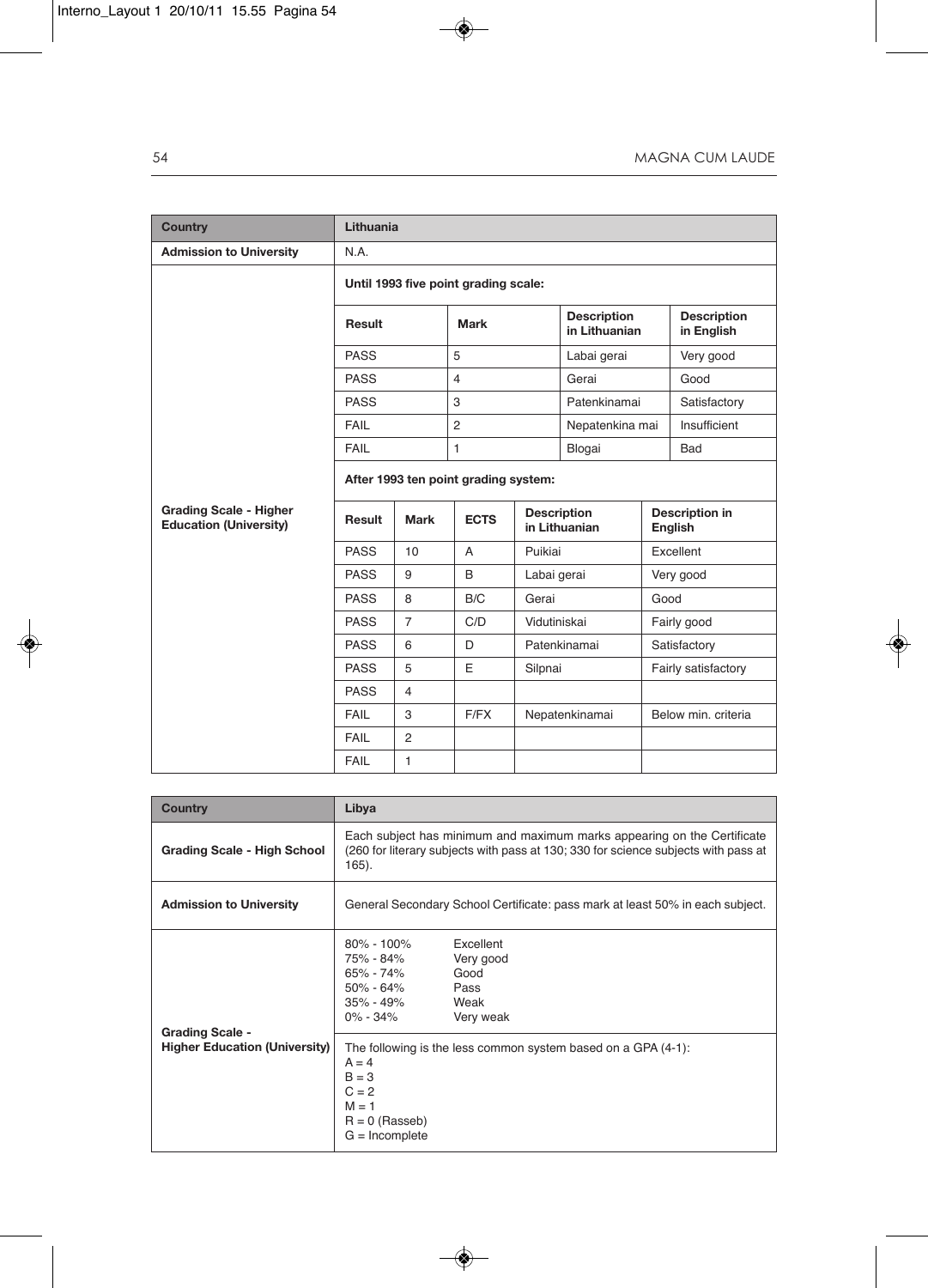| Country                                                        | <b>Macao</b>                                                                                                                                                                |                                        |               |  |  |  |  |
|----------------------------------------------------------------|-----------------------------------------------------------------------------------------------------------------------------------------------------------------------------|----------------------------------------|---------------|--|--|--|--|
| <b>Grading Scale - High School</b>                             | Most common system:<br>Marks are on a scale of 0-100<br>Highest on scale: 80-100<br>Pass/fail level: 50-60<br>Lowest on scale: 0-20<br>Pass marks can range between 40-50%. |                                        |               |  |  |  |  |
|                                                                | University of Macau + Macau Polytechnic (US Model GPA)                                                                                                                      |                                        |               |  |  |  |  |
|                                                                | Mark                                                                                                                                                                        | <b>Description</b>                     | <b>GPA</b>    |  |  |  |  |
|                                                                | A                                                                                                                                                                           | Superior                               | 4.0           |  |  |  |  |
|                                                                | А-                                                                                                                                                                          |                                        | 3.7           |  |  |  |  |
|                                                                | B+                                                                                                                                                                          |                                        | 3.3           |  |  |  |  |
|                                                                | B                                                                                                                                                                           | Good                                   | 3.0           |  |  |  |  |
|                                                                | B-                                                                                                                                                                          |                                        | 2.7           |  |  |  |  |
|                                                                | C+                                                                                                                                                                          |                                        | 2.3           |  |  |  |  |
|                                                                | С                                                                                                                                                                           | Average                                | 2.0           |  |  |  |  |
|                                                                | C-                                                                                                                                                                          |                                        | 1.7           |  |  |  |  |
|                                                                | D+                                                                                                                                                                          |                                        | 1.3           |  |  |  |  |
|                                                                | D                                                                                                                                                                           | Pass                                   | 1.0           |  |  |  |  |
|                                                                | F                                                                                                                                                                           | Fail                                   | Less than 1.0 |  |  |  |  |
|                                                                | Second grading scale in place at the University of Macau - Portuguese<br>Model                                                                                              |                                        |               |  |  |  |  |
|                                                                | Mark                                                                                                                                                                        | <b>Comment</b>                         |               |  |  |  |  |
|                                                                | 20                                                                                                                                                                          | Very good with distinction and honours |               |  |  |  |  |
|                                                                | 18-19                                                                                                                                                                       | Very good with distinction             |               |  |  |  |  |
| <b>Grading Scale - Higher</b><br><b>Education (University)</b> | $16 - 17$                                                                                                                                                                   | Good with distinction                  |               |  |  |  |  |
|                                                                | $14 - 15$<br>Good                                                                                                                                                           |                                        |               |  |  |  |  |
|                                                                | $10 - 13$                                                                                                                                                                   | Satisfactory                           |               |  |  |  |  |
|                                                                | $0 - 9$<br>Fail                                                                                                                                                             |                                        |               |  |  |  |  |
|                                                                | Asia International Open University                                                                                                                                          |                                        |               |  |  |  |  |
|                                                                | <b>Mark</b>                                                                                                                                                                 | Percentage                             | <b>GPA</b>    |  |  |  |  |
|                                                                | Α                                                                                                                                                                           | 70 or above                            | 4.00          |  |  |  |  |
|                                                                | B                                                                                                                                                                           | 60-69                                  | 3.00          |  |  |  |  |
|                                                                | С                                                                                                                                                                           | 50-59                                  | 2.00          |  |  |  |  |
|                                                                | D                                                                                                                                                                           | 40-49                                  | 1.00          |  |  |  |  |
|                                                                | F                                                                                                                                                                           | below 40                               | Fail          |  |  |  |  |
|                                                                | East Asia Open Institute                                                                                                                                                    |                                        |               |  |  |  |  |
|                                                                | Mark                                                                                                                                                                        | Comment                                | Percentage    |  |  |  |  |
|                                                                | Α                                                                                                                                                                           | Very good                              | 70 or above   |  |  |  |  |
|                                                                | В                                                                                                                                                                           | Good                                   | 60-69         |  |  |  |  |
|                                                                | С                                                                                                                                                                           | Average                                | 50-59         |  |  |  |  |
|                                                                | D                                                                                                                                                                           | Pass                                   | 40-49         |  |  |  |  |
|                                                                | F.                                                                                                                                                                          | Fail                                   | below 40      |  |  |  |  |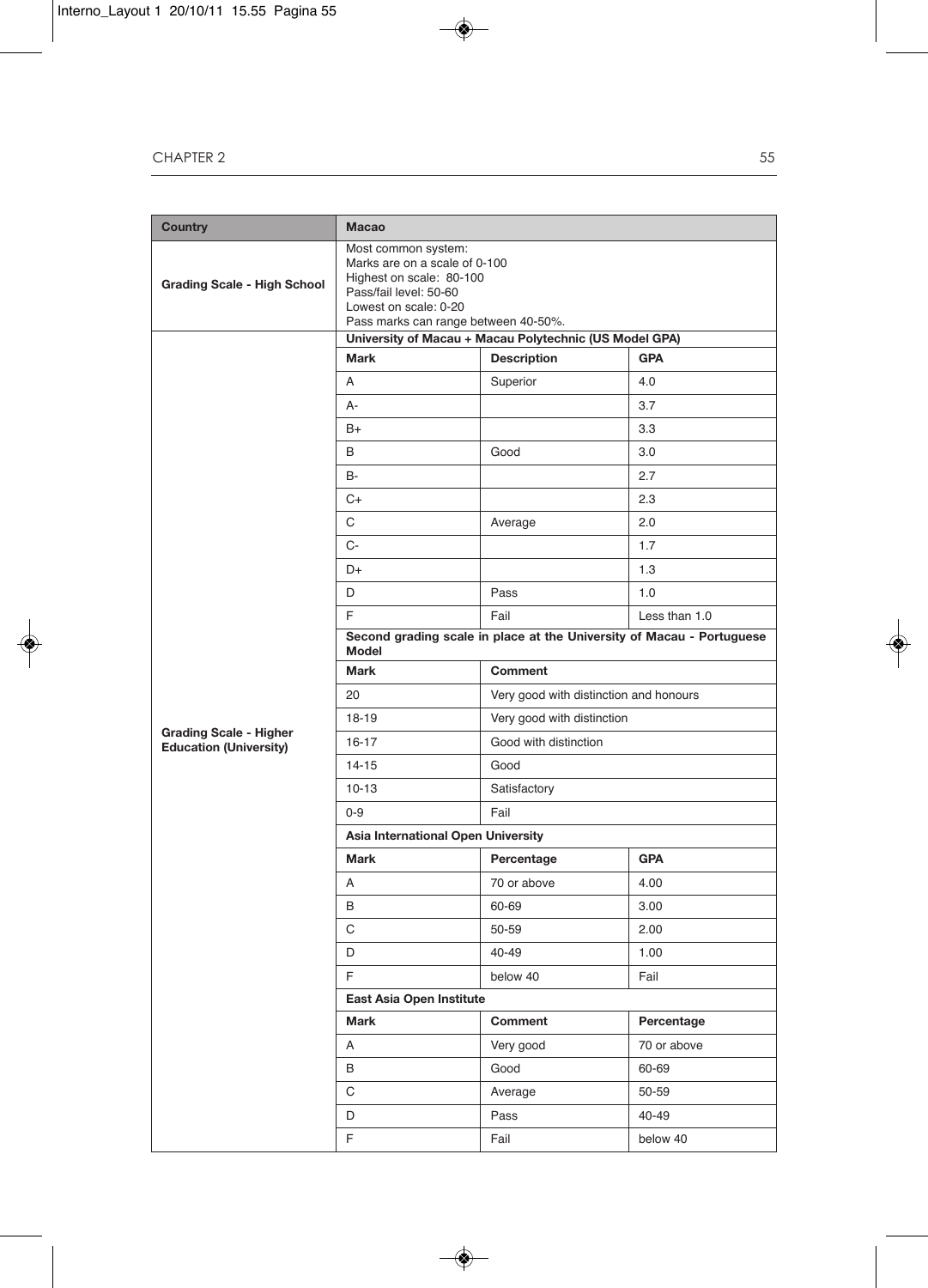| Country                                                        | <b>Malawi</b>                                                                                                                                     |
|----------------------------------------------------------------|---------------------------------------------------------------------------------------------------------------------------------------------------|
| <b>Grading Scale - High School</b>                             | Highest on scale: 1<br>Pass/fail level: 7,8<br>Lowest on scale: 9<br>Full description: The Malawi Certificate of Education is graded 1-9.         |
| <b>Grading Scale - Higher</b><br><b>Education (University)</b> | Highest on scale: 100%<br>Pass/fail level: 50-59%<br>Lowest on scale: 0%                                                                          |
| Degree classification                                          | First Class Honours A<br>Second Class Honours, Upper Division A-/B+<br>Second Class Honours, Lower Division B<br>Third Class Honours B-<br>Pass C |

| <b>Country</b>                                                 | <b>Malta</b>                                                                                                                                                                                                                                                             |  |
|----------------------------------------------------------------|--------------------------------------------------------------------------------------------------------------------------------------------------------------------------------------------------------------------------------------------------------------------------|--|
| <b>Grading Scale - High School</b>                             | <b>Diplomas and Higher Diplomas</b> may be awarded in any of the following<br>classifications:<br>Pass with Distinction<br>Pass with Merit<br>Pass                                                                                                                       |  |
| <b>Admission to University</b>                                 | N.A.                                                                                                                                                                                                                                                                     |  |
| <b>Grading Scale - Higher</b><br><b>Education (University)</b> | Grades are assigned between A+ (top mark) to F (failure).<br>The grades which can be obtained when a student passes a study-unit are A+,<br>A, B+, B, C+, C, D+ and D.                                                                                                   |  |
| Degree class                                                   | Diplomas and Higher Diplomas may be awarded in any of the following<br>classifications:<br>Pass with Distinction<br>Pass with Merit<br>Pass                                                                                                                              |  |
|                                                                | <b>Bachelor degrees</b> may be awarded in the following categories:<br>Category I (Summa Cum Laude)<br>Category IIA (Magna Cum Laude)<br>Category IIB (Cum Laude)<br>Category III (Bene Probatus)                                                                        |  |
|                                                                | Bachelor Honours degrees may be awarded in any of the following classes:<br>First Class Honours (Summa Cum Laude)<br>Second Class Honours (Upper Division) (Magna Cum Laude)<br>Second Class Honours (Lower Division) (Cum Laude)<br>Third Class Honours (Bene Probatus) |  |
|                                                                | Postgraduate Diplomas and Master's degrees may be awarded in any of the<br>following classifications:<br>Pass with Distinction (Summa Cum Laude)<br>Pass with Merit (Magna Cum Laude)<br>Pass (Bene Probatus)                                                            |  |
|                                                                | PhDs are awarded unclassified.                                                                                                                                                                                                                                           |  |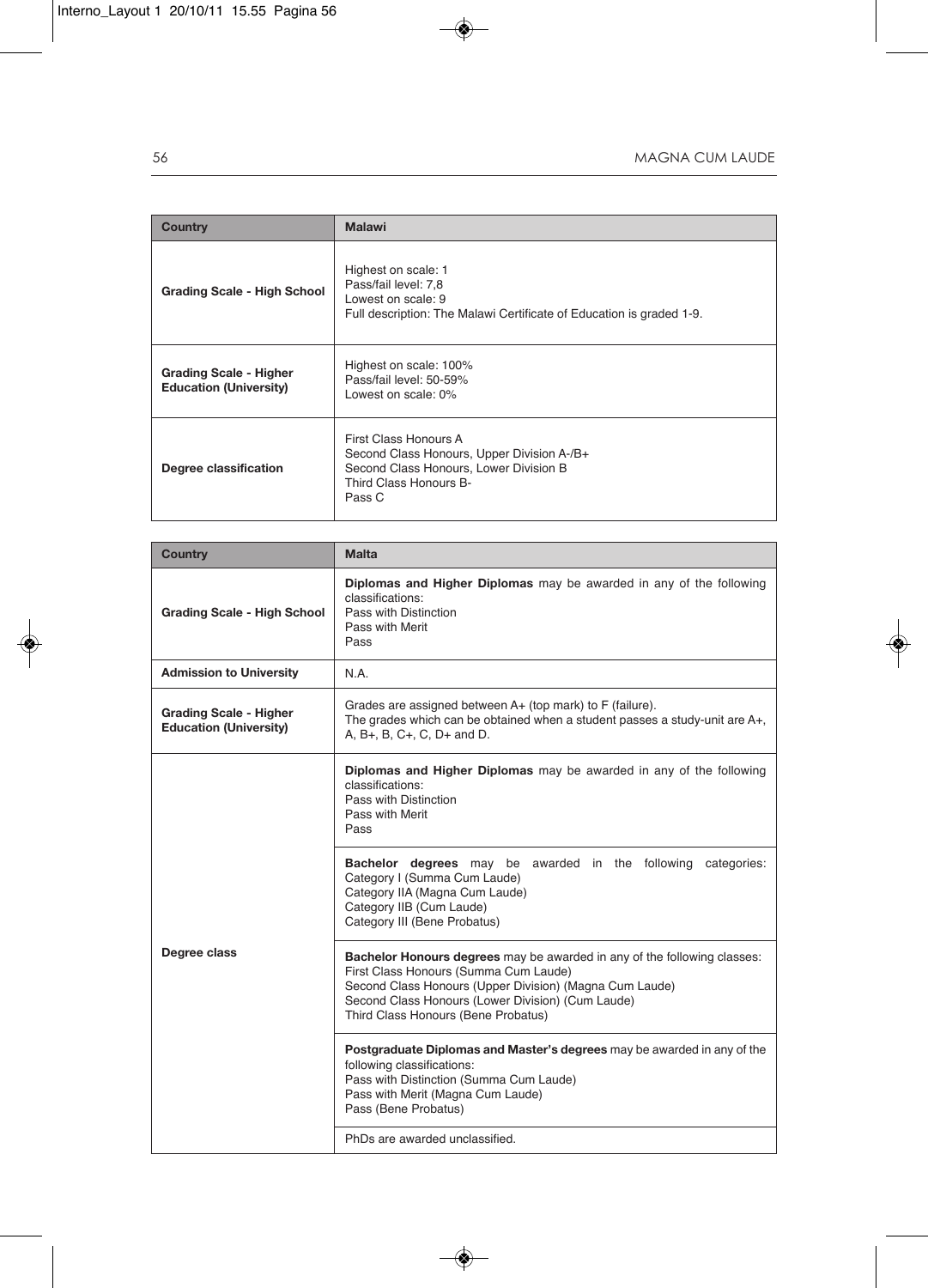| <b>Country</b>                     | <b>Mauritius</b>                                                                                                                                                                                                              |                    |                     |                                                                            |  |
|------------------------------------|-------------------------------------------------------------------------------------------------------------------------------------------------------------------------------------------------------------------------------|--------------------|---------------------|----------------------------------------------------------------------------|--|
|                                    | Cambridge School Certificate (after 10 years of global schooling).                                                                                                                                                            |                    |                     |                                                                            |  |
|                                    | <b>Mark</b>                                                                                                                                                                                                                   |                    | <b>Number Grade</b> |                                                                            |  |
|                                    | Α                                                                                                                                                                                                                             |                    | $1 - 2$             |                                                                            |  |
|                                    | В                                                                                                                                                                                                                             |                    | $3 - 4$             |                                                                            |  |
|                                    | С                                                                                                                                                                                                                             |                    | $5-6$               |                                                                            |  |
|                                    | D                                                                                                                                                                                                                             |                    | 7                   |                                                                            |  |
|                                    | E                                                                                                                                                                                                                             |                    | 8                   |                                                                            |  |
|                                    | U (unclassified)                                                                                                                                                                                                              |                    | 9                   |                                                                            |  |
| <b>Grading Scale - High School</b> | schooling)                                                                                                                                                                                                                    |                    |                     | Grading system for the Higher School Certificate (after 12 years of global |  |
|                                    | <b>Mark</b>                                                                                                                                                                                                                   |                    | <b>Number Grade</b> |                                                                            |  |
|                                    | A                                                                                                                                                                                                                             |                    | $1 - 2$             |                                                                            |  |
|                                    | B                                                                                                                                                                                                                             |                    | 3                   |                                                                            |  |
|                                    | С                                                                                                                                                                                                                             |                    | $\overline{4}$      |                                                                            |  |
|                                    | D                                                                                                                                                                                                                             |                    | 5                   |                                                                            |  |
|                                    | E                                                                                                                                                                                                                             |                    | 6                   |                                                                            |  |
|                                    | Compensatory AS                                                                                                                                                                                                               |                    | $7 - 12$            |                                                                            |  |
|                                    | U (Unclassified)                                                                                                                                                                                                              |                    | 13                  |                                                                            |  |
| <b>Admission to University</b>     | Admission to public universities is competitive. The standard requirement is A<br>level, grade pass in the field of study, but usually an aggregate mark of 22 is<br>required at the HSC (A=10 points; B=8; C=6; D=4; & E=2). |                    |                     |                                                                            |  |
| Grade                              |                                                                                                                                                                                                                               | <b>Grade Point</b> |                     | Percentage                                                                 |  |
|                                    | Α                                                                                                                                                                                                                             | 4.00               |                     | 70-100%                                                                    |  |
|                                    | B                                                                                                                                                                                                                             | 3.00               |                     | 60-69%                                                                     |  |
|                                    | С                                                                                                                                                                                                                             | 2.00               |                     | 50-59%                                                                     |  |
|                                    | D                                                                                                                                                                                                                             | 1.00               |                     | 40-49%                                                                     |  |
| <b>Grading Scale - Higher</b>      | $E$ (fail)<br>0.00                                                                                                                                                                                                            |                    |                     | less than 40%                                                              |  |
| <b>Education (University)</b>      | Degree class                                                                                                                                                                                                                  |                    |                     |                                                                            |  |
|                                    | <b>First Class Honours</b>                                                                                                                                                                                                    |                    |                     | Α                                                                          |  |
|                                    | Second Class Honours,<br><b>Upper Division</b>                                                                                                                                                                                |                    | $A - /B +$          |                                                                            |  |
|                                    | Second Class Honours,<br>Lower Division                                                                                                                                                                                       |                    | В                   |                                                                            |  |
|                                    | <b>Third Class Honours</b>                                                                                                                                                                                                    |                    | B-                  |                                                                            |  |
|                                    | Pass                                                                                                                                                                                                                          |                    | C                   |                                                                            |  |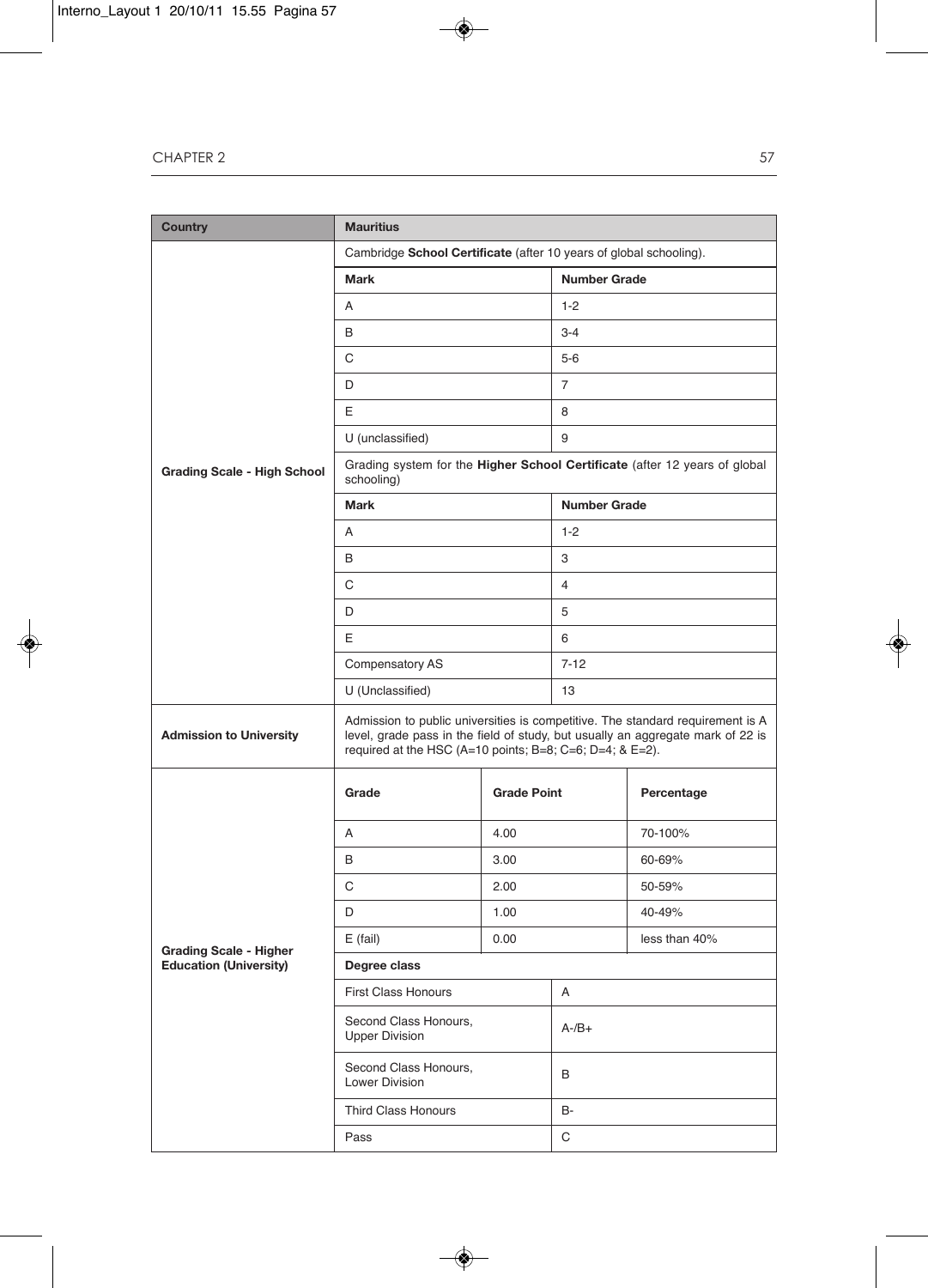| <b>Country</b>                                                 | <b>Mexico</b>                                                                                                            |                                          |              |  |
|----------------------------------------------------------------|--------------------------------------------------------------------------------------------------------------------------|------------------------------------------|--------------|--|
| <b>Grading Scale - High School</b>                             | Marking is on a scale of 0-10 (highest), with 6 as the minimum pass mark.                                                |                                          |              |  |
| <b>Admission to University</b>                                 | Bachillerato (General or Tecnológico) taken after 12 years of schooling +<br>sometimes entrance examination.             |                                          |              |  |
|                                                                | Six point grading scale:                                                                                                 |                                          |              |  |
|                                                                | Mark                                                                                                                     | <b>Description in</b><br>Spanish/English | Letter grade |  |
|                                                                | 10 or 100                                                                                                                | Excelente/Excellent                      | F            |  |
|                                                                | 9 or 90                                                                                                                  | Muy Bien/Very Good                       | <b>MB</b>    |  |
|                                                                | 8 or 80                                                                                                                  | Bien/Good                                | B            |  |
|                                                                | 7 or 70                                                                                                                  | Regular/Average                          | R            |  |
|                                                                | 6 or 60                                                                                                                  | Suficiente/Sufficient                    | S            |  |
| <b>Grading Scale - Higher</b><br><b>Education (University)</b> | 5 or 50                                                                                                                  | No accreditada/<br>Not passing           | <b>NA</b>    |  |
|                                                                | Four point grading scale                                                                                                 |                                          |              |  |
|                                                                | Mark                                                                                                                     | <b>Description in</b><br>Spanish/English | Letter grade |  |
|                                                                | 10 or 100                                                                                                                | Muy Bien/Very Good                       | <b>MB</b>    |  |
|                                                                | 8 or 80                                                                                                                  | Bien/Good                                | B            |  |
|                                                                | 6 or 60                                                                                                                  | Suficiente/Sufficient                    | S            |  |
|                                                                | Below 6 or 60                                                                                                            | No accreditada Fail                      | $NA*$        |  |
|                                                                | *NA could mean fail but also that a student has not taken the examination                                                |                                          |              |  |
|                                                                | Further remarks to be found on transcripts                                                                               |                                          |              |  |
|                                                                | NP (no presentada) where the student did not take the final exam.                                                        |                                          |              |  |
| Notes:                                                         | ND (no derecho) where the student was not permitted to take the final exam<br>due too many absences, or not being ready. |                                          |              |  |
|                                                                | <b>REV</b> (revalidada) transfer credit from another institution.                                                        |                                          |              |  |

| Country                                                        | Monaco (Principauté)                                                                                                                                                                                                                                                                                                                                           |
|----------------------------------------------------------------|----------------------------------------------------------------------------------------------------------------------------------------------------------------------------------------------------------------------------------------------------------------------------------------------------------------------------------------------------------------|
| Grading Scale - High School                                    | N.A.                                                                                                                                                                                                                                                                                                                                                           |
| <b>Admission to University</b>                                 | Selective: based on the French baccalauréat + motivational interview. The<br>baccalauréat is marked on a scale from 0 to 20, where 10 is the minimum mark.                                                                                                                                                                                                     |
|                                                                | 20 point scale where 10 is the minimum mark.                                                                                                                                                                                                                                                                                                                   |
|                                                                | International University of Monaco (private)                                                                                                                                                                                                                                                                                                                   |
| <b>Grading Scale - Higher</b><br><b>Education (University)</b> | Marks from A to $F + GPA$ : Grade points are assigned to letter grades for each<br>unit of course credit. The GPA represents the weighted average of the grade<br>points obtained in each course by the number of credits of each course. A<br>student's official transcript shows a GPA for each term and a cumulative GPA<br>(CGPA) for all terms completed. |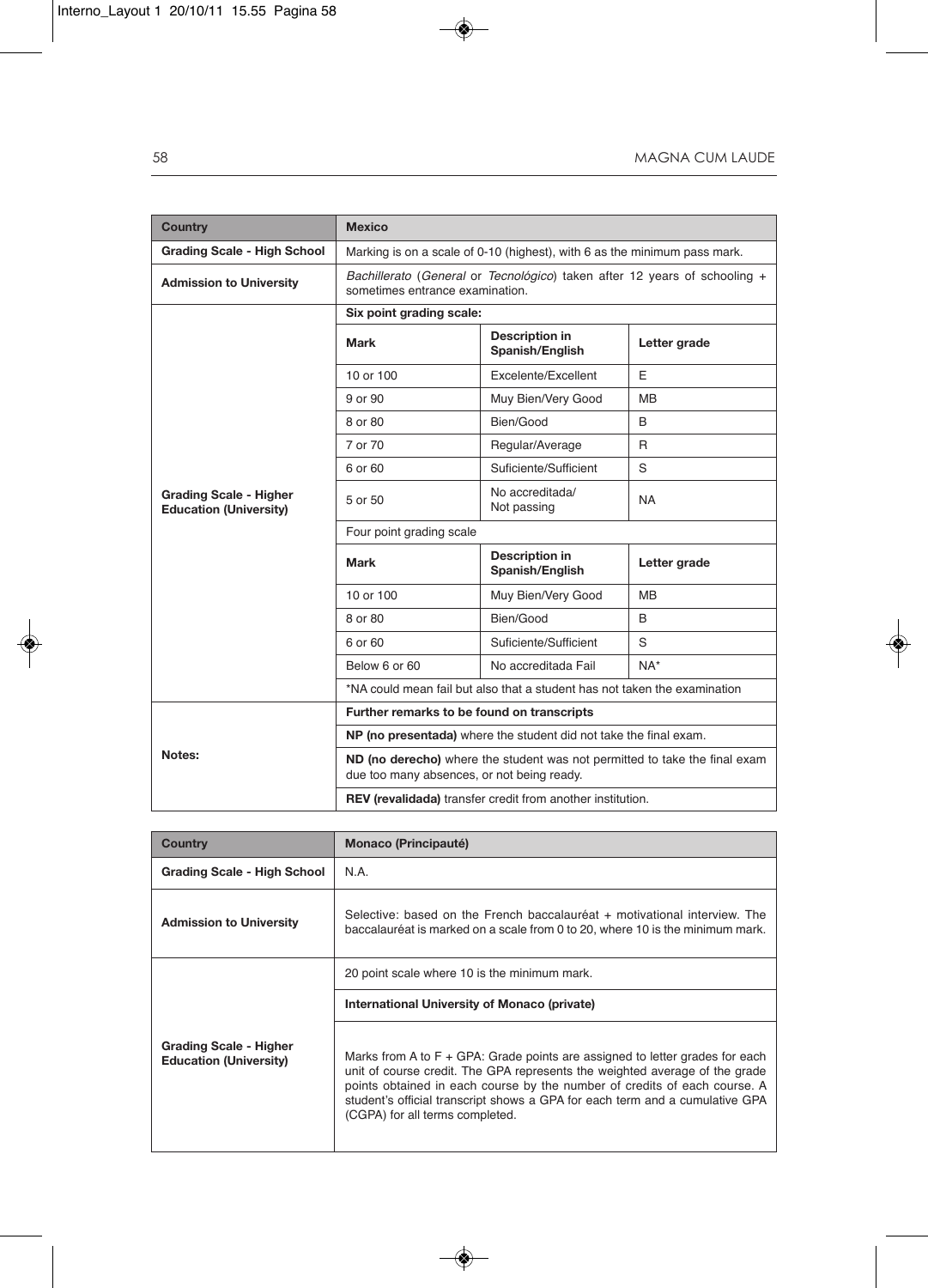## cHAPter 2

| <b>Country</b>                                                                                                                                                             | <b>Mongolia</b>                                                                                                                                                          |                       |            |
|----------------------------------------------------------------------------------------------------------------------------------------------------------------------------|--------------------------------------------------------------------------------------------------------------------------------------------------------------------------|-----------------------|------------|
| The same grading system is used throughout all education levels, although Higher Education institutions regulate<br>their assessment and grading procedures independently. |                                                                                                                                                                          |                       |            |
| <b>Grading Scale - High School</b>                                                                                                                                         | <b>From 1998</b><br>Highest on scale: A<br>Pass/fail level: C<br>Lowest on scale: D<br><b>Before 1998:</b><br>5<br>$\overline{4}$<br>3<br>$\overline{2}$<br>$\mathbf{1}$ |                       |            |
|                                                                                                                                                                            | <b>Letter Grade</b>                                                                                                                                                      | <b>Cumulative GPA</b> | % Grade    |
|                                                                                                                                                                            | A                                                                                                                                                                        | 4.0                   | 96-100     |
|                                                                                                                                                                            | A-                                                                                                                                                                       | 3.6                   | 91-95      |
|                                                                                                                                                                            | $B+$                                                                                                                                                                     | 3.4                   | 87-90      |
|                                                                                                                                                                            | B                                                                                                                                                                        | 3.0                   | 83-86      |
|                                                                                                                                                                            | B-                                                                                                                                                                       | 2.7                   | 79-82      |
| <b>Grading Scale - Higher</b><br><b>Education (University)</b>                                                                                                             | $C -$                                                                                                                                                                    | 2.4                   | 75-78      |
|                                                                                                                                                                            | C                                                                                                                                                                        | $\overline{2}$        | 70-74      |
|                                                                                                                                                                            | $C -$                                                                                                                                                                    | 1.7                   | 66-69      |
|                                                                                                                                                                            | D                                                                                                                                                                        | 1.4                   | 61-65      |
|                                                                                                                                                                            | E                                                                                                                                                                        | $\mathbf{1}$          | 60 or less |
|                                                                                                                                                                            | *Some Universities have introduced GPA according to the US model, to comply<br>with international standards.                                                             |                       |            |

| <b>Country</b>                                                 | <b>Myanmar (Burma)</b>                                                                                                                                      |          |                      |
|----------------------------------------------------------------|-------------------------------------------------------------------------------------------------------------------------------------------------------------|----------|----------------------|
| Grading Scale - High School                                    | Highest on scale: 100%<br>Pass/fail level: 45%<br>Lowest on scale: 0%                                                                                       |          |                      |
| <b>Admission to University</b>                                 | <b>Basic Education High School Examination</b> (matriculation) taken after 11<br>years of global schooling + (possible) entrance examination at University. |          |                      |
| <b>Grading Scale - Higher</b><br><b>Education (University)</b> | Scale 1                                                                                                                                                     | Scale 2* | <b>Description</b>   |
|                                                                | 65-100                                                                                                                                                      | 5        | Excellent/ Very Good |
|                                                                | 50-64                                                                                                                                                       | 4        | Good                 |
|                                                                | $40 - 49$                                                                                                                                                   | 3        | Average              |
|                                                                | $30 - 39$                                                                                                                                                   | 2        | Pass                 |
|                                                                | $0 - 29$                                                                                                                                                    | - -      | Fail                 |
|                                                                | *Scale 2 is in place since 1964. Before 1964 a system based on the British model<br>was in place: fail, pass, and distinction.                              |          |                      |

59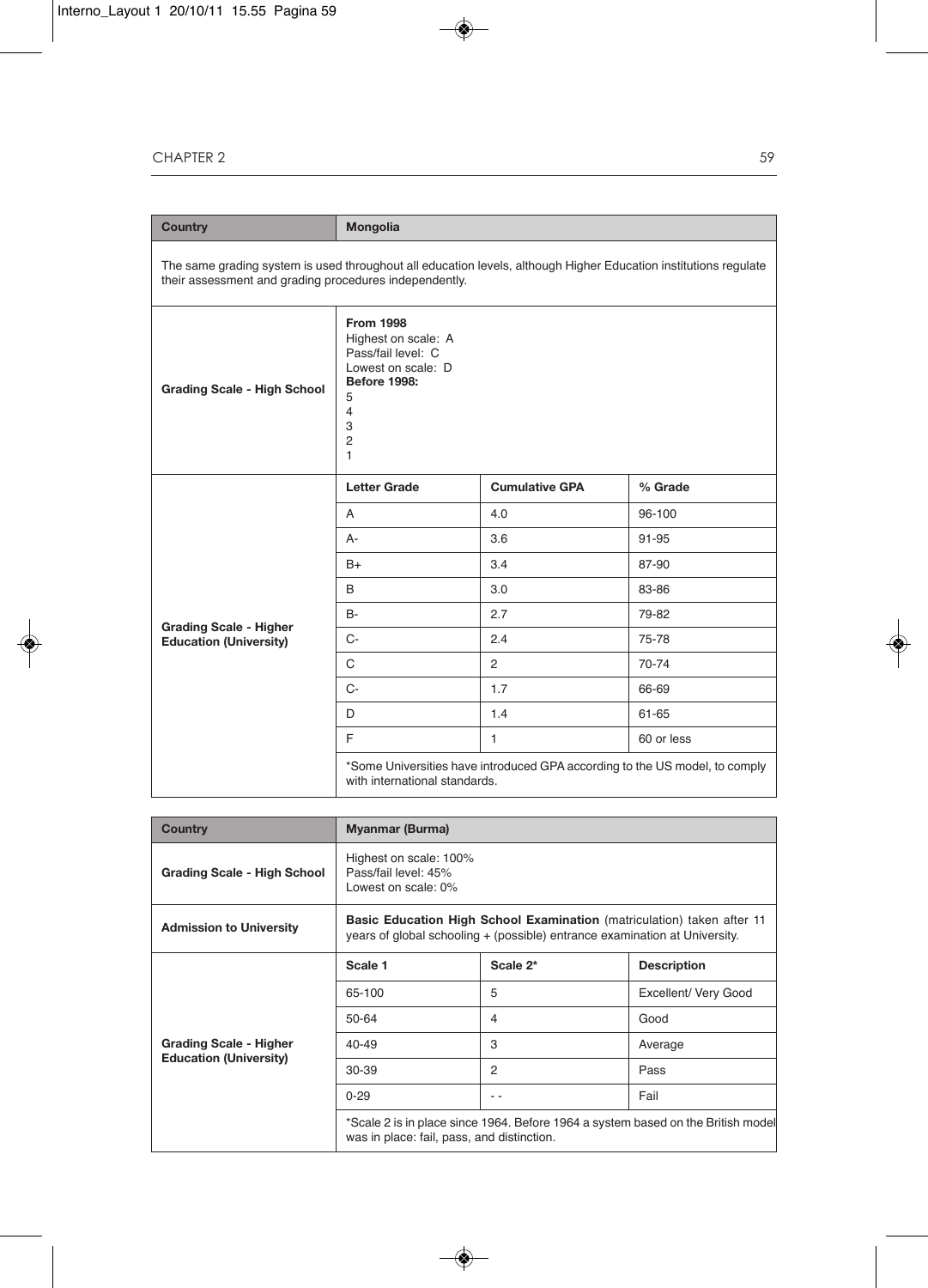| <b>Country</b>                                                 | Nepal                                                                                                                                                                                                                                                                                                                                                                                                                                                                                                               |                                 |  |  |
|----------------------------------------------------------------|---------------------------------------------------------------------------------------------------------------------------------------------------------------------------------------------------------------------------------------------------------------------------------------------------------------------------------------------------------------------------------------------------------------------------------------------------------------------------------------------------------------------|---------------------------------|--|--|
|                                                                | <b>School Leaving Certificate Examination (Grade 10)</b>                                                                                                                                                                                                                                                                                                                                                                                                                                                            |                                 |  |  |
|                                                                | <b>Division or Class</b>                                                                                                                                                                                                                                                                                                                                                                                                                                                                                            | Percentage mark                 |  |  |
|                                                                | 1 <sup>st</sup>                                                                                                                                                                                                                                                                                                                                                                                                                                                                                                     | 60% or more (minimum 480/800)   |  |  |
|                                                                | 2 <sup>nd</sup>                                                                                                                                                                                                                                                                                                                                                                                                                                                                                                     | 45-59 % (minimum 360/800)       |  |  |
|                                                                | 3 <sup>rd</sup> (Pass)                                                                                                                                                                                                                                                                                                                                                                                                                                                                                              | 32-44% (minimum 256/800)        |  |  |
|                                                                | *in the past this exam was ranked on a 700 and 900-point scale                                                                                                                                                                                                                                                                                                                                                                                                                                                      |                                 |  |  |
| Grading Scale - High School                                    | Higher Secondary Education Board (Grade 12)                                                                                                                                                                                                                                                                                                                                                                                                                                                                         |                                 |  |  |
|                                                                | Grade                                                                                                                                                                                                                                                                                                                                                                                                                                                                                                               | Percentage mark                 |  |  |
|                                                                | Distinction                                                                                                                                                                                                                                                                                                                                                                                                                                                                                                         | 75% or more                     |  |  |
|                                                                | <b>First Division</b>                                                                                                                                                                                                                                                                                                                                                                                                                                                                                               | 60-74%                          |  |  |
|                                                                | Second Division                                                                                                                                                                                                                                                                                                                                                                                                                                                                                                     | 45-59%                          |  |  |
|                                                                | Pass Division                                                                                                                                                                                                                                                                                                                                                                                                                                                                                                       | 35-44%                          |  |  |
| <b>Admission to University</b>                                 | No specific range of marks for admission to higher education but rather the<br>different colleges set their own requirements.<br>Generally colleges require a 1st division result for admission or for eligibility to<br>sit the entrance test.                                                                                                                                                                                                                                                                     |                                 |  |  |
|                                                                | Tribhuvan University                                                                                                                                                                                                                                                                                                                                                                                                                                                                                                |                                 |  |  |
|                                                                | <b>Division</b><br><b>Minimum Mark</b><br><b>Distinction</b><br>75 (or 80)% or more<br>First<br>60 (or 65)%<br>Second<br>50 (or 45)%<br>Pass<br>33 (or 40)% for theory and 40% for practical test                                                                                                                                                                                                                                                                                                                   |                                 |  |  |
|                                                                | Kathmandu University and Purbanchal University                                                                                                                                                                                                                                                                                                                                                                                                                                                                      |                                 |  |  |
| <b>Grading Scale - Higher</b><br><b>Education (University)</b> | Grade<br><b>Grade Value</b><br>A<br>4<br>Good<br>B<br>3<br>C<br>$\overline{2}$<br>Fair<br>D<br>Poor<br>1<br>F<br>0<br>Fail                                                                                                                                                                                                                                                                                                                                                                                          | <b>Description</b><br>Excellent |  |  |
|                                                                | Cumulative Grade Point Average (CGPA) is the grade point average for all<br>completed semesters. Each letter grade is converted into a specific number of<br>grade points associated with the grade obtained for each subject. It is calculated<br>by dividing the total grade points earned in each semester by the total number<br>of credit points taken in that semester. The final figure obtained for the<br>Cumulative Grade Point Average results in overall classification in the following<br>categories: |                                 |  |  |
|                                                                | <b>CGPA</b><br>Performance<br>3.5 to 4.0<br>Distinction<br>3.0 to less than 3.5 First Division<br>2.0 to less than 3.0 Second Division<br>less than 2.0<br>Fail                                                                                                                                                                                                                                                                                                                                                     |                                 |  |  |
|                                                                | For graduation from these universities a student must:<br>1. Complete all course requirements for the particular area of study within 5<br>years from the date of admission<br>2. Earn a cumulative grade point average of at least 2.0                                                                                                                                                                                                                                                                             |                                 |  |  |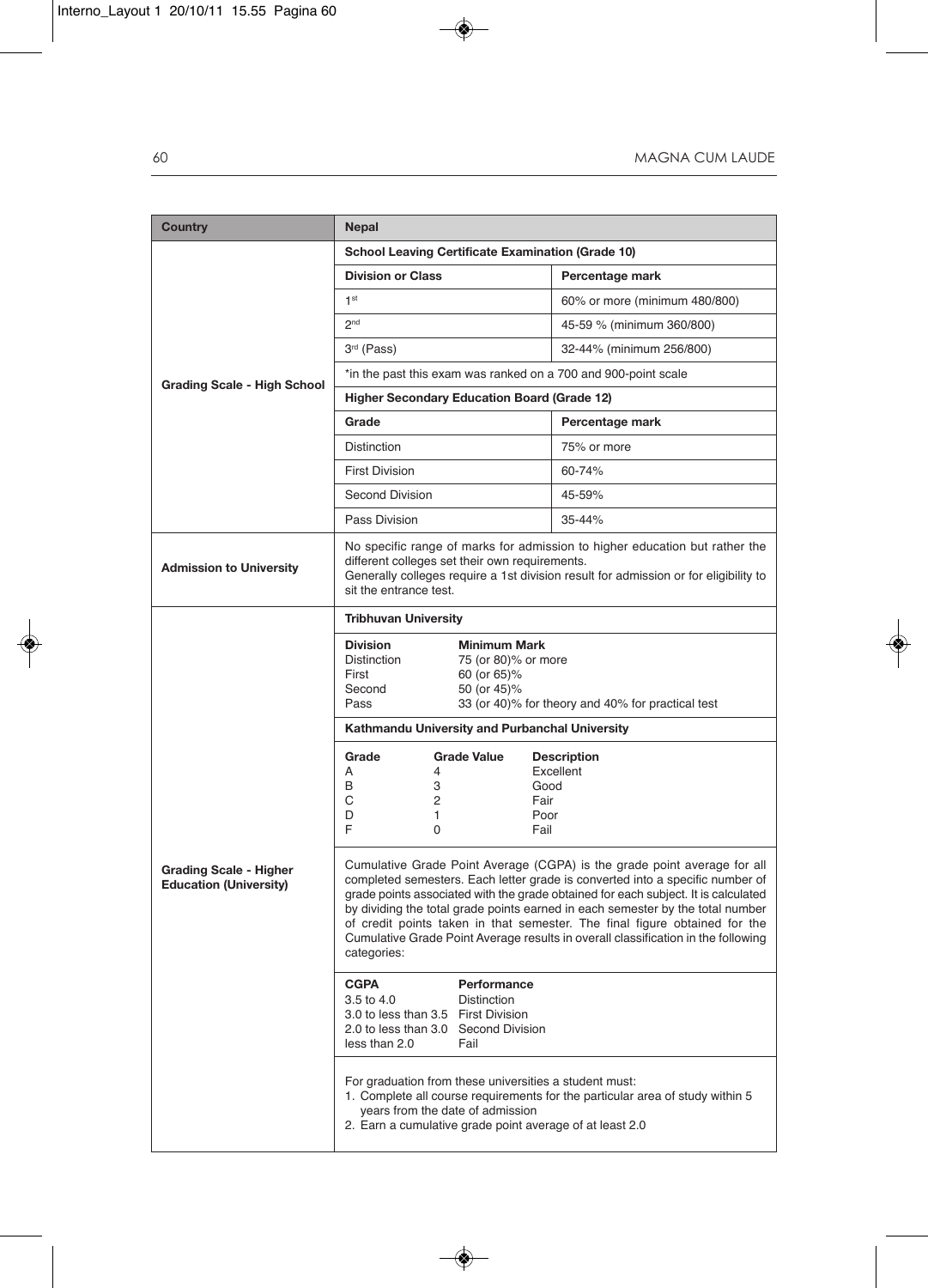| <b>Country</b>                                                 | <b>Nepal</b>                                                           |                                                                                                   |                                                                                                                                                                                                                                                                                                                                                                                                 |
|----------------------------------------------------------------|------------------------------------------------------------------------|---------------------------------------------------------------------------------------------------|-------------------------------------------------------------------------------------------------------------------------------------------------------------------------------------------------------------------------------------------------------------------------------------------------------------------------------------------------------------------------------------------------|
|                                                                | <b>Pokhara University</b>                                              |                                                                                                   |                                                                                                                                                                                                                                                                                                                                                                                                 |
| <b>Grading Scale - Higher</b><br><b>Education (University)</b> | Grade<br>A<br>А-<br>$B+$<br>B<br>B-<br>C+<br>C<br>$C-$<br>D+<br>D<br>F | <b>Honour Points</b><br>4.0<br>3.7<br>3.3<br>3.0<br>2.7<br>2.3<br>2.0<br>1.7<br>1.3<br>1.0<br>0.0 | <b>Description</b><br>Excellent<br>Good<br>Fair<br>Work satisfying minimum requirement for credit<br>Fail                                                                                                                                                                                                                                                                                       |
|                                                                |                                                                        |                                                                                                   |                                                                                                                                                                                                                                                                                                                                                                                                 |
|                                                                | <b>B.P. Koirala Institute of Health Sciences</b>                       |                                                                                                   |                                                                                                                                                                                                                                                                                                                                                                                                 |
|                                                                | 75%.                                                                   | Pass - 50% or above in Theory Examination<br>Pass - 50% or above in Practical Examination         | Certificate of Merit (CM) - students whose total scores in the yearly final<br>examination lie at or above 90th percentile with a minimum aggregate mark of<br>This system applies to all academic programs (from Certificate level to Master<br>Degree). There is no further categorisation between 'Pass' and 'CM' awards (i.e.<br>no 'Distinction', or 'First' or 'Second' Division passes). |

| <b>Country</b>                                                 | <b>The Netherlands</b>                                                                                                                                                                                                                                                                                                                                                                                                                                                                                                                                                                                                                    |  |  |
|----------------------------------------------------------------|-------------------------------------------------------------------------------------------------------------------------------------------------------------------------------------------------------------------------------------------------------------------------------------------------------------------------------------------------------------------------------------------------------------------------------------------------------------------------------------------------------------------------------------------------------------------------------------------------------------------------------------------|--|--|
|                                                                | A 10-point system is used in both secondary and higher education, with 6 as<br>the minimum pass grade. The grades 1-3 and 9 and 10 are almost never<br>awarded.                                                                                                                                                                                                                                                                                                                                                                                                                                                                           |  |  |
| <b>Grading Scale - Higher</b><br><b>Education (University)</b> | In numbers<br><b>Description</b><br>Outstanding<br>10<br>Very good<br>9<br>Good<br>8<br>7<br>More than satisfactory<br>Satisfactory<br>6<br>5<br>Almost satisfactory<br>Unsatisfactory<br>4<br>Very unsatisfactory<br>3<br>2<br>Poor<br>1<br>Very poor                                                                                                                                                                                                                                                                                                                                                                                    |  |  |
| <b>Admission to University</b>                                 | A secondary education diploma (HAVO or VWO diploma) is required for<br>admission to higher education. The type of diploma depends on the type of<br>higher education to be followed.<br>For study programmes in art education, special skills specified by the institution<br>itself are required.<br>Some other study programmes, such as Medicine, Veterinary Medicine,<br>Dentistry, Journalism or Physiotherapy, have a numerus clausus. Selection<br>takes place to some extent by means of a weighted draw (loting), in which a<br>higher average mark in the final school examination gives a higher chance of<br>winning a place. |  |  |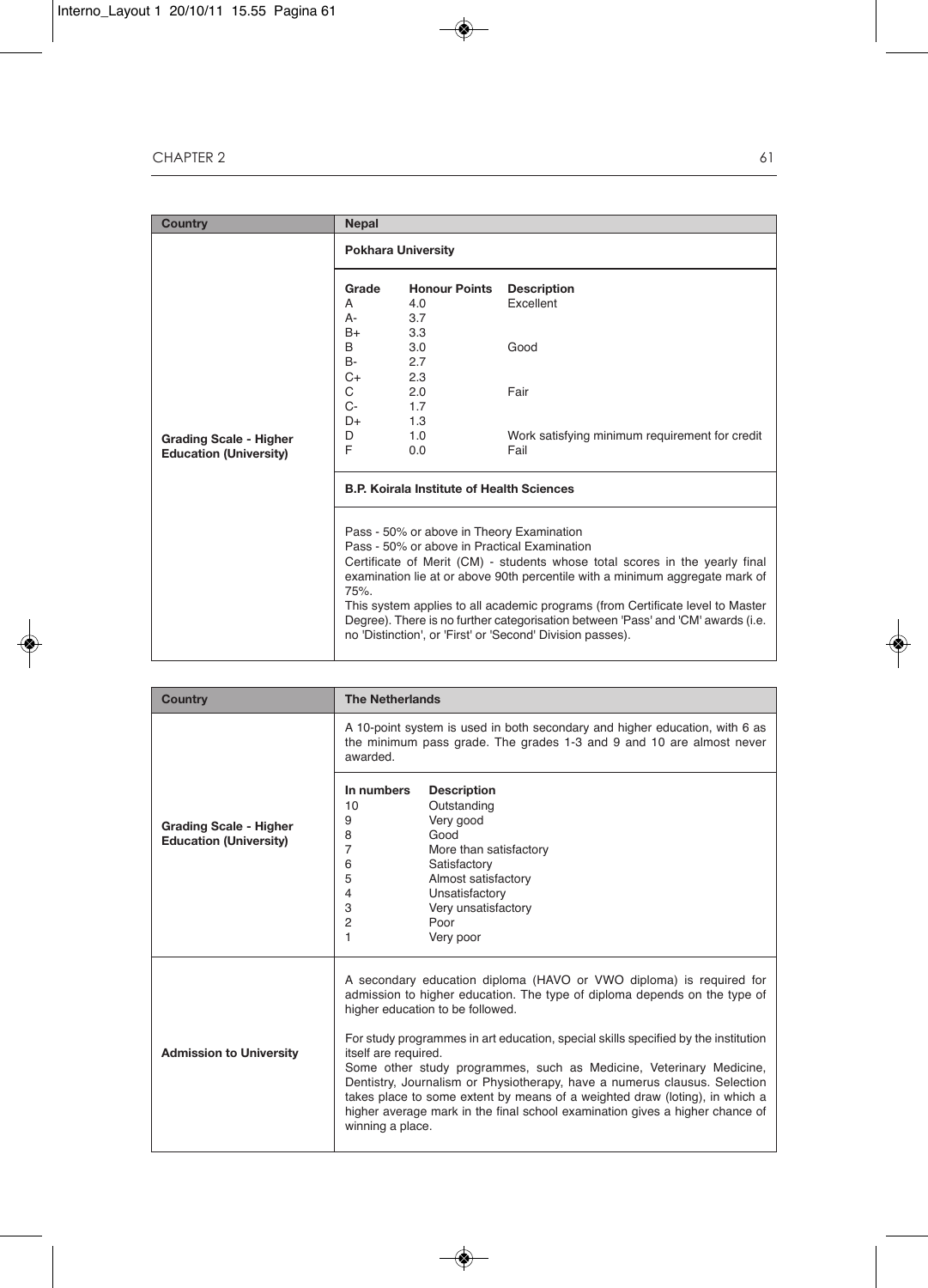| Country                                     | <b>New Zealand</b>                                                                                                                                                                                                                                                                                                                                                                                                                                                                                                                                                                                                                                                                                                             |  |  |
|---------------------------------------------|--------------------------------------------------------------------------------------------------------------------------------------------------------------------------------------------------------------------------------------------------------------------------------------------------------------------------------------------------------------------------------------------------------------------------------------------------------------------------------------------------------------------------------------------------------------------------------------------------------------------------------------------------------------------------------------------------------------------------------|--|--|
|                                             | Current system National Certificate of Educational Achievement (NCEA)                                                                                                                                                                                                                                                                                                                                                                                                                                                                                                                                                                                                                                                          |  |  |
|                                             | Qualifications divided into three levels, studied from year 11 to 13. Each subject<br>is made up of unit and achievements standards. Each standard has a number<br>of credits, normally 18-24 credits. Credits are accumulated until the<br>requirements for a NCEA Level is achieved.                                                                                                                                                                                                                                                                                                                                                                                                                                         |  |  |
|                                             | <b>NCEA - Level 1</b>                                                                                                                                                                                                                                                                                                                                                                                                                                                                                                                                                                                                                                                                                                          |  |  |
|                                             | Minimum number of credits 80 (min. 8 for numeracy and 8 for literacy standards)                                                                                                                                                                                                                                                                                                                                                                                                                                                                                                                                                                                                                                                |  |  |
|                                             | <b>NCEA - Level 2</b>                                                                                                                                                                                                                                                                                                                                                                                                                                                                                                                                                                                                                                                                                                          |  |  |
|                                             | Minimum number of credits 60 (numeracy or literacy standards)                                                                                                                                                                                                                                                                                                                                                                                                                                                                                                                                                                                                                                                                  |  |  |
|                                             | <b>NCEA - Level 3</b>                                                                                                                                                                                                                                                                                                                                                                                                                                                                                                                                                                                                                                                                                                          |  |  |
|                                             | Minimum number of credits 60                                                                                                                                                                                                                                                                                                                                                                                                                                                                                                                                                                                                                                                                                                   |  |  |
|                                             | Previous systems - High School grading scales                                                                                                                                                                                                                                                                                                                                                                                                                                                                                                                                                                                                                                                                                  |  |  |
|                                             | Until 2004 - New Zealand University Entrance, Bursaries and Scholarships<br><b>Examination</b>                                                                                                                                                                                                                                                                                                                                                                                                                                                                                                                                                                                                                                 |  |  |
| Grading Scale - High School                 | A 66-100<br>B 56-65<br>$C$ 46-55<br>D 30-45<br>E below 30<br>Students who achieve an aggregate of 300 marks or more in their best 5<br>subjects are awarded an A bursary; and a B bursary is given for an aggregate<br>of between 250 and 299 mark.                                                                                                                                                                                                                                                                                                                                                                                                                                                                            |  |  |
|                                             | Until 2003 - Sixth Form Certificate                                                                                                                                                                                                                                                                                                                                                                                                                                                                                                                                                                                                                                                                                            |  |  |
|                                             | Grades are allocated by schools on the basis of student achievement in each<br>subject taken, on a scale from 1 (highest) to 9 (lowest), where a grade of 5 is the<br>minimum.                                                                                                                                                                                                                                                                                                                                                                                                                                                                                                                                                 |  |  |
|                                             | Until 2002 - School Certificate                                                                                                                                                                                                                                                                                                                                                                                                                                                                                                                                                                                                                                                                                                |  |  |
|                                             | Until 1992 the School Certificate was assessed in 7 grades (A1, A2, B1, B2, C1,<br>C2 and D), where A1 was the highest and D the lowest. From 1993 was<br>assessed as follows:                                                                                                                                                                                                                                                                                                                                                                                                                                                                                                                                                 |  |  |
|                                             | Α<br>80-100<br>B<br>65-79<br>С<br>50-64<br>D<br>30-49<br>Е<br>under 30                                                                                                                                                                                                                                                                                                                                                                                                                                                                                                                                                                                                                                                         |  |  |
| <b>Admission to University</b><br>from 2004 | a minimum of 42 credits at level 3 or higher on the NQF, including a minimum<br>of 14 credits at level 3 or higher in each of two subjects from the 'approved<br>subject' list, with a further 14 credits at level 3 or higher taken from no more<br>than two additional domains on the NQF or approved subjects;<br>. a minimum of 14 numeracy credits at level 1 or higher in mathematics on the<br>NQF:<br>• a minimum of 8 literacy credits at level 2 or higher in English or Te Reo Mori;<br>4 credits must be in reading and 4 credits must be in writing.<br>Admission to some university degree programmes such as medicine is restricted<br>and usually requires achieving higher than a minimum specified standard. |  |  |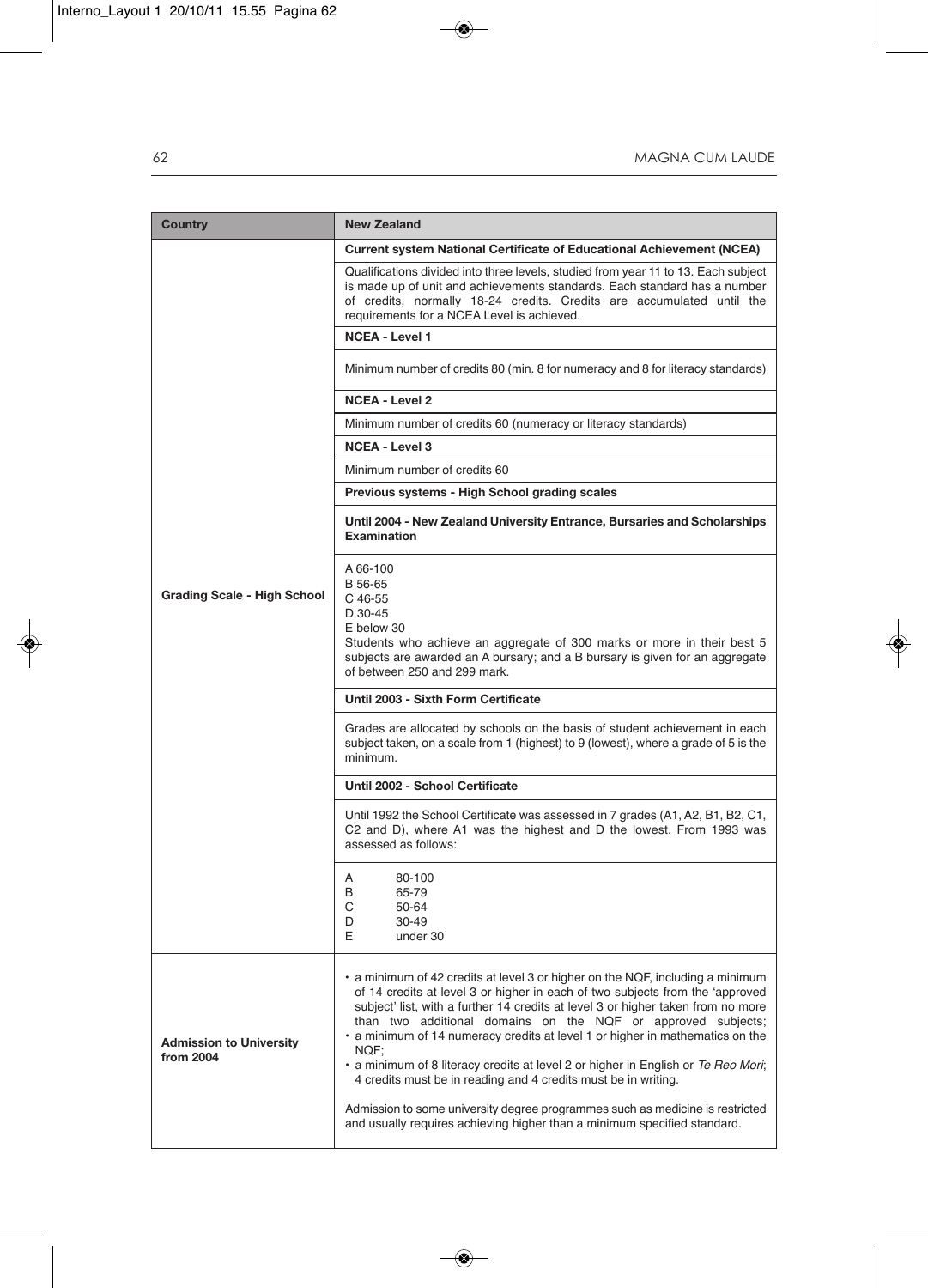| <b>Country</b>                | <b>New Zealand</b>                                  |                    |                                                       |  |
|-------------------------------|-----------------------------------------------------|--------------------|-------------------------------------------------------|--|
|                               | Grading systems vary according to the institutions. |                    |                                                       |  |
|                               | Type 4                                              |                    |                                                       |  |
|                               | Grade                                               | Mark               | <b>Description</b>                                    |  |
|                               | $A+$                                                | 86-100             | High first                                            |  |
|                               | A                                                   | 80-85              | Clear first                                           |  |
|                               | А-                                                  | 75-79              | Bare first                                            |  |
|                               | $B+$                                                | 61-74              | High second                                           |  |
|                               | B                                                   | 66-70              | Clear second                                          |  |
|                               | <b>B-</b>                                           | 62-65              | Bare second                                           |  |
|                               | C+                                                  | 58-61              | Satisfactory pass                                     |  |
|                               | C                                                   | 54-57              | Pass                                                  |  |
|                               | $C -$                                               | 50-53              | Marginal pass                                         |  |
|                               | D+                                                  | 45-49              | Marginal fail                                         |  |
|                               | D                                                   | 35-44              | Clear fail                                            |  |
|                               | D-                                                  | $0 - 34$           | Poor fail                                             |  |
|                               | Type 2                                              |                    |                                                       |  |
|                               | Grade                                               | <b>Mark</b>        | <b>Description</b>                                    |  |
|                               | $A+$                                                | $85+$              | Outstanding                                           |  |
|                               | Α                                                   | 80-84              |                                                       |  |
|                               | А-                                                  | 75-79              | Very Good                                             |  |
|                               | $B+$                                                | 70-74              |                                                       |  |
|                               | В                                                   | 65-69              | Good/Competent                                        |  |
|                               | <b>B-</b>                                           | 60-64              |                                                       |  |
| <b>Grading Scale - Higher</b> | C+                                                  | 55-59              | Satisfactory                                          |  |
| <b>Education (University)</b> | C                                                   | 50-54              |                                                       |  |
|                               | D                                                   | 40-49              | Unsatisfactory                                        |  |
|                               | E                                                   | >40                |                                                       |  |
|                               | Q                                                   |                    | Failed as mandatory<br>course requirements<br>not met |  |
|                               | Polytechnics - Type 1                               |                    |                                                       |  |
|                               | Grade                                               | <b>Mark</b>        |                                                       |  |
|                               | A+                                                  | 85-100             |                                                       |  |
|                               | Α                                                   | 80-84              |                                                       |  |
|                               | А-                                                  | 75-79              |                                                       |  |
|                               | $B+$                                                | 70-74              |                                                       |  |
|                               | B                                                   | 65-69              |                                                       |  |
|                               | B-                                                  | 60-64              |                                                       |  |
|                               | $C+$                                                | 55-59              |                                                       |  |
|                               | $\overline{C}$                                      | 50-54              |                                                       |  |
|                               | D                                                   | 40-49              |                                                       |  |
|                               | E<br>$0 - 39$                                       |                    |                                                       |  |
|                               | Polytechnics - Type 2                               |                    |                                                       |  |
|                               | Grade                                               | <b>Description</b> |                                                       |  |
|                               | Α                                                   | Pass with credit   |                                                       |  |
|                               | B                                                   | Good pass          |                                                       |  |
|                               | C                                                   | Pass               |                                                       |  |
|                               | D                                                   | Marginal fail      |                                                       |  |
|                               | F                                                   | Fail               |                                                       |  |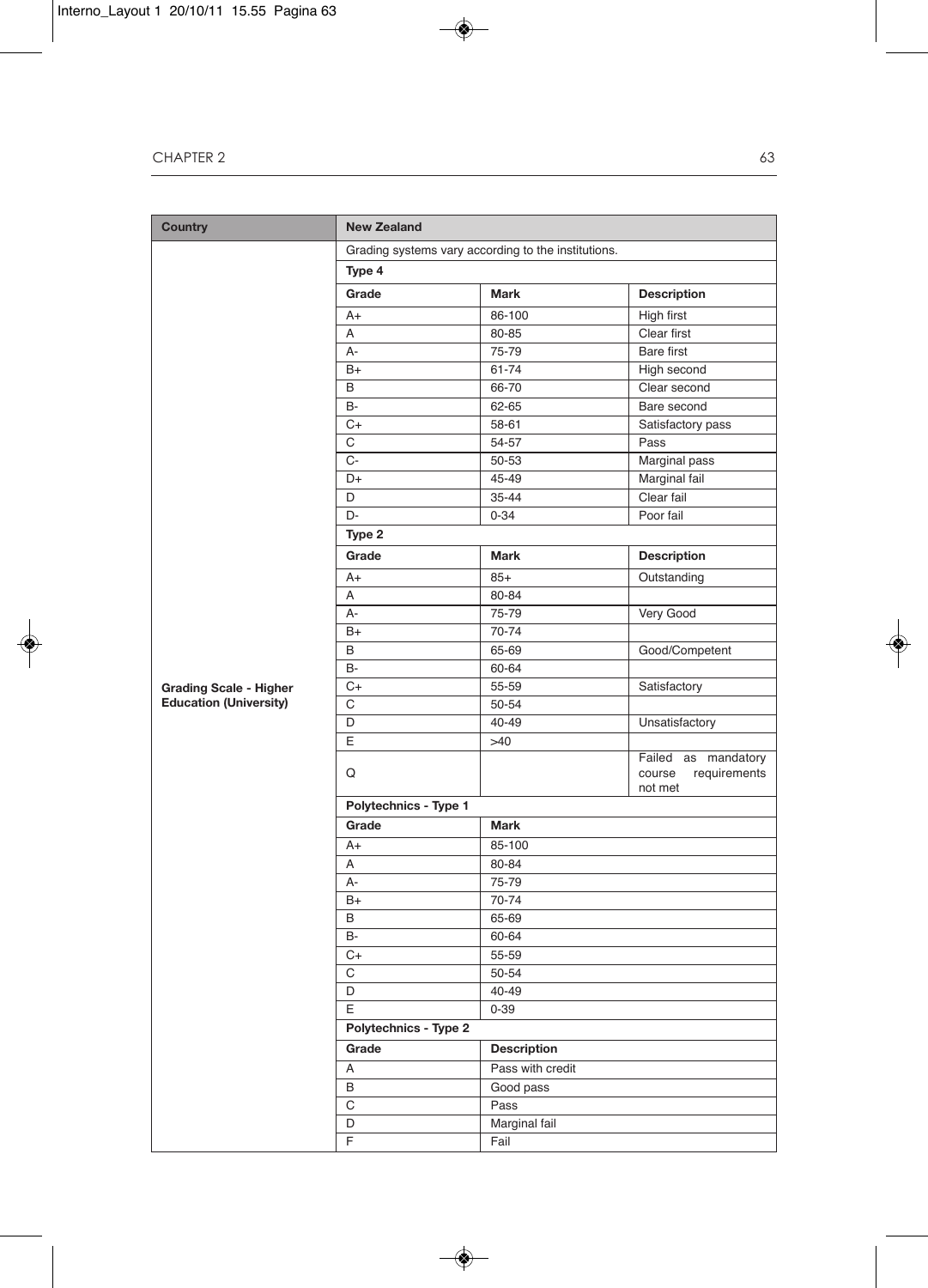| <b>Country</b>                                                 | Nigeria                                                                                                                                                                                                                                                                                           |  |
|----------------------------------------------------------------|---------------------------------------------------------------------------------------------------------------------------------------------------------------------------------------------------------------------------------------------------------------------------------------------------|--|
| Grading Scale - High School                                    | Nigeria Senior School Certificate<br>Excellent<br>1<br>2<br>Very good<br>3<br>Good<br>$4-6$<br>Credit<br>$7 - 8$<br>Pass<br>9<br>Fail                                                                                                                                                             |  |
| <b>Admission to University</b>                                 | West African Senior Secondary School Certificate achieved after 12 years<br>of global schooling. WASSCE passes with credit in five relevant subjects,<br>obtained at not more than two sittings, together with an acceptable standard in<br>the competitive University Matriculation Examination. |  |
| <b>Grading Scale - Higher</b><br><b>Education (University)</b> | <b>Bachelor and Master</b><br>% Mark<br><b>Classes</b><br>70-100<br>1 <sup>st</sup> Class<br>60-69<br>2 <sup>nd</sup> Class upper division<br>2 <sup>nd</sup> Class lower division<br>50-59<br>45-49<br>3rd Class pass<br>$40 - 44$<br>Pass                                                       |  |
|                                                                | Degree class                                                                                                                                                                                                                                                                                      |  |
|                                                                | 1 <sup>st</sup> Class Honours<br>70-100<br>2 <sup>nd</sup> Class Honours, Upper Division<br>60-69<br>2 <sup>nd</sup> Class Honours, Lower Division<br>50-59<br>3rd Class Honours/Pass<br>$40 - 49$                                                                                                |  |
| <b>Notes</b>                                                   | A limited range of professional degrees, such as Bachelor of Medicine and<br>Bachelor of Surgery (MBBS), are not classified on the Honours scale but may<br>be awarded with distinction, as a mark of special recognition for high<br>performance.                                                |  |

| <b>Country</b>                                                                                | Oman                                                                                                                                                                                                                                                                                             |                |                     |  |  |  |
|-----------------------------------------------------------------------------------------------|--------------------------------------------------------------------------------------------------------------------------------------------------------------------------------------------------------------------------------------------------------------------------------------------------|----------------|---------------------|--|--|--|
| Grading Scale - High School -<br><b>Current system - The Basic</b><br><b>Education System</b> | Since 1998 a series of reforms called the Basic education system has been<br>going on in this country. Nonetheless, it has only been implemented from year<br>1 to 8 out of 10 years in total. There are no further information on the progress<br>of the reform implementation.                 |                |                     |  |  |  |
|                                                                                               | Grading scale applied for the evaluation of the General Secondary School<br>Certificate (Science Stream). There are no information available for the<br>Secondary School Certificate (Arts Stream).                                                                                              |                |                     |  |  |  |
|                                                                                               | <b>SUBJECTS</b>                                                                                                                                                                                                                                                                                  | <b>MAXIMUM</b> | <b>MINIMUM MARK</b> |  |  |  |
|                                                                                               | Islamic Education                                                                                                                                                                                                                                                                                | 100            | 50                  |  |  |  |
| Previous system - General                                                                     | Arabic Language                                                                                                                                                                                                                                                                                  | 100            | 50                  |  |  |  |
|                                                                                               | English Language                                                                                                                                                                                                                                                                                 | 100            | 40                  |  |  |  |
| <b>Education System</b>                                                                       | Physics                                                                                                                                                                                                                                                                                          | 100            | 40                  |  |  |  |
|                                                                                               | Chemistry                                                                                                                                                                                                                                                                                        | 100            | 40                  |  |  |  |
|                                                                                               | Biology                                                                                                                                                                                                                                                                                          | 100            | 40                  |  |  |  |
|                                                                                               | <b>Mathematics</b>                                                                                                                                                                                                                                                                               | 100            | 64                  |  |  |  |
|                                                                                               | <b>TOTAL MARKS</b>                                                                                                                                                                                                                                                                               | 760            | 324                 |  |  |  |
|                                                                                               | Final qualification awarded: Omani General Certificate Examination on<br>completion of year 12, with a final average grade out of 100 per cent.                                                                                                                                                  |                |                     |  |  |  |
| <b>Admission to University</b>                                                                | A mark of min. 70% in Omani General Certificate for admission in Public HEIs.<br>A minimum grade of 90% is required to access the faculty of medicine. To<br>access different faculties from Islamic studies, it is necessary to follow a 1.5<br>year preparatory course in English and science. |                |                     |  |  |  |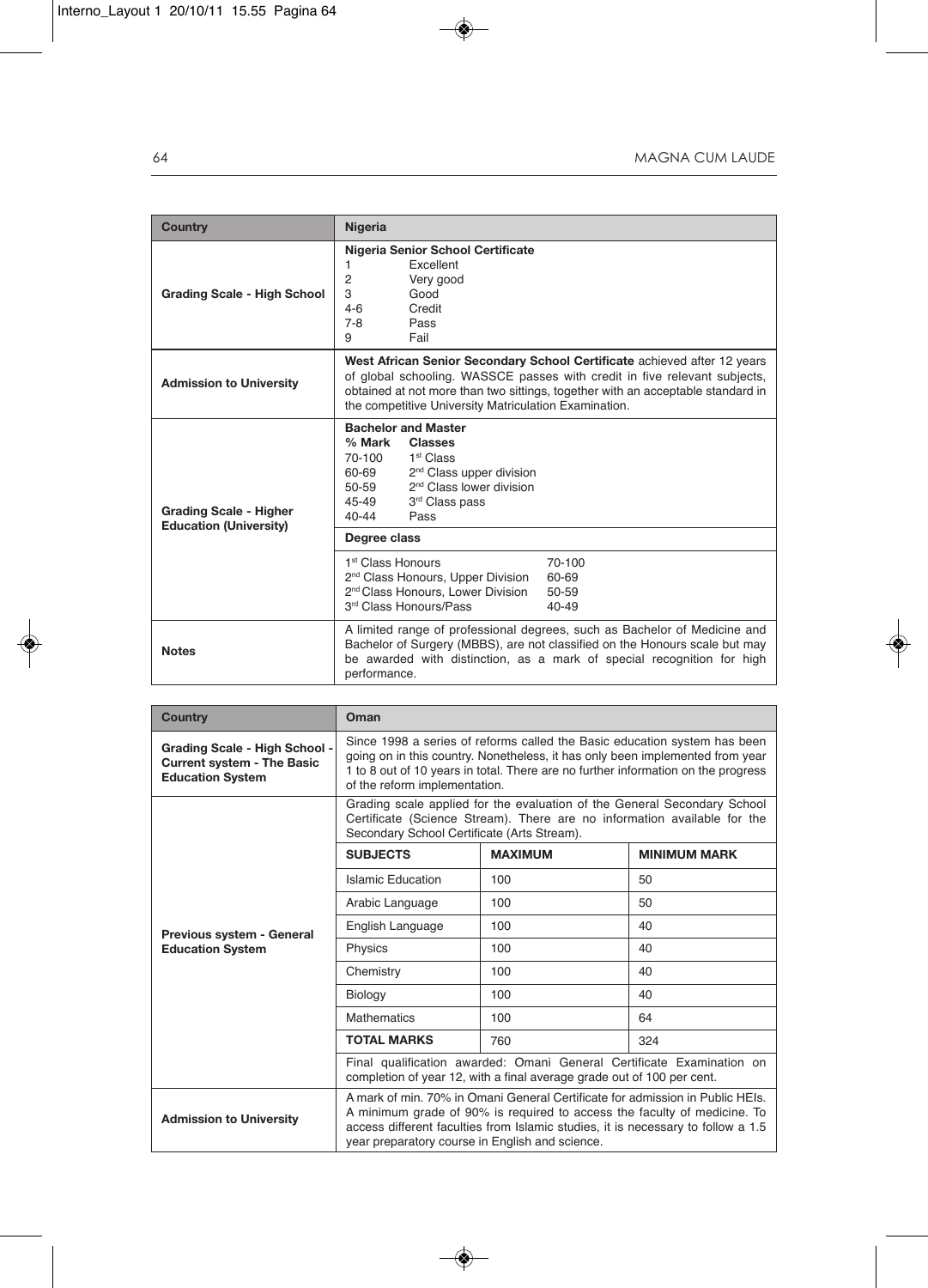| <b>Country</b>                                                                 | Oman                                                                                                                                                                              |                                                                                                                                                                                                                          |  |  |  |
|--------------------------------------------------------------------------------|-----------------------------------------------------------------------------------------------------------------------------------------------------------------------------------|--------------------------------------------------------------------------------------------------------------------------------------------------------------------------------------------------------------------------|--|--|--|
|                                                                                | <b>Sultan Qaboos University</b>                                                                                                                                                   |                                                                                                                                                                                                                          |  |  |  |
|                                                                                | <b>Course Grades - Undergraduate Studies</b>                                                                                                                                      |                                                                                                                                                                                                                          |  |  |  |
|                                                                                | Letter grade                                                                                                                                                                      | <b>Points</b>                                                                                                                                                                                                            |  |  |  |
|                                                                                | A                                                                                                                                                                                 | 4.0                                                                                                                                                                                                                      |  |  |  |
|                                                                                | А-                                                                                                                                                                                | 3.7                                                                                                                                                                                                                      |  |  |  |
|                                                                                | $B+$                                                                                                                                                                              | 3.3                                                                                                                                                                                                                      |  |  |  |
|                                                                                | B                                                                                                                                                                                 | 3.0                                                                                                                                                                                                                      |  |  |  |
|                                                                                | B-                                                                                                                                                                                | 2.7                                                                                                                                                                                                                      |  |  |  |
|                                                                                | $C+$                                                                                                                                                                              | 2.3                                                                                                                                                                                                                      |  |  |  |
|                                                                                | С                                                                                                                                                                                 | 2.0                                                                                                                                                                                                                      |  |  |  |
|                                                                                | $C-$                                                                                                                                                                              | 1.7                                                                                                                                                                                                                      |  |  |  |
|                                                                                | D+                                                                                                                                                                                | 1.3                                                                                                                                                                                                                      |  |  |  |
|                                                                                | D                                                                                                                                                                                 | 1.0                                                                                                                                                                                                                      |  |  |  |
| <b>Grading Scale - Government</b>                                              | Degree class                                                                                                                                                                      |                                                                                                                                                                                                                          |  |  |  |
| <b>Higher Education Institutions</b>                                           | Cumulative GPA of 3.75 - 4.00<br>Cumulative GPA of 3.30 - 3.74<br>Cumulative GPA of 2.75 - 3.29<br>Good<br>Cumulative GPA of 2.30 - 2.74<br>Cumulative GPA of 2.00 - 2.29<br>Pass | Distinction with Honours<br><b>Distinction</b><br>Very Good                                                                                                                                                              |  |  |  |
|                                                                                | <b>Course Grades - Postgraduate Studies (Coursework)</b>                                                                                                                          |                                                                                                                                                                                                                          |  |  |  |
|                                                                                | <b>Letter Grade</b>                                                                                                                                                               | <b>Grade Points</b>                                                                                                                                                                                                      |  |  |  |
|                                                                                | A                                                                                                                                                                                 | 60-74%                                                                                                                                                                                                                   |  |  |  |
|                                                                                | А-                                                                                                                                                                                |                                                                                                                                                                                                                          |  |  |  |
|                                                                                | B+                                                                                                                                                                                |                                                                                                                                                                                                                          |  |  |  |
|                                                                                | B                                                                                                                                                                                 |                                                                                                                                                                                                                          |  |  |  |
|                                                                                | B-                                                                                                                                                                                |                                                                                                                                                                                                                          |  |  |  |
|                                                                                | C+                                                                                                                                                                                |                                                                                                                                                                                                                          |  |  |  |
|                                                                                | C                                                                                                                                                                                 | 45-59%                                                                                                                                                                                                                   |  |  |  |
|                                                                                | <b>Sohar University</b>                                                                                                                                                           |                                                                                                                                                                                                                          |  |  |  |
|                                                                                |                                                                                                                                                                                   |                                                                                                                                                                                                                          |  |  |  |
|                                                                                | Grade                                                                                                                                                                             | <b>Descriptor</b>                                                                                                                                                                                                        |  |  |  |
| <b>Grading Scale - Other</b><br><b>Higher Education</b><br><b>Institutions</b> | $\overline{7}$<br>85-100                                                                                                                                                          | High Distinction. As for 6, with<br>consistent evidence of substantial<br>originality and insight in identifying,<br>generating and communicating<br>competing arguments, perspectives or<br>problem solving approaches. |  |  |  |
|                                                                                | 6<br>75-84                                                                                                                                                                        | Distinction. As for 5, with frequent<br>evidence of originality in defining and<br>analysing issues or problems and in<br>creating solutions.                                                                            |  |  |  |
|                                                                                | 5<br>65-74                                                                                                                                                                        | Credit.<br>Demonstrates<br>substantial<br>understanding<br>fundamental<br>of<br>concepts of the field of study and<br>ability to apply these concepts.                                                                   |  |  |  |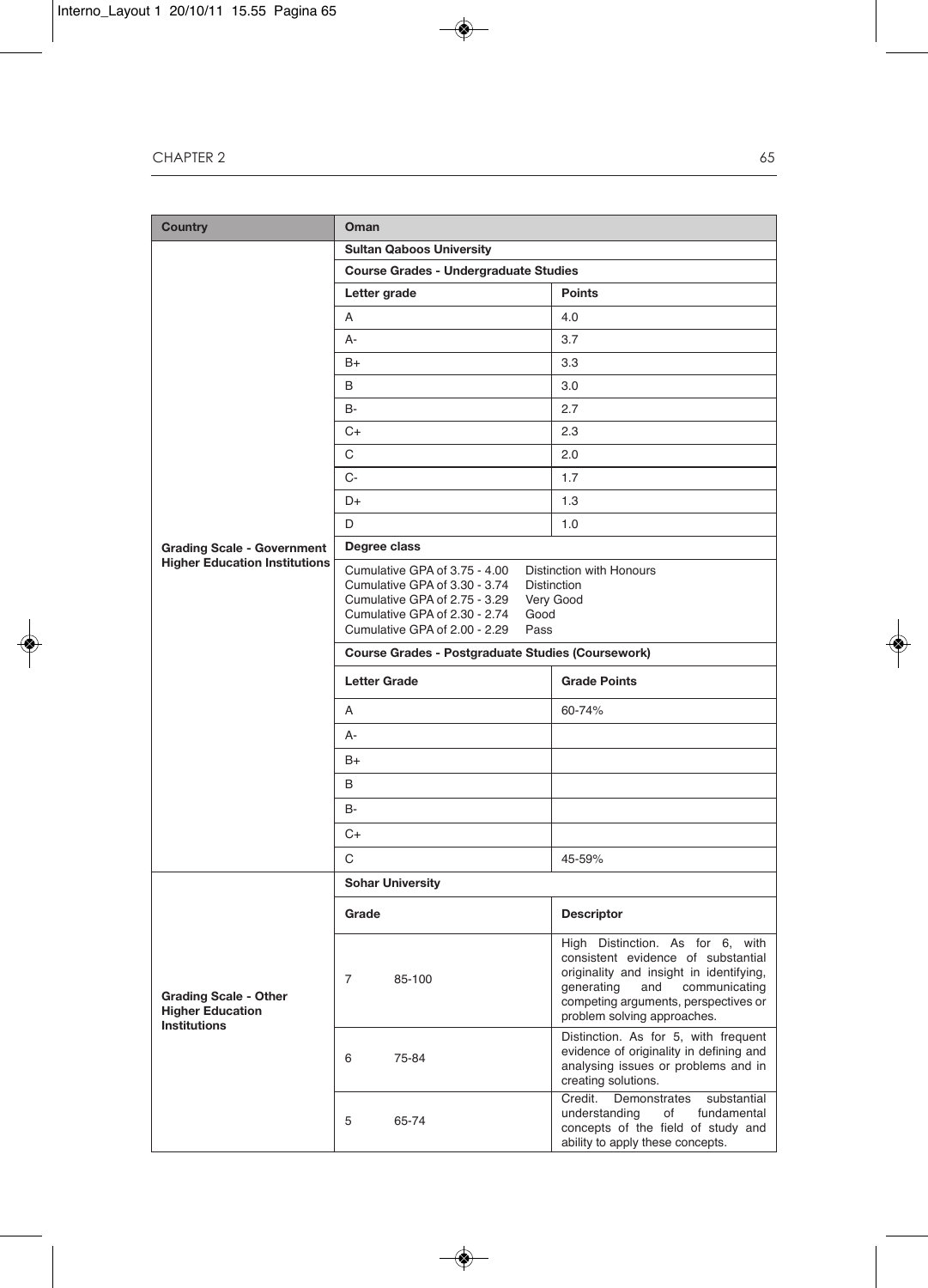| Country                                                                        | Oman                                                                                                                                                                                                                                                                                                                                                            |                                                                                                          |  |  |  |
|--------------------------------------------------------------------------------|-----------------------------------------------------------------------------------------------------------------------------------------------------------------------------------------------------------------------------------------------------------------------------------------------------------------------------------------------------------------|----------------------------------------------------------------------------------------------------------|--|--|--|
|                                                                                | 4<br>50-64                                                                                                                                                                                                                                                                                                                                                      | Pass.<br>Demonstrates<br>adequate<br>understanding and application of the<br>fundamental concepts.       |  |  |  |
|                                                                                | 3<br>45-49                                                                                                                                                                                                                                                                                                                                                      | Fail. Demonstrates partial or faulty<br>understanding of the fundamental<br>concepts.                    |  |  |  |
|                                                                                | 2<br>25-44                                                                                                                                                                                                                                                                                                                                                      | Fail. Demonstrates clear deficiencies<br>in<br>understanding<br>and<br>applying<br>fundamental concepts. |  |  |  |
|                                                                                | 1<br>$0 - 24$                                                                                                                                                                                                                                                                                                                                                   | Fail. Fails to demonstrate most or all of<br>the basic requirements of the course.                       |  |  |  |
|                                                                                | А-                                                                                                                                                                                                                                                                                                                                                              | 3.7                                                                                                      |  |  |  |
|                                                                                | B+                                                                                                                                                                                                                                                                                                                                                              | 3.3                                                                                                      |  |  |  |
|                                                                                | B                                                                                                                                                                                                                                                                                                                                                               | 3.0                                                                                                      |  |  |  |
|                                                                                | B-                                                                                                                                                                                                                                                                                                                                                              | 2.7                                                                                                      |  |  |  |
|                                                                                | C+                                                                                                                                                                                                                                                                                                                                                              | 2.3                                                                                                      |  |  |  |
|                                                                                | С                                                                                                                                                                                                                                                                                                                                                               | 2.0                                                                                                      |  |  |  |
|                                                                                | $C -$                                                                                                                                                                                                                                                                                                                                                           | 1.7                                                                                                      |  |  |  |
|                                                                                | D+                                                                                                                                                                                                                                                                                                                                                              | 1.3                                                                                                      |  |  |  |
|                                                                                | D                                                                                                                                                                                                                                                                                                                                                               | 1.0                                                                                                      |  |  |  |
|                                                                                | Minimum GPA of 4.00 is necessary for graduation                                                                                                                                                                                                                                                                                                                 |                                                                                                          |  |  |  |
|                                                                                | <b>Dhofar University</b>                                                                                                                                                                                                                                                                                                                                        |                                                                                                          |  |  |  |
|                                                                                | <b>Course Grades - Postgraduate Studies (Coursework)</b>                                                                                                                                                                                                                                                                                                        |                                                                                                          |  |  |  |
| <b>Grading Scale - Other</b><br><b>Higher Education</b><br><b>Institutions</b> | <b>Marks</b><br><b>Description</b><br>90-100<br>Outstanding<br>Excellent<br>85-89<br>Very Good<br>80-84<br>75-79<br>Good<br>70-74<br>Fair<br>60-69<br>Weak<br>60 Fail<br><b>Below</b>                                                                                                                                                                           |                                                                                                          |  |  |  |
|                                                                                | Bachelor degree graduation requires:<br>- completion of the required number of credit hours<br>- an overall minimum average mark of 65 percent<br>- a cumulative average of 70 percent in the major subjects<br>- a minimum of 45 credits in core subjects in the major, with a cumulativ<br>average of 70 percent grades of 70 percent in at least 50 credits. |                                                                                                          |  |  |  |
|                                                                                | <b>Waljat Colleges of Applied Sciences</b>                                                                                                                                                                                                                                                                                                                      |                                                                                                          |  |  |  |
|                                                                                | <b>Grade Point</b><br>Grade                                                                                                                                                                                                                                                                                                                                     |                                                                                                          |  |  |  |
|                                                                                | Excellent<br>10<br>9<br>A+                                                                                                                                                                                                                                                                                                                                      |                                                                                                          |  |  |  |
|                                                                                | 8<br>A                                                                                                                                                                                                                                                                                                                                                          |                                                                                                          |  |  |  |
|                                                                                | B+<br>7                                                                                                                                                                                                                                                                                                                                                         |                                                                                                          |  |  |  |
|                                                                                | B<br>6                                                                                                                                                                                                                                                                                                                                                          |                                                                                                          |  |  |  |
|                                                                                | С<br>5<br>D<br>4                                                                                                                                                                                                                                                                                                                                                |                                                                                                          |  |  |  |
|                                                                                | F<br>0                                                                                                                                                                                                                                                                                                                                                          |                                                                                                          |  |  |  |
|                                                                                | Degree class                                                                                                                                                                                                                                                                                                                                                    |                                                                                                          |  |  |  |
|                                                                                | CGPA of 7.00 and above $=1^{st}$ Class Pass with Distinction<br>CGPA above 5.40 to 6.99 = $1st$ Class Pass<br>CGPA 5.00 to 5.39 = $2nd$ Class Pass                                                                                                                                                                                                              |                                                                                                          |  |  |  |
|                                                                                | <b>Mazoon College</b>                                                                                                                                                                                                                                                                                                                                           |                                                                                                          |  |  |  |
|                                                                                | Grade<br>Mark %<br>Letter                                                                                                                                                                                                                                                                                                                                       |                                                                                                          |  |  |  |
|                                                                                | Excellent<br>$90 - 100$<br>A<br>B<br>$80 - 89$<br>Very Good<br>C<br>$70 - 79$<br>Good<br>D<br>$60 - 69$<br>Pass<br>F<br>Fail<br>Less than 60<br>Incomplete<br>No Marks<br>L                                                                                                                                                                                     |                                                                                                          |  |  |  |
|                                                                                | W<br>Withdrawn<br>No Marks                                                                                                                                                                                                                                                                                                                                      |                                                                                                          |  |  |  |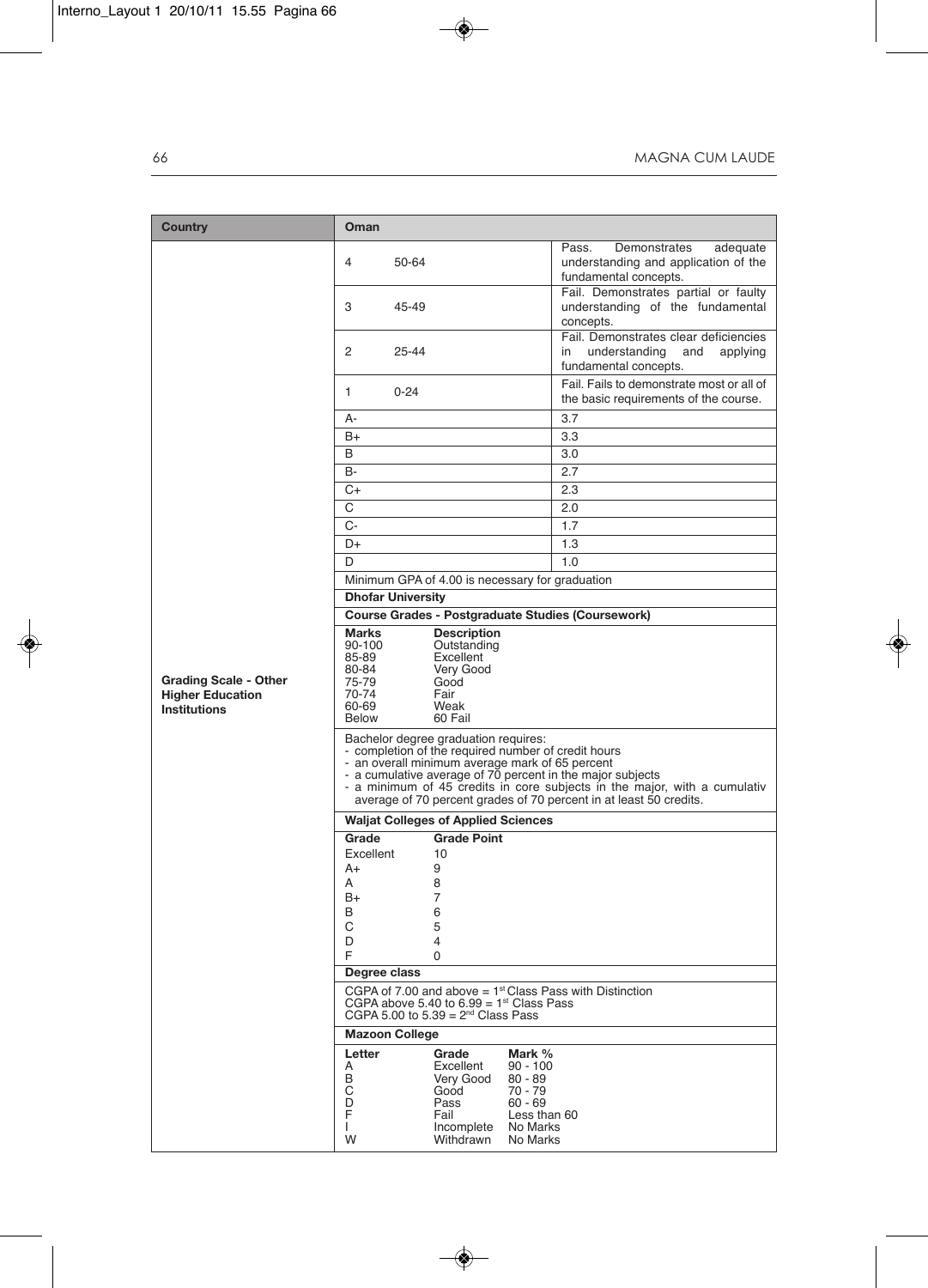| <b>Country</b>                       | <b>Pakistan</b>                                                                                                                                                                                                               |                                           |               |                            |           |                                                                    |               |                 |                                                                            |
|--------------------------------------|-------------------------------------------------------------------------------------------------------------------------------------------------------------------------------------------------------------------------------|-------------------------------------------|---------------|----------------------------|-----------|--------------------------------------------------------------------|---------------|-----------------|----------------------------------------------------------------------------|
|                                      | Grade                                                                                                                                                                                                                         |                                           |               | Mark %                     |           |                                                                    |               | Comment         |                                                                            |
|                                      | A 1                                                                                                                                                                                                                           |                                           |               | 80 or more                 |           |                                                                    | Outstanding   |                 |                                                                            |
|                                      | A                                                                                                                                                                                                                             |                                           |               | 70-79.9                    |           |                                                                    |               | Excellent       |                                                                            |
|                                      | B                                                                                                                                                                                                                             |                                           |               | 60-69.9                    |           |                                                                    |               | Very Good       |                                                                            |
|                                      | С                                                                                                                                                                                                                             |                                           |               | 50-59.9                    |           |                                                                    |               | Good            |                                                                            |
|                                      | D<br>40-49.9                                                                                                                                                                                                                  |                                           |               |                            |           |                                                                    | Fair          |                 |                                                                            |
|                                      | E                                                                                                                                                                                                                             |                                           |               | 30-39.9                    |           |                                                                    |               | Satisfactory    |                                                                            |
| <b>Grading Scale - High School</b>   | <b>Division</b>                                                                                                                                                                                                               |                                           |               |                            |           | Mark %                                                             |               |                 |                                                                            |
|                                      | <b>Distinction</b>                                                                                                                                                                                                            |                                           |               |                            |           | 75 or more                                                         |               |                 |                                                                            |
|                                      | $\mathbf{I}$                                                                                                                                                                                                                  |                                           |               |                            |           | 60 or more                                                         |               |                 |                                                                            |
|                                      | Ш                                                                                                                                                                                                                             |                                           |               |                            |           | 45-59.9                                                            |               |                 |                                                                            |
|                                      | Ш                                                                                                                                                                                                                             |                                           |               |                            |           | 33-44.9                                                            |               |                 |                                                                            |
|                                      | Fail                                                                                                                                                                                                                          |                                           |               |                            |           | Below 33                                                           |               |                 |                                                                            |
|                                      |                                                                                                                                                                                                                               | <b>High School Leaving Qualifications</b> |               |                            |           |                                                                    |               |                 |                                                                            |
|                                      |                                                                                                                                                                                                                               |                                           |               |                            |           | Secondary School Certificate & Higher Secondary School Certificate |               |                 |                                                                            |
| <b>Admission to University</b>       |                                                                                                                                                                                                                               | degree and three-year honours degree.     |               |                            |           |                                                                    |               |                 | Higher Secondary School Certificate (HSSC) gives access to a two-year pass |
|                                      |                                                                                                                                                                                                                               | <b>University of Lahore</b>               |               |                            |           |                                                                    |               |                 |                                                                            |
|                                      | Grade                                                                                                                                                                                                                         | Mark %                                    |               | 4-point GPA<br>5-point GPA |           |                                                                    | 6-point GPA   | <b>Division</b> |                                                                            |
|                                      | A                                                                                                                                                                                                                             | 80-100                                    | 3.30-4.00     |                            | 4.30-5.00 |                                                                    |               | 5.30-6.00       | <b>Distinction</b>                                                         |
|                                      | B                                                                                                                                                                                                                             | 65-79                                     | 2.50-3.29     |                            |           | $3.50 - 4.29$                                                      |               | 4.50-5.29       | First                                                                      |
|                                      | C                                                                                                                                                                                                                             | 50-64                                     | 1.80-2.49     |                            |           | 2.80-3.49                                                          |               | 3.80-4.49       | Second                                                                     |
|                                      | D                                                                                                                                                                                                                             | 40-49                                     | 1.00-1.79     |                            |           | 2.00-2.79                                                          |               | 3.00-3.79       | Third                                                                      |
|                                      | F<br>Below 40                                                                                                                                                                                                                 |                                           | $0.00 - 0.99$ |                            | 1.00-1.99 |                                                                    | $2.00 - 2.99$ | Fail            |                                                                            |
| <b>Current Grading System -</b>      | *The conversions shown in the table were approved by the Higher Education<br>Commission, but they are not used consistently at all institutions. Always<br>necessary to check the grading system explained on the transcript. |                                           |               |                            |           |                                                                    |               |                 |                                                                            |
| <b>Higher Education (University)</b> | Mark %<br>Grade                                                                                                                                                                                                               |                                           |               |                            |           | Grade points                                                       |               |                 |                                                                            |
|                                      | A                                                                                                                                                                                                                             |                                           |               | 90-100                     |           |                                                                    |               | 4.0             |                                                                            |
|                                      | BA                                                                                                                                                                                                                            |                                           |               | 85-89                      |           |                                                                    |               | 3.5             |                                                                            |
|                                      | B                                                                                                                                                                                                                             |                                           |               | 80-84                      |           |                                                                    |               | 3.0             |                                                                            |
|                                      | CВ                                                                                                                                                                                                                            |                                           |               | 75-79                      |           |                                                                    | 2.5           |                 |                                                                            |
|                                      | C                                                                                                                                                                                                                             |                                           |               | 70-74                      |           |                                                                    | 2.0           |                 |                                                                            |
|                                      | DC                                                                                                                                                                                                                            |                                           |               | 65-69                      |           |                                                                    | 1.5           |                 |                                                                            |
|                                      | D                                                                                                                                                                                                                             |                                           |               | 60-64                      |           |                                                                    |               | 1.0             |                                                                            |
|                                      | E                                                                                                                                                                                                                             |                                           |               | Below 60                   |           |                                                                    |               | 0.0             |                                                                            |
|                                      | Mark %                                                                                                                                                                                                                        |                                           |               |                            |           | <b>Division (or Class)</b>                                         |               |                 |                                                                            |
|                                      | 75 or more                                                                                                                                                                                                                    |                                           |               |                            |           | Distinction or Honours                                             |               |                 |                                                                            |
| <b>Previous Grading System -</b>     | 60-74                                                                                                                                                                                                                         |                                           |               |                            |           | т                                                                  |               |                 |                                                                            |
| <b>Higher Education (University)</b> | 45-59                                                                                                                                                                                                                         |                                           |               |                            |           | Ш                                                                  |               |                 |                                                                            |
|                                      | 33-44                                                                                                                                                                                                                         |                                           |               |                            |           | III - Pass                                                         |               |                 |                                                                            |
|                                      | Below 33                                                                                                                                                                                                                      |                                           | Fail          |                            |           |                                                                    |               |                 |                                                                            |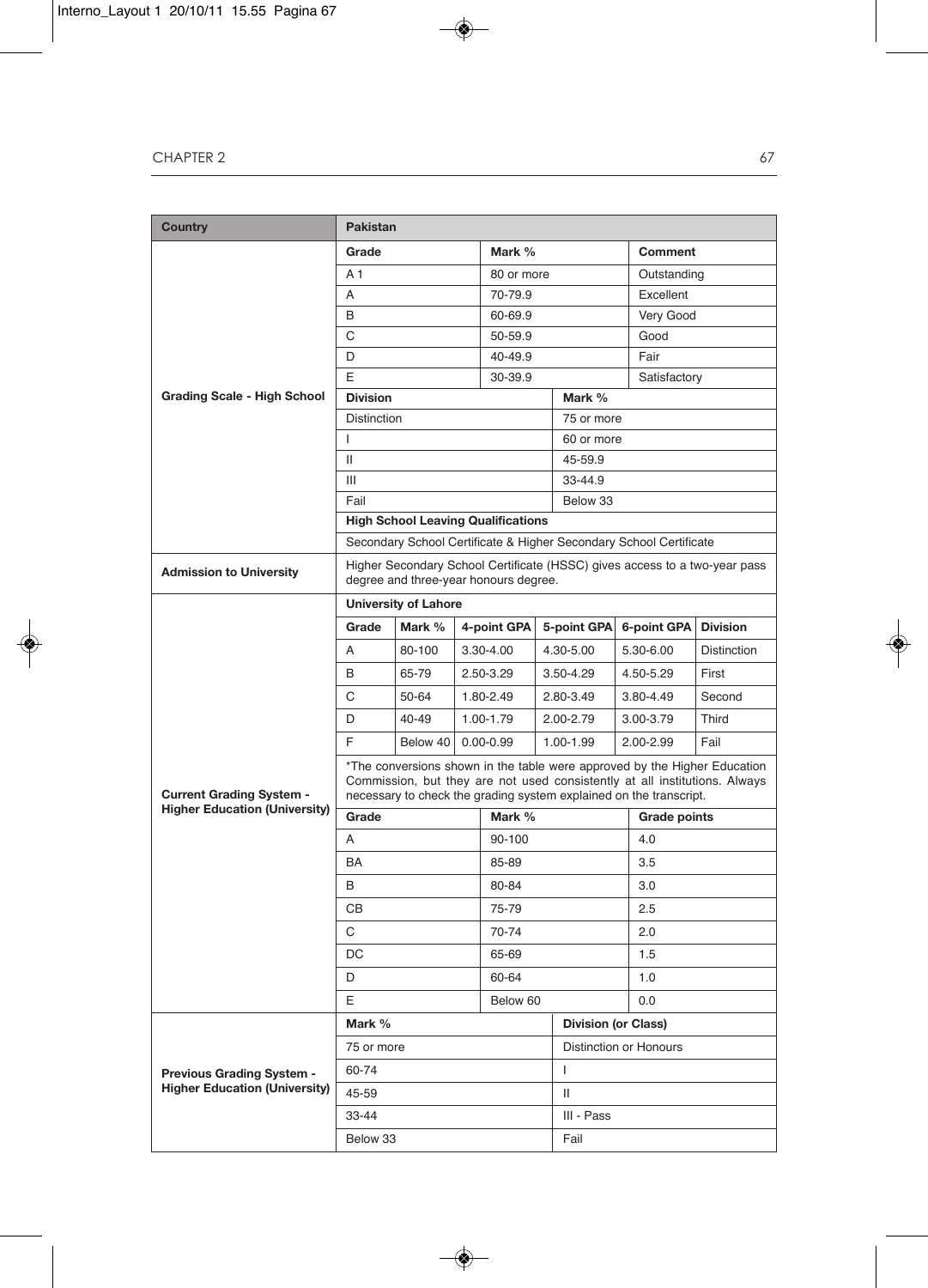| Country                                                                     | <b>Palestine</b>                                                 |                                                                                                  |                                      |                                                                                       |  |
|-----------------------------------------------------------------------------|------------------------------------------------------------------|--------------------------------------------------------------------------------------------------|--------------------------------------|---------------------------------------------------------------------------------------|--|
|                                                                             | Percentage                                                       |                                                                                                  |                                      | <b>Description</b>                                                                    |  |
|                                                                             | 90-100                                                           |                                                                                                  |                                      | Excellent                                                                             |  |
|                                                                             | 80-89                                                            |                                                                                                  |                                      | Very Good                                                                             |  |
| <b>Grading Scale - High School</b>                                          | 70-79                                                            |                                                                                                  |                                      | Good                                                                                  |  |
|                                                                             | 60-69                                                            |                                                                                                  |                                      | Acceptable                                                                            |  |
|                                                                             | 50-59                                                            |                                                                                                  |                                      | Poor (Pass)                                                                           |  |
|                                                                             | $0 - 49$                                                         |                                                                                                  |                                      | Fail                                                                                  |  |
| <b>Admission to University</b>                                              | N.A.                                                             |                                                                                                  |                                      |                                                                                       |  |
| <b>Grading Scale - Higher</b><br><b>Education</b><br>(Bethlehem University) | Letter Grade<br>A<br>$B+$<br>B<br>C+<br>C<br>D+<br>$\frac{D}{F}$ | Percentage<br>90 and above<br>85-89<br>80-84<br>75-79<br>70-74<br>65-69<br>60-64<br>59 and below | Excellent<br>Good<br>Average<br>Fail | <b>Desription</b><br>Very Good<br>Above average<br>Below average<br>Pass (borderline) |  |

| Country                                                        | Peru                                                                                                                                                                                                                                                            |                    |              |  |  |  |
|----------------------------------------------------------------|-----------------------------------------------------------------------------------------------------------------------------------------------------------------------------------------------------------------------------------------------------------------|--------------------|--------------|--|--|--|
|                                                                | Grade                                                                                                                                                                                                                                                           | <b>Description</b> | English      |  |  |  |
|                                                                | 16-20                                                                                                                                                                                                                                                           | Excelente          | Excellent    |  |  |  |
|                                                                | $14 - 15$                                                                                                                                                                                                                                                       | Muy bueno          | Very Good    |  |  |  |
| <b>Grading Scale - Higher</b><br><b>Education (University)</b> | 13-13.5                                                                                                                                                                                                                                                         | <b>Bueno</b>       | Good         |  |  |  |
|                                                                | $11 - 12$                                                                                                                                                                                                                                                       | Aprobado           | Satisfactory |  |  |  |
|                                                                | $0 - 10$                                                                                                                                                                                                                                                        | Fail               |              |  |  |  |
| <b>Notes</b>                                                   | The grading scale above is used with great variation among the institutions: in<br>some cases 13 is the maximum grade awarded, in some other 19 or 20.<br>Sometimes institutions also provide the student's rank within the class and the<br>size of the class. |                    |              |  |  |  |

| <b>Country</b>                | <b>Philippines</b>                                                                                         |                  |              |  |  |  |
|-------------------------------|------------------------------------------------------------------------------------------------------------|------------------|--------------|--|--|--|
|                               | <b>Descriptive</b>                                                                                         | Percentage grade | Letter grade |  |  |  |
|                               | Excellent                                                                                                  | 95-100           | A            |  |  |  |
|                               | Very Good                                                                                                  | 90-94            | $B+$         |  |  |  |
|                               | Good                                                                                                       | 85-89            | B            |  |  |  |
|                               | Satisfactory                                                                                               | 80-84            | <b>B-</b>    |  |  |  |
|                               | Fairly satisfactory                                                                                        | 75-79            | C            |  |  |  |
| <b>Grading Scale - Higher</b> | Needs special help                                                                                         | 74 or less       | F            |  |  |  |
| <b>Education (University)</b> | This is the main grading scale in use, although grading systems may vary based<br>on institutions.         |                  |              |  |  |  |
|                               | Alternative grading scale                                                                                  |                  |              |  |  |  |
|                               | 1 Excellent;<br>1.25, 1.5, 1.75 Very good<br>2.0, 2.5 Good<br>3.0 Fair<br>4.0 Conditional fail<br>5.0 Fail |                  |              |  |  |  |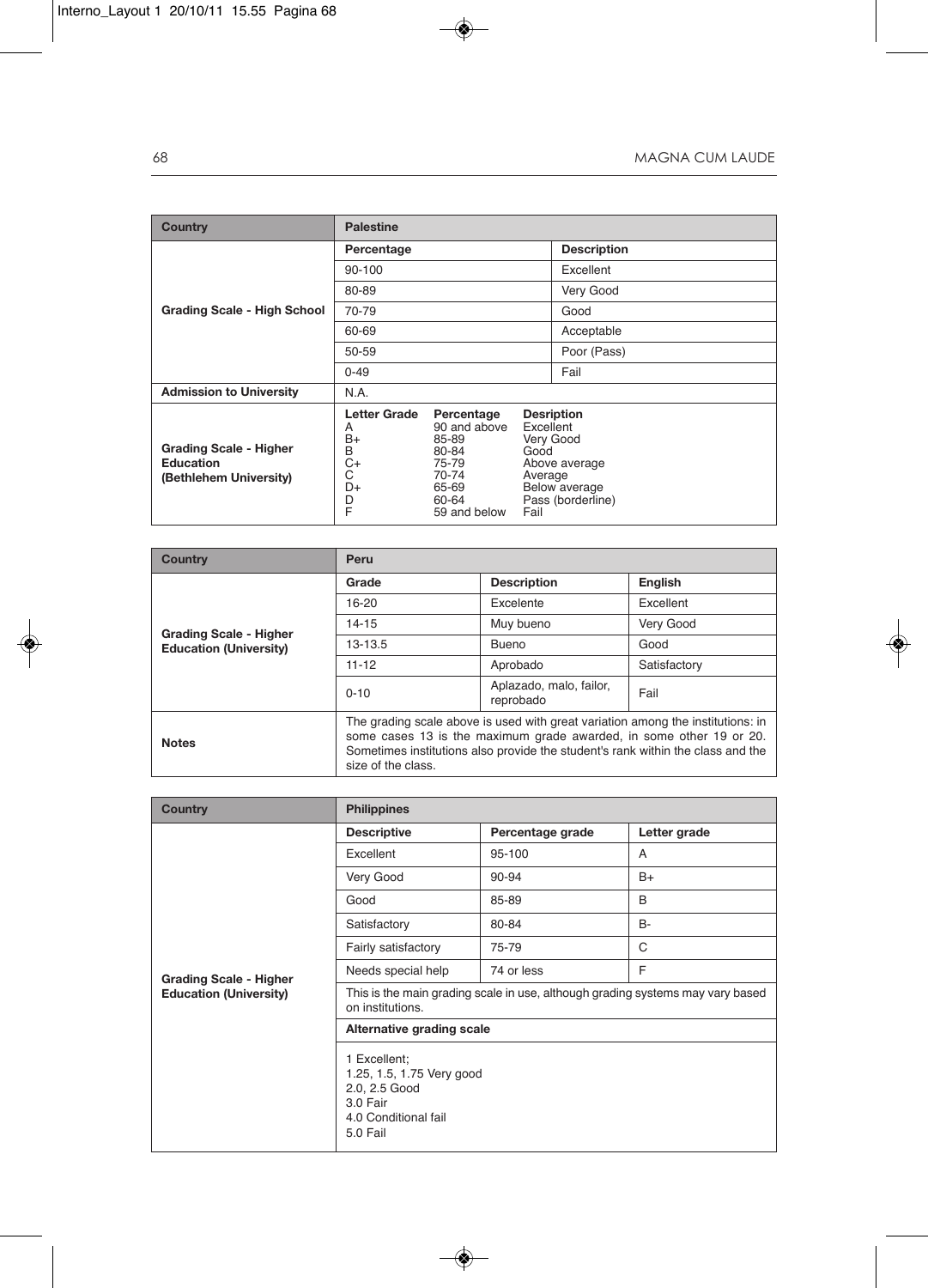| Country                                                        | <b>Philippines</b>                                                                                                                                                                                                             |                  |              |  |  |  |
|----------------------------------------------------------------|--------------------------------------------------------------------------------------------------------------------------------------------------------------------------------------------------------------------------------|------------------|--------------|--|--|--|
| <b>Admission to University</b>                                 | Admission is based on:<br>- the weighted average of the first three years of high school;<br>- the performance in the entrance examination of the particular institution and<br>on other requirements of specific departments. |                  |              |  |  |  |
|                                                                | <b>Descriptive</b>                                                                                                                                                                                                             | Percentage grade | Letter grade |  |  |  |
|                                                                | Excellent                                                                                                                                                                                                                      | 95-100           | A            |  |  |  |
|                                                                | Very Good                                                                                                                                                                                                                      | 90-94            | $B+$         |  |  |  |
| <b>Grading Scale -</b><br><b>Higher Education (University)</b> | Good                                                                                                                                                                                                                           | 85-89            | B            |  |  |  |
|                                                                | Satisfactory                                                                                                                                                                                                                   | 80-84            | <b>B-</b>    |  |  |  |
|                                                                | Fairly satisfactory                                                                                                                                                                                                            | 75-79            | C            |  |  |  |
|                                                                | Needs special help                                                                                                                                                                                                             | 74 or less       | F            |  |  |  |

| <b>Country</b>                                                 | Portugal                                                                                                                                                                                                                                                  |                                                                             |  |  |  |
|----------------------------------------------------------------|-----------------------------------------------------------------------------------------------------------------------------------------------------------------------------------------------------------------------------------------------------------|-----------------------------------------------------------------------------|--|--|--|
| <b>Grading Scale - High School</b>                             | At the primary, preparatory, and general unified stages of school education, grading<br>is on a scale of 1 to 5. In years 10-12, it is on a scale of 1 to 20. Students must<br>obtain a minimum grade of 10 to progress to the next year in each subject. |                                                                             |  |  |  |
| <b>Admission to University</b>                                 | N.A.                                                                                                                                                                                                                                                      |                                                                             |  |  |  |
|                                                                | Undergraduate education:                                                                                                                                                                                                                                  |                                                                             |  |  |  |
|                                                                | <b>Mark</b>                                                                                                                                                                                                                                               | <b>Description</b>                                                          |  |  |  |
| <b>Grading Scale - Higher</b><br><b>Education (University)</b> | 20                                                                                                                                                                                                                                                        | Muito Bom com distinçao e Honor<br>(Very Good with distinction and honours) |  |  |  |
|                                                                | 18-19                                                                                                                                                                                                                                                     | Muito Bom com distincao<br>(Very Good with distinction)                     |  |  |  |
|                                                                | $16 - 17$                                                                                                                                                                                                                                                 | Bom com distinçao (Good with distinction)                                   |  |  |  |
|                                                                | $14 - 15$                                                                                                                                                                                                                                                 | Bom (Good)                                                                  |  |  |  |
|                                                                | $10 - 13$                                                                                                                                                                                                                                                 | Suficiente (Satisfactory)                                                   |  |  |  |
|                                                                | $0 - 10$                                                                                                                                                                                                                                                  | Insuficiente (Fail)                                                         |  |  |  |
|                                                                | Master degree:                                                                                                                                                                                                                                            |                                                                             |  |  |  |
| Post graduate education -<br>Degree classes                    | Aprovado com a classificação de Bom<br>(Approved with the classification of Good)<br>Aprovado com a classificaço de Muito Bom<br>(Approved with the classification of Very Good)                                                                          |                                                                             |  |  |  |
|                                                                | Doctoral degree:                                                                                                                                                                                                                                          |                                                                             |  |  |  |
|                                                                | Aprovado com Distincao (Approved with distinction)<br>Aprovado com Distinçao e Honor (Approved with distinction and honours)                                                                                                                              |                                                                             |  |  |  |

| <b>Country</b>                     | Samoa                                                                                     |                                      |  |  |
|------------------------------------|-------------------------------------------------------------------------------------------|--------------------------------------|--|--|
|                                    | <b>Pacific Senior Secondary Certificate</b>                                               |                                      |  |  |
|                                    | Marked on a 9-point scale for each subject, where 9 is the highest mark and 1 the lowest. |                                      |  |  |
| <b>Grading Scale - High School</b> | Grade                                                                                     | Comment                              |  |  |
|                                    | Grade 1                                                                                   | Excellent standard of achievement    |  |  |
|                                    | Grade 2                                                                                   | Very high standard of achievement    |  |  |
|                                    | Grade 3                                                                                   | High standard of achievement         |  |  |
|                                    | Grade 4                                                                                   | Good standard of achievement         |  |  |
| <b>Certificates</b>                | Grade 5                                                                                   | Satisfactory standard of achievement |  |  |
|                                    | Grade 6                                                                                   | Adequate standard of achievement     |  |  |
|                                    | Grade 7                                                                                   | Some achievement                     |  |  |
|                                    | Grade 8                                                                                   | Lower level of achievement           |  |  |
|                                    | Grade 9                                                                                   | Lower level of achievement           |  |  |
|                                    | Kiribati National Certificate                                                             |                                      |  |  |
|                                    | Marked on a 9-point scale, where 9 is the highest mark and 1 the lowest.                  |                                      |  |  |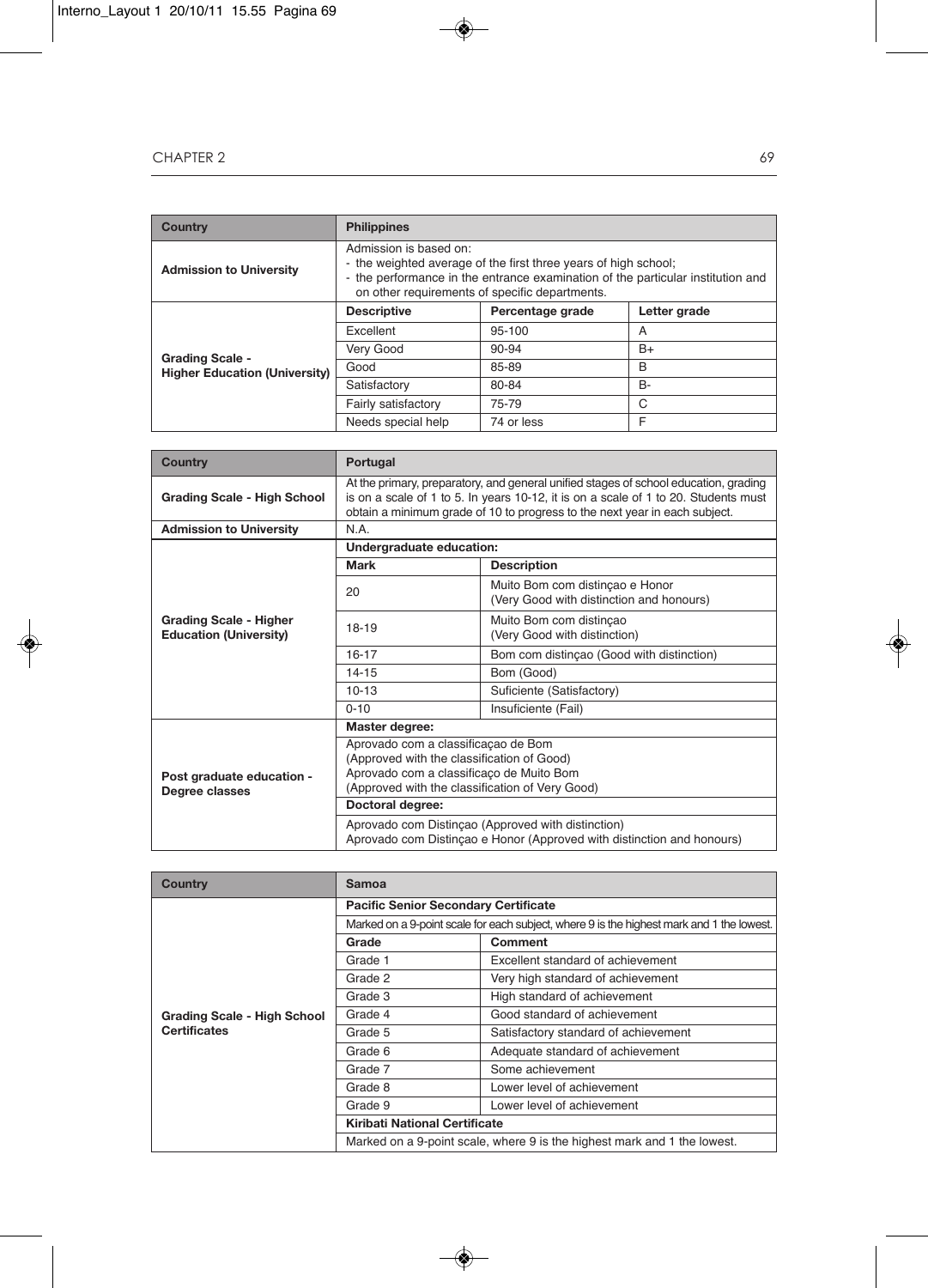| <b>Country</b>                                            | <b>Samoa</b>                                                                                                                                                                          |                                                                                                                                                                                                                                 |  |  |  |  |  |
|-----------------------------------------------------------|---------------------------------------------------------------------------------------------------------------------------------------------------------------------------------------|---------------------------------------------------------------------------------------------------------------------------------------------------------------------------------------------------------------------------------|--|--|--|--|--|
|                                                           | Examination                                                                                                                                                                           | New Zealand University Entrance, Bursaries and Scholarships                                                                                                                                                                     |  |  |  |  |  |
|                                                           | A                                                                                                                                                                                     | 66 - 100                                                                                                                                                                                                                        |  |  |  |  |  |
|                                                           | B                                                                                                                                                                                     | 56-65                                                                                                                                                                                                                           |  |  |  |  |  |
|                                                           | С                                                                                                                                                                                     | 46-55                                                                                                                                                                                                                           |  |  |  |  |  |
|                                                           | D                                                                                                                                                                                     | $30 - 45$                                                                                                                                                                                                                       |  |  |  |  |  |
| <b>Grading Scale - High School</b><br><b>Certificates</b> | E                                                                                                                                                                                     | below 30                                                                                                                                                                                                                        |  |  |  |  |  |
|                                                           | Students who achieve an aggregate of 300 marks or more in their best 5<br>subjects are awarded an A bursary and a B bursary is given for an aggregate of<br>between 250 and 299 mark. |                                                                                                                                                                                                                                 |  |  |  |  |  |
|                                                           | <b>New Zealand School Certificate</b>                                                                                                                                                 |                                                                                                                                                                                                                                 |  |  |  |  |  |
|                                                           | assessed as follows:                                                                                                                                                                  | Until 1992 the School Certificate was assessed in 7 grades (A1, A2, B1, B2,<br>C1, C2 and D), where A1 was the highest and D the lowest. From 1993 was                                                                          |  |  |  |  |  |
|                                                           | A                                                                                                                                                                                     | 80-100%                                                                                                                                                                                                                         |  |  |  |  |  |
|                                                           | B                                                                                                                                                                                     | 65-79%                                                                                                                                                                                                                          |  |  |  |  |  |
|                                                           | C                                                                                                                                                                                     | 50-64%                                                                                                                                                                                                                          |  |  |  |  |  |
|                                                           | D<br>30-49%                                                                                                                                                                           |                                                                                                                                                                                                                                 |  |  |  |  |  |
|                                                           | Ε                                                                                                                                                                                     | under 30%                                                                                                                                                                                                                       |  |  |  |  |  |
| <b>Admission to University</b>                            | N.A.                                                                                                                                                                                  |                                                                                                                                                                                                                                 |  |  |  |  |  |
|                                                           | <b>Preliminary/Foundation Programmes</b>                                                                                                                                              |                                                                                                                                                                                                                                 |  |  |  |  |  |
|                                                           | Marked on a 9-point scale, where 9 is the highest mark and 1 the lowest.                                                                                                              |                                                                                                                                                                                                                                 |  |  |  |  |  |
|                                                           | University of the South Pacific                                                                                                                                                       |                                                                                                                                                                                                                                 |  |  |  |  |  |
| <b>Grading Scale - Higher</b><br><b>Education</b>         | Subject marking:<br>Pass grades<br>A+<br>A<br>$B+$<br>B<br>C+<br>С<br>R<br>S<br>Aeg<br>Comp<br><b>Fail grades</b><br>D<br>Ε<br>X<br>for 60%.                                          | <b>Comments</b><br>(Restricted pass)<br>(Supplementary pass)<br>(Aegrotat pass)<br>(Compassionate pass)<br><b>Comments</b><br>(Incomplete)<br>* in all subjects coursework counts for 40% of the final mark and the examination |  |  |  |  |  |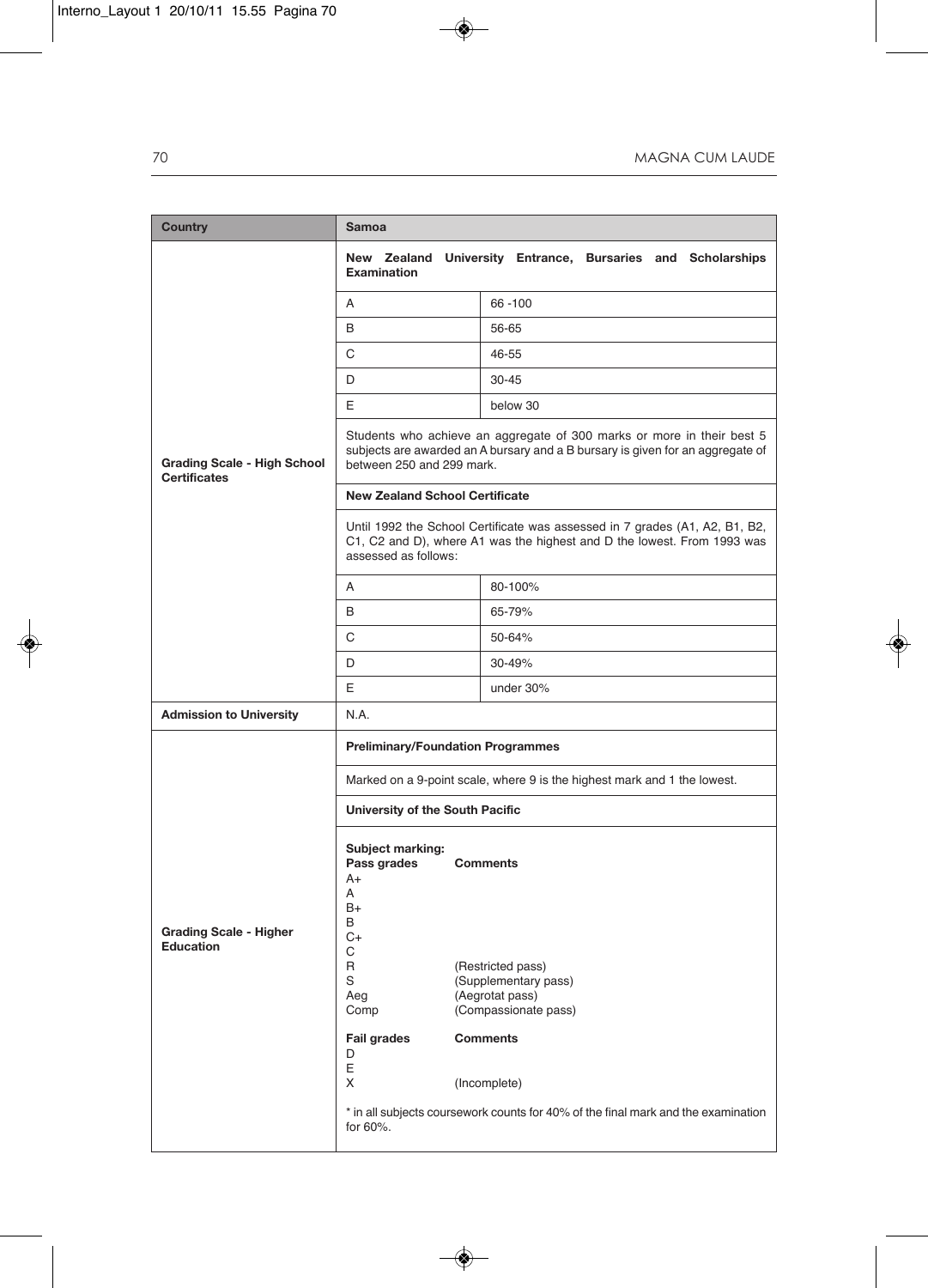| <b>Country</b>                       | Saudi Arabia                                                                                                                                                                                                                                                                                                                                                                                                                  |                  |              |                    |             |                |
|--------------------------------------|-------------------------------------------------------------------------------------------------------------------------------------------------------------------------------------------------------------------------------------------------------------------------------------------------------------------------------------------------------------------------------------------------------------------------------|------------------|--------------|--------------------|-------------|----------------|
|                                      | Mark                                                                                                                                                                                                                                                                                                                                                                                                                          |                  |              | <b>Description</b> |             |                |
|                                      | 85%-100%                                                                                                                                                                                                                                                                                                                                                                                                                      |                  |              | Excellent          |             |                |
| <b>Grading Scale - High School</b>   | 75%-84%                                                                                                                                                                                                                                                                                                                                                                                                                       |                  |              | Very good          |             |                |
|                                      | 65%-74%                                                                                                                                                                                                                                                                                                                                                                                                                       |                  |              | Good               |             |                |
|                                      | 50%-64%                                                                                                                                                                                                                                                                                                                                                                                                                       |                  |              | Fair               |             |                |
|                                      | below 50%                                                                                                                                                                                                                                                                                                                                                                                                                     |                  |              | Fail               |             |                |
| <b>Admission to University</b>       | The final mark for the General Secondary Education Certificate (Tawjihiyah)<br>is determined by a combination of classroom performance and the final marks<br>in the third year of secondary school (year 12). The min. mark is 50% for subject<br>examination. Classroom work covers 30% while examination makes up for 70%<br>of the final mark. A General aptitude test has been recently introduced at some<br>faculties. |                  |              |                    |             |                |
|                                      | Percentage                                                                                                                                                                                                                                                                                                                                                                                                                    | Grade            |              | Letter grade       | 4-point GPA | 5-point GPA    |
|                                      | 95-100                                                                                                                                                                                                                                                                                                                                                                                                                        | Exceptional      | $A+$         |                    | 4.00        | 5.00           |
|                                      | $90 - 95$                                                                                                                                                                                                                                                                                                                                                                                                                     | Excellent        | A            |                    | 3.75        | 4.50           |
|                                      | 85-90                                                                                                                                                                                                                                                                                                                                                                                                                         | Superior         | $B+$         |                    | 3.50        | 4.00           |
|                                      | 80-85                                                                                                                                                                                                                                                                                                                                                                                                                         | Very Good        | B            |                    | 3.00        | 3.50           |
| <b>Current Grading System -</b>      | 75-80                                                                                                                                                                                                                                                                                                                                                                                                                         | Above Average    | $C+$         |                    | 2.50        | 3.00           |
| <b>Higher Education (University)</b> | $70 - 75$                                                                                                                                                                                                                                                                                                                                                                                                                     | Good             | $\mathsf{C}$ |                    | 2.00        | 2.50           |
|                                      | 65-70                                                                                                                                                                                                                                                                                                                                                                                                                         | <b>High Pass</b> | D+           |                    | 1.50        | 2.00           |
|                                      | 60-65                                                                                                                                                                                                                                                                                                                                                                                                                         | Pass             | D            |                    | 1.00        | 1.50           |
|                                      | Less than 60                                                                                                                                                                                                                                                                                                                                                                                                                  | Fail             | F            |                    | 0.00        | Less than 1.00 |
|                                      | *Grading scales vary in the different institutions the outline is a summary of the<br>most common systems.                                                                                                                                                                                                                                                                                                                    |                  |              |                    |             |                |

| <b>Country</b>                     | <b>Serbia</b>     |                             |  |
|------------------------------------|-------------------|-----------------------------|--|
|                                    | Grade             | <b>Description</b>          |  |
|                                    | 5                 | Excellent                   |  |
| <b>Grading Scale - High School</b> | $\overline{4}$    | Very Good                   |  |
|                                    | 3                 | Good                        |  |
|                                    | $\overline{2}$    | Satisfactory                |  |
|                                    | $\mathbf{1}$      | Unsatisfactory (Fail grade) |  |
| <b>Admission to University</b>     | N.A.              |                             |  |
|                                    | Before 2006       |                             |  |
|                                    | A                 | Excellent                   |  |
|                                    | B                 | Very Good                   |  |
|                                    | $\mathcal{C}$     | Good                        |  |
|                                    | D                 | Satisfactory                |  |
|                                    | E                 | Unsatisfactory              |  |
| <b>Grading Scale - Higher</b>      | <b>After 2006</b> |                             |  |
| <b>Education (University)</b>      | 10                | Excellent                   |  |
|                                    | 9                 | Very Good                   |  |
|                                    | 8                 | Good                        |  |
|                                    | $\overline{7}$    | Satisfactory                |  |
|                                    | 6                 | Fair                        |  |
|                                    | 5                 | Unsatisfactory (Fail grade) |  |
|                                    | $4 - 1$           | Fail                        |  |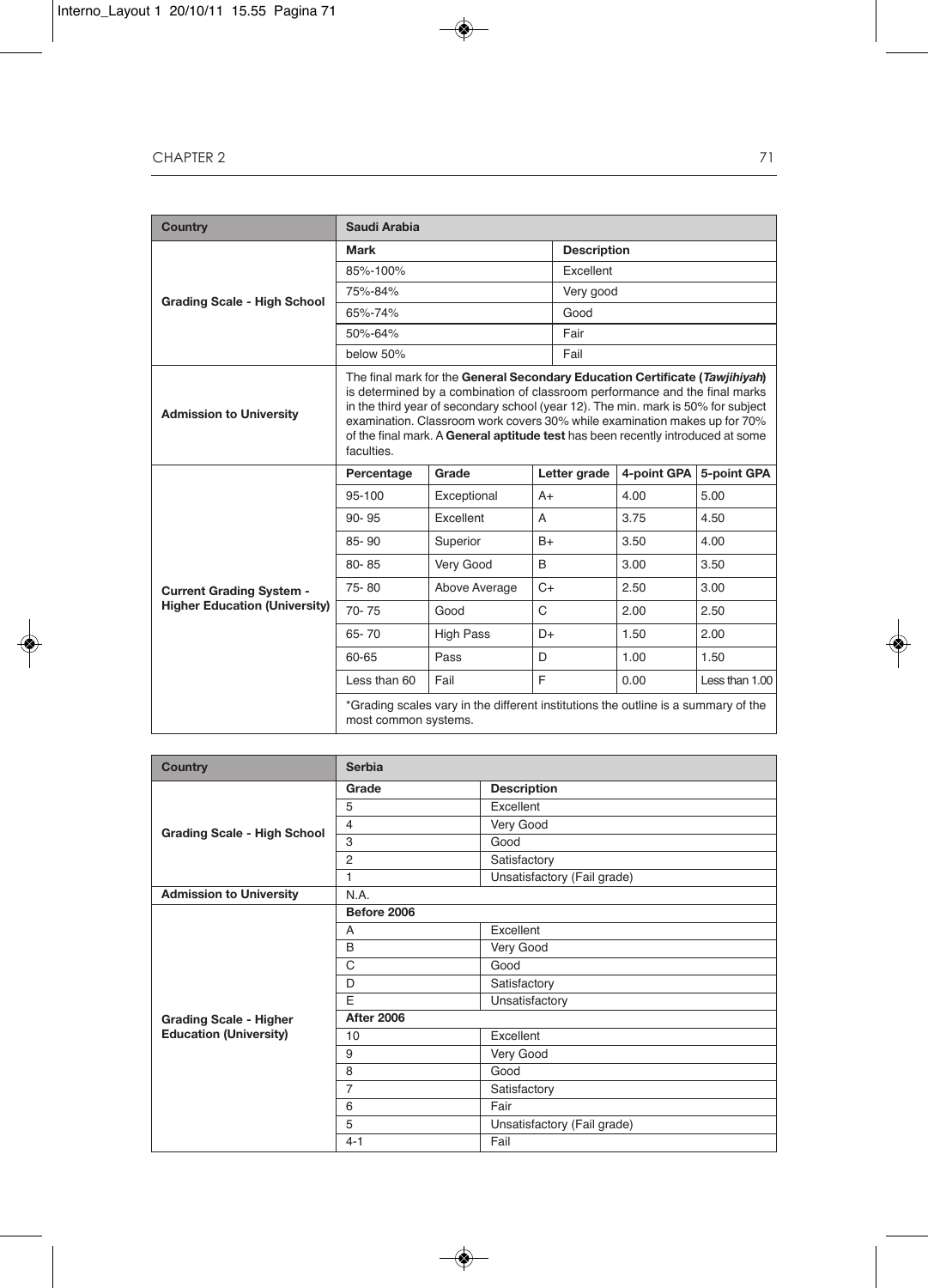| <b>Country</b>                     | <b>Sierra Leone</b>                                                                                                                                                                                                                               |                |           |  |
|------------------------------------|---------------------------------------------------------------------------------------------------------------------------------------------------------------------------------------------------------------------------------------------------|----------------|-----------|--|
|                                    | <b>School Certificate/GCE O-level</b>                                                                                                                                                                                                             |                |           |  |
|                                    | Marked on a scale from 1 to 9, where 1 is the highest and 1 is the lowest grade<br>and 7 is the pass grade.                                                                                                                                       |                |           |  |
| <b>Grading Scale - High School</b> | 1 Excellent<br>2 Very good<br>3 Good<br>4 Credit<br>5 Credit<br>6 Credit<br>7 Pass<br>8 Pass<br>9 Fail                                                                                                                                            |                |           |  |
|                                    | <b>West African GCE A-level</b><br>Marked on a letter graded scale from A (highest) to F (failure), E is the pass<br>grade.                                                                                                                       |                |           |  |
|                                    |                                                                                                                                                                                                                                                   |                |           |  |
| <b>Admission to University</b>     | Admission to a four-year degree is based on passes (at grade 6 or better) in 5<br>subjects, including English, in the West African Senior School Certificate<br>Examination (WASSCE). Good GCE A Level results will achieve advanced<br>standing. |                |           |  |
|                                    | <b>Fourah Bay College</b>                                                                                                                                                                                                                         |                |           |  |
|                                    | A<br>70-100%                                                                                                                                                                                                                                      |                |           |  |
|                                    | $B+$<br>60-69%                                                                                                                                                                                                                                    |                |           |  |
|                                    | B                                                                                                                                                                                                                                                 | 50-59%         |           |  |
|                                    | $C+$                                                                                                                                                                                                                                              | 45-49%         |           |  |
|                                    | C                                                                                                                                                                                                                                                 | 40-44%         |           |  |
| <b>Grading Scale - Higher</b>      | D                                                                                                                                                                                                                                                 | 35-39% fail    |           |  |
| <b>Education (University)</b>      | E                                                                                                                                                                                                                                                 | below 35% fail |           |  |
|                                    | <b>Njala University College</b>                                                                                                                                                                                                                   |                |           |  |
|                                    | Α                                                                                                                                                                                                                                                 | 5              | Excellent |  |
|                                    | B                                                                                                                                                                                                                                                 | $\overline{4}$ | Good      |  |
|                                    | $\mathbf C$                                                                                                                                                                                                                                       | 3              | Fair      |  |
|                                    | D                                                                                                                                                                                                                                                 | $\overline{2}$ | Bare pass |  |
|                                    | F                                                                                                                                                                                                                                                 | $\mathbf{1}$   | Fail      |  |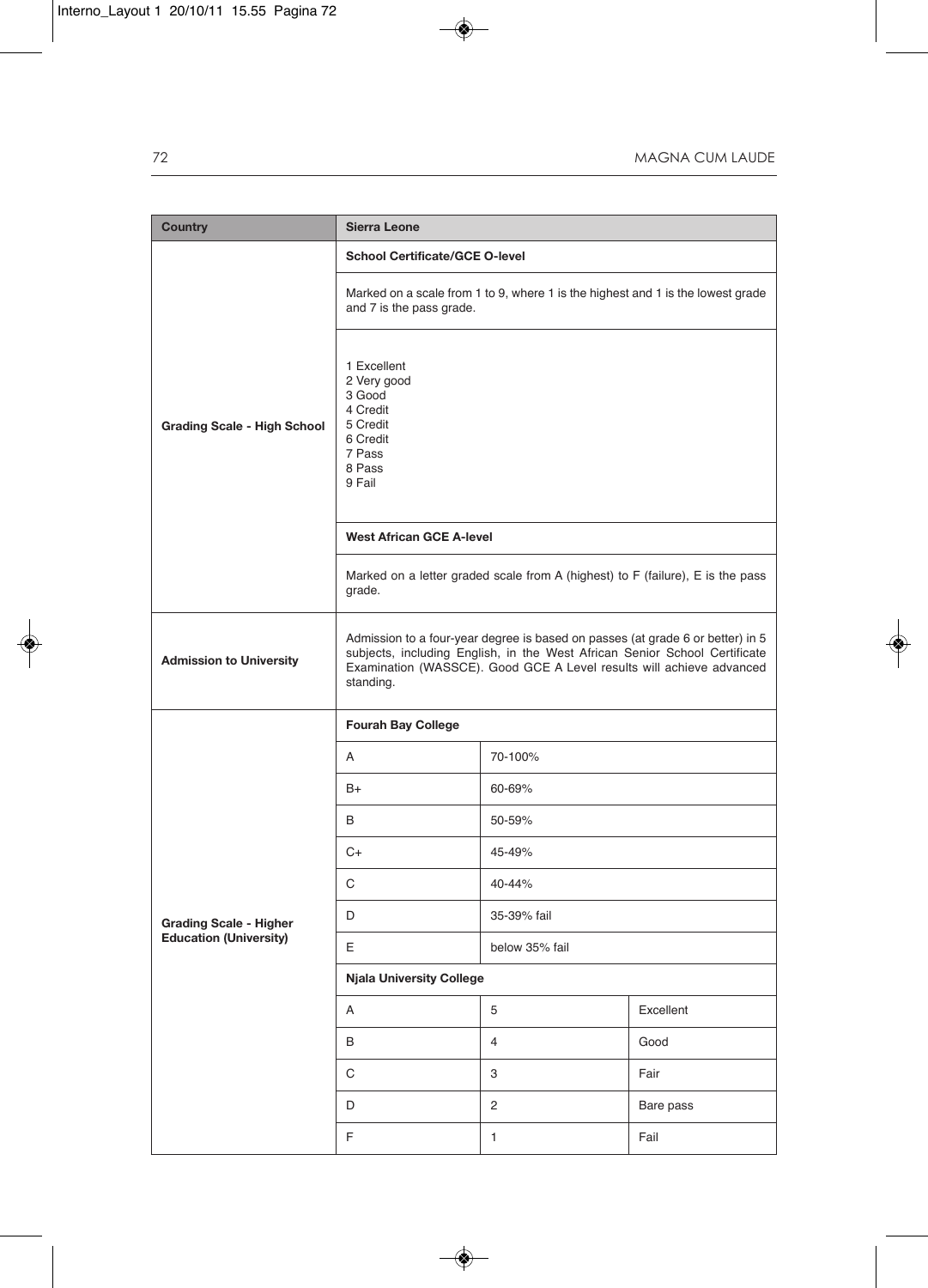| Country                                                   | <b>Singapore</b>    |                                                                                                                                                              |                                  |              |  |  |
|-----------------------------------------------------------|---------------------|--------------------------------------------------------------------------------------------------------------------------------------------------------------|----------------------------------|--------------|--|--|
|                                                           |                     | Singapore-Cambridge GCE Examination Ordinary Level                                                                                                           |                                  |              |  |  |
|                                                           | Letter              | <b>Number</b>                                                                                                                                                | Remarks                          | Percentage   |  |  |
|                                                           | A1                  | $\mathbf{1}$                                                                                                                                                 | GCE O-level pass                 | 75 and above |  |  |
|                                                           | A2                  | $\overline{2}$                                                                                                                                               | GCE O-level pass                 | 70-74        |  |  |
|                                                           | B <sub>3</sub>      | 3                                                                                                                                                            | GCE O-level pass                 | 65-69        |  |  |
|                                                           | B4                  | 4                                                                                                                                                            | GCE O-level pass                 | 60-64        |  |  |
|                                                           | C5                  | 5                                                                                                                                                            | GCE O-level pass                 | 55-59        |  |  |
|                                                           | C <sub>6</sub>      | 6                                                                                                                                                            | GCE O-level pass                 | 50-54        |  |  |
|                                                           | D7                  | 7                                                                                                                                                            | <b>Below GCE</b><br>O-level pass | 45-49        |  |  |
|                                                           | E8                  | 8                                                                                                                                                            | <b>Below GCE</b><br>O-level pass | 40-44        |  |  |
|                                                           | Not graded          | 9                                                                                                                                                            | No letter grade                  | Below 40     |  |  |
|                                                           |                     | Aggregate numerical grades are used to calculate entry scores for further study<br>at junior colleges, polytechnics or the Institute of Technical Education. |                                  |              |  |  |
|                                                           |                     | Singapore-Cambridge GCE Examination Advanced Level                                                                                                           |                                  |              |  |  |
|                                                           | A Levels            |                                                                                                                                                              |                                  |              |  |  |
|                                                           | <b>Letter Grade</b> | <b>Remarks</b>                                                                                                                                               |                                  | Percentage   |  |  |
| <b>Grading Scale - High School</b><br><b>Certificates</b> | A                   | Pass grades at A level                                                                                                                                       |                                  | 70 and above |  |  |
|                                                           | B                   | Pass grades at A level                                                                                                                                       |                                  | 60-69        |  |  |
|                                                           | C                   | Pass grades at A level                                                                                                                                       |                                  | 55-59        |  |  |
|                                                           | D                   | Pass grades at A level                                                                                                                                       |                                  | 50-54        |  |  |
|                                                           | E                   | Pass grades at A level                                                                                                                                       |                                  | 45-49        |  |  |
|                                                           | O                   | Failed to obtain a pass at A level, but<br>judged to have reached grade 6 at<br>Ordinary level                                                               |                                  | $35 - 44$    |  |  |
|                                                           | F                   | Not shown on the certificate                                                                                                                                 |                                  | Below 35     |  |  |
|                                                           | <b>AO Levels</b>    |                                                                                                                                                              |                                  |              |  |  |
|                                                           | <b>Letter Grade</b> | <b>Number</b>                                                                                                                                                | <b>Remarks</b>                   | Percentage   |  |  |
|                                                           | A                   | 1                                                                                                                                                            | Pass grade                       | 75 and above |  |  |
|                                                           | A                   | 2                                                                                                                                                            | Pass grade                       | 70-74        |  |  |
|                                                           | В                   | 3                                                                                                                                                            | Pass grade                       | 60-69        |  |  |
|                                                           | В                   | 4                                                                                                                                                            | Pass grade                       | 55-59        |  |  |
|                                                           | C                   | 5                                                                                                                                                            | Pass grade                       | 50-54        |  |  |
|                                                           | C                   | 6                                                                                                                                                            | Pass grade                       | 45-49        |  |  |
|                                                           | D                   | $\overline{7}$                                                                                                                                               | No letter grade                  | 40-44        |  |  |
|                                                           | E.                  | 8                                                                                                                                                            | No letter grade                  | 35-39        |  |  |
|                                                           | Not graded          | 9                                                                                                                                                            | 9                                | Below 35     |  |  |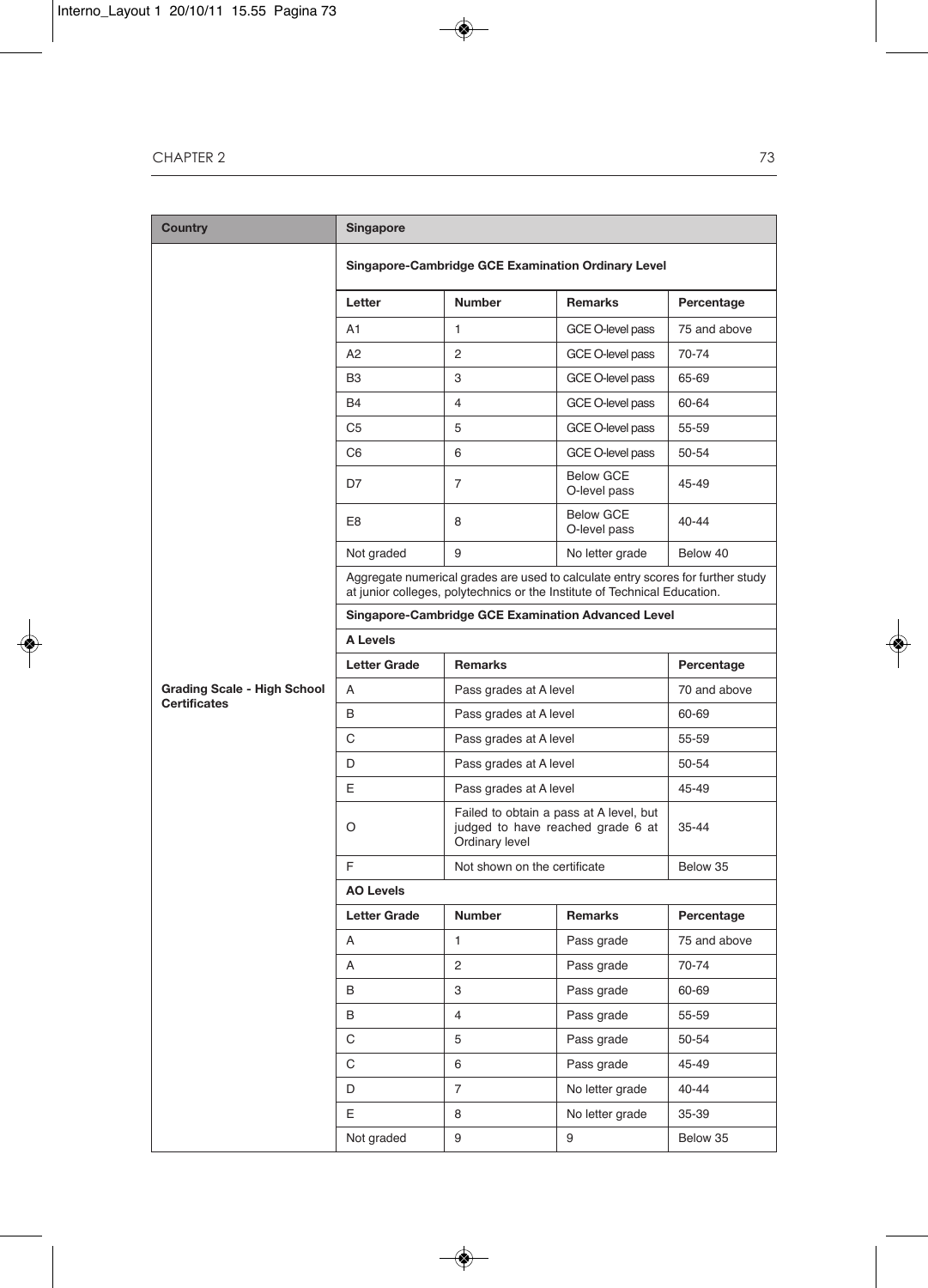| Country                                                   | <b>Singapore</b>                                                                                                                                                                                                                                                                                                                                                                                                                                                                                                                                                                                                     |                                                               |  |  |
|-----------------------------------------------------------|----------------------------------------------------------------------------------------------------------------------------------------------------------------------------------------------------------------------------------------------------------------------------------------------------------------------------------------------------------------------------------------------------------------------------------------------------------------------------------------------------------------------------------------------------------------------------------------------------------------------|---------------------------------------------------------------|--|--|
|                                                           | examined at H1 and H2 levels - from 2006)                                                                                                                                                                                                                                                                                                                                                                                                                                                                                                                                                                            | Singapore-Cambridge GCE Examination Advanced Level (subjects  |  |  |
| <b>Grading Scale - High School</b><br><b>Certificates</b> | Letter grade Remarks<br>A Pass grade<br><b>B</b> Pass grade<br>C Pass grade<br>D Pass grade<br>E Pass grade<br>S Sub-pass. Not shown on the certificate<br>Ungraded Not shown on the certificate                                                                                                                                                                                                                                                                                                                                                                                                                     |                                                               |  |  |
| <b>Admission to University</b>                            | GCE A-Level students: at least two H2 passes, attempted General Paper (GP)<br>or Knowledge and Inquiry (KI) in the same sitting and achieved a minimum of<br>grade 'S' in their mother tonque.<br>Selection to the National University of Singapore and the Nanyang<br>Technological University is based on grades in GP (or KI), Project Work, three<br>H2 and one H1 content-based subjects (one of which has to be a contrasting<br>subject). In addition, the universities may also consider students' achievements<br>in other areas, such as co-curricular activities and community involvement<br>programmes. |                                                               |  |  |
|                                                           | <b>National University of Singapore</b>                                                                                                                                                                                                                                                                                                                                                                                                                                                                                                                                                                              |                                                               |  |  |
|                                                           | <b>Bachelor General Degree</b>                                                                                                                                                                                                                                                                                                                                                                                                                                                                                                                                                                                       |                                                               |  |  |
|                                                           | Classification                                                                                                                                                                                                                                                                                                                                                                                                                                                                                                                                                                                                       | <b>CGPA</b>                                                   |  |  |
|                                                           | Pass with Merit                                                                                                                                                                                                                                                                                                                                                                                                                                                                                                                                                                                                      | 3.20 and above                                                |  |  |
|                                                           | Pass                                                                                                                                                                                                                                                                                                                                                                                                                                                                                                                                                                                                                 | $2.00 - 3.19$                                                 |  |  |
|                                                           | <b>Fail Below</b>                                                                                                                                                                                                                                                                                                                                                                                                                                                                                                                                                                                                    | 2.00                                                          |  |  |
|                                                           | <b>Bachelor Honours Degree</b>                                                                                                                                                                                                                                                                                                                                                                                                                                                                                                                                                                                       |                                                               |  |  |
| <b>Grading Scale - Higher</b>                             | <b>Classification</b>                                                                                                                                                                                                                                                                                                                                                                                                                                                                                                                                                                                                | <b>CGPA</b>                                                   |  |  |
| <b>Education (University)</b>                             | <b>First Class Honours</b>                                                                                                                                                                                                                                                                                                                                                                                                                                                                                                                                                                                           | 4.5 and above and at least an<br>A- in Honours thesis/project |  |  |
|                                                           | Second Class Honours,<br><b>Upper Division</b>                                                                                                                                                                                                                                                                                                                                                                                                                                                                                                                                                                       | $4.49 - 4.00$                                                 |  |  |
|                                                           | Second Class Honours.<br>$3.50 - 3.99$<br>Lower Division                                                                                                                                                                                                                                                                                                                                                                                                                                                                                                                                                             |                                                               |  |  |
|                                                           | Pass                                                                                                                                                                                                                                                                                                                                                                                                                                                                                                                                                                                                                 | $3.20 - 3.49$                                                 |  |  |
|                                                           | Pass                                                                                                                                                                                                                                                                                                                                                                                                                                                                                                                                                                                                                 | $2.00 - 3.19$                                                 |  |  |
|                                                           | Fail                                                                                                                                                                                                                                                                                                                                                                                                                                                                                                                                                                                                                 | <b>Below 2000</b>                                             |  |  |

| <b>Country</b>                                     | Solomon Islands                                                                                                                                                                                                                                                                                                                                                                                                                                                                              |
|----------------------------------------------------|----------------------------------------------------------------------------------------------------------------------------------------------------------------------------------------------------------------------------------------------------------------------------------------------------------------------------------------------------------------------------------------------------------------------------------------------------------------------------------------------|
|                                                    | <b>Pacific Senior Secondary Certificate</b>                                                                                                                                                                                                                                                                                                                                                                                                                                                  |
| Grading Scale - High School<br><b>Certificates</b> | Marked on a 9-point scale for each subject, where 9 is the highest mark and 1<br>the lowest.<br>Grade Comment<br>Grade 1 Excellent standard of achievement<br>Grade 2 Very high standard of achievement<br>Grade 3 High standard of achievement<br>Grade 4 Good standard of achievement<br>Grade 5 Satisfactory standard of achievement<br>Grade 6 Adequate standard of achievement<br>Grade 7 Some achievement<br>Grade 8 Lower level of achievement<br>Grade 9 Little level of achievement |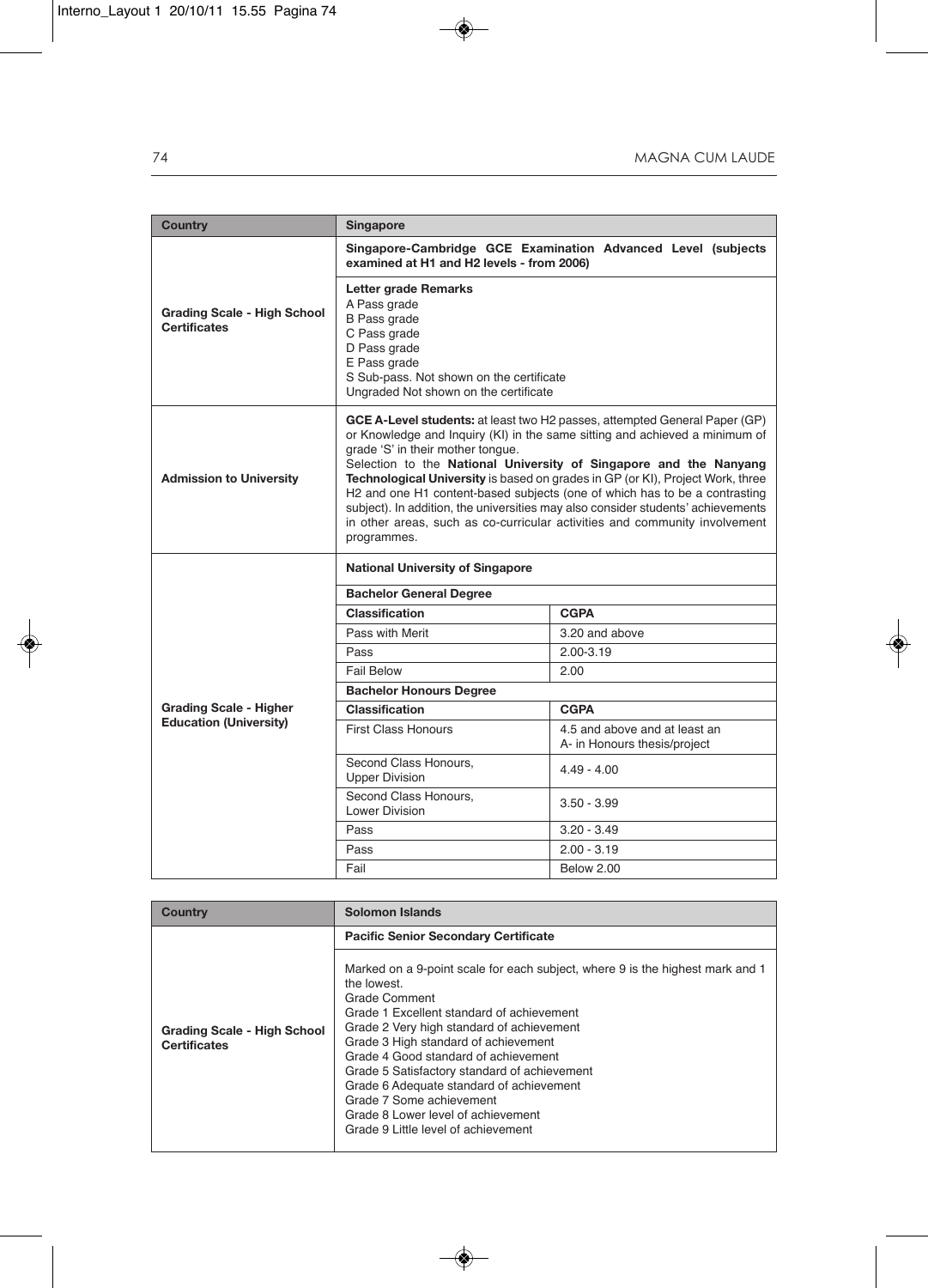| <b>Country</b>                                            | <b>Solomon Islands</b>                                                                                                                                                                                                                            |  |
|-----------------------------------------------------------|---------------------------------------------------------------------------------------------------------------------------------------------------------------------------------------------------------------------------------------------------|--|
|                                                           | Solomon Islands School Certificate is awarded on a percentage distribution<br>basis. Grades from A to E.                                                                                                                                          |  |
|                                                           | New Zealand University Entrance, Bursaries and Scholarships<br><b>Examination</b>                                                                                                                                                                 |  |
| <b>Grading Scale - High School</b><br><b>Certificates</b> | A 66-100<br>B 56-65<br>C 46-55<br>D 30-45<br>E below 30<br>Students who achieve an aggregate of 300 marks or more in their best 5<br>subjects are awarded an A bursary; and a B bursary is given for an aggregate<br>of between 250 and 299 mark. |  |
|                                                           | <b>New Zealand School Certificate</b>                                                                                                                                                                                                             |  |
|                                                           | Until 1992 the School Certificate was assessed in 7 grades (A1, A2, B1, B2, C1,<br>C2 and D), where A1 was the highest and D the lowest. From 1993 was<br>assessed as follows:                                                                    |  |
|                                                           | A 80-100%<br>B 65-79%<br>C 50-64%<br>D 30-49%<br>E under 30%                                                                                                                                                                                      |  |
| <b>Admission to University</b>                            | N.A.                                                                                                                                                                                                                                              |  |
| <b>Grading Scale - Higher</b>                             | University of the South Pacific                                                                                                                                                                                                                   |  |
| Education                                                 | <b>Preliminary/Foundation Programmes</b>                                                                                                                                                                                                          |  |
|                                                           | Marked on a 9-point scale, where 9 is the highest mark and 1 the lowest.                                                                                                                                                                          |  |
| Degree and Diploma<br>Programs                            | Pass grades<br><b>Comments</b><br>$A+$<br>A<br>B+<br>B<br>$C+$<br>С<br>R<br>(Restricted pass)<br>S<br>(Supplementary pass)<br>Aeg<br>(Aegrotat pass)<br>Comp<br>(Compassionate pass)<br><b>Fail grades</b><br>D<br>Ε<br>X<br>(Incomplete)         |  |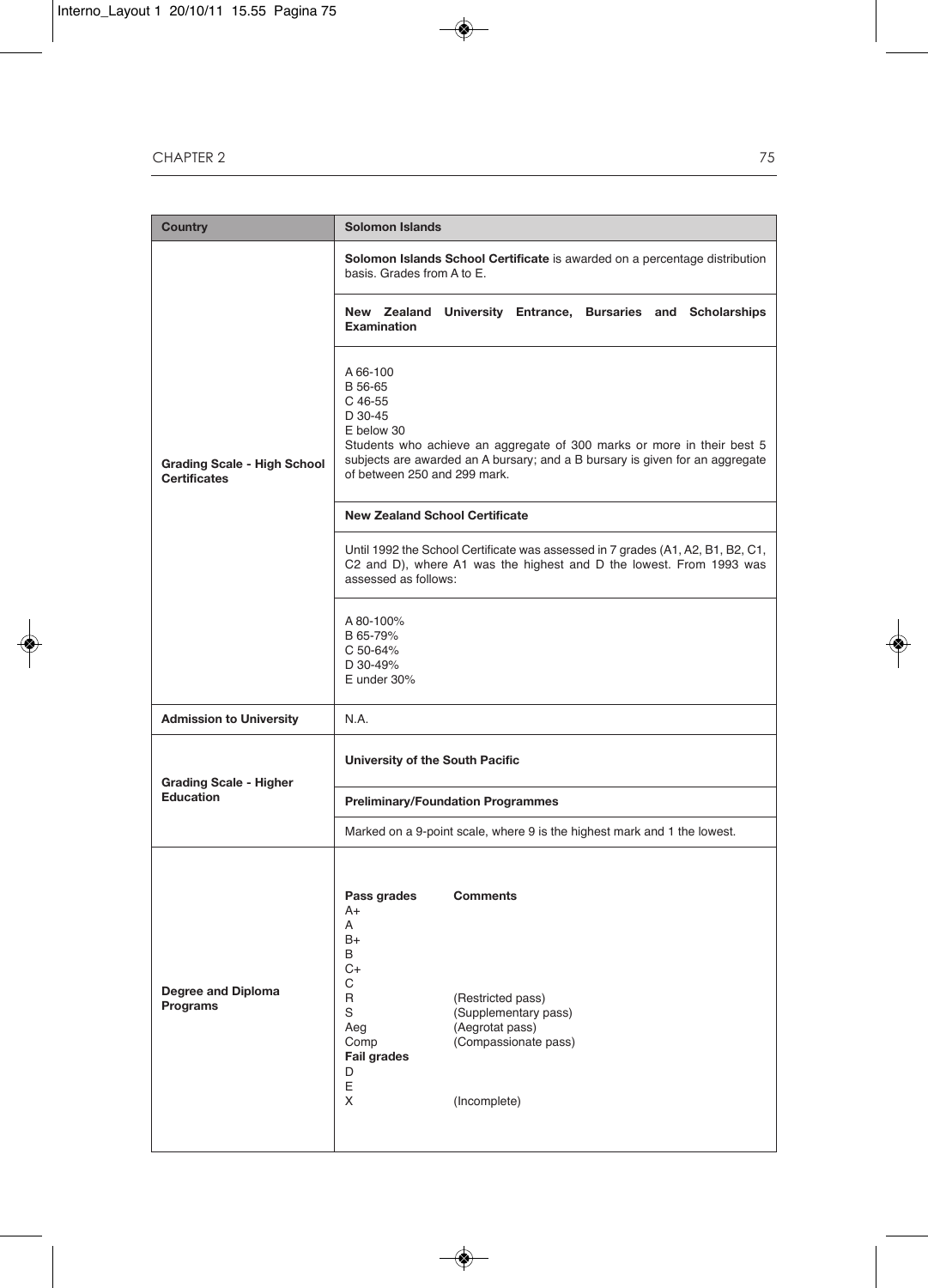| Country                                                   | <b>South Africa</b>                                                     |                 |                    |                                     |          |                          |  |
|-----------------------------------------------------------|-------------------------------------------------------------------------|-----------------|--------------------|-------------------------------------|----------|--------------------------|--|
|                                                           | Further Education and Training Certificate (General Academic) from 2006 |                 |                    |                                     |          |                          |  |
|                                                           | Rating code                                                             |                 |                    | <b>Description</b><br>of competence |          | Marks %                  |  |
|                                                           | 6                                                                       |                 | Outstanding        |                                     | 80-100   |                          |  |
|                                                           | 5                                                                       |                 | <b>Meritorious</b> |                                     |          | 60-79                    |  |
|                                                           | 4                                                                       |                 | Satisfactory       |                                     | 50-59    |                          |  |
|                                                           | 3                                                                       |                 |                    | Adequate                            |          | 40-49                    |  |
|                                                           | $\overline{2}$                                                          |                 | Partial            |                                     | 30-39    |                          |  |
|                                                           | 1                                                                       |                 | Inadequate         |                                     | $0 - 29$ |                          |  |
|                                                           | Senior Certificate until 2006                                           |                 |                    |                                     |          |                          |  |
| <b>Grading Scale - High School</b><br><b>Certificates</b> | Letter grade                                                            |                 | Percentage         | Higher grade                        |          | <b>Standard</b><br>grade |  |
|                                                           | A                                                                       | 80-100          |                    | 320-400                             |          | 240-300                  |  |
|                                                           | B                                                                       | 70-79           |                    | 280-319                             |          | 210-239                  |  |
|                                                           | $\mathsf{C}$                                                            | 60-69           |                    | 240-279                             |          | 180-209                  |  |
|                                                           | D                                                                       | 50-59           |                    | 200-239                             |          | 150-179                  |  |
|                                                           | E                                                                       | $40 - 49$       |                    | 160-199                             |          | 120-149                  |  |
|                                                           | E                                                                       | 34-39           |                    | 134-159                             |          | 100-119                  |  |
|                                                           | <b>FF</b>                                                               | 30-33           |                    | 120-133                             |          | 90-99                    |  |
|                                                           | G                                                                       | $25 - 29$       |                    | 100-119                             |          | 75-89                    |  |
|                                                           | GG                                                                      | $20 - 24$       |                    | 80-99                               |          | 60-74                    |  |
|                                                           | H                                                                       | $0 - 19$        |                    | $0 - 79$                            |          | $0 - 59$                 |  |
| <b>Admission to University</b>                            | Access on the basis of the Senior Certificate.                          |                 |                    |                                     |          |                          |  |
|                                                           | Class                                                                   | <b>Division</b> |                    | Percentage                          |          | Letter grade             |  |
|                                                           | First                                                                   | $\mathbf{1}$    |                    | 75-100                              |          | A                        |  |
| <b>Grading Scale - Higher</b>                             | Second                                                                  | 2A              |                    | 70-74                               |          | B                        |  |
| <b>Education (University)</b>                             | Second                                                                  | 2B              |                    | 60-69                               |          | $\mathsf{C}$             |  |
|                                                           | First                                                                   | 3               |                    | 50-59                               |          | D                        |  |
|                                                           | Fail                                                                    | Fail            |                    | Under 50                            |          | F                        |  |

| <b>Country</b>                                                 | Spain      |                    |  |
|----------------------------------------------------------------|------------|--------------------|--|
|                                                                | In numbers | <b>Description</b> |  |
|                                                                | 10         | Matrícula de honor |  |
| <b>Grading Scale - High School</b>                             | $9 - 9.9$  | Sobresaliente      |  |
|                                                                | $7 - 8.9$  | Notable            |  |
|                                                                | $5 - 6.9$  | Aprobado           |  |
|                                                                | $<$ 5      | Suspenso           |  |
| <b>Admission to University</b>                                 | N.A.       |                    |  |
|                                                                | In numbers | <b>Description</b> |  |
|                                                                | 10         | Matrícula de honor |  |
|                                                                | $9 - 9.9$  | Sobresaliente      |  |
| <b>Grading Scale - Higher</b><br><b>Education (University)</b> | $7 - 8.9$  | Notable            |  |
|                                                                | $6 - 6.9$  | Aprobado           |  |
|                                                                | $5 - 6.9$  | Aprobado           |  |
|                                                                | $<$ 5      | Suspenso           |  |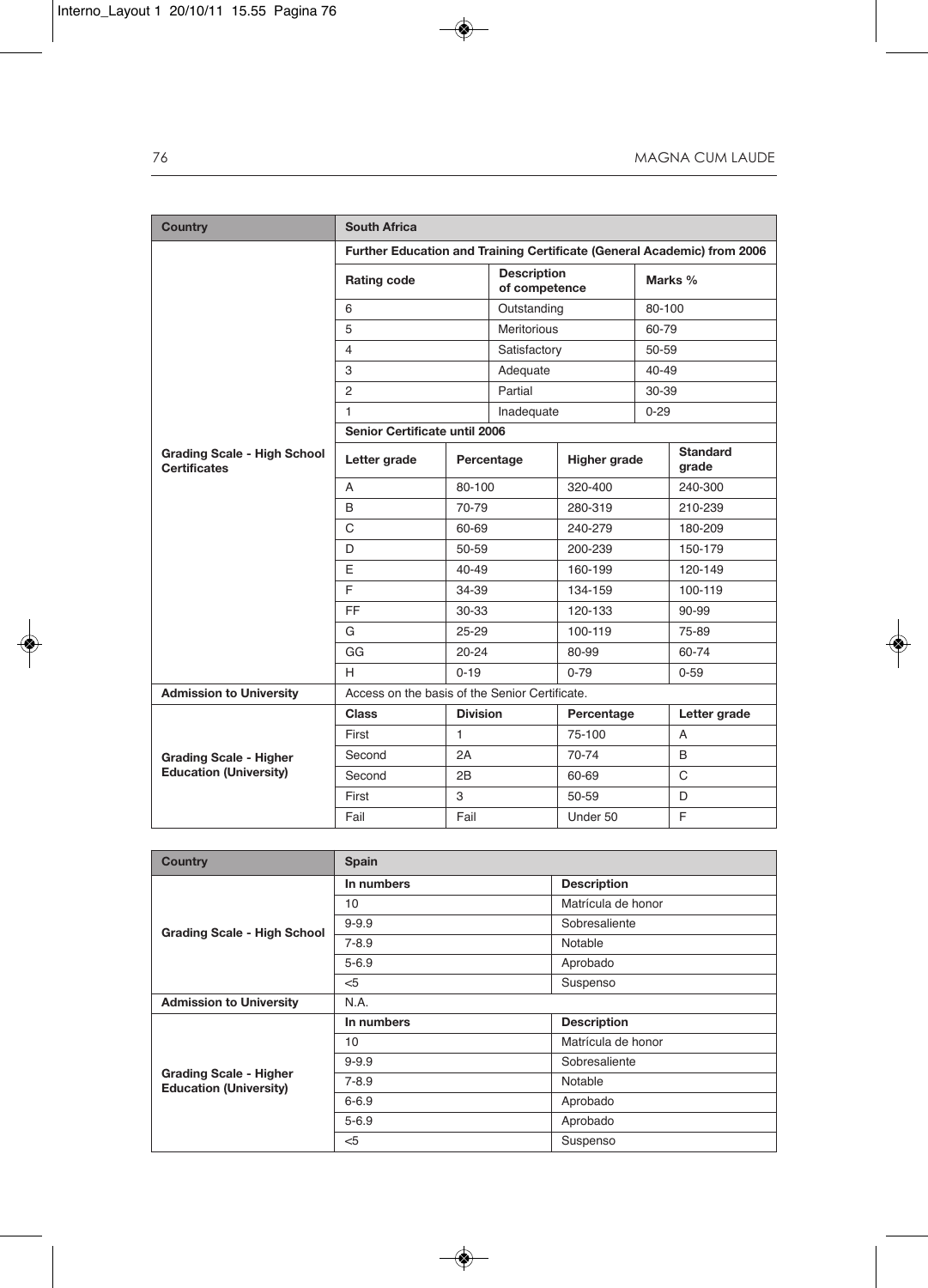| Country                                                   | <b>Sri Lanka</b>                                                                       |       |                                                                            |                    |  |
|-----------------------------------------------------------|----------------------------------------------------------------------------------------|-------|----------------------------------------------------------------------------|--------------------|--|
|                                                           | Sri Lankan General Certificate of Education Ordinary ('O') Level (from 2001)           |       |                                                                            |                    |  |
|                                                           | Marks %                                                                                |       | <b>Grade Description</b>                                                   |                    |  |
|                                                           | 75-100                                                                                 |       | A Distinction *                                                            |                    |  |
|                                                           | 65-74                                                                                  |       | B Very good pass                                                           |                    |  |
|                                                           | 50-64                                                                                  |       | C Credit                                                                   |                    |  |
|                                                           | $35 - 49$                                                                              |       | S Pass                                                                     |                    |  |
|                                                           | $0 - 34$                                                                               |       | F Fail                                                                     |                    |  |
|                                                           | * Sometimes A is denoted by 'D' for distinction                                        |       |                                                                            |                    |  |
|                                                           |                                                                                        |       | Sri Lankan General Certificate of Education 'O' Level (until 2001)         |                    |  |
|                                                           | Marks %                                                                                | Grade | <b>Description</b>                                                         |                    |  |
| <b>Grading Scale - High School</b><br><b>Certificates</b> | $75 - 100$<br>D                                                                        |       |                                                                            | <b>Distinction</b> |  |
|                                                           | 50-74                                                                                  | C     |                                                                            | Credit             |  |
|                                                           | $35 - 49$                                                                              | S     |                                                                            | Pass               |  |
|                                                           | $0 - 34$                                                                               | F     |                                                                            | Fail               |  |
|                                                           | Sri Lankan General Certificate of Education Advanced ('A') Level                       |       |                                                                            |                    |  |
|                                                           | Marks %                                                                                | Grade |                                                                            | <b>Description</b> |  |
|                                                           | $75 - 100$                                                                             | A     |                                                                            | <b>Distinction</b> |  |
|                                                           | $65 - 74$                                                                              | B     |                                                                            | Very good          |  |
|                                                           | $55 - 64$                                                                              | C     |                                                                            | Credit             |  |
|                                                           | $40 - 54$                                                                              | S     |                                                                            | Ordinary pass      |  |
|                                                           | F<br>$0 - 39$                                                                          |       |                                                                            | Fail               |  |
| <b>Admission to University</b>                            | Entrance to university in Sri Lanka is at A Level standard for a three-year general or |       |                                                                            |                    |  |
|                                                           | four-year honours degree. Candidates are required to have three A Level passes.        |       |                                                                            |                    |  |
|                                                           | <b>Bachelor degree</b><br>Grade<br>Marks (%)                                           |       |                                                                            |                    |  |
|                                                           | A                                                                                      |       |                                                                            |                    |  |
|                                                           | B                                                                                      |       | 70-100                                                                     |                    |  |
|                                                           | C                                                                                      |       | 55-69                                                                      |                    |  |
|                                                           |                                                                                        |       | 40-45 (Pass)<br>30-39                                                      |                    |  |
|                                                           | D                                                                                      |       |                                                                            |                    |  |
|                                                           | E                                                                                      |       | $0 - 29$                                                                   |                    |  |
|                                                           | a credit weighted GPA)                                                                 |       | University of Colombo - Faculty of Science (example of the introduction of |                    |  |
|                                                           | Range of Marks %                                                                       | Grade | <b>GPA</b>                                                                 | <b>Description</b> |  |
|                                                           | 90-100                                                                                 | $A+$  | 4.00                                                                       | Superior           |  |
| <b>Grading Scale - Higher</b>                             | 80-89                                                                                  | A     | 4.00                                                                       | Superior           |  |
| <b>Education (University)</b>                             | 75-79                                                                                  | A-    | 3.75                                                                       | <b>Meritorious</b> |  |
|                                                           | 70-74                                                                                  | $B+$  | 3.25                                                                       | Meritorious        |  |
|                                                           | 65-69                                                                                  | B     | 3.00                                                                       | <b>Meritorious</b> |  |
|                                                           | 60-64                                                                                  | В-    | 2.75                                                                       | Adequate           |  |
|                                                           | 55-59                                                                                  | C+    | 2.25                                                                       | Adequate           |  |
|                                                           | 50-54                                                                                  | С     | 2.00                                                                       | Adequate           |  |
|                                                           | 45-49                                                                                  | C-    | 1.75                                                                       | Minimal            |  |
|                                                           | 40-44                                                                                  | D+    | 1.25                                                                       | Minimal            |  |
|                                                           | 30-39                                                                                  | D     | 1.00                                                                       | Minimal            |  |
|                                                           | 20-29                                                                                  | D-    | 0.75                                                                       | Minimal            |  |
|                                                           | $0 - 19$                                                                               | F     | 0.00                                                                       | 0.00               |  |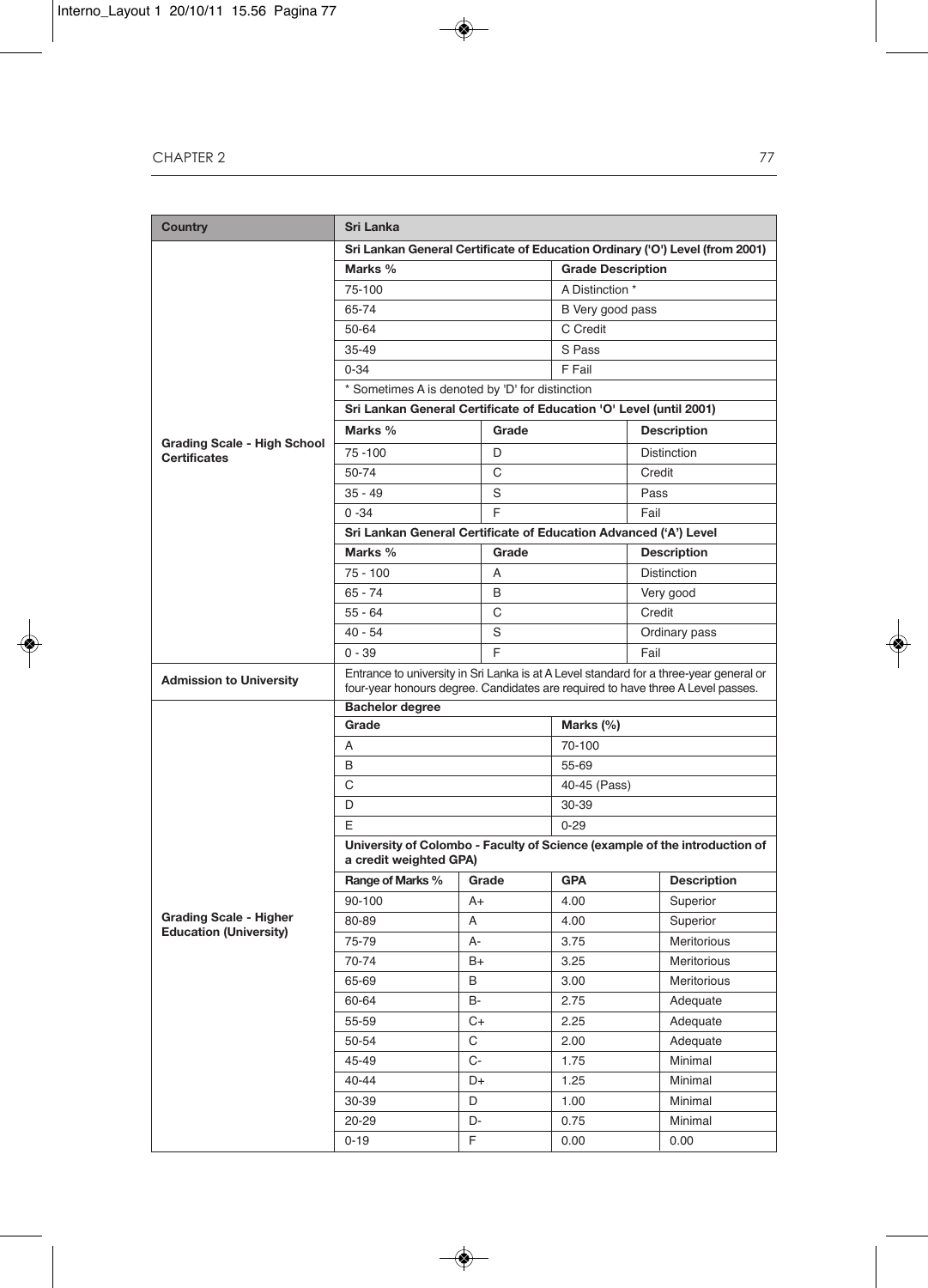| Country                                                        | Sri Lanka                                                                                                                                                  |  |
|----------------------------------------------------------------|------------------------------------------------------------------------------------------------------------------------------------------------------------|--|
|                                                                | Degree classes                                                                                                                                             |  |
|                                                                | First Class: Minimum overall average of 70%, with an A grade in at least half of<br>the exams and a minimum average of C in the remaining exams.           |  |
| <b>Grading Scale - Higher</b><br><b>Education (University)</b> | Second Class (Upper): Minimum average of 60%, with an A or B grades in at<br>least half the exams and a minimum average grade of C in the remaining exams. |  |
|                                                                | Second Class (Lower): An overall average of 55%.                                                                                                           |  |
|                                                                | Pass: Overall average of 40% with a minimum grade of C in all exams.                                                                                       |  |

| <b>Country</b>                                            | Sudan                                                                                                                                                                                                                                                                                                                                                                   |        |         |                 |
|-----------------------------------------------------------|-------------------------------------------------------------------------------------------------------------------------------------------------------------------------------------------------------------------------------------------------------------------------------------------------------------------------------------------------------------------------|--------|---------|-----------------|
|                                                           | A                                                                                                                                                                                                                                                                                                                                                                       |        | 100-80% |                 |
| <b>Grading Scale - High School</b><br><b>Certificates</b> | B                                                                                                                                                                                                                                                                                                                                                                       |        | 79-70   |                 |
|                                                           | $\Omega$                                                                                                                                                                                                                                                                                                                                                                |        |         |                 |
|                                                           | D.                                                                                                                                                                                                                                                                                                                                                                      |        | 59-50   |                 |
|                                                           | 49 and below                                                                                                                                                                                                                                                                                                                                                            |        | Fail    |                 |
| <b>Admission to University</b>                            | Passes at 50% in the Sudan School Certificate examinations or equivalent<br>certificates qualify candidates for entry to a four-five year general/honours<br>degree in the Sudan, although some institutions require higher marks (70-80%).<br>In competitive areas such as medicine and engineering the minimum<br>percentage required is 83.3% or 74.3% respectively. |        |         |                 |
|                                                           | University of Khartoum (Most widely used system)                                                                                                                                                                                                                                                                                                                        |        |         |                 |
|                                                           | Range                                                                                                                                                                                                                                                                                                                                                                   | Grades |         | <b>Division</b> |
|                                                           | $90 - 100$                                                                                                                                                                                                                                                                                                                                                              | $A+$   |         |                 |
|                                                           | 80-89                                                                                                                                                                                                                                                                                                                                                                   | A      |         | ı               |
| <b>Grading Scale - Higher</b>                             | 70-79                                                                                                                                                                                                                                                                                                                                                                   | $B+$   |         | Ш               |
| <b>Education (University)</b>                             | 60-69                                                                                                                                                                                                                                                                                                                                                                   | B      |         | Ш               |
|                                                           | 50-59                                                                                                                                                                                                                                                                                                                                                                   | $C+$   |         | III             |
|                                                           | $40 - 49$                                                                                                                                                                                                                                                                                                                                                               | C      |         | Ш               |
|                                                           | $30 - 39$                                                                                                                                                                                                                                                                                                                                                               | D      |         |                 |
|                                                           | $0 - 29$                                                                                                                                                                                                                                                                                                                                                                | F      |         |                 |

| <b>Country</b>                     | <b>Syria</b>                                                                                                                                                                                                                                                                                                                                                                |         |  |
|------------------------------------|-----------------------------------------------------------------------------------------------------------------------------------------------------------------------------------------------------------------------------------------------------------------------------------------------------------------------------------------------------------------------------|---------|--|
|                                    | In the literary branch of the baccalaureate the max, mark is 240, with 120 as<br>pass mark.<br>In the scientific branch max, mark is 260, with 104 as pass mark. The final mark<br>in each subject is expressed as a percentage. To be awarded the General<br>Secondary School Certificate students must achieve a minimum of 50% for<br>Arabic and 40% for other subjects. |         |  |
| <b>Grading Scale - High School</b> | Other grading scales used at intermediate institutions                                                                                                                                                                                                                                                                                                                      |         |  |
|                                    | Excellent                                                                                                                                                                                                                                                                                                                                                                   | 85-100% |  |
|                                    | Very Good                                                                                                                                                                                                                                                                                                                                                                   | 75-84%  |  |
|                                    | Good                                                                                                                                                                                                                                                                                                                                                                        | 65-74%  |  |
|                                    | Pass                                                                                                                                                                                                                                                                                                                                                                        | 50-64%  |  |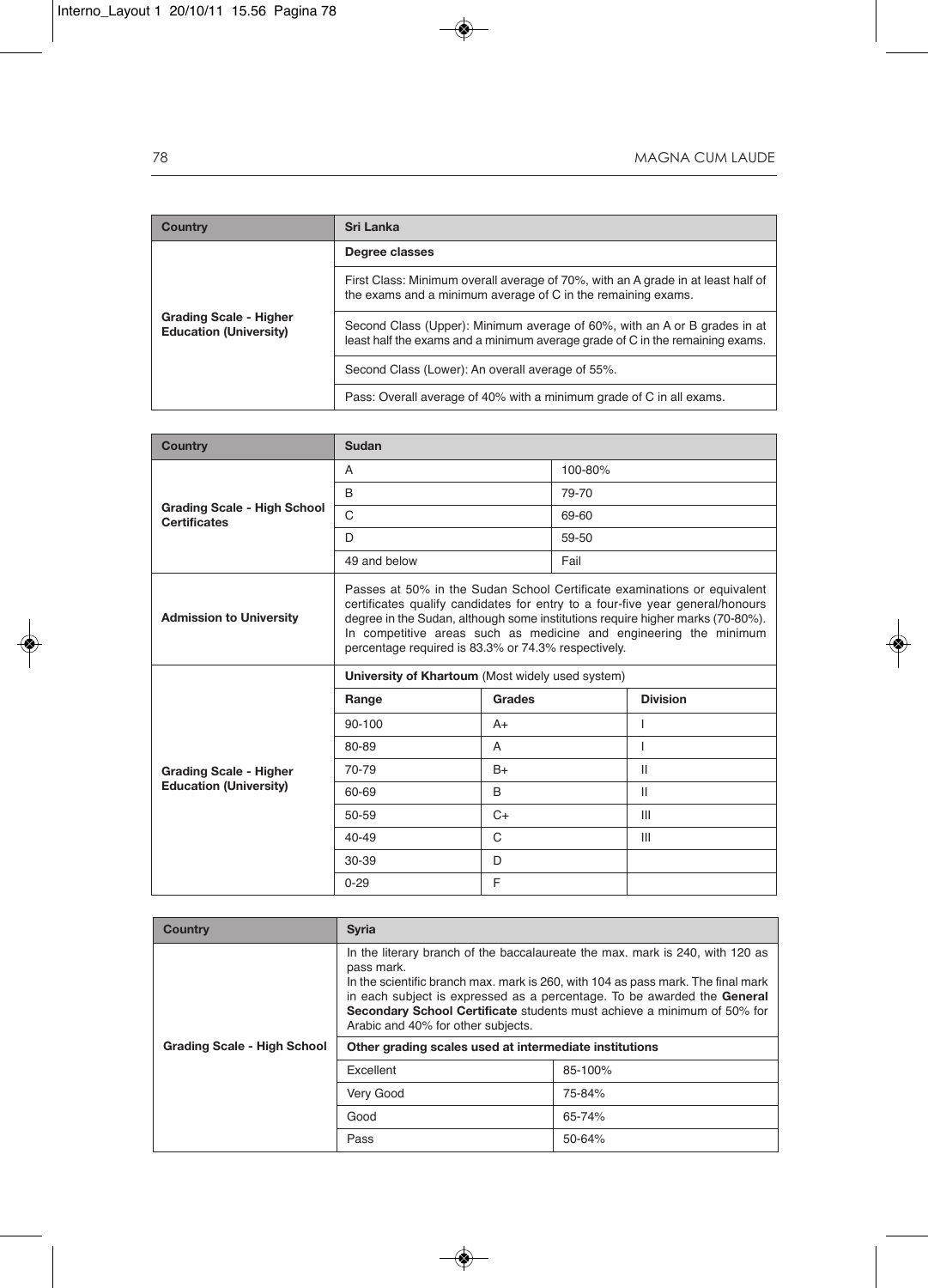| <b>Country</b>                                                 | <b>Syria</b>                                                                                          |             |
|----------------------------------------------------------------|-------------------------------------------------------------------------------------------------------|-------------|
| <b>Admission to University</b>                                 | University admission in Syria is on the basis of the General Secondary School<br>Leaving Certificate. |             |
| <b>Grading Scale - Higher</b><br><b>Education (University)</b> | <b>Description</b>                                                                                    | Percent     |
|                                                                | Honour - al Sharaf                                                                                    | $90 - 100%$ |
|                                                                | Distinction - al-imitivâz                                                                             | 80-89%      |
|                                                                | Very good - jayyid jiddanr                                                                            | 70-79%      |
|                                                                | Good - jayyid                                                                                         | 60-69%      |
|                                                                | Pass - magbûl                                                                                         | 50-59%      |
|                                                                | Fail Less than                                                                                        | 49%         |
|                                                                | *Grading scale valid for undergraduate courses.                                                       |             |

| Country                                                        | <b>Taiwan</b>                                                                                                                                                                                                                                                                                                    |            |
|----------------------------------------------------------------|------------------------------------------------------------------------------------------------------------------------------------------------------------------------------------------------------------------------------------------------------------------------------------------------------------------|------------|
| <b>Grading Scale - High School</b>                             | Percent                                                                                                                                                                                                                                                                                                          | Grade      |
|                                                                | 90-100                                                                                                                                                                                                                                                                                                           | A          |
|                                                                | 80-89                                                                                                                                                                                                                                                                                                            | B          |
|                                                                | 70-79                                                                                                                                                                                                                                                                                                            | C          |
|                                                                | 60-69                                                                                                                                                                                                                                                                                                            | D          |
|                                                                | $0 - 59$                                                                                                                                                                                                                                                                                                         | $F$ (fail) |
| <b>Admission to University</b>                                 | Admission to a four-year general bachelor degree in Taiwan is primarily on the<br>basis of the Subject Competence Test. If students are not satisfied with the<br>results, they can take the Joint College Entrance Examination (JCEE) which is<br>highly competitive in some areas, for admission by placement. |            |
| <b>Grading Scale - Higher</b><br><b>Education (University)</b> | Percent                                                                                                                                                                                                                                                                                                          | Grade      |
|                                                                | 80-100                                                                                                                                                                                                                                                                                                           | A          |
|                                                                | 70-79                                                                                                                                                                                                                                                                                                            | B          |
|                                                                | 60-69                                                                                                                                                                                                                                                                                                            | C - Pass*  |
|                                                                | $0 - 59$                                                                                                                                                                                                                                                                                                         | D (Fail)   |
|                                                                | *At undergraduate level the pass mark is 60%, while at postgraduate level is 70%.                                                                                                                                                                                                                                |            |

| <b>Country</b>                                                                                          | <b>Tanzania</b>                                                                                                                        |
|---------------------------------------------------------------------------------------------------------|----------------------------------------------------------------------------------------------------------------------------------------|
| <b>Grading Scale - High School</b><br><b>Certificates - East African</b><br><b>Examinations Council</b> | <b>East African Certificate of Education</b>                                                                                           |
|                                                                                                         | 1 Very good<br>2 Very good<br>3 Credit<br>4 Credit<br>5 Credit<br>6 Credit<br>7 Pass<br>8 Pass<br>9 Fail                               |
|                                                                                                         | <b>East African Certificate of Education</b>                                                                                           |
|                                                                                                         | A Principal pass<br><b>B</b> Principal pass<br>C Principal pass<br>D Principal pass<br>E Principal pass<br>O Subsidiary pass<br>F Fail |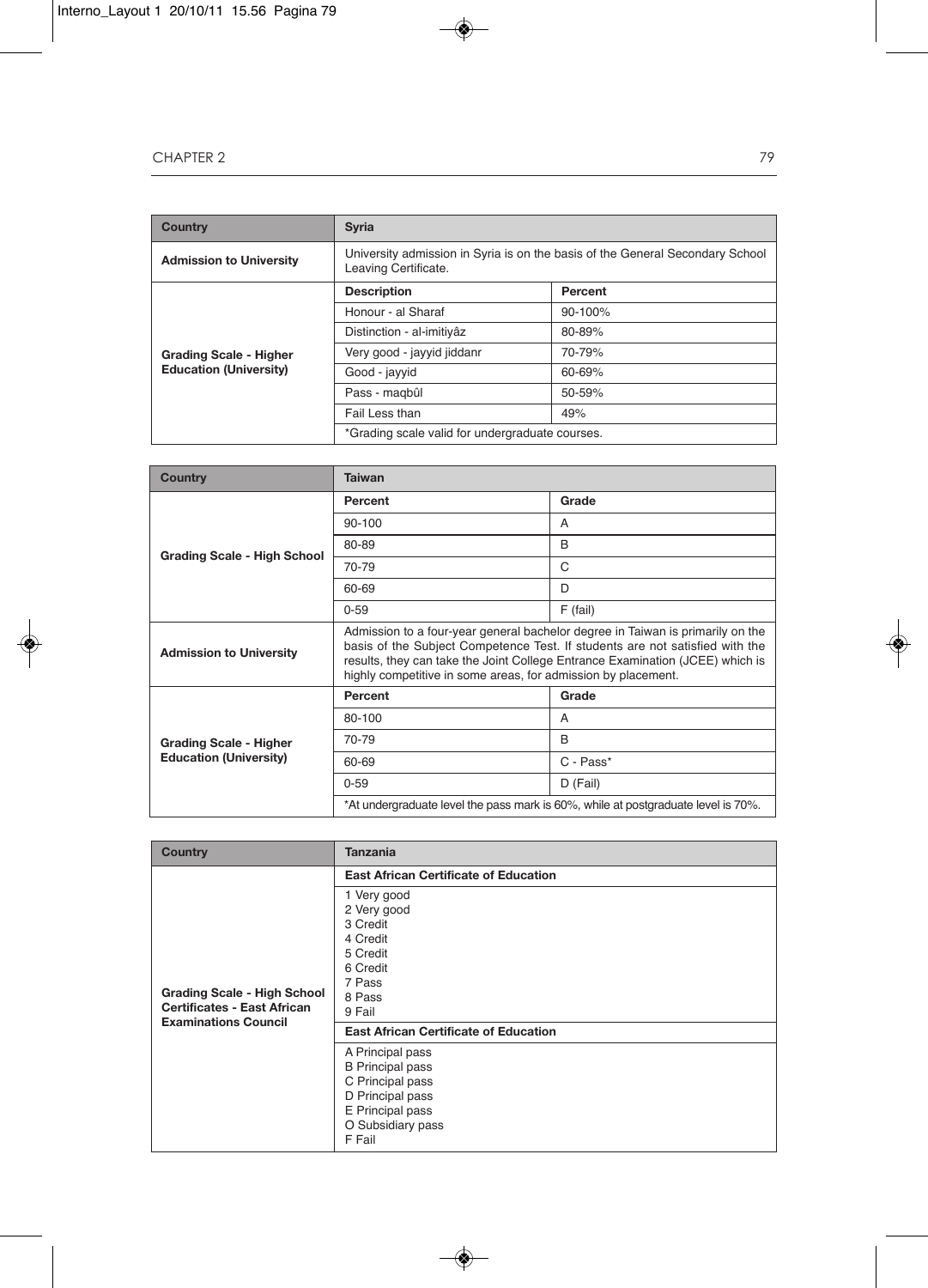| <b>Country</b>                                                                                     | <b>Tanzania</b>                                                                                                                                                                                                                                                                                                                                                                                                                                                                                                                                           |           |
|----------------------------------------------------------------------------------------------------|-----------------------------------------------------------------------------------------------------------------------------------------------------------------------------------------------------------------------------------------------------------------------------------------------------------------------------------------------------------------------------------------------------------------------------------------------------------------------------------------------------------------------------------------------------------|-----------|
|                                                                                                    | <b>Certificate of Secondary Education</b>                                                                                                                                                                                                                                                                                                                                                                                                                                                                                                                 |           |
| Grading Scale - High School<br><b>Certificates -National Exami-</b><br>nations Council of Tanzania | A Principal level pass<br><b>B</b> Principal level pass<br>C Principal level pass<br>D Principal level pass<br>E Principal level pass<br>S Subsidiary pass<br>F Fail                                                                                                                                                                                                                                                                                                                                                                                      |           |
|                                                                                                    | <b>Advanced Certificate of Secondary Education</b>                                                                                                                                                                                                                                                                                                                                                                                                                                                                                                        |           |
|                                                                                                    | A Principal level pass<br><b>B</b> Principal level pass<br>C Principal level pass<br>D Principal level pass<br>E Principal level pass<br>F Fail                                                                                                                                                                                                                                                                                                                                                                                                           |           |
| <b>Admission to University</b>                                                                     | CSE (or equivalent), with passes in five appropriate subjects obtained prior to<br>the sitting of the ACSE (or equivalent) and two principal level passes in<br>appropriate subjects at the same sitting, with total points not below 5, based on<br>the scale A=5, B=4, C=3, D=2, E=1, F=0; or two principal level passes (in<br>appropriate subjects) not at the same sitting, provided they are both of grade C<br>or above; or an appropriate equivalent Diploma/Certificate of not less than<br>second class/credit level and approved by the Senate |           |
|                                                                                                    | A                                                                                                                                                                                                                                                                                                                                                                                                                                                                                                                                                         | 5 points  |
|                                                                                                    | $B+$                                                                                                                                                                                                                                                                                                                                                                                                                                                                                                                                                      | 4 points  |
|                                                                                                    | B                                                                                                                                                                                                                                                                                                                                                                                                                                                                                                                                                         | 3 points* |
|                                                                                                    | C                                                                                                                                                                                                                                                                                                                                                                                                                                                                                                                                                         | 2 points* |
| <b>Grading Scale - Higher</b><br><b>Education (University)</b>                                     | D                                                                                                                                                                                                                                                                                                                                                                                                                                                                                                                                                         | 1 point   |
|                                                                                                    | E                                                                                                                                                                                                                                                                                                                                                                                                                                                                                                                                                         | 0 points  |
|                                                                                                    | * In general C is considered the pass mark, but, in some cases B might be<br>required.                                                                                                                                                                                                                                                                                                                                                                                                                                                                    |           |
|                                                                                                    | Degree class                                                                                                                                                                                                                                                                                                                                                                                                                                                                                                                                              |           |
|                                                                                                    | First Class Honours A (5.0-4.4)<br>Upper Second Class Honours B+ (43 - 3.5)<br>Lower Second Class Honours B (3.4 - 2.7)<br>Pass (2.6 - 2.0)                                                                                                                                                                                                                                                                                                                                                                                                               |           |

| <b>Country</b>                     | <b>Thailand</b>                                                      |                                                                 |  |
|------------------------------------|----------------------------------------------------------------------|-----------------------------------------------------------------|--|
|                                    | Subjects grading                                                     |                                                                 |  |
| <b>Grading Scale - High School</b> | Number grade<br>$\overline{4}$<br>3<br>$\overline{2}$<br>$\mathbf 0$ | <b>Description</b><br>Excellent<br>Good<br>Fair<br>Pass<br>Fail |  |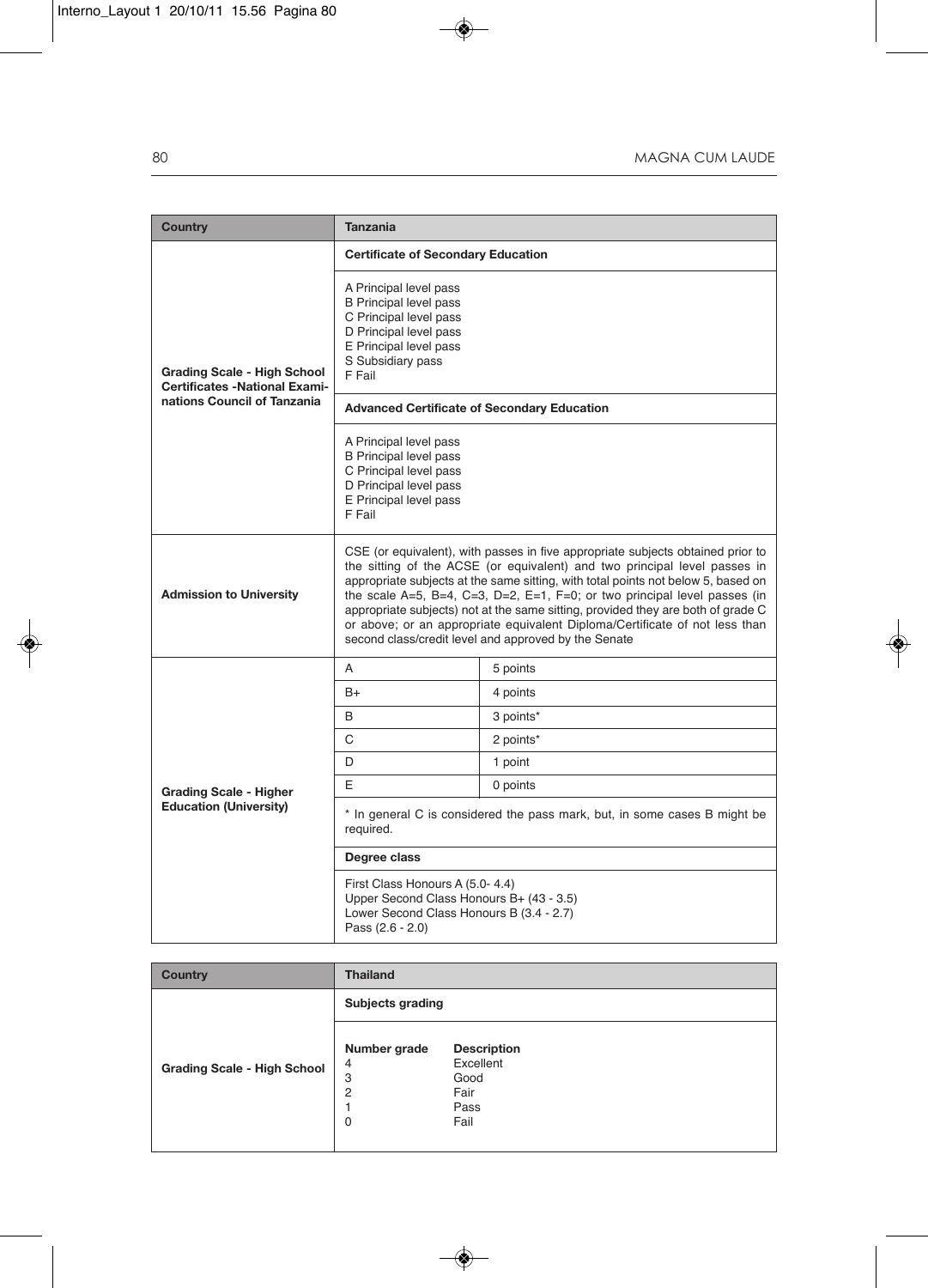| <b>Country</b>                                                 | <b>Thailand</b>                                                                                                                                                                                                                                                                                                                                                                                                                                                                                                                                                                                                                                                                                                                                                                                                                                                                                                                                                                                                                                                                                                                                      |                          |                     |  |  |
|----------------------------------------------------------------|------------------------------------------------------------------------------------------------------------------------------------------------------------------------------------------------------------------------------------------------------------------------------------------------------------------------------------------------------------------------------------------------------------------------------------------------------------------------------------------------------------------------------------------------------------------------------------------------------------------------------------------------------------------------------------------------------------------------------------------------------------------------------------------------------------------------------------------------------------------------------------------------------------------------------------------------------------------------------------------------------------------------------------------------------------------------------------------------------------------------------------------------------|--------------------------|---------------------|--|--|
| <b>Admission to University</b>                                 | Since 2006 it is compulsory to take the Ordinary National Educational Test (O-<br>NET) and the Advanced National Educational Test (A-NET), to assess<br>students proficiency in mathematics, Thai language, science, English language<br>and social studies, religion and culture. There are two systems in place to be<br>allowed to University:<br>1. The Direct University Admission System: higher education institutions<br>determine their own admission criteria and procedures in certain fields.<br>2. Central University Admission System (CUAS). Redesigned and implemented<br>in 2006, integrates multiple indicators to evaluate student achievement and<br>performance. These include:<br>1) the overall cumulative grade point average (GPAX)<br>2) the grade point average (GPA) in Grades 10-12 in three to five of the<br>eight subject groups of the core curriculum<br>3) results of the O-NET and/or A-NET Tests.<br>4) Special Programmes and the Quota System apart from the normal<br>admission system, a number of students are also admitted through special<br>programmes and a quota arrangement set by the institution. |                          |                     |  |  |
|                                                                | Letter                                                                                                                                                                                                                                                                                                                                                                                                                                                                                                                                                                                                                                                                                                                                                                                                                                                                                                                                                                                                                                                                                                                                               | <b>Descriptive Grade</b> | <b>Grade Points</b> |  |  |
|                                                                | A                                                                                                                                                                                                                                                                                                                                                                                                                                                                                                                                                                                                                                                                                                                                                                                                                                                                                                                                                                                                                                                                                                                                                    | Excellent                | 4.0                 |  |  |
|                                                                | $B+$                                                                                                                                                                                                                                                                                                                                                                                                                                                                                                                                                                                                                                                                                                                                                                                                                                                                                                                                                                                                                                                                                                                                                 |                          | 3.5                 |  |  |
|                                                                | B                                                                                                                                                                                                                                                                                                                                                                                                                                                                                                                                                                                                                                                                                                                                                                                                                                                                                                                                                                                                                                                                                                                                                    | Good                     | 3.0                 |  |  |
|                                                                | $C+$                                                                                                                                                                                                                                                                                                                                                                                                                                                                                                                                                                                                                                                                                                                                                                                                                                                                                                                                                                                                                                                                                                                                                 |                          | 2.5                 |  |  |
|                                                                | $\mathcal{C}$                                                                                                                                                                                                                                                                                                                                                                                                                                                                                                                                                                                                                                                                                                                                                                                                                                                                                                                                                                                                                                                                                                                                        | Fair                     | 2.0                 |  |  |
|                                                                | D+                                                                                                                                                                                                                                                                                                                                                                                                                                                                                                                                                                                                                                                                                                                                                                                                                                                                                                                                                                                                                                                                                                                                                   |                          | 1.5                 |  |  |
|                                                                | D                                                                                                                                                                                                                                                                                                                                                                                                                                                                                                                                                                                                                                                                                                                                                                                                                                                                                                                                                                                                                                                                                                                                                    | Poor                     | 1.0                 |  |  |
|                                                                | E                                                                                                                                                                                                                                                                                                                                                                                                                                                                                                                                                                                                                                                                                                                                                                                                                                                                                                                                                                                                                                                                                                                                                    |                          | 0.0                 |  |  |
| <b>Grading Scale - Higher</b><br><b>Education (University)</b> | <b>Open Universities Grading System</b>                                                                                                                                                                                                                                                                                                                                                                                                                                                                                                                                                                                                                                                                                                                                                                                                                                                                                                                                                                                                                                                                                                              |                          |                     |  |  |
|                                                                | <b>Ramkhamhaeng University:</b><br>$G = Good$<br>$P = Pass$<br>$F = Fail$                                                                                                                                                                                                                                                                                                                                                                                                                                                                                                                                                                                                                                                                                                                                                                                                                                                                                                                                                                                                                                                                            |                          |                     |  |  |
|                                                                | Sukhothai Thammathirat Open University:<br>$H =$ Honours<br>$S = Satisfactory$<br>$U =$ Unsatisfactory                                                                                                                                                                                                                                                                                                                                                                                                                                                                                                                                                                                                                                                                                                                                                                                                                                                                                                                                                                                                                                               |                          |                     |  |  |
|                                                                | To obtain a Bachelor degree a CGPA of 2 is the min. requirement. While at Master<br>level a CGPA of 3 is expected to be maintained throughout the course.                                                                                                                                                                                                                                                                                                                                                                                                                                                                                                                                                                                                                                                                                                                                                                                                                                                                                                                                                                                            |                          |                     |  |  |

| <b>Country</b>                                            | Tonga                                                                                        |                                      |  |  |  |
|-----------------------------------------------------------|----------------------------------------------------------------------------------------------|--------------------------------------|--|--|--|
|                                                           | <b>Pacific Senior Secondary Certificate</b>                                                  |                                      |  |  |  |
|                                                           | Marked on a 9-point scale for each subject, where 9 is the highest mark and 1<br>the lowest. |                                      |  |  |  |
|                                                           | Grade                                                                                        | <b>Comment</b>                       |  |  |  |
|                                                           | Grade 1                                                                                      | Excellent standard of achievement    |  |  |  |
|                                                           | Grade 2                                                                                      | Very high standard of achievement    |  |  |  |
| <b>Grading Scale - High School</b><br><b>Certificates</b> | Grade 3                                                                                      | High standard of achievement         |  |  |  |
|                                                           | Grade 4                                                                                      | Good standard of achievement         |  |  |  |
|                                                           | Grade 5                                                                                      | Satisfactory standard of achievement |  |  |  |
|                                                           | Grade 6                                                                                      | Adequate standard of achievement     |  |  |  |
|                                                           | Grade 7                                                                                      | Some achievement                     |  |  |  |
|                                                           | Grade 8                                                                                      | Lower level of achievement           |  |  |  |
|                                                           | Grade 9                                                                                      | Little level of achievement          |  |  |  |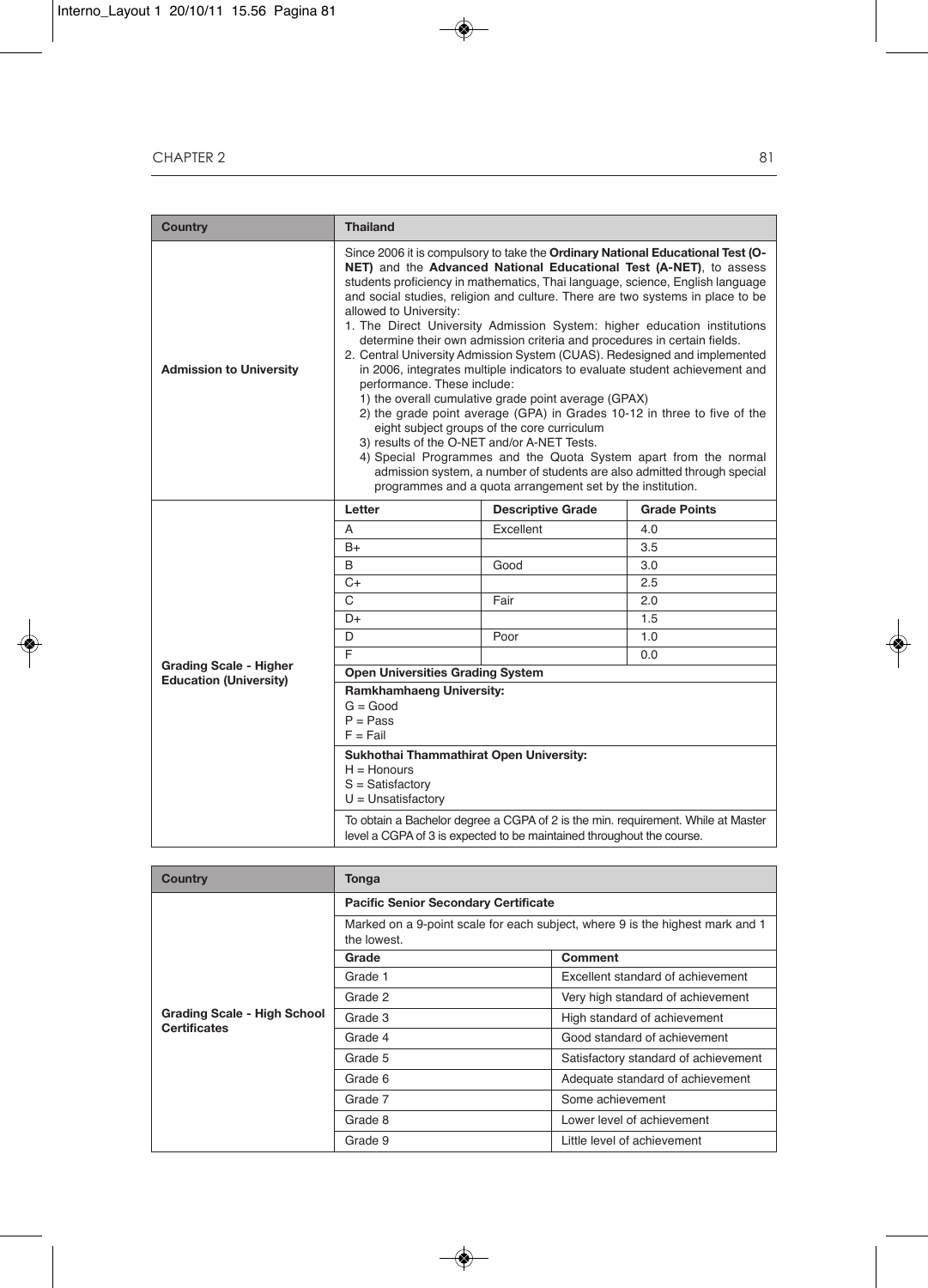| <b>Country</b>                                            | Tonga                                                                                                                                                                                                                                                                                                                           |  |  |  |
|-----------------------------------------------------------|---------------------------------------------------------------------------------------------------------------------------------------------------------------------------------------------------------------------------------------------------------------------------------------------------------------------------------|--|--|--|
|                                                           | Solomon Islands School Certificate is awarded on a percentage distribution<br>basis. Grades from A to E.                                                                                                                                                                                                                        |  |  |  |
|                                                           | New Zealand University Entrance, Bursaries and Scholarships<br><b>Examination</b>                                                                                                                                                                                                                                               |  |  |  |
| <b>Grading Scale - High School</b><br><b>Certificates</b> | A 66-100<br>B 56-65<br>C 46-55<br>$D$ 30-45<br>E below 30<br>Students who achieve an aggregate of 300 marks or more in their best 5                                                                                                                                                                                             |  |  |  |
|                                                           | subjects are awarded an A bursary; and a B bursary is given for an aggregate<br>of between 250 and 299 mark.                                                                                                                                                                                                                    |  |  |  |
|                                                           | <b>New Zealand School Certificate</b><br>Until 1992 the School Certificate was assessed in 7 grades (A1, A2, B1, B2, C1,<br>C2 and D), where A1 was the highest and D the lowest.<br>From 1993 was assessed as follows:                                                                                                         |  |  |  |
|                                                           | A 80-100%<br>B 65-79%<br>C 50-64%<br>D 30-49%<br>E under 30%                                                                                                                                                                                                                                                                    |  |  |  |
| <b>Admission to University</b>                            | N.A.                                                                                                                                                                                                                                                                                                                            |  |  |  |
|                                                           | University of the South Pacific - Preliminary/Foundation Programmes                                                                                                                                                                                                                                                             |  |  |  |
|                                                           | Marked on a 9-point scale, where 9 is the highest mark and 1 the lowest.                                                                                                                                                                                                                                                        |  |  |  |
|                                                           | Degree and Diploma Programs                                                                                                                                                                                                                                                                                                     |  |  |  |
| <b>Grading Scale - Higher</b><br><b>Education</b>         | Pass grades<br><b>Comments</b><br>A+<br>A<br>B+<br>B<br>C+<br>C<br>R<br>(Restricted pass)<br>S<br>(Supplementary pass)<br>(Aegrotat pass)<br>Aeg<br>Comp<br>(Compassionate pass)<br><b>Fail grades</b><br>D<br>E<br>X<br>(Incomplete)<br>*Coursework counts for 40% of the final assessment and examination/s count<br>for 60%. |  |  |  |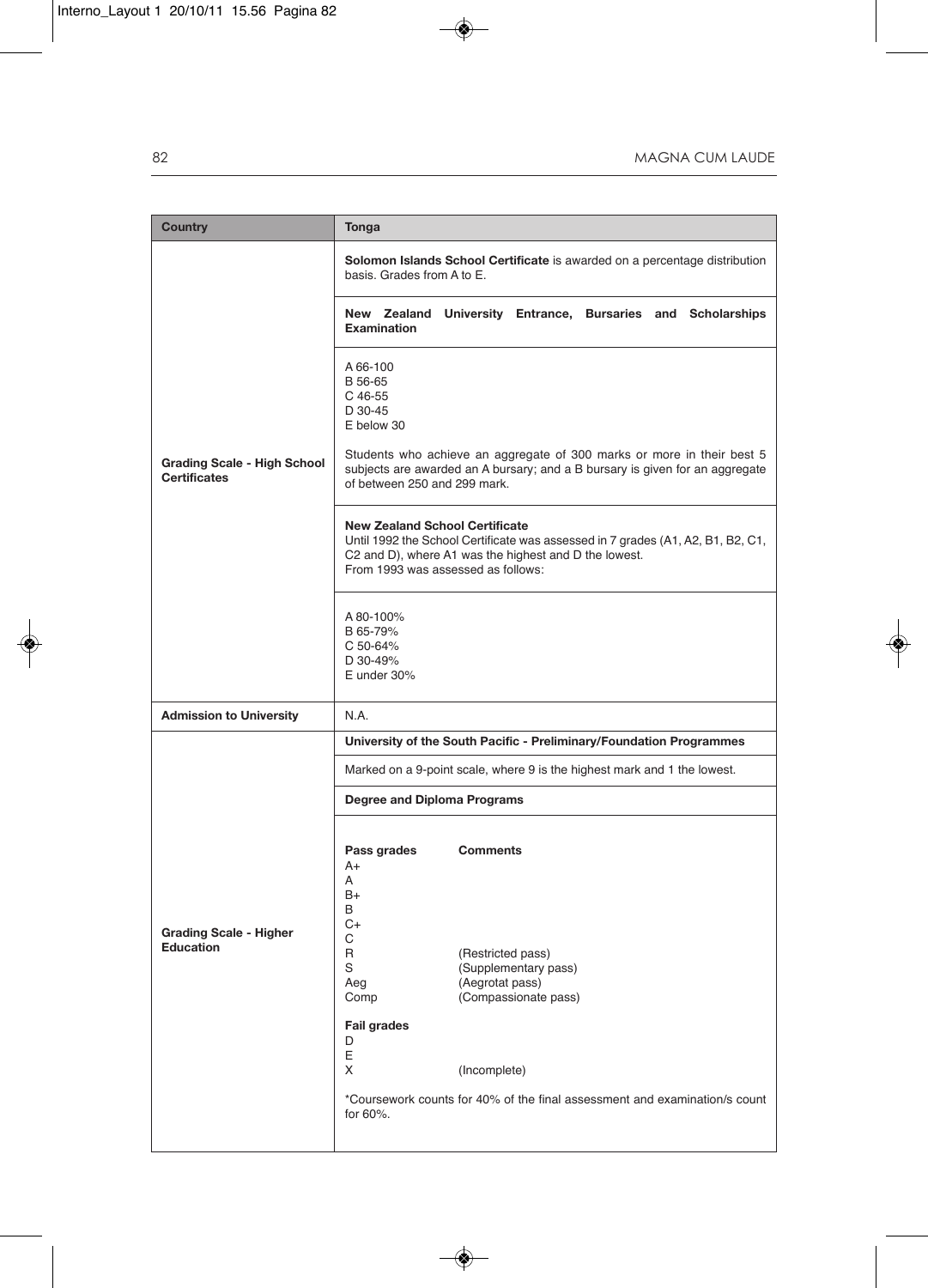| <b>Country</b>                                                 | <b>Turkey</b>                                                                                                                                                                                                                                                                                                                                                                                                       |           |             |          |           |   |              |          |                                                                                                                                                               |          |
|----------------------------------------------------------------|---------------------------------------------------------------------------------------------------------------------------------------------------------------------------------------------------------------------------------------------------------------------------------------------------------------------------------------------------------------------------------------------------------------------|-----------|-------------|----------|-----------|---|--------------|----------|---------------------------------------------------------------------------------------------------------------------------------------------------------------|----------|
|                                                                | From 1992/93                                                                                                                                                                                                                                                                                                                                                                                                        |           |             |          |           |   |              |          |                                                                                                                                                               |          |
|                                                                | Point                                                                                                                                                                                                                                                                                                                                                                                                               |           | <b>Mark</b> |          |           |   | Letter grade |          | <b>Final comment</b>                                                                                                                                          |          |
|                                                                | 85-100                                                                                                                                                                                                                                                                                                                                                                                                              |           | 5           |          |           | A |              |          | Very Good<br>(pek iyi)                                                                                                                                        |          |
|                                                                | 70-84                                                                                                                                                                                                                                                                                                                                                                                                               |           | 4           |          |           | B |              |          | Good (iyi)                                                                                                                                                    |          |
| <b>Grading Scale - High School</b>                             | 55-69                                                                                                                                                                                                                                                                                                                                                                                                               |           | 3           |          |           | C |              |          | Average (orta)                                                                                                                                                |          |
|                                                                | 45-54                                                                                                                                                                                                                                                                                                                                                                                                               |           | 2           |          |           | D |              |          | Pass (geçer)                                                                                                                                                  |          |
|                                                                | $0 - 44$                                                                                                                                                                                                                                                                                                                                                                                                            |           | 1           |          |           | E |              |          | Fail<br>(zayif or noksan)                                                                                                                                     |          |
|                                                                | <b>Until 1992</b><br>A 1-10 grading scale was used in senior schools, with a mark of 5 being the<br>minimum pass mark. This system might still be in place at some institutions.                                                                                                                                                                                                                                    |           |             |          |           |   |              |          |                                                                                                                                                               |          |
| <b>Admission to University</b>                                 | Admission is centralised and based on Lise Diplomasi and a Student Selection<br>Examination (OSS). A minimum score of 185 qualifies a student for entry to four-<br>year undergraduate programmes and a score of 160–185 qualifies a student<br>for two year HE programmes.                                                                                                                                         |           |             |          |           |   |              |          |                                                                                                                                                               |          |
|                                                                | between faculties within the same institution.                                                                                                                                                                                                                                                                                                                                                                      |           |             |          |           |   |              |          | There is no uniform grading system in Turkish higher education. Grading styles<br>and marking standards vary from institution to institution and often differ |          |
|                                                                | Most common grading scales                                                                                                                                                                                                                                                                                                                                                                                          |           |             |          |           |   |              |          |                                                                                                                                                               |          |
|                                                                | Pek iyi                                                                                                                                                                                                                                                                                                                                                                                                             | Very good |             | $9 - 10$ | 17-20     |   | 85-100       | 85-100   | 90-100                                                                                                                                                        | 90-100   |
|                                                                | lyi                                                                                                                                                                                                                                                                                                                                                                                                                 | Good      |             | $7 - 8$  | $14 - 16$ |   | 65-84        | 70-84    | 70-89                                                                                                                                                         | 80-89    |
|                                                                | Orta                                                                                                                                                                                                                                                                                                                                                                                                                | Average   |             | $5-6$    | $10 - 13$ |   | 50-64        | 60-69    | 60-69                                                                                                                                                         | 65-79    |
|                                                                | Geçer                                                                                                                                                                                                                                                                                                                                                                                                               | Pass      |             |          |           |   |              | 50-59    | 50-59                                                                                                                                                         | 50-64    |
| <b>Grading Scale - Higher</b><br><b>Education (University)</b> | Gecmez                                                                                                                                                                                                                                                                                                                                                                                                              | Failure   |             | $0 - 4$  | $0 - 9$   |   | $0 - 49$     | $0 - 49$ | $0 - 49$                                                                                                                                                      | $0 - 49$ |
|                                                                | Descriptive marks<br>basarili, basarisiz (successful, passing), used when grading is on a pass/fail<br>basis<br>asagi geçmez (low fail)<br>· noksan (deficient)<br>• pek noksan (very deficient)<br>· zavif (weak)<br>• pek zayif (very weak)<br>• vetersiz (insufficient)<br>• vizesiz (without a visa), used when permission to sit the final examination is<br>denied because of poor performance in coursework. |           |             |          |           |   |              |          |                                                                                                                                                               |          |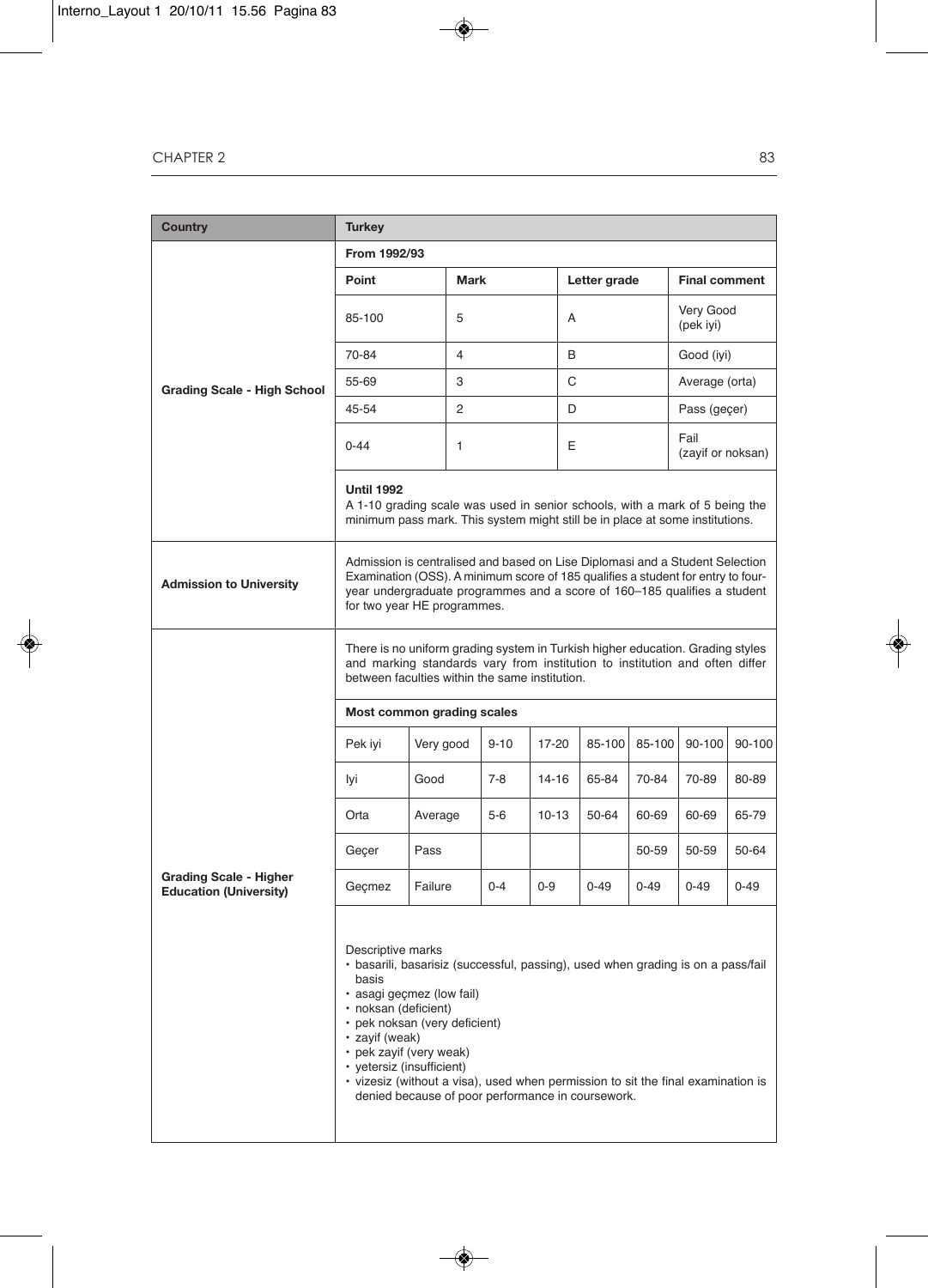| <b>Country</b>                     | Uganda                                                                                                                             |                                                              |                       |  |  |  |
|------------------------------------|------------------------------------------------------------------------------------------------------------------------------------|--------------------------------------------------------------|-----------------------|--|--|--|
|                                    | The Uganda Certificate of Education                                                                                                |                                                              |                       |  |  |  |
|                                    | Grades 1-2 Distinction<br>Grades 3-6 Credit<br>Grades 7-8 Pass<br>Fail<br>Grade 9                                                  |                                                              |                       |  |  |  |
|                                    | <b>Uganda Advanced Certificate of Education</b>                                                                                    |                                                              |                       |  |  |  |
| <b>Grading Scale - High School</b> | $2 - 5$                                                                                                                            | A                                                            | Very good             |  |  |  |
| <b>Certificates</b>                | $6 - 7$                                                                                                                            | B                                                            | Good                  |  |  |  |
|                                    | $8 - 9$                                                                                                                            | C                                                            | Above average         |  |  |  |
|                                    | $10 - 11$                                                                                                                          | D                                                            | Average               |  |  |  |
|                                    | 12                                                                                                                                 | E                                                            | Lowest principal pass |  |  |  |
|                                    | $13 - 16$                                                                                                                          |                                                              | Subsidiary pass       |  |  |  |
|                                    | $17 - 18$                                                                                                                          | E                                                            | Fail                  |  |  |  |
| <b>Admission to University</b>     |                                                                                                                                    | Ordinary minimum requirement of six UCE and two UACE passes. |                       |  |  |  |
| <b>Admission to University</b>     | For individual subjects letter grades are used:<br>A more than 70 per cent<br>B 60-69<br>B 50-59<br>$C$ 40-49<br>D 35-39<br>E 0-34 |                                                              |                       |  |  |  |

| <b>Country</b>                     |                                                                                                                                                                                                                                                                                                               | <b>United Arab Emirates</b>                                                                                                                                                                                                              |      |                |  |  |
|------------------------------------|---------------------------------------------------------------------------------------------------------------------------------------------------------------------------------------------------------------------------------------------------------------------------------------------------------------|------------------------------------------------------------------------------------------------------------------------------------------------------------------------------------------------------------------------------------------|------|----------------|--|--|
| <b>Grading Scale - High School</b> | Tawjihiyya or Thanawiyya Al'aama (Secondary School Certificate).<br>• 99% is usually the highest score;<br>• 60% is the average level of achievement;<br>• 70% is usually needed for entry to higher education.                                                                                               |                                                                                                                                                                                                                                          |      |                |  |  |
| <b>Admission to University</b>     |                                                                                                                                                                                                                                                                                                               | University admission in the United Arab Emirates is on the basis of the Secondary<br>School Certificate with an overall average mark of 60-80% depending upon the<br>course of study and an English level of IELTS band 5 or equivalent. |      |                |  |  |
|                                    | There is no national grading system in the UAE. Institutions have their own<br>systems. Some use systems like those in the United States of America, but there<br>can be important variations including:<br>· Range of marks within a grade;<br>· Grade required to pass;<br>· Grade required for graduation. |                                                                                                                                                                                                                                          |      |                |  |  |
|                                    | Ajman University of Science and Technology<br><b>Marks</b><br>Grade<br>Points*<br><b>Description</b>                                                                                                                                                                                                          |                                                                                                                                                                                                                                          |      |                |  |  |
| Grading Scale - Higher             | 95-100                                                                                                                                                                                                                                                                                                        | Excellent with<br>Honour                                                                                                                                                                                                                 | $A+$ | 4.00           |  |  |
| <b>Education (University)</b>      | 90-94                                                                                                                                                                                                                                                                                                         |                                                                                                                                                                                                                                          | A    | 3.5            |  |  |
|                                    | 85-89                                                                                                                                                                                                                                                                                                         | Very good (high)                                                                                                                                                                                                                         | $B+$ | 3              |  |  |
|                                    | 80-84                                                                                                                                                                                                                                                                                                         | Very good                                                                                                                                                                                                                                | B    | 2.5            |  |  |
|                                    | 75-79                                                                                                                                                                                                                                                                                                         | Good (high)                                                                                                                                                                                                                              | $C+$ | $\overline{2}$ |  |  |
|                                    | 70-74                                                                                                                                                                                                                                                                                                         | Good                                                                                                                                                                                                                                     | C    | 1.5            |  |  |
|                                    | 65-69                                                                                                                                                                                                                                                                                                         | Pass (high)                                                                                                                                                                                                                              | $D+$ | 1.00           |  |  |
|                                    | 60-64                                                                                                                                                                                                                                                                                                         | Pass                                                                                                                                                                                                                                     | D    | 1              |  |  |
|                                    | Less than 60                                                                                                                                                                                                                                                                                                  | Fail                                                                                                                                                                                                                                     | F    | $\Omega$       |  |  |
|                                    | *a GPA of 2 is required to graduate.                                                                                                                                                                                                                                                                          |                                                                                                                                                                                                                                          |      |                |  |  |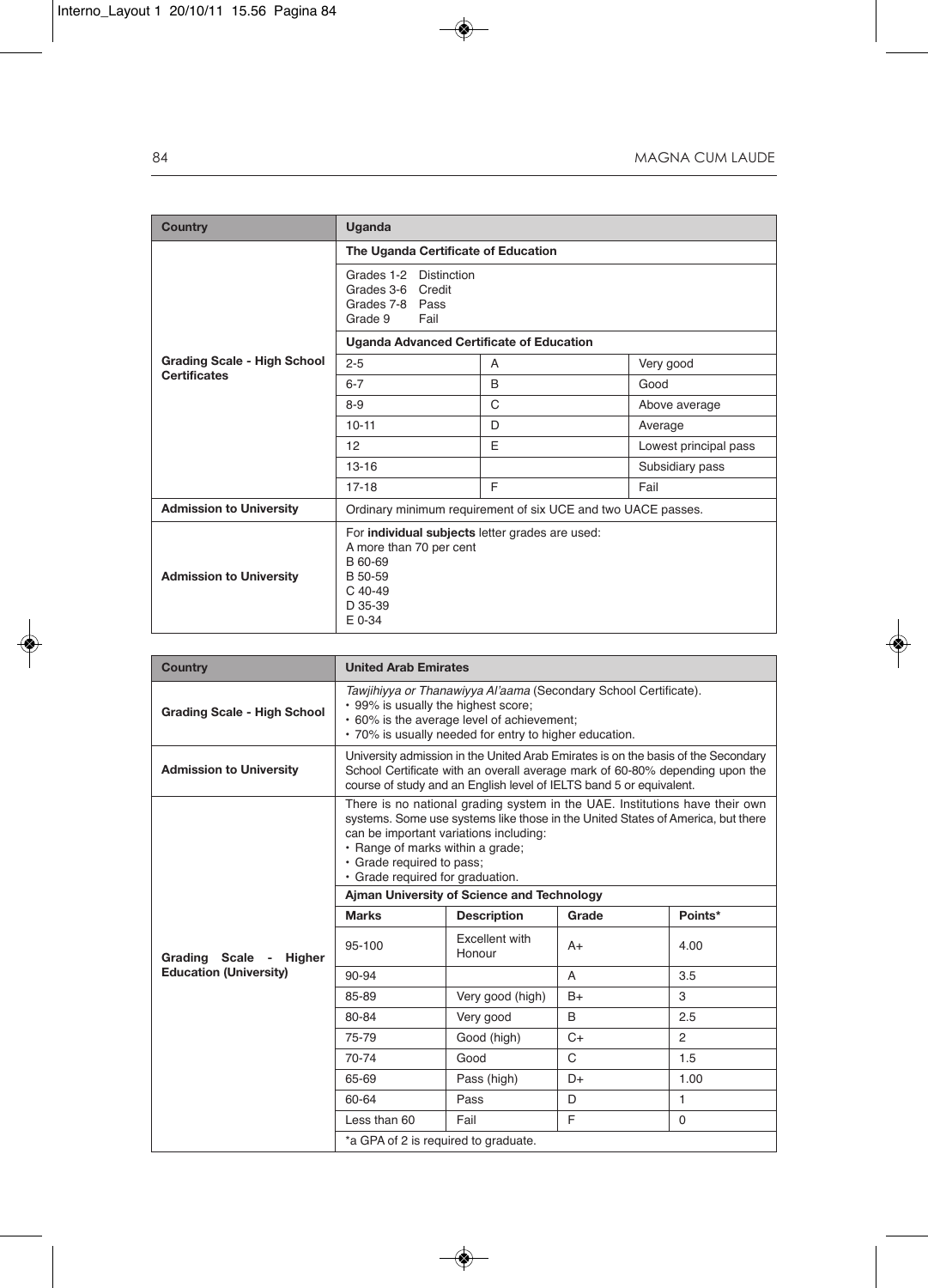| <b>Country</b>                | <b>United Arab Emirates</b>                                                                                                                                                                                                                                                                                                                                                      |                                            |                 |               |  |  |
|-------------------------------|----------------------------------------------------------------------------------------------------------------------------------------------------------------------------------------------------------------------------------------------------------------------------------------------------------------------------------------------------------------------------------|--------------------------------------------|-----------------|---------------|--|--|
|                               | American University of Sharjah                                                                                                                                                                                                                                                                                                                                                   |                                            |                 |               |  |  |
|                               | Grade                                                                                                                                                                                                                                                                                                                                                                            | <b>Description</b>                         |                 | Points*       |  |  |
|                               | A                                                                                                                                                                                                                                                                                                                                                                                | Excellent                                  |                 | 4.00          |  |  |
|                               | A-                                                                                                                                                                                                                                                                                                                                                                               | Excellent                                  |                 | 3.70          |  |  |
|                               | $B+$                                                                                                                                                                                                                                                                                                                                                                             | Good                                       |                 | 3.30          |  |  |
|                               | B                                                                                                                                                                                                                                                                                                                                                                                | Good                                       |                 | 3.00          |  |  |
|                               | <b>B-</b>                                                                                                                                                                                                                                                                                                                                                                        | Good                                       |                 | 2.70          |  |  |
|                               | C+                                                                                                                                                                                                                                                                                                                                                                               | Satisfactory                               |                 | 2.30          |  |  |
|                               | C                                                                                                                                                                                                                                                                                                                                                                                | Satisfactory                               |                 | 2.00          |  |  |
|                               | $C-$                                                                                                                                                                                                                                                                                                                                                                             | Satisfactory                               |                 | 1.70          |  |  |
|                               | D                                                                                                                                                                                                                                                                                                                                                                                | Poor                                       |                 | 1.00          |  |  |
|                               | F                                                                                                                                                                                                                                                                                                                                                                                | Fail                                       |                 | 0.00          |  |  |
|                               | *a GPA of 2 is required to graduate.                                                                                                                                                                                                                                                                                                                                             |                                            |                 |               |  |  |
|                               | <b>Honours categories</b>                                                                                                                                                                                                                                                                                                                                                        |                                            |                 |               |  |  |
|                               | · Summa Cum Laude: 3.90 GPA                                                                                                                                                                                                                                                                                                                                                      |                                            |                 |               |  |  |
|                               | · Magna Cum Laude: 3.70-3.89 GPA<br>· Cum Laude:                                                                                                                                                                                                                                                                                                                                 | 3.50-3.69 GPA                              |                 |               |  |  |
|                               | <b>Gulf Medical College for Girls</b>                                                                                                                                                                                                                                                                                                                                            |                                            |                 |               |  |  |
|                               | <b>Description</b>                                                                                                                                                                                                                                                                                                                                                               |                                            | Percentage mark |               |  |  |
|                               | Excellent                                                                                                                                                                                                                                                                                                                                                                        |                                            | 85% and above   |               |  |  |
|                               | Very Good                                                                                                                                                                                                                                                                                                                                                                        |                                            | 75% to 84.9%    |               |  |  |
|                               | Good                                                                                                                                                                                                                                                                                                                                                                             |                                            | 65% to 74.9%    |               |  |  |
|                               |                                                                                                                                                                                                                                                                                                                                                                                  | Higher colleges of technology From 2002-03 |                 |               |  |  |
|                               | <b>Grade Range Description</b>                                                                                                                                                                                                                                                                                                                                                   |                                            |                 |               |  |  |
| <b>Education (University)</b> | B 75-89 Achievement is significantly above the course requirements<br>C 65-74 Achievement satisfactorily meets the course requirements<br>D 60-64 Achievement minimally meets the course requirements<br>F 59 or less Achievement does not meet the course requirements<br>P Pass Achievement that meets the course requirements but not computed in<br>the grade point average. |                                            |                 |               |  |  |
|                               | <b>United Arab Emirates University</b>                                                                                                                                                                                                                                                                                                                                           |                                            |                 |               |  |  |
|                               | Course grade                                                                                                                                                                                                                                                                                                                                                                     |                                            |                 |               |  |  |
|                               | Percentage                                                                                                                                                                                                                                                                                                                                                                       | Grade                                      |                 | <b>Points</b> |  |  |
|                               | 90-100                                                                                                                                                                                                                                                                                                                                                                           | A                                          |                 | 4.0           |  |  |
|                               | 85-89                                                                                                                                                                                                                                                                                                                                                                            | B+                                         |                 | 3.5           |  |  |
|                               | 80-84                                                                                                                                                                                                                                                                                                                                                                            | В                                          |                 | 3.0           |  |  |
|                               | 75-79                                                                                                                                                                                                                                                                                                                                                                            | C+                                         |                 | 2.5           |  |  |
|                               | 70-74                                                                                                                                                                                                                                                                                                                                                                            | C                                          |                 | 2.0           |  |  |
|                               | 65-69                                                                                                                                                                                                                                                                                                                                                                            | D+                                         |                 | 1.5           |  |  |
|                               | 60-64                                                                                                                                                                                                                                                                                                                                                                            | D                                          |                 | 1.0           |  |  |
|                               | Less than 60                                                                                                                                                                                                                                                                                                                                                                     | F                                          |                 | 0             |  |  |
|                               | <b>Honours categories</b><br>First Class Honours: Grade Point Average (GPA) of 4 points<br>Second Class Honours: GPA of at least 3.6                                                                                                                                                                                                                                             |                                            |                 |               |  |  |
|                               | <b>Diplomas</b> - GPA (2.00 or more is needed to graduate)                                                                                                                                                                                                                                                                                                                       |                                            |                 |               |  |  |
|                               | Grade                                                                                                                                                                                                                                                                                                                                                                            |                                            | <b>GPA</b>      |               |  |  |
|                               | Excellent (A)                                                                                                                                                                                                                                                                                                                                                                    |                                            | $3.6 - 4.00$    |               |  |  |
|                               | Very Good (B)                                                                                                                                                                                                                                                                                                                                                                    |                                            | 3.30-3.59       |               |  |  |
|                               | Good (C)                                                                                                                                                                                                                                                                                                                                                                         |                                            | 2.50-2.99       |               |  |  |
|                               | Pass (D)                                                                                                                                                                                                                                                                                                                                                                         |                                            | 2.00-2.49       |               |  |  |
|                               | Fail or Poor (F)                                                                                                                                                                                                                                                                                                                                                                 |                                            | Less than 2.00  |               |  |  |
|                               |                                                                                                                                                                                                                                                                                                                                                                                  |                                            |                 |               |  |  |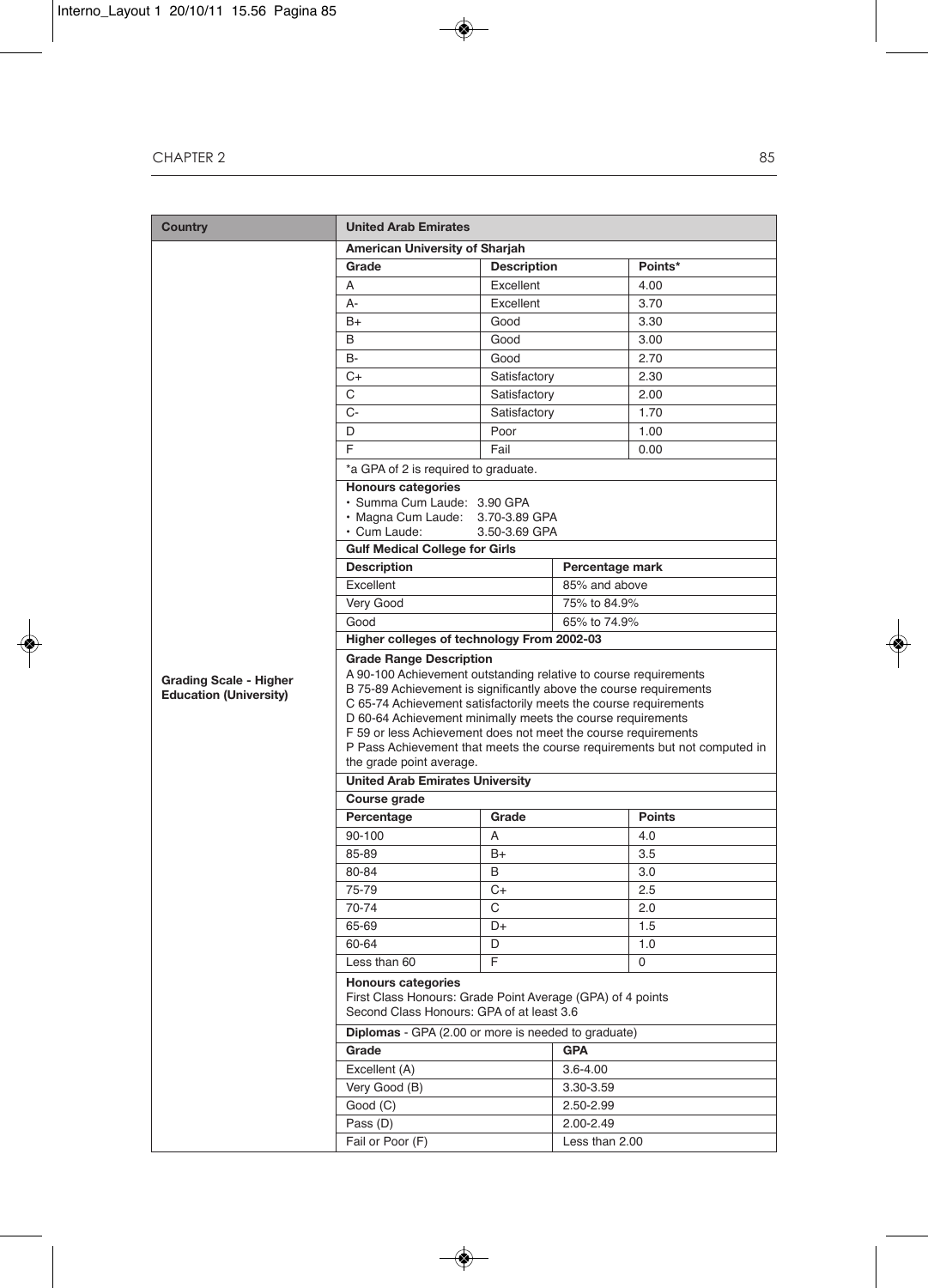| <b>Country</b>                                                 | <b>United Arab Emirates</b>                                 |                       |                |                                                 |  |
|----------------------------------------------------------------|-------------------------------------------------------------|-----------------------|----------------|-------------------------------------------------|--|
|                                                                | Bachelor Degrees - GPA (1.75 or more is needed to graduate) |                       |                |                                                 |  |
|                                                                | Grade                                                       | <b>Description</b>    |                | <b>Points</b>                                   |  |
|                                                                | Excellent (A)                                               | 3.60-4.00             |                | 3.60-4.00                                       |  |
|                                                                | Very Good (B)                                               | 3.00-3.59             |                | 3.00-3.59                                       |  |
|                                                                | Good (C)                                                    | 2.00-2.99             |                | 2.50-2.59                                       |  |
|                                                                | Pass (D)                                                    | 1.75-1.99             |                | 2.00-2.49                                       |  |
|                                                                | Fail or poor (F)                                            | Less than 1.75        |                | Less than 2.00                                  |  |
|                                                                | Master Degrees - GPA (3.00 or more is needed to graduate)   |                       |                |                                                 |  |
|                                                                | Grade                                                       |                       | <b>GPA</b>     |                                                 |  |
|                                                                | Excellent (A)                                               |                       | 3.70-4.00      |                                                 |  |
|                                                                | Very Good (B)                                               |                       | 3.30-3.69      |                                                 |  |
|                                                                | Good (C)                                                    |                       | $3.00 - 3.29$  |                                                 |  |
|                                                                | Pass (D)                                                    |                       | Less than 3.00 |                                                 |  |
| <b>Grading Scale - Higher</b><br><b>Education (University)</b> | <b>Zayed University</b>                                     |                       |                |                                                 |  |
|                                                                | Grade                                                       | <b>Quality points</b> |                | <b>Description</b>                              |  |
|                                                                | A                                                           | 4.0                   |                | Outstanding<br>accomplishment                   |  |
|                                                                | А-                                                          | 3.7                   |                |                                                 |  |
|                                                                | $B+$                                                        | 3.3                   |                |                                                 |  |
|                                                                | B                                                           | 3.0                   |                | Above acceptable<br>standards                   |  |
|                                                                | <b>B-</b>                                                   | 2.7                   |                |                                                 |  |
|                                                                | $C+$                                                        | 2.3                   |                |                                                 |  |
|                                                                | C                                                           | 2.0                   |                | Appropriate level in<br>basic learning outcomes |  |
|                                                                | $C -$                                                       | 1.7                   |                | Deficient                                       |  |
|                                                                | $D+$                                                        | 1.3                   |                |                                                 |  |
|                                                                | D                                                           | 1.0                   |                |                                                 |  |
|                                                                | F                                                           | 0.0                   |                | Failure to meet course<br>requirements.         |  |

| <b>Country</b>                                                 | <b>Uruguay</b>                                                                                         |                         |                        |  |  |  |  |
|----------------------------------------------------------------|--------------------------------------------------------------------------------------------------------|-------------------------|------------------------|--|--|--|--|
|                                                                | N. grade                                                                                               | <b>Description</b>      | Equivalent             |  |  |  |  |
|                                                                | 12                                                                                                     | Sobresaliente           | Excellent              |  |  |  |  |
|                                                                | 11                                                                                                     | Muy destacado           | <b>Excellent minus</b> |  |  |  |  |
|                                                                | 10                                                                                                     | Destacado               | Very good class        |  |  |  |  |
|                                                                | 9                                                                                                      | Muy bueno               | Very good              |  |  |  |  |
|                                                                | 8                                                                                                      | Ampliamente bueno       | Very good minus        |  |  |  |  |
| <b>Grading Scale - High School</b>                             | 7                                                                                                      | Bueno                   | Good class             |  |  |  |  |
|                                                                | 6                                                                                                      | Satisfactorio           | Satisfactory           |  |  |  |  |
|                                                                | 5                                                                                                      | Casi aceptable          | <b>Borderline</b>      |  |  |  |  |
|                                                                | $\overline{4}$                                                                                         | No aceptable aun        | Fail                   |  |  |  |  |
|                                                                | 3                                                                                                      | No conforma             | Fail                   |  |  |  |  |
|                                                                | $\overline{2}$                                                                                         | Insuficiente            | Fail                   |  |  |  |  |
|                                                                |                                                                                                        | Totalmente insuficiente | Fail                   |  |  |  |  |
| <b>Admission to University</b>                                 | N.A.                                                                                                   |                         |                        |  |  |  |  |
| <b>Grading Scale - Higher</b><br><b>Education (University)</b> | Marks are expressed on an absolute scale 1 (lowest) -12 (highest), with 5 as the<br>minimum pass-mark. |                         |                        |  |  |  |  |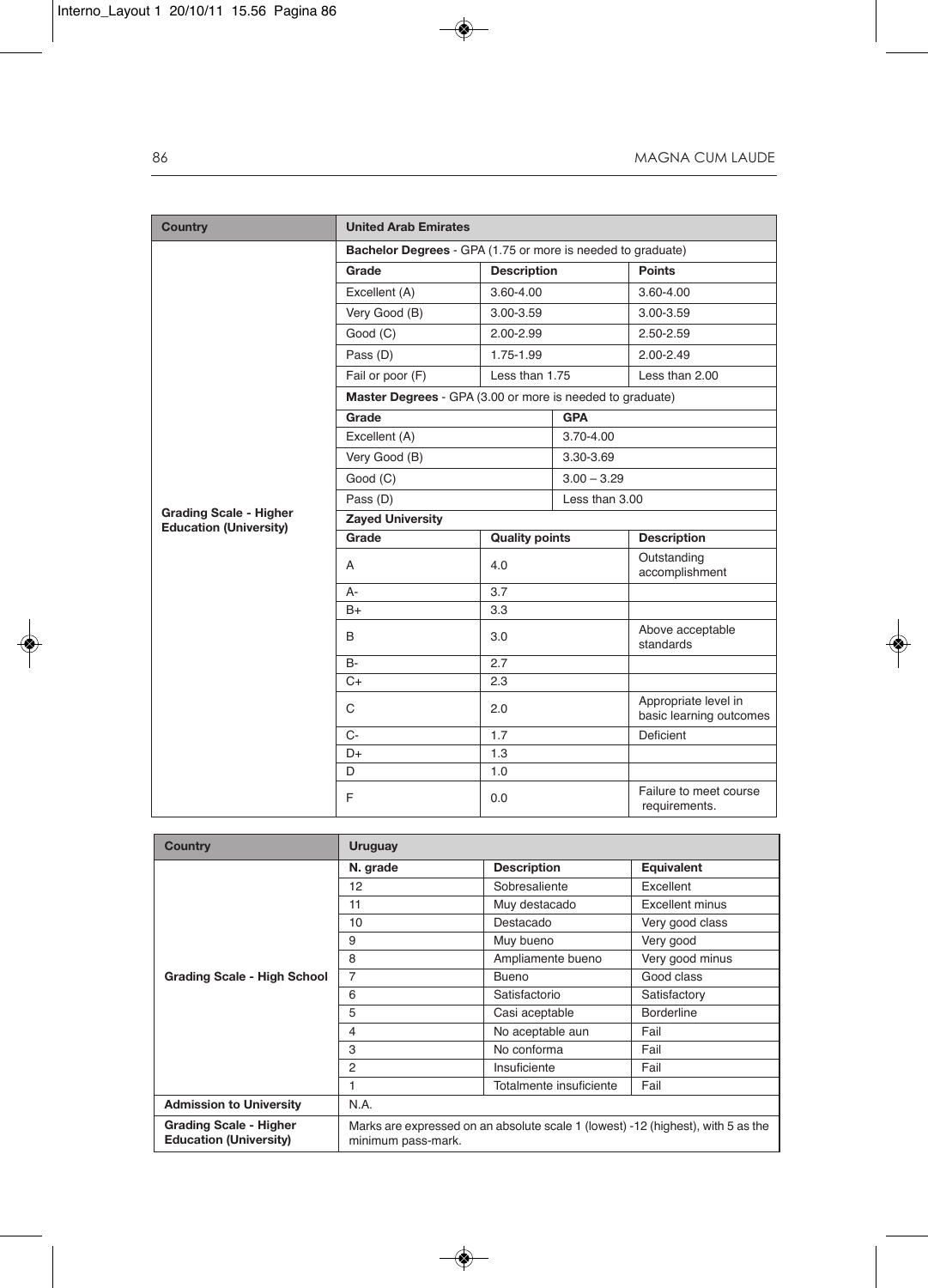| <b>Country</b>                     | <b>United States</b>                                                                                                                                                                                                                                                                                                                                                                                                                                                      |                    |          |  |  |
|------------------------------------|---------------------------------------------------------------------------------------------------------------------------------------------------------------------------------------------------------------------------------------------------------------------------------------------------------------------------------------------------------------------------------------------------------------------------------------------------------------------------|--------------------|----------|--|--|
| <b>Grading Scale - High School</b> | Letter grades<br>A Excellent<br><b>B</b> Good<br>C Average<br>D Poor<br>F Fail<br>Percentage grades<br>90-100% Excellent<br>80-90% Good<br>70-80% Average<br>60-70% Poor<br>Below 60% Fail<br>Number grades<br>3.5-4.0 Excellent<br>3.0-3.4 Good<br>2.0-2.9 Average<br>1.0-1.9 Poor<br>Below 1.0 Fail                                                                                                                                                                     |                    |          |  |  |
| <b>Admission to University</b>     | In addition to the High School Diploma (or General Education Development<br>(GED) programme as substitute credential), many universities in the US require<br>the SAT Reasoning Test and Subject Tests or ACT for entry to the first year of<br>a broadly based four year degree. Institutions of a high standing would expect<br>Honours and College Preparatory courses to be taken in high school; they would<br>expect a combined SAT score of around 1,800 or above. |                    |          |  |  |
|                                    | Letter                                                                                                                                                                                                                                                                                                                                                                                                                                                                    | <b>Description</b> | GPA*     |  |  |
|                                    | A                                                                                                                                                                                                                                                                                                                                                                                                                                                                         | Excellent          | 4.0      |  |  |
|                                    | B                                                                                                                                                                                                                                                                                                                                                                                                                                                                         | Good               | 3.0      |  |  |
|                                    | C                                                                                                                                                                                                                                                                                                                                                                                                                                                                         | Average            | 2.0      |  |  |
|                                    | D                                                                                                                                                                                                                                                                                                                                                                                                                                                                         | Pass               | 1.0      |  |  |
| <b>Grading Scale - Higher</b>      | F                                                                                                                                                                                                                                                                                                                                                                                                                                                                         | Fail               | $\Omega$ |  |  |
| <b>Education (University)</b>      | * Usually a cumulative GPA of 2 is needed to graduate.                                                                                                                                                                                                                                                                                                                                                                                                                    |                    |          |  |  |
|                                    | <b>Honours</b>                                                                                                                                                                                                                                                                                                                                                                                                                                                            |                    |          |  |  |
|                                    | Cum Laude, Magna Cum Laude and Summa Cum Laude to show high levels<br>of academic achievement, based on the cumulative grade point average.                                                                                                                                                                                                                                                                                                                               |                    |          |  |  |
|                                    | Master and Doctoral dissertations: Just verbal evaluation: "honours", "pass",<br>or "fail".                                                                                                                                                                                                                                                                                                                                                                               |                    |          |  |  |

| Country                            | Venezuela                                                                                                                                                                    |                        |         |  |  |  |  |
|------------------------------------|------------------------------------------------------------------------------------------------------------------------------------------------------------------------------|------------------------|---------|--|--|--|--|
|                                    | <b>Traditional Grading</b>                                                                                                                                                   | <b>Revised Grading</b> | Comment |  |  |  |  |
| <b>Grading Scale - High School</b> | $16 - 20$                                                                                                                                                                    | $8 - 9$                | $8 - 9$ |  |  |  |  |
|                                    | $13 - 15$                                                                                                                                                                    | $6 - 7$                | Good    |  |  |  |  |
|                                    | $10 - 12$                                                                                                                                                                    | $4 - 5$                | Fair    |  |  |  |  |
|                                    | $1 - 9$                                                                                                                                                                      | 1-3                    |         |  |  |  |  |
| <b>Admission to University</b>     | Admission to university level requires students to have obtained the Bachillerato<br>with the minimum mark of 10, and sit the Prueba de Apitúd Académica (Aptitude<br>test). |                        |         |  |  |  |  |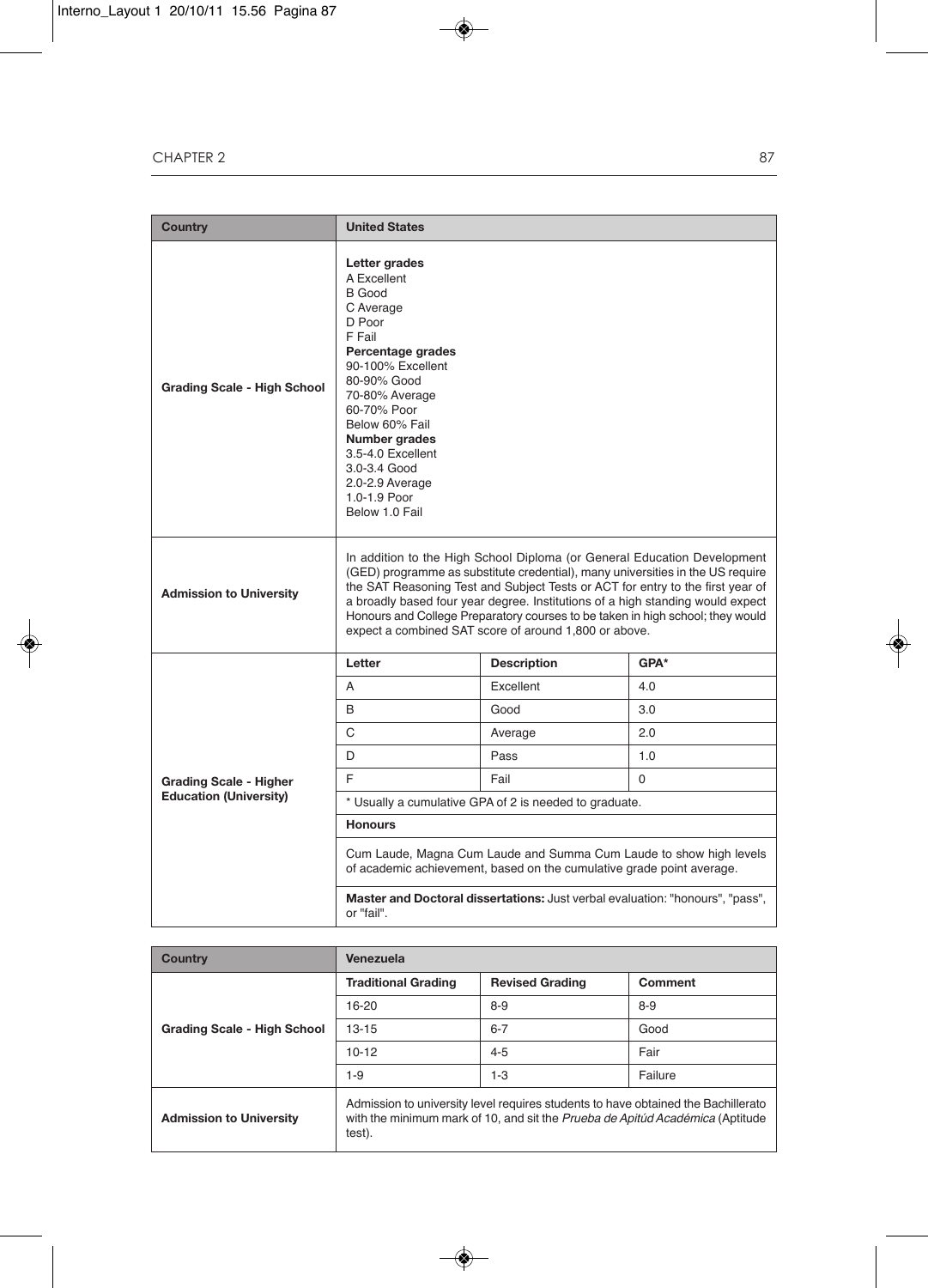| <b>Country</b>                                                 | Venezuela                                                                              |                                                                 |               |                                     |                |                    |                          |  |
|----------------------------------------------------------------|----------------------------------------------------------------------------------------|-----------------------------------------------------------------|---------------|-------------------------------------|----------------|--------------------|--------------------------|--|
|                                                                |                                                                                        |                                                                 |               | Most frequently used grading scales |                |                    |                          |  |
|                                                                | Grade                                                                                  |                                                                 | Grade         |                                     | Grade          |                    | Comment                  |  |
|                                                                | 16-20                                                                                  | 16-20                                                           |               |                                     | 8 to 9         |                    | Excelente<br>(Excellent) |  |
|                                                                | $13 - 15$                                                                              |                                                                 | $14 - 15$     |                                     | $\overline{7}$ |                    | Bueno (Good)             |  |
|                                                                | $10 - 12$                                                                              |                                                                 | $10 - 13$     |                                     | $5-6$          |                    | Satisfactorio<br>(Fair)  |  |
|                                                                | $1 - 9$                                                                                |                                                                 | $1-9$         |                                     | $1 - 4$        |                    | Deficiente<br>(Fail)     |  |
|                                                                | Percentage grade                                                                       |                                                                 | Comment       |                                     |                | <b>Translation</b> |                          |  |
|                                                                | $91 - 100$                                                                             |                                                                 | Excellente    |                                     | Excellent      |                    |                          |  |
|                                                                | 81-90                                                                                  |                                                                 | Sobresaliente |                                     | Outstanding    |                    |                          |  |
| <b>Grading Scale - Higher</b><br><b>Education (University)</b> | 71-80                                                                                  |                                                                 | Distinguido   |                                     |                | Very good          |                          |  |
|                                                                | 61-70                                                                                  |                                                                 | Bueno         |                                     | Good           |                    |                          |  |
|                                                                | $50 - 60$                                                                              |                                                                 | Satisfactorio |                                     | Average        |                    |                          |  |
|                                                                | $37-49$                                                                                |                                                                 | Deficiente    |                                     | Low            |                    |                          |  |
|                                                                | 25-36                                                                                  |                                                                 | Deficiente    |                                     | Fail           |                    |                          |  |
|                                                                | $13 - 24$                                                                              |                                                                 |               | Muy Deficiente                      |                | Fail               |                          |  |
|                                                                | $1 - 12$                                                                               |                                                                 |               | Muy Deficiente                      |                | Fail               |                          |  |
|                                                                | Universidad Simón Bolivar                                                              |                                                                 |               |                                     |                |                    |                          |  |
|                                                                | <b>Mark</b><br>$4.0 - 5.0$<br>$3.3 - 3.9$<br>$3.0 - 3.2$<br>$2.8 - 2.9$<br>$1.0 - 2.7$ | <b>Description</b><br>Excellent<br>Good<br>Fair<br>Poor<br>Fail |               |                                     |                |                    |                          |  |

| <b>Country</b>                                                                    | Vietnam                                                                                                                                                                                                                                                 |                   |             |  |  |
|-----------------------------------------------------------------------------------|---------------------------------------------------------------------------------------------------------------------------------------------------------------------------------------------------------------------------------------------------------|-------------------|-------------|--|--|
| <b>Grading Scale - High School</b>                                                | Number grade                                                                                                                                                                                                                                            | Descriptive grade | English     |  |  |
|                                                                                   | $80 - 10$                                                                                                                                                                                                                                               | Gioi              | Excellent   |  |  |
|                                                                                   | $6.5 - 7.5$                                                                                                                                                                                                                                             | Kha               | Good        |  |  |
|                                                                                   | $5.0 - 6.0$                                                                                                                                                                                                                                             | <b>Trung Binh</b> | Average     |  |  |
|                                                                                   | under 5                                                                                                                                                                                                                                                 | Yeu Kem           | Weak Poor   |  |  |
| <b>Admission to University</b>                                                    | Admission is made on the basis of completed upper secondary education and<br>a national entrance examination.                                                                                                                                           |                   |             |  |  |
| <b>Grading Scale - Higher</b><br><b>Education (University) -</b><br>Undergraduate | Number grade                                                                                                                                                                                                                                            | Descriptive grade | English     |  |  |
|                                                                                   | $9 - 10$                                                                                                                                                                                                                                                | Xuat Sac          | Outstanding |  |  |
|                                                                                   | $8-9$                                                                                                                                                                                                                                                   | Gioi              | Excellent*  |  |  |
|                                                                                   | $7 - 8$                                                                                                                                                                                                                                                 | Kha               | Good        |  |  |
|                                                                                   | $6 - 7$                                                                                                                                                                                                                                                 | Trung Binh Kha    | Fairly good |  |  |
|                                                                                   | $5 - 6$                                                                                                                                                                                                                                                 | <b>Trung Binh</b> | Average     |  |  |
|                                                                                   | $4 - 5$                                                                                                                                                                                                                                                 | Yeu               | Weak        |  |  |
|                                                                                   | below 4                                                                                                                                                                                                                                                 | Kem               | Poor        |  |  |
|                                                                                   | *Generally students from the national universities such as the Vietnam National<br>Universities in Hanoi and in Ho Chi Minh City rarely receive grades in the range<br>$of 8-10$                                                                        |                   |             |  |  |
|                                                                                   | Degree types                                                                                                                                                                                                                                            |                   |             |  |  |
|                                                                                   | Associate Degree (Cao Dang): first level university qualification awarded after<br>three years of study.<br><b>Tot Nghiep Dai Hoc</b> (Degree) is comparable to a British Bachelor (Honours)<br>degree and is awarded after four to six years of study. |                   |             |  |  |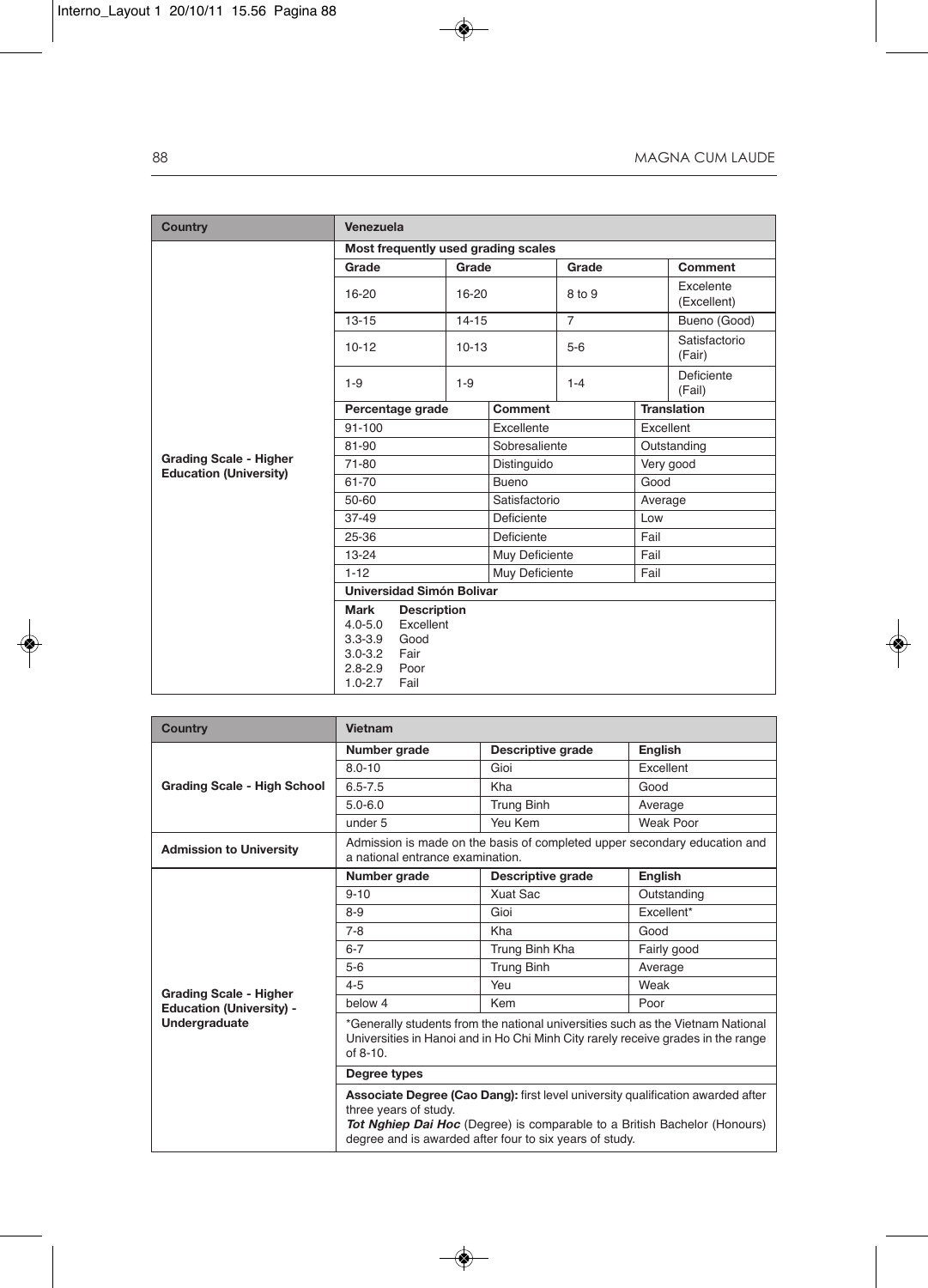| <b>Country</b>                                                 | <b>Zimbawe</b>                                                                                                                                                                                                                                                            |                     |              |                                       |                     |  |
|----------------------------------------------------------------|---------------------------------------------------------------------------------------------------------------------------------------------------------------------------------------------------------------------------------------------------------------------------|---------------------|--------------|---------------------------------------|---------------------|--|
|                                                                | From 2003 Secondary school exams was centralised and are now administered<br>by the Zimbabwe Schools Examination Council (ZIMSEC).                                                                                                                                        |                     |              |                                       |                     |  |
| <b>Grading Scale - High School</b>                             | Granding scale from A to F for Ordinary ("O") Level and Advanced ("A") Level.<br>Highest on scale: A<br>Pass/fail level: E for "A" Level and D for "O" Level.<br>Lowest on scale: F                                                                                       |                     |              |                                       |                     |  |
| <b>Admission to University</b>                                 | Admission for three and four-year degrees is based on five O/GCE passes in<br>English, mathematics and three other subjects unless specified by a university<br>plus two A/GCE passes in relevant subjects. A relevant Higher National Diploma<br>may also be considered. |                     |              |                                       |                     |  |
|                                                                | Public universities - Undergraduate programmes<br>(except for medicine)                                                                                                                                                                                                   |                     |              |                                       |                     |  |
|                                                                | Classification                                                                                                                                                                                                                                                            | <b>Abbreviation</b> |              | Percentage range                      |                     |  |
|                                                                | <b>First Division</b>                                                                                                                                                                                                                                                     | 1                   |              | 75-100%                               |                     |  |
|                                                                | <b>Upper Second Division</b>                                                                                                                                                                                                                                              | 2.1                 |              | 65-74%                                |                     |  |
|                                                                | <b>Lower Second Division</b>                                                                                                                                                                                                                                              | 2.2                 |              |                                       | 60-64%              |  |
|                                                                | <b>Third Division</b>                                                                                                                                                                                                                                                     | 3                   |              |                                       | 50-59%              |  |
|                                                                | Fail                                                                                                                                                                                                                                                                      | F                   |              | below 50%                             |                     |  |
|                                                                | Classification<br>Grade                                                                                                                                                                                                                                                   | <b>Abbreviation</b> | Letter grade |                                       | Percentage<br>range |  |
|                                                                | <b>First Division</b>                                                                                                                                                                                                                                                     | 1                   | $A+$         |                                       | 90%-100%            |  |
|                                                                |                                                                                                                                                                                                                                                                           |                     | A            |                                       | 85%-89%             |  |
|                                                                |                                                                                                                                                                                                                                                                           |                     | $A -$        |                                       | 80%-84%             |  |
|                                                                | <b>Upper Second Division</b>                                                                                                                                                                                                                                              | 2.1                 | $B++$        |                                       | 75%-79%             |  |
|                                                                |                                                                                                                                                                                                                                                                           |                     | B+           |                                       | 70%-74%             |  |
|                                                                | Lower Second Division                                                                                                                                                                                                                                                     | 12.2                | B            |                                       | 65%-69%             |  |
|                                                                |                                                                                                                                                                                                                                                                           |                     | B-           |                                       | 60%-64%             |  |
| <b>Grading Scale - Higher</b><br><b>Education (University)</b> | <b>Third Division</b>                                                                                                                                                                                                                                                     | 3                   | C+           |                                       | 50%-59%             |  |
|                                                                |                                                                                                                                                                                                                                                                           |                     | С            |                                       | 50%-54%             |  |
|                                                                | Borderline Fail**                                                                                                                                                                                                                                                         |                     | D            |                                       | 45%-49%             |  |
|                                                                | Fail**                                                                                                                                                                                                                                                                    |                     | E            |                                       | 40%-44%             |  |
|                                                                | Totally inadequate**                                                                                                                                                                                                                                                      |                     | F            |                                       | 0%-39%              |  |
|                                                                | ** Used for individual subject grades                                                                                                                                                                                                                                     |                     |              |                                       |                     |  |
|                                                                | Private universities - Africa University                                                                                                                                                                                                                                  |                     |              |                                       |                     |  |
|                                                                | Percentage                                                                                                                                                                                                                                                                | Letter grade        | <b>GPA</b>   |                                       |                     |  |
|                                                                | 85%-100%                                                                                                                                                                                                                                                                  | A                   |              | 4.0                                   |                     |  |
|                                                                | 80%-84%                                                                                                                                                                                                                                                                   | А-                  |              | 3.8                                   |                     |  |
|                                                                | 75%-79%                                                                                                                                                                                                                                                                   | $B+$                |              | 3.5                                   |                     |  |
|                                                                | 70%-74%                                                                                                                                                                                                                                                                   | В                   |              | 3.2                                   |                     |  |
|                                                                | 65%-69%                                                                                                                                                                                                                                                                   | B-                  |              | 2.9                                   |                     |  |
|                                                                | 60%-64%                                                                                                                                                                                                                                                                   | C+                  |              | 2.6                                   |                     |  |
|                                                                | 55%-59%                                                                                                                                                                                                                                                                   | С                   |              | 2.3                                   |                     |  |
|                                                                | 50%-54%                                                                                                                                                                                                                                                                   | C-                  |              | 2.0                                   |                     |  |
|                                                                | 40%-49%                                                                                                                                                                                                                                                                   | D<br>1.0            |              |                                       |                     |  |
|                                                                | 0%-39%                                                                                                                                                                                                                                                                    | F                   |              | 0.0 ( fail- no<br>supplementary exam) |                     |  |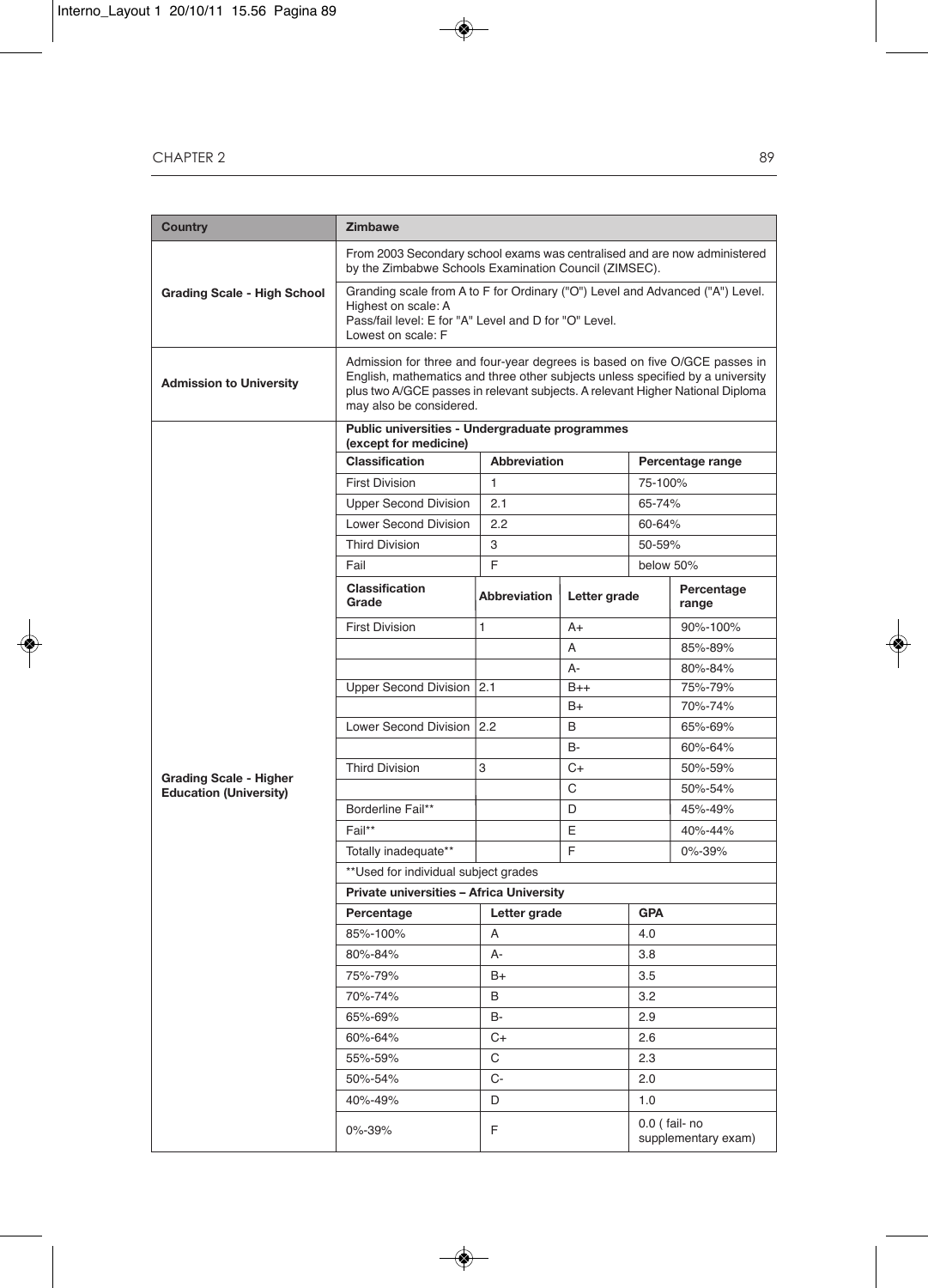| Country                                                        | <b>Zimbawe</b>                                                                       |           |                    |                 |  |
|----------------------------------------------------------------|--------------------------------------------------------------------------------------|-----------|--------------------|-----------------|--|
| <b>Grading Scale - Higher</b><br><b>Education (University)</b> | <b>General and Bachelor Honours degrees</b>                                          |           |                    |                 |  |
|                                                                | Classification                                                                       | Min. CGPA |                    | <b>Max CGPA</b> |  |
|                                                                | <b>First Class</b>                                                                   | 3.65      |                    | 4.00            |  |
|                                                                | Second Class Upper<br><b>Division</b>                                                | 3.20      |                    | 3.64            |  |
|                                                                | Second Class Lower<br><b>Division</b>                                                | 2.80      |                    | 3.19            |  |
|                                                                | Third Class /Pass**                                                                  | 2.00      |                    | 2.79            |  |
|                                                                | ** For Bachelor Honours degree programs that do not have a general degree<br>option. |           |                    |                 |  |
|                                                                | <b>Solusi University</b>                                                             |           |                    |                 |  |
|                                                                | Letter grade                                                                         |           | <b>GPA awarded</b> |                 |  |
|                                                                | A                                                                                    |           | 4.00               |                 |  |
|                                                                | А-                                                                                   |           | 3.66               |                 |  |
|                                                                | $B+$                                                                                 |           | 3.33               |                 |  |
|                                                                | B                                                                                    |           | 3.00               |                 |  |
|                                                                | <b>B-</b>                                                                            |           | 2.66               |                 |  |
|                                                                | $C+$                                                                                 |           | 2.33               |                 |  |
|                                                                | $\mathsf{C}$                                                                         |           | 2.00               |                 |  |
|                                                                | Postgraduate degree and diploma - General                                            |           |                    |                 |  |
|                                                                | <b>Classification</b>                                                                |           | Percentage range   |                 |  |
|                                                                | <b>Distinction</b>                                                                   |           | 75%-100%           |                 |  |
|                                                                | Honours                                                                              |           | 65%-74%            |                 |  |
|                                                                | Pass                                                                                 |           | 50%-64%            |                 |  |
|                                                                | Fail                                                                                 |           | Below 50%          |                 |  |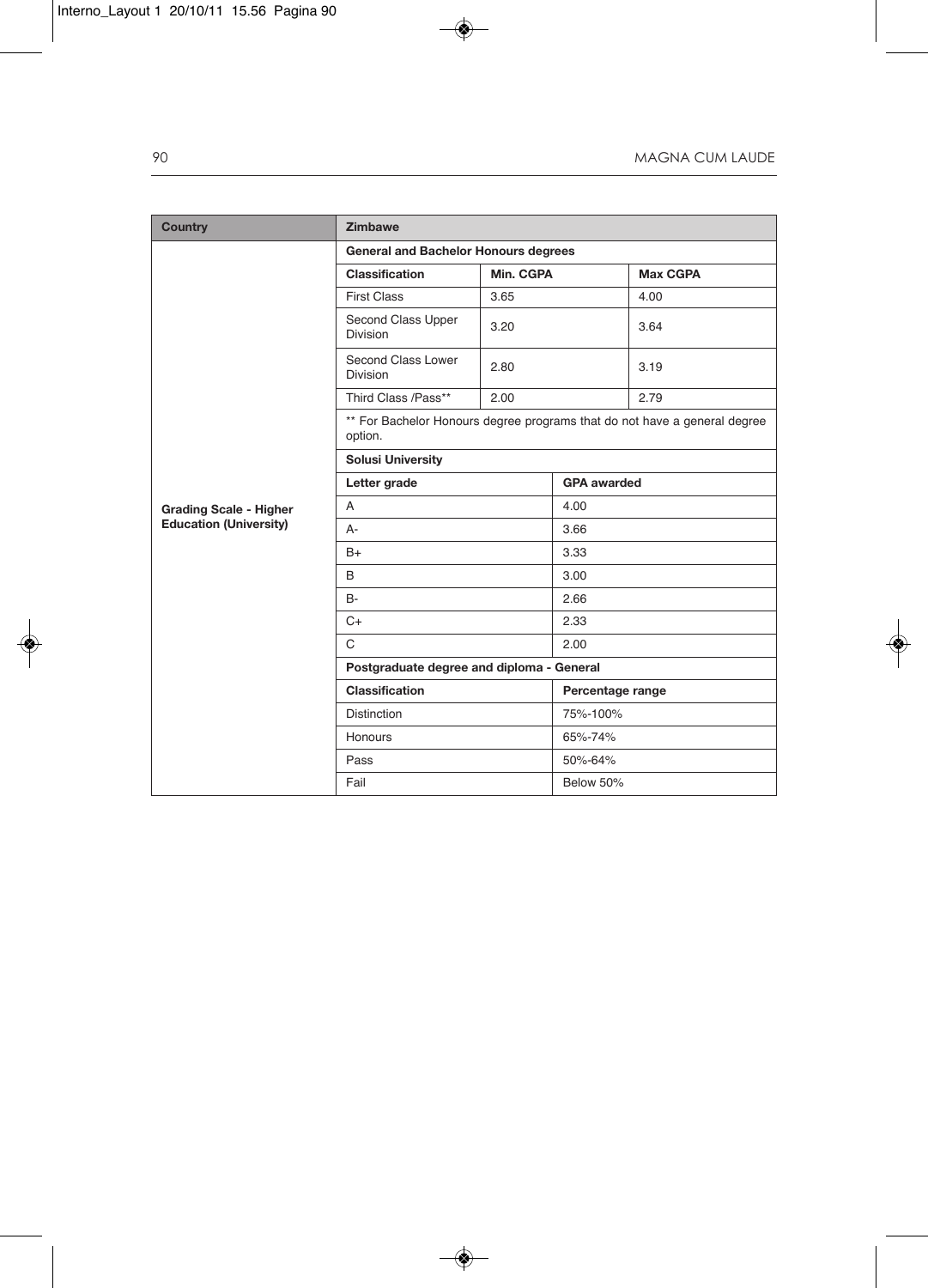## **CHAPTER 3** conclusions And good PrActices

As already anticipated in the introductory paragraphs (see  $\S$  1.3.), in the data analysis phase, it emerged that the majority of enic-nAric centres does not carry out any grade conversion procedures. in the light of this evidence, we decided to further investigate the issue in order to understand the causes of this phenomenon. In the months of July/August the nineteen ENIC-NARIC centres that at first declared not to carry out any grade conversion, were asked to answer the following questions:

- Are there any reasons why you have not adopted grade conversion procedures so far?
- Are such procedures carried out by any other institutions in your country?
- With a look to the future, are you planning to implement grade conversion procedures?

We received 14 answers to these second round of queries and 13 centres out of 14 answered that they are not interested in adopting any conversion procedures and only 1 centre declared to be in the process of conceiving a possible conversion procedure, the type of which remains at present still undefined.

the general feeling emerged from the answers is that grades are considered highly sensitive indicators of an evaluation given in a certain cultural context and, for this reason, extremely difficult to convert. many conveyed the opinion that a mark can have very different meanings depending on the qualification and mathematical equivalence would not reflect the cultural complexity behind it, leading to a too simplistic 'translation' of the mark of origin.

therefore, grade conversion seems to be a task resting in the hands of Heis or professional bodies, i.e. the final receiver of the foreign credentials.

Another opinion that was portrayed in the feedback was the relevance attached to the level of the foreign qualification assessed rather than to the grades. A few